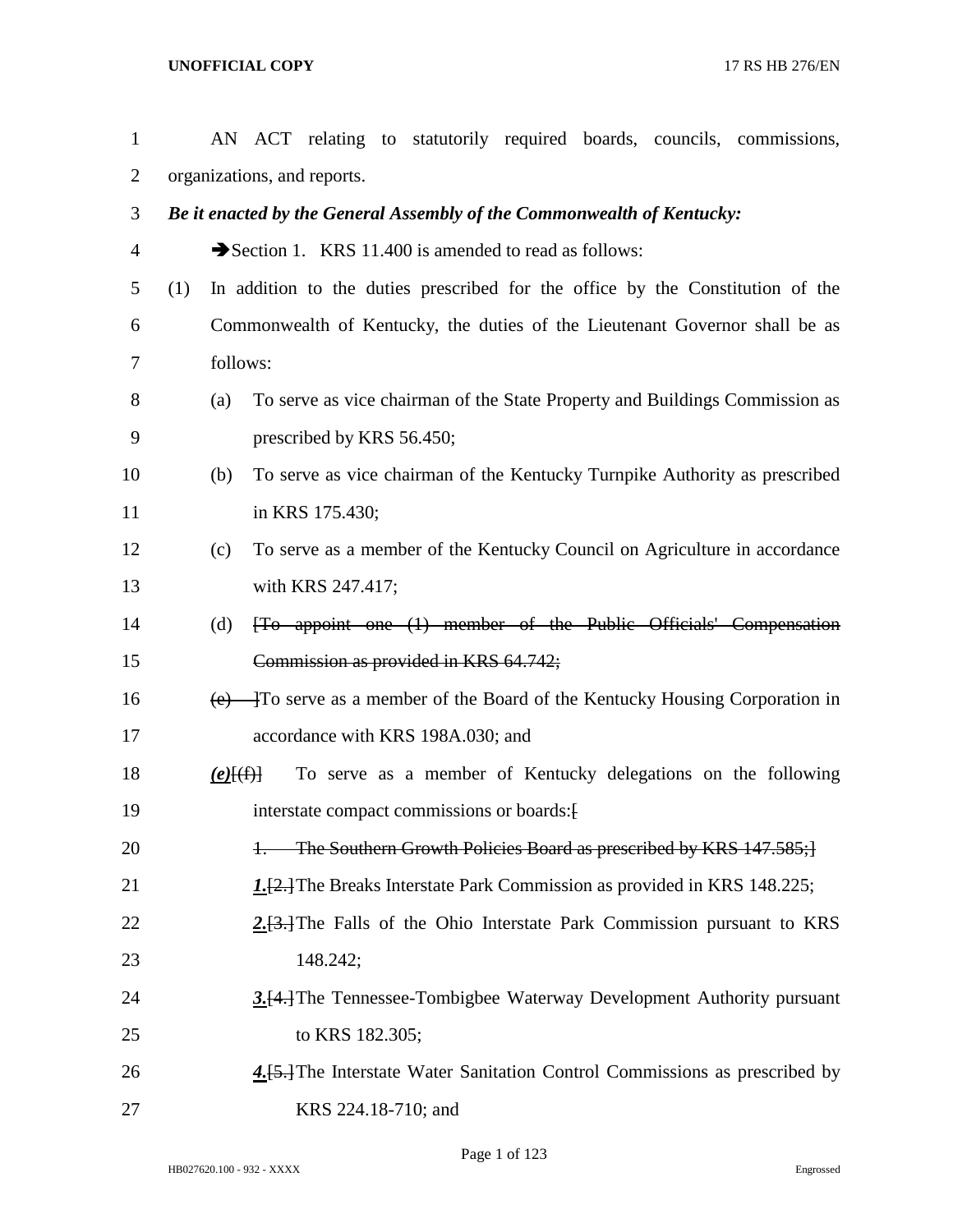- *5.*[6.]The Kentucky Mining Advisory Council for the Interstate Mining Compact as provided by KRS 350.310.
- (2) Nothing in this section shall prohibit the Governor and Lieutenant Governor from agreeing upon additional duties within the executive branch of the state government to be performed by the Lieutenant Governor.
- 

6  $\rightarrow$  Section 2. KRS 12.020 is amended to read as follows:

 Departments, program cabinets and their departments, and the respective major administrative bodies that they include are enumerated in this section. It is not intended that this enumeration of administrative bodies be all-inclusive. Every authority, board, bureau, interstate compact, commission, committee, conference, council, office, or any other form of organization shall be included in or attached to the department or program cabinet in which they are included or to which they are attached by statute or statutorily authorized executive order; except in the case of the Personnel Board and where the attached department or administrative body is headed by a constitutionally elected officer, the attachment shall be solely for the purpose of dissemination of information and coordination of activities and shall not include any authority over the functions, personnel, funds, equipment, facilities, or records of the department or administrative body.

I. Cabinet for General Government - Departments headed by elected officers:

- 20 (1) The Governor.
- (2) Lieutenant Governor.
- (3) Department of State.
- (a) Secretary of State.
- (b) Board of Elections.
- (c) Registry of Election Finance.
- (4) Department of Law.
- (a) Attorney General.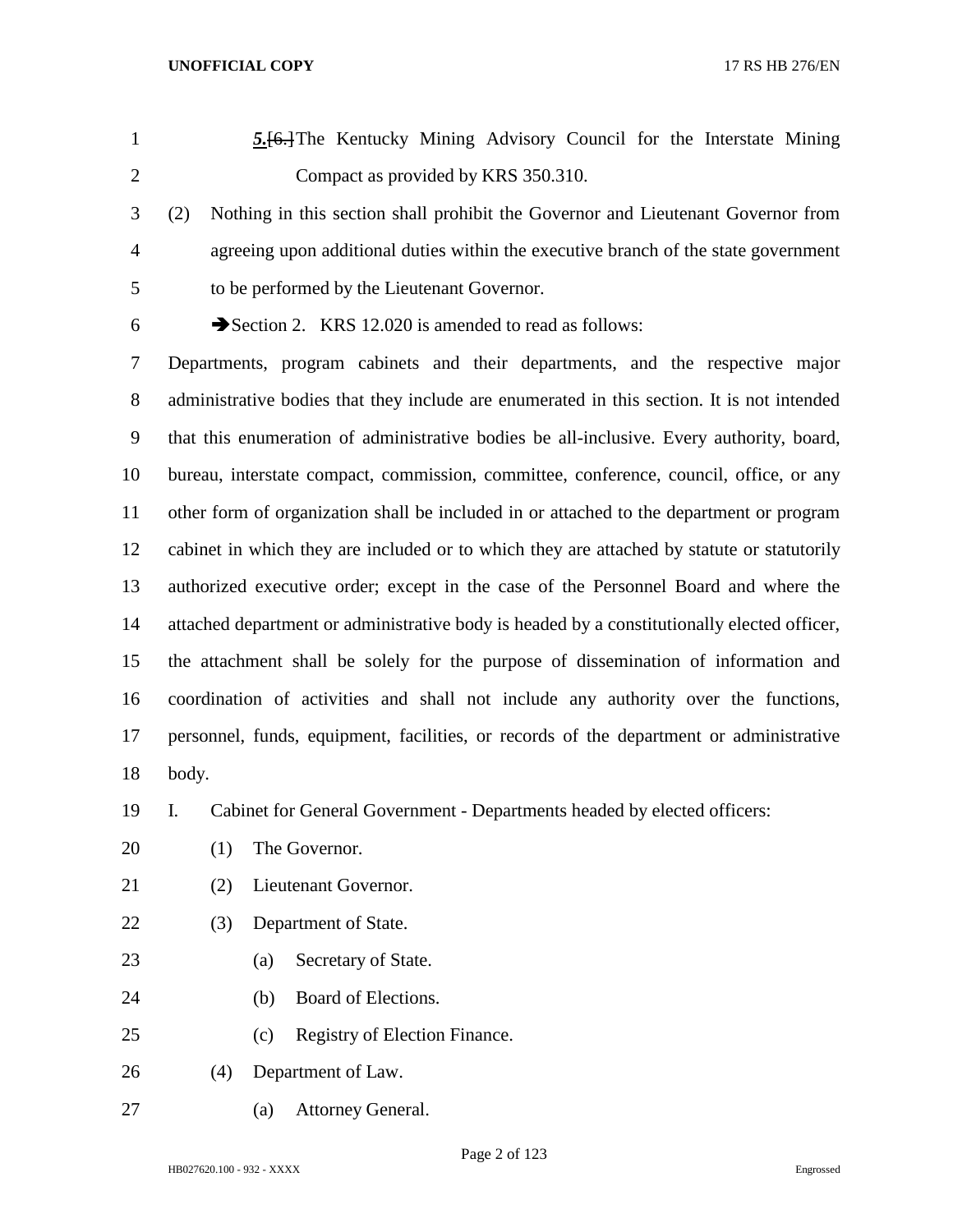| $\mathbf{1}$   |    | (5) |     |    | Department of the Treasury.                           |
|----------------|----|-----|-----|----|-------------------------------------------------------|
| $\overline{2}$ |    |     | (a) |    | Treasurer.                                            |
| 3              |    | (6) |     |    | Department of Agriculture.                            |
| $\overline{4}$ |    |     | (a) |    | Commissioner of Agriculture.                          |
| 5              |    |     | (b) |    | Kentucky Council on Agriculture.                      |
| 6              |    | (7) |     |    | Auditor of Public Accounts.                           |
| 7              | П. |     |     |    | Program cabinets headed by appointed officers:        |
| 8              |    | (1) |     |    | Justice and Public Safety Cabinet:                    |
| 9              |    |     | (a) |    | Department of Kentucky State Police.                  |
| 10             |    |     | (b) |    | Department of Criminal Justice Training.              |
| 11             |    |     | (c) |    | Department of Corrections.                            |
| 12             |    |     | (d) |    | Department of Juvenile Justice.                       |
| 13             |    |     | (e) |    | Office of the Secretary.                              |
| 14             |    |     | (f) |    | Office of Drug Control Policy.                        |
| 15             |    |     | (g) |    | Office of Legal Services.                             |
| 16             |    |     | (h) |    | Office of the Kentucky State Medical Examiner.        |
| 17             |    |     | (i) |    | Parole Board.                                         |
| 18             |    |     | (i) |    | Kentucky State Corrections Commission.                |
| 19             |    |     | (k) |    | Office of Legislative and Intergovernmental Services. |
| 20             |    |     | (1) |    | Office of Management and Administrative Services.     |
| 21             |    |     | (m) |    | Department for Public Advocacy.                       |
| 22             |    | (2) |     |    | <b>Education and Workforce Development Cabinet:</b>   |
| 23             |    |     | (a) |    | Office of the Secretary.                              |
| 24             |    |     |     | 1. | Governor's Scholars Program.                          |
| 25             |    |     |     | 2. | Governor's School for Entrepreneurs Program.          |
| 26             |    |     | (b) |    | Office of Legal and Legislative Services.             |
| 27             |    |     |     | 1. | Client Assistance Program.                            |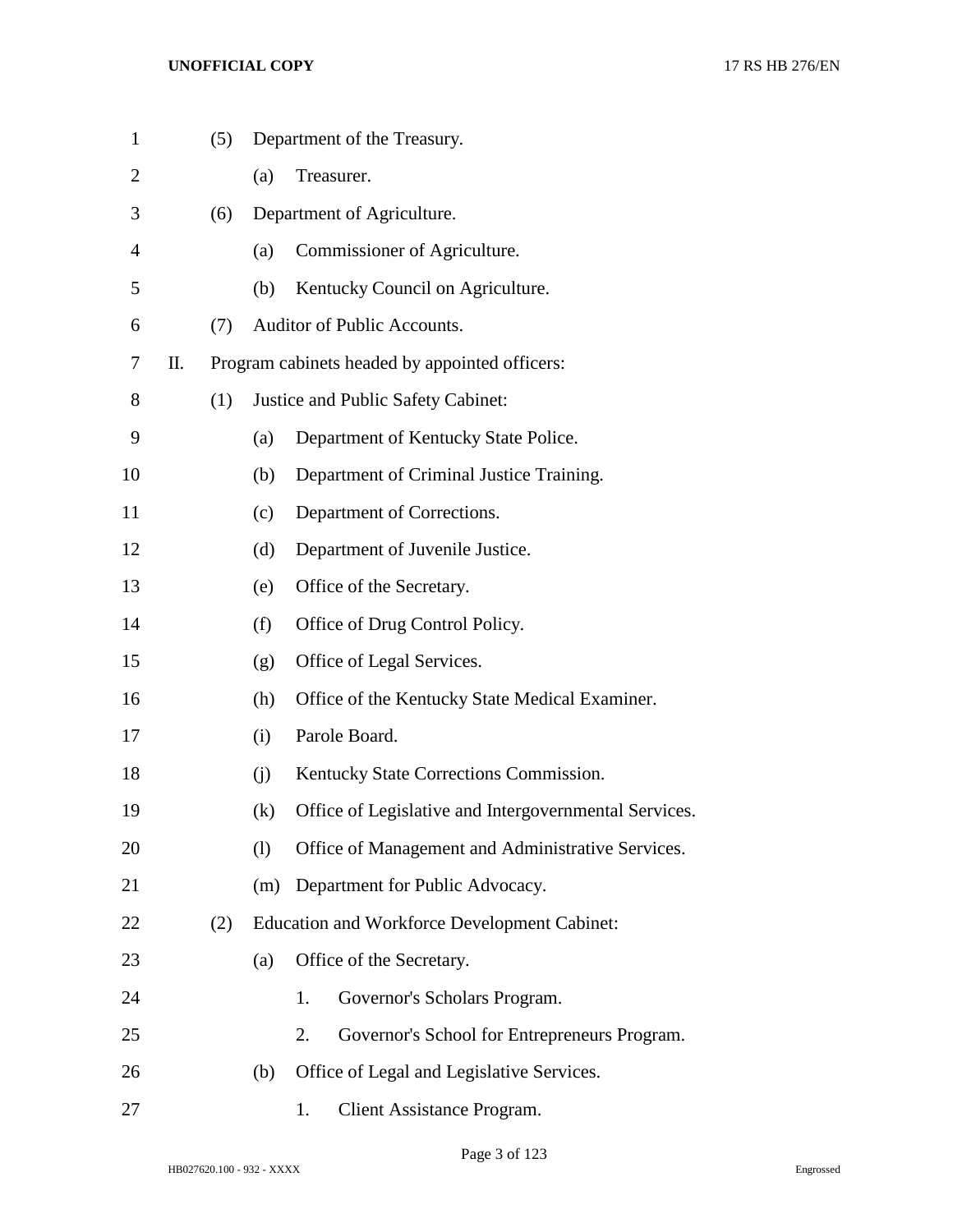| $\mathbf{1}$   | (c)                | Office of Communication.                                             |
|----------------|--------------------|----------------------------------------------------------------------|
| $\overline{2}$ | (d)                | Office of Budget and Administration.                                 |
| 3              |                    | Division of Human Resources.<br>1.                                   |
| 4              |                    | 2.<br>Division of Administrative Services.                           |
| 5              | (e)                | Office of Technology Services.                                       |
| 6              | (f)                | Office of Educational Programs.                                      |
| 7              | (g)                | Office for Education and Workforce Statistics.                       |
| 8              | (h)                | Board of the Kentucky Center for Education and Workforce Statistics. |
| 9              | (i)                | Board of Directors for the Center for School Safety.                 |
| 10             | (i)                | Department of Education.                                             |
| 11             |                    | 1.<br>Kentucky Board of Education.                                   |
| 12             |                    | 2.<br>Kentucky Technical Education Personnel Board.                  |
| 13             | (k)                | Department for Libraries and Archives.                               |
| 14             | (1)                | Department of Workforce Investment.                                  |
| 15             |                    | Office for the Blind.<br>1.                                          |
| 16             |                    | 2.<br>Office of Vocational Rehabilitation.                           |
| 17             |                    | 3.<br>Office of Employment and Training.                             |
| 18             |                    | Division of Grant Management and Support.<br>a.                      |
| 19             |                    | Division of Workforce and Employment Services.<br>b.                 |
| 20             |                    | Division of Unemployment Insurance.<br>$C_{\bullet}$                 |
| 21             | (m)                | Foundation for Workforce Development.                                |
| 22             | (n)                | Kentucky Office for the Blind State Rehabilitation Council.          |
| 23             | $\left( 0 \right)$ | Kentucky Workforce Investment Board.                                 |
| 24             | (p)                | Statewide Council for Vocational Rehabilitation.                     |
| 25             | (q)                | Unemployment Insurance Commission.                                   |
| 26             | (r)                | <b>Education Professional Standards Board.</b>                       |
| 27             |                    | Division of Educator Preparation.<br>1.                              |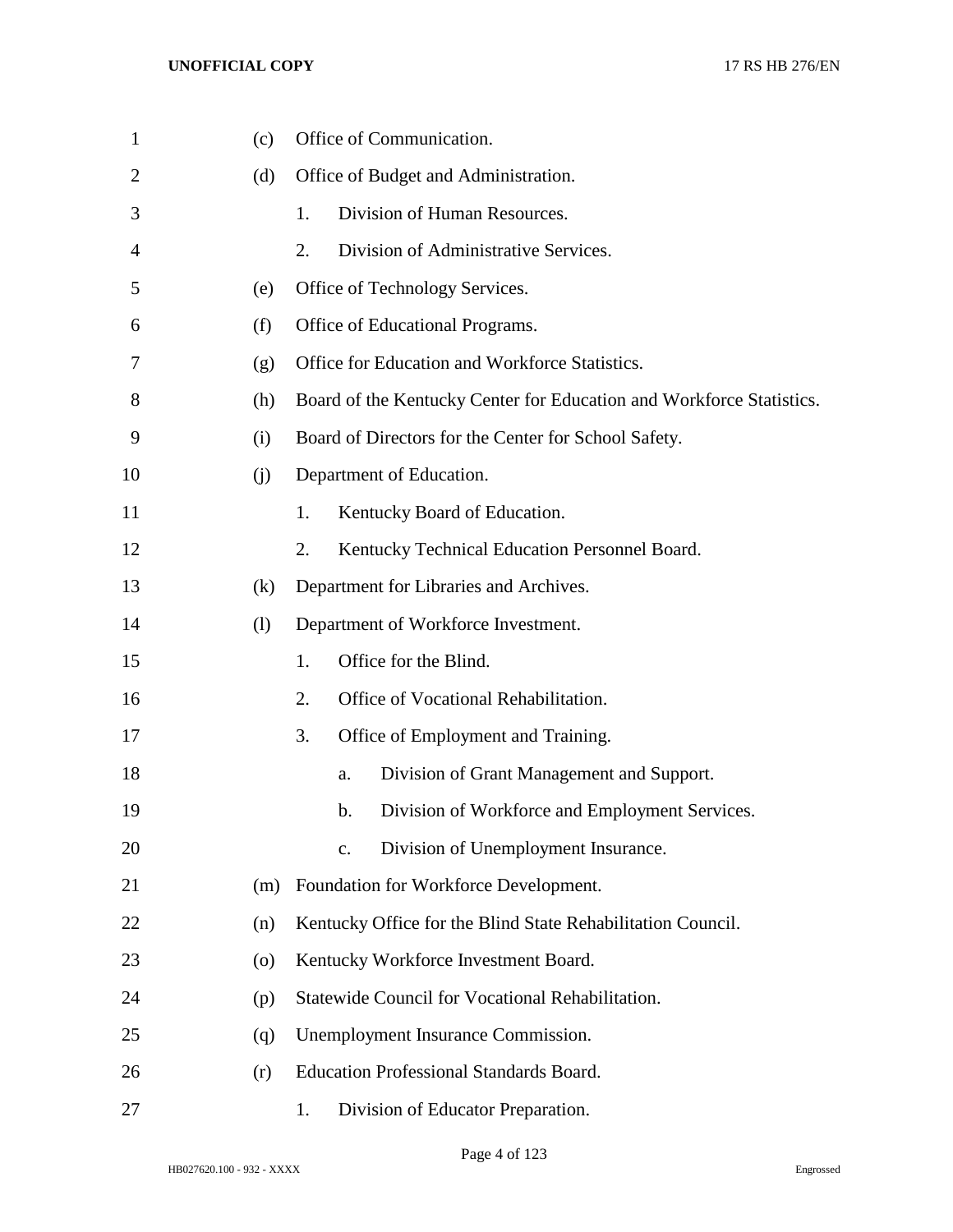| $\mathbf{1}$   |     |     | 2. | Division of Certification.                           |
|----------------|-----|-----|----|------------------------------------------------------|
| $\overline{2}$ |     |     | 3. | Division of Professional Learning and Assessment.    |
| 3              |     |     | 4. | Division of Legal Services.                          |
| 4              |     | (s) |    | Kentucky Commission on the Deaf and Hard of Hearing. |
| 5              |     | (t) |    | Kentucky Educational Television.                     |
| 6              |     | (u) |    | Kentucky Environmental Education Council.            |
| 7              | (3) |     |    | <b>Energy and Environment Cabinet:</b>               |
| 8              |     | (a) |    | Office of the Secretary.                             |
| 9              |     |     | 1. | Office of Legislative and Intergovernmental Affairs. |
| 10             |     |     | 2. | Office of General Counsel.                           |
| 11             |     |     | 3. | Office of Administrative Hearings.                   |
| 12             |     |     | 4. | Mine Safety Review Commission.                       |
| 13             |     |     | 5. | Kentucky State Nature Preserves Commission.          |
| 14             |     |     | 6. | Kentucky Environmental Quality Commission.           |
| 15             |     |     | 7. | Kentucky Public Service Commission.                  |
| 16             |     | (b) |    | Department for Environmental Protection.             |
| 17             |     |     | 1. | Office of the Commissioner.                          |
| 18             |     |     | 2. | Division for Air Quality.                            |
| 19             |     |     | 3. | Division of Water.                                   |
| 20             |     |     | 4. | Division of Environmental Program Support.           |
| 21             |     |     | 5. | Division of Waste Management.                        |
| 22             |     |     | 6. | Division of Enforcement.                             |
| 23             |     |     | 7. | Division of Compliance Assistance.                   |
| 24             |     | (c) |    | Department for Natural Resources.                    |
| 25             |     |     | 1. | Office of the Commissioner.                          |
| 26             |     |     | 2. | Division of Technical and Administrative Support.    |
| 27             |     |     | 3. | Division of Mine Permits.                            |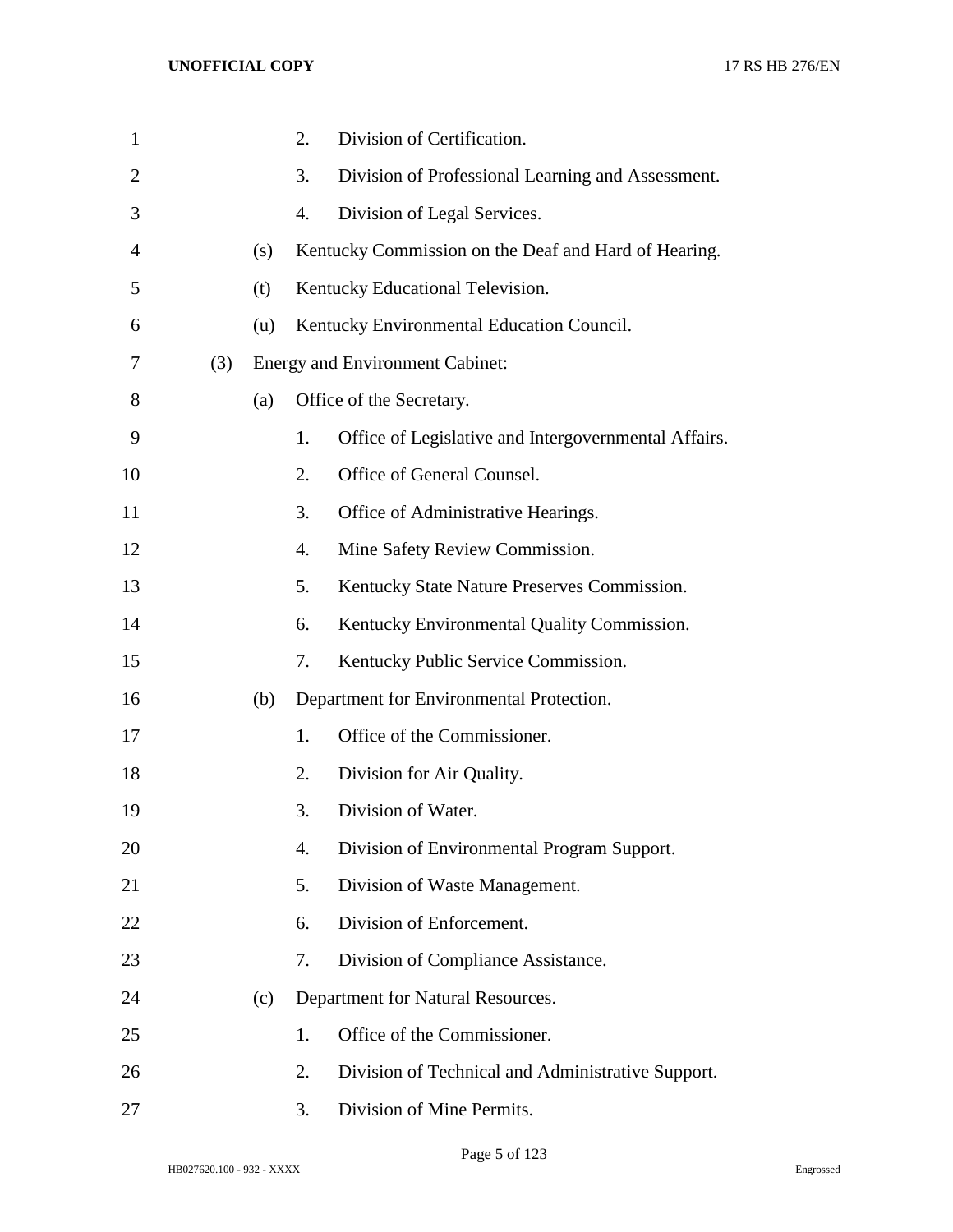| 1              |     |     | 4.  |                                   | Division of Mine Reclamation and Enforcement.                |
|----------------|-----|-----|-----|-----------------------------------|--------------------------------------------------------------|
| $\overline{2}$ |     |     | 5.  |                                   | Division of Abandoned Mine Lands.                            |
| 3              |     |     | 6.  |                                   | Division of Oil and Gas.                                     |
| 4              |     |     | 7.  |                                   | Division of Mine Safety.                                     |
| 5              |     |     | 8.  |                                   | Division of Forestry.                                        |
| 6              |     |     | 9.  |                                   | Division of Conservation.                                    |
| 7              |     |     | 10. |                                   | Office of the Reclamation Guaranty Fund.                     |
| 8              |     |     | 11. |                                   | Kentucky Mining Board.                                       |
| 9              |     | (d) |     |                                   | Department for Energy Development and Independence.          |
| 10             |     |     | 1.  |                                   | Division of Efficiency and Conservation.                     |
| 11             |     |     | 2.  |                                   | Division of Renewable Energy.                                |
| 12             |     |     | 3.  |                                   | Division of Biofuels.                                        |
| 13             |     |     | 4.  |                                   | Division of Energy Generation Transmission and Distribution. |
| 14             |     |     | 5.  |                                   | Division of Carbon Management.                               |
| 15             |     |     | 6.  |                                   | Division of Fossil Energy Development.                       |
| 16             | (4) |     |     | <b>Public Protection Cabinet.</b> |                                                              |
| 17             |     | (a) |     |                                   | Office of the Secretary.                                     |
| 18             |     |     | 1.  |                                   | Office of Communications and Public Outreach.                |
| 19             |     |     | 2.  |                                   | Office of Legal Services.                                    |
| 20             |     |     |     | a.                                | Insurance Legal Division.                                    |
| 21             |     |     |     | b.                                | Charitable Gaming Legal Division.                            |
| 22             |     |     |     | $\mathbf{c}$ .                    | Alcoholic Beverage Control Legal Division.                   |
| 23             |     |     |     | d.                                | Housing, Buildings and Construction Legal Division.          |
| 24             |     |     |     | e.                                | Financial Institutions Legal Division.                       |
| 25             |     | (b) |     |                                   | Crime Victims Compensation Board.                            |
| 26             |     | (c) |     | Board of Claims.                  |                                                              |
| 27             |     | (d) |     |                                   | Kentucky Board of Tax Appeals.                               |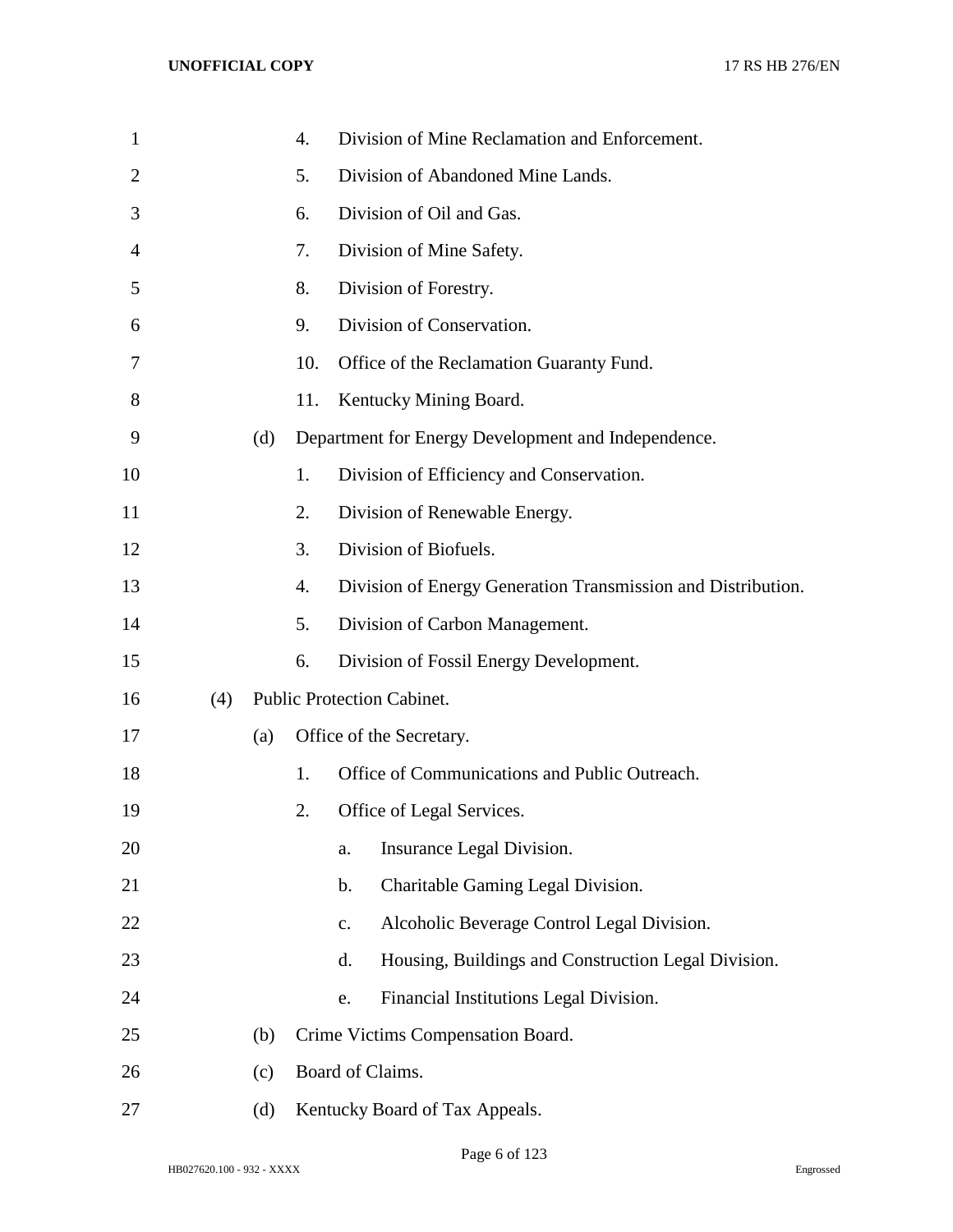| $\mathbf{1}$   | (e) |    | Kentucky Boxing and Wrestling Authority.                |
|----------------|-----|----|---------------------------------------------------------|
| $\overline{2}$ | (f) |    | Kentucky Horse Racing Commission.                       |
| 3              |     | 1. | Division of Licensing.                                  |
| 4              |     | 2. | Division of Incentives and Development.                 |
| 5              |     | 3. | Division of Veterinary Services.                        |
| 6              |     | 4. | Division of Security and Enforcement.                   |
| 7              | (g) |    | Department of Alcoholic Beverage Control.               |
| 8              |     | 1. | Division of Distilled Spirits.                          |
| 9              |     | 2. | Division of Malt Beverages.                             |
| 10             |     | 3. | Division of Enforcement.                                |
| 11             | (h) |    | Department of Charitable Gaming.                        |
| 12             |     | 1. | Division of Licensing and Compliance.                   |
| 13             |     | 2. | Division of Enforcement.                                |
| 14             | (i) |    | Department of Financial Institutions.                   |
| 15             |     | 1. | Division of Depository Institutions.                    |
| 16             |     | 2. | Division of Non-Depository Institutions.                |
| 17             |     | 3. | Division of Securities.                                 |
| 18             | (j) |    | Department of Housing, Buildings and Construction.      |
| 19             |     | 1. | Division of Fire Prevention.                            |
| 20             |     | 2. | Division of Plumbing.                                   |
| 21             |     | 3. | Division of Heating, Ventilation, and Air Conditioning. |
| 22             |     | 4. | Division of Building Code Enforcement.                  |
| 23             | (k) |    | Department of Insurance.                                |
| 24             |     | 1. | Property and Casualty Division.                         |
| 25             |     | 2. | Health and Life Division.                               |
| 26             |     | 3. | Division of Financial Standards and Examination.        |
| 27             |     | 4. | Division of Agent Licensing.                            |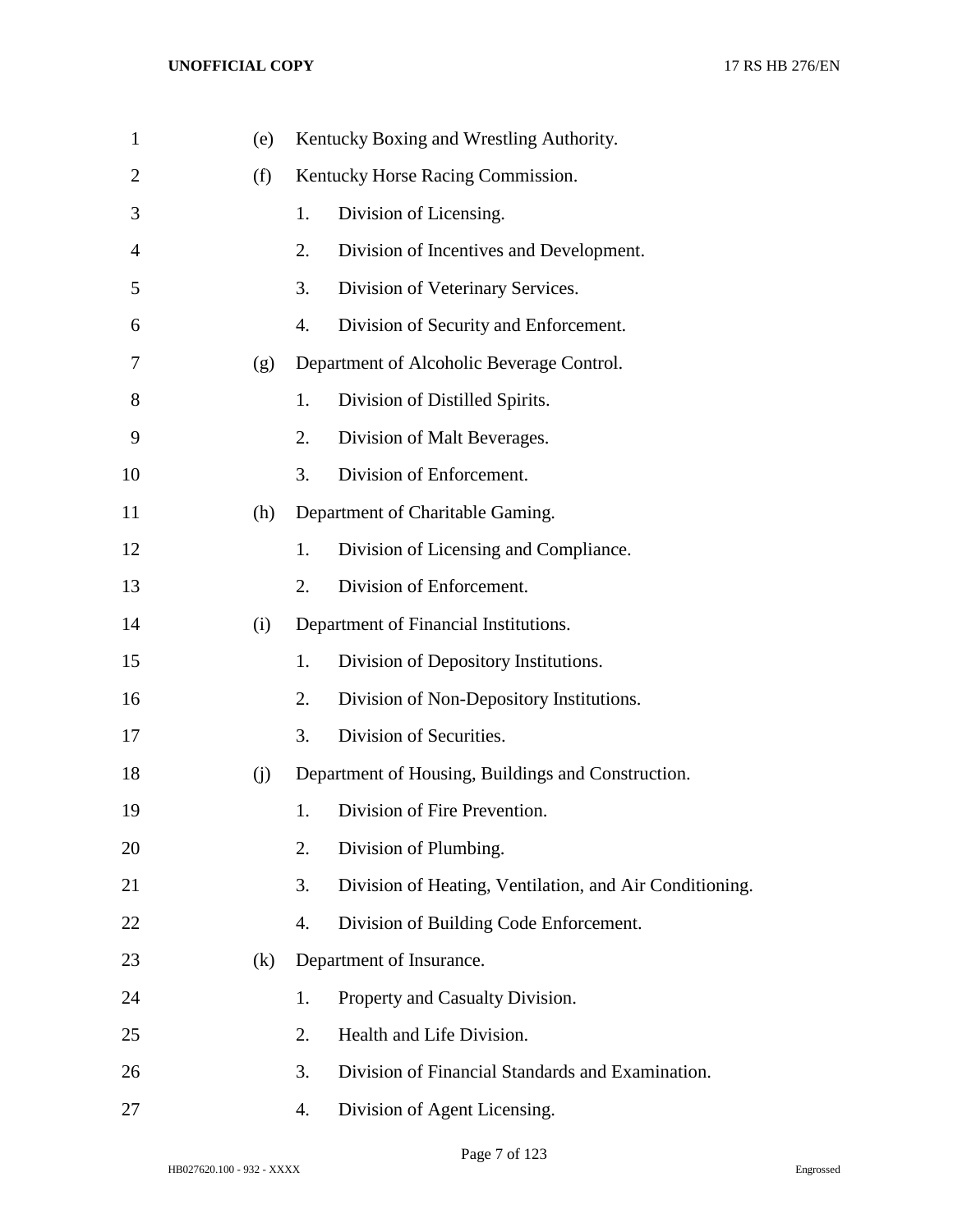| $\mathbf{1}$   |     |     | 5.             | Division of Insurance Fraud Investigation.                      |
|----------------|-----|-----|----------------|-----------------------------------------------------------------|
| $\overline{2}$ |     |     | 6.             | <b>Consumer Protection Division.</b>                            |
| 3              |     |     | 7.             | Division of Kentucky Access.                                    |
| 4              |     | (1) |                | Office of Occupations and Professions.                          |
| 5              | (5) |     | Labor Cabinet. |                                                                 |
| 6              |     | (a) |                | Office of the Secretary.                                        |
| 7              |     |     | 1.             | Division of Management Services.                                |
| 8              |     |     | 2.             | Office of General Counsel.                                      |
| 9              |     | (b) |                | Office of General Administration and Program Support for Shared |
| 10             |     |     |                | Services.                                                       |
| 11             |     |     | 1.             | Division of Human Resource Management.                          |
| 12             |     |     | 2.             | Division of Fiscal Management.                                  |
| 13             |     |     | 3.             | Division of Budgets.                                            |
| 14             |     |     | 4.             | Division of Information Services.                               |
| 15             |     | (c) |                | Office of Inspector General for Shared Services.                |
| 16             |     | (d) |                | Department of Workplace Standards.                              |
| 17             |     |     | 1.             | Division<br>Employment Standards, Apprenticeship,<br>of<br>and  |
| 18             |     |     |                | Mediation.                                                      |
| 19             |     |     | 2.             | Division of Occupational Safety and Health Compliance.          |
| 20             |     |     | 3.             | Division of Occupational Safety and Health Education and        |
| 21             |     |     |                | Training.                                                       |
| 22             |     |     | 4.             | Division of Workers' Compensation Funds.                        |
| 23             |     | (e) |                | Department of Workers' Claims.                                  |
| 24             |     |     | 1.             | Office of General Counsel for Workers' Claims.                  |
| 25             |     |     | 2.             | Office of Administrative Law Judges.                            |
| 26             |     |     | 3.             | Division of Claims Processing.                                  |
| 27             |     |     | 4.             | Division of Security and Compliance.                            |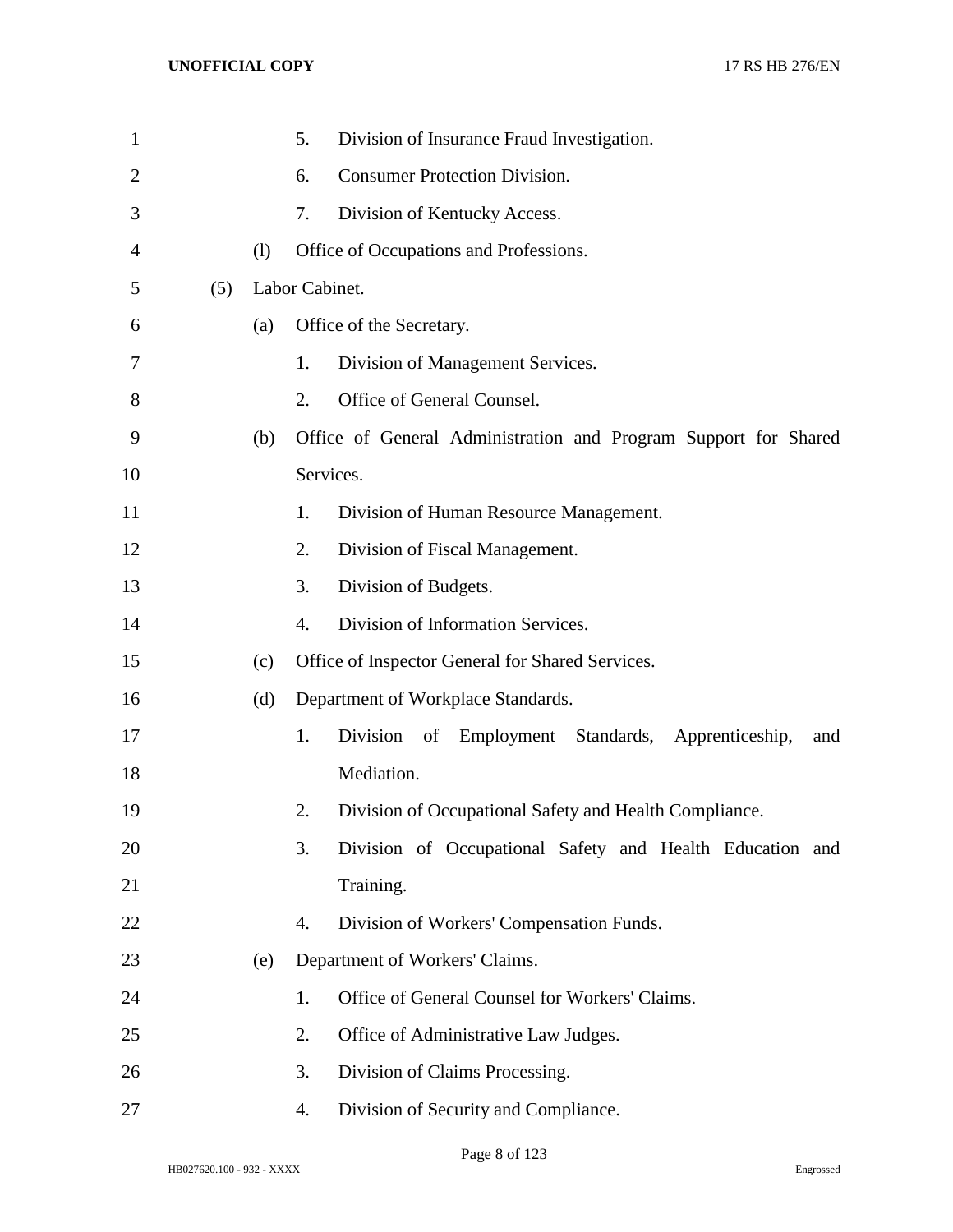| $\mathbf{1}$ |     | 5.                       | Division of Information and Research.                      |
|--------------|-----|--------------------------|------------------------------------------------------------|
| 2            |     | 6.                       | Division of Ombudsman and Workers' Compensation Specialist |
| 3            |     |                          | Services.                                                  |
| 4            |     | 7.                       | Workers' Compensation Board.                               |
| 5            |     | 8.                       | <b>[Workers' Compensation Advisory Council.</b>            |
| 6            |     |                          | 9. Workers' Compensation Nominating Commission.            |
| 7            |     | (f)                      | Workers' Compensation Funding Commission.                  |
| 8            |     | (g)                      | [Kentucky Labor-Management Advisory Council.               |
| 9            |     |                          | (h) — [Occupational Safety and Health Standards Board.     |
| 10           |     | $(h)$ $(i)$              | Prevailing Wage Review Board.                              |
| 11           |     | $(i)$ $(i)$ $(i)$ $(i)$  | Apprenticeship and Training Council.                       |
| 12           |     | $\underline{(i)}[\pm 1]$ | <b>State Labor Relations Board.</b>                        |
| 13           |     | $(k)$ [(1)]              | Employers' Mutual Insurance Authority.                     |
| 14           |     | $(l)$ [(m)]              | Kentucky Occupational Safety and Health Review Commission. |
| 15           | (6) |                          | <b>Transportation Cabinet:</b>                             |
| 16           |     | (a)                      | Department of Highways.                                    |
| 17           |     | 1.                       | Office of Project Development.                             |
| 18           |     | 2.                       | Office of Project Delivery and Preservation.               |
| 19           |     | 3.                       | Office of Highway Safety.                                  |
| 20           |     | 4.                       | Highway District Offices One through Twelve.               |
| 21           |     | (b)                      | Department of Vehicle Regulation.                          |
| 22           |     | (c)                      | Department of Aviation.                                    |
| 23           |     | (d)                      | Department of Rural and Municipal Aid.                     |
| 24           |     | 1.                       | Office of Local Programs.                                  |
| 25           |     | 2.                       | Office of Rural and Secondary Roads.                       |
| 26           |     | (e)                      | Office of the Secretary.                                   |
| 27           |     | 1.                       | Office of Public Affairs.                                  |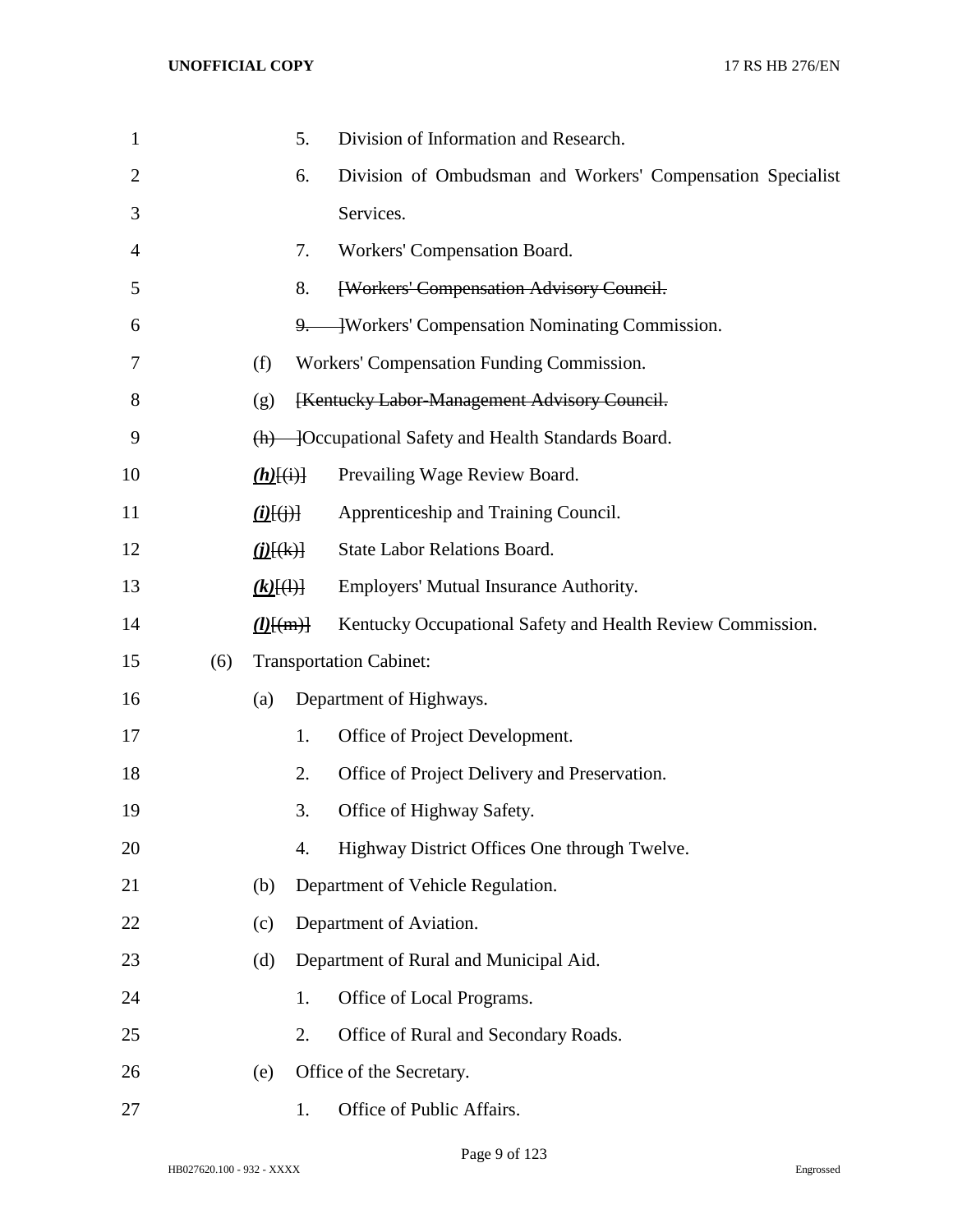| 1              |     |     | 2. |               | Office for Civil Rights and Small Business Development.  |
|----------------|-----|-----|----|---------------|----------------------------------------------------------|
| $\overline{2}$ |     |     | 3. |               | Office of Budget and Fiscal Management.                  |
| 3              |     |     | 4. |               | Office of Inspector General.                             |
| 4              |     | (f) |    |               | Office of Support Services.                              |
| 5              |     | (g) |    |               | Office of Transportation Delivery.                       |
| 6              |     | (h) |    |               | Office of Audits.                                        |
| 7              |     | (i) |    |               | Office of Human Resource Management.                     |
| 8              |     | (i) |    |               | Office of Information Technology.                        |
| 9              |     | (k) |    |               | Office of Legal Services.                                |
| 10             | (7) |     |    |               | <b>Cabinet for Economic Development:</b>                 |
| 11             |     | (a) |    |               | Office of the Secretary.                                 |
| 12             |     |     | 1. |               | Office of Legal Services.                                |
| 13             |     |     | 2. |               | Department for Business Development.                     |
| 14             |     |     |    | a.            | Office of Entrepreneurship.                              |
| 15             |     |     |    |               | Commission on Small Business Advocacy.<br>$\mathbf{i}$ . |
| 16             |     |     |    | $\mathbf b$ . | Office of Research and Public Affairs.                   |
| 17             |     |     |    | $C_{\bullet}$ | Bluegrass State Skills Corporation.                      |
| 18             |     |     | 3. |               | Office of Financial Services.                            |
| 19             |     |     |    | a.            | Kentucky Economic Development Finance Authority.         |
| 20             |     |     |    | b.            | Division of Finance and Personnel.                       |
| 21             |     |     |    | $C_{\bullet}$ | Division of Network Administration.                      |
| 22             |     |     |    | d.            | Compliance Division.                                     |
| 23             |     |     |    | e.            | Incentive Assistance Division.                           |
| 24             | (8) |     |    |               | <b>Cabinet for Health and Family Services:</b>           |
| 25             |     | (a) |    |               | Office of the Secretary.                                 |
| 26             |     | (b) |    |               | Office of Health Policy.                                 |
| 27             |     | (c) |    |               | Office of Legal Services.                                |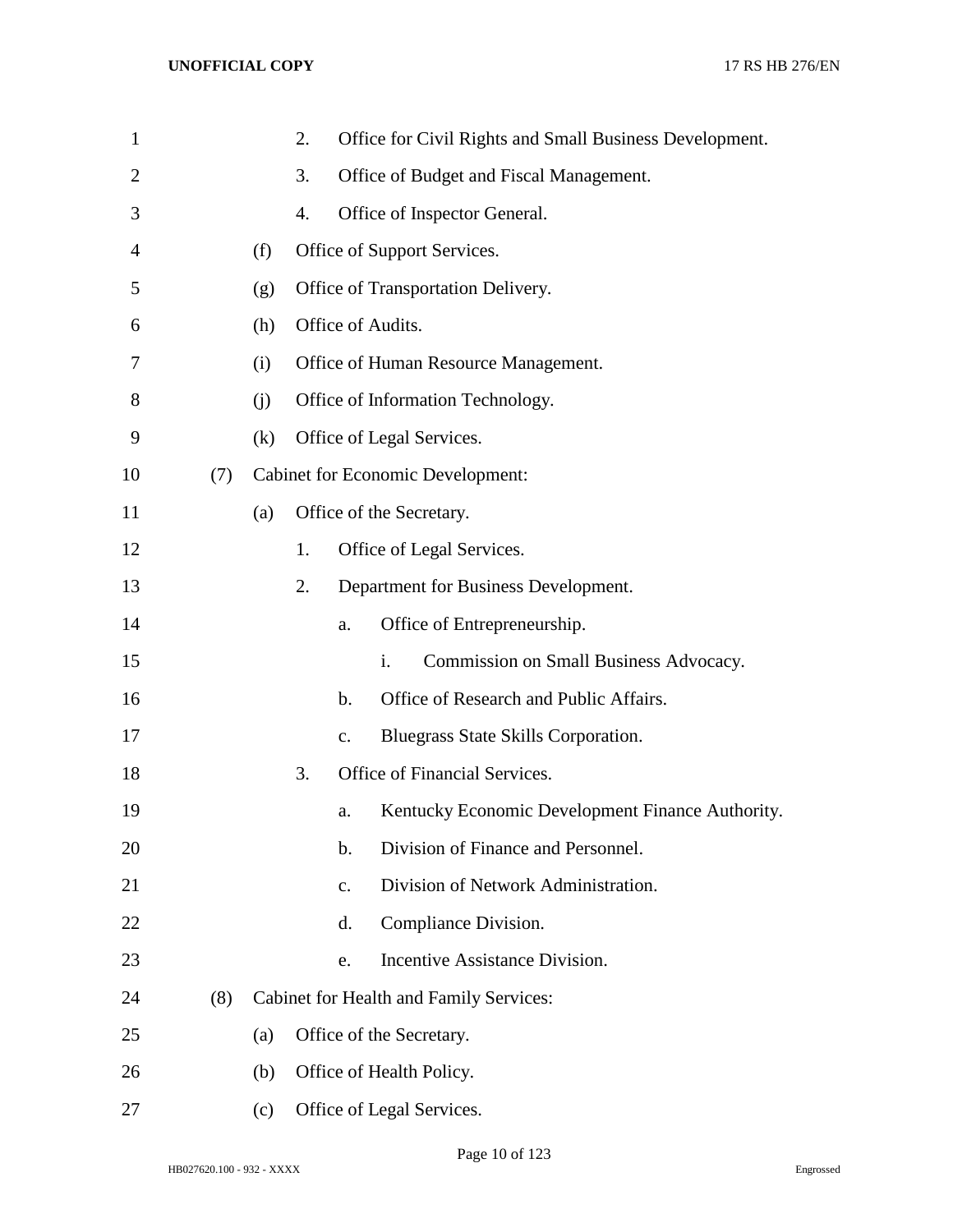| 1              |     | (d)                | Office of Inspector General.                                     |
|----------------|-----|--------------------|------------------------------------------------------------------|
| $\overline{2}$ |     | (e)                | Office of Communications and Administrative Review.              |
| 3              |     | (f)                | Office of the Ombudsman.                                         |
| 4              |     | (g)                | Office of Policy and Budget.                                     |
| 5              |     | (h)                | Office of Human Resource Management.                             |
| 6              |     | (i)                | Office of Administrative and Technology Services.                |
| 7              |     | (i)                | Department for Public Health.                                    |
| 8              |     | (k)                | Department for Medicaid Services.                                |
| 9              |     | (1)                | Department for Behavioral Health, Developmental and Intellectual |
| 10             |     |                    | Disabilities.                                                    |
| 11             |     | (m)                | Department for Aging and Independent Living.                     |
| 12             |     | (n)                | Department for Community Based Services.                         |
| 13             |     | $\left( 0 \right)$ | Department for Income Support.                                   |
| 14             |     | (p)                | Department for Family Resource Centers and Volunteer Services.   |
| 15             |     | (q)                | Kentucky Commission on Community Volunteerism and Service.       |
| 16             |     | (r)                | Kentucky Commission for Children with Special Health Care Needs. |
| 17             |     | (s)                | Governor's Office of Electronic Health Information.              |
| 18             | (9) |                    | Finance and Administration Cabinet:                              |
| 19             |     | (a)                | Office of General Counsel.                                       |
| 20             |     | (b)                | Office of the Controller.                                        |
| 21             |     | (c)                | Office of Administrative Services.                               |
| 22             |     | (d)                | Office of Public Information.                                    |
| 23             |     | (e)                | Office of Policy and Audit.                                      |
| 24             |     | (f)                | Department for Facilities and Support Services.                  |
| 25             |     | (g)                | Department of Revenue.                                           |
| 26             |     | (h)                | Commonwealth Office of Technology.                               |
| 27             |     | (i)                | State Property and Buildings Commission.                         |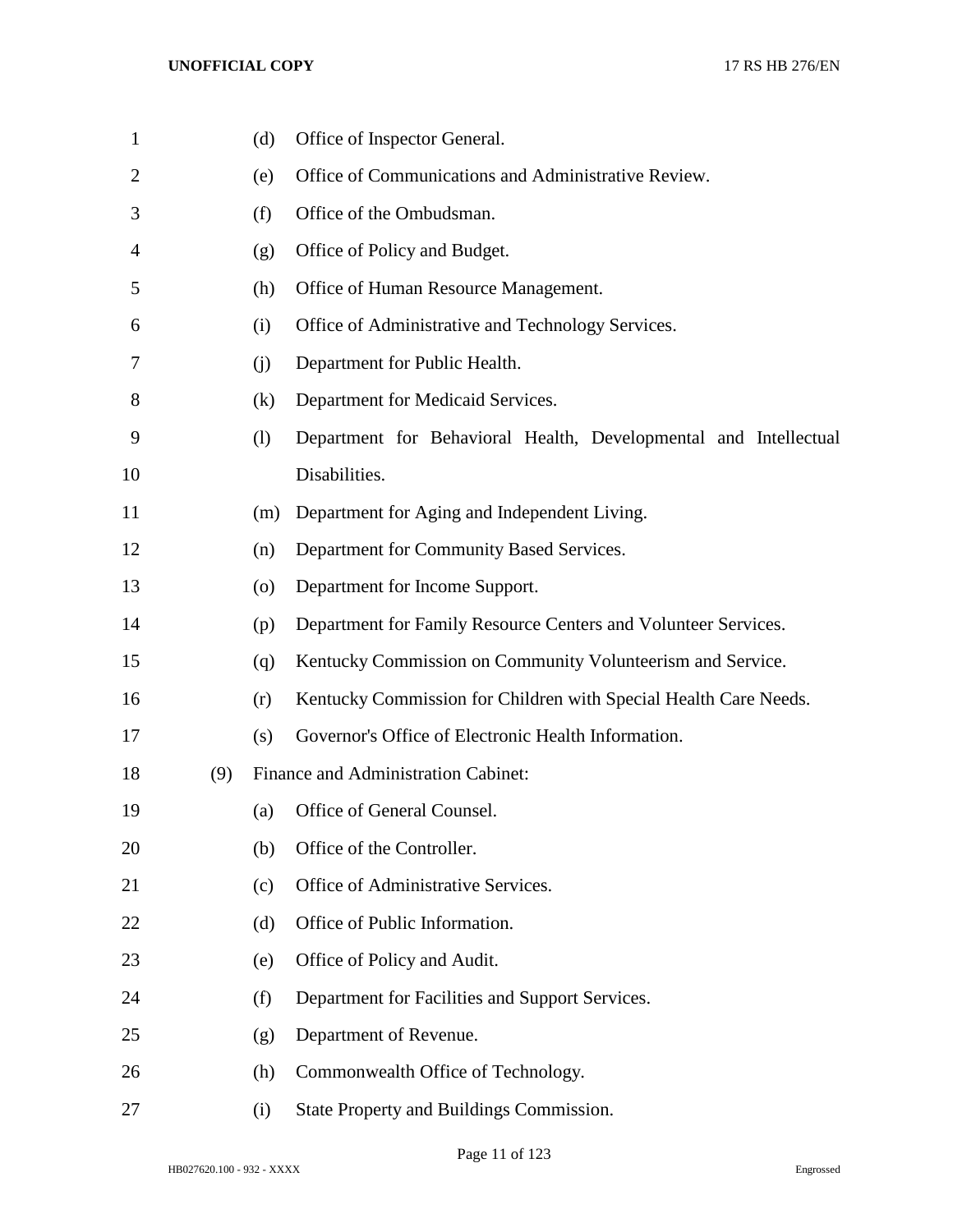| $\mathbf{1}$   | (j) |    | Office of Equal Employment Opportunity and Contract Compliance. |
|----------------|-----|----|-----------------------------------------------------------------|
| $\overline{2}$ | (k) |    | Kentucky Employees Retirement Systems.                          |
| 3              | (1) |    | Commonwealth Credit Union.                                      |
| 4              | (m) |    | State Investment Commission.                                    |
| 5              | (n) |    | Kentucky Housing Corporation.                                   |
| 6              | (0) |    | Kentucky Local Correctional Facilities Construction Authority.  |
| 7              | (p) |    | Kentucky Turnpike Authority.                                    |
| 8              | (q) |    | Historic Properties Advisory Commission.                        |
| 9              | (r) |    | Kentucky Tobacco Settlement Trust Corporation.                  |
| 10             | (s) |    | Kentucky Higher Education Assistance Authority.                 |
| 11             | (t) |    | Kentucky River Authority.                                       |
| 12             | (u) |    | Kentucky Teachers' Retirement System Board of Trustees.         |
| 13             | (v) |    | Executive Branch Ethics Commission.                             |
| 14             |     |    | (10) Tourism, Arts and Heritage Cabinet:                        |
| 15             | (a) |    | Kentucky Department of Travel and Tourism.                      |
| 16             |     | 1. | Division of Tourism Services.                                   |
| 17             |     | 2. | Division of Marketing and Administration.                       |
| 18             |     | 3. | Division of Communications and Promotions.                      |
| 19             | (b) |    | Kentucky Department of Parks.                                   |
| 20             |     | 1. | Division of Information Technology.                             |
| 21             |     | 2. | Division of Human Resources.                                    |
| 22             |     | 3. | Division of Financial Operations.                               |
| 23             |     | 4. | Division of Facilities Management.                              |
| 24             |     | 5. | Division of Facilities Maintenance.                             |
| 25             |     | 6. | Division of Customer Services.                                  |
| 26             |     | 7. | Division of Recreation.                                         |
| 27             |     | 8. | Division of Golf Courses.                                       |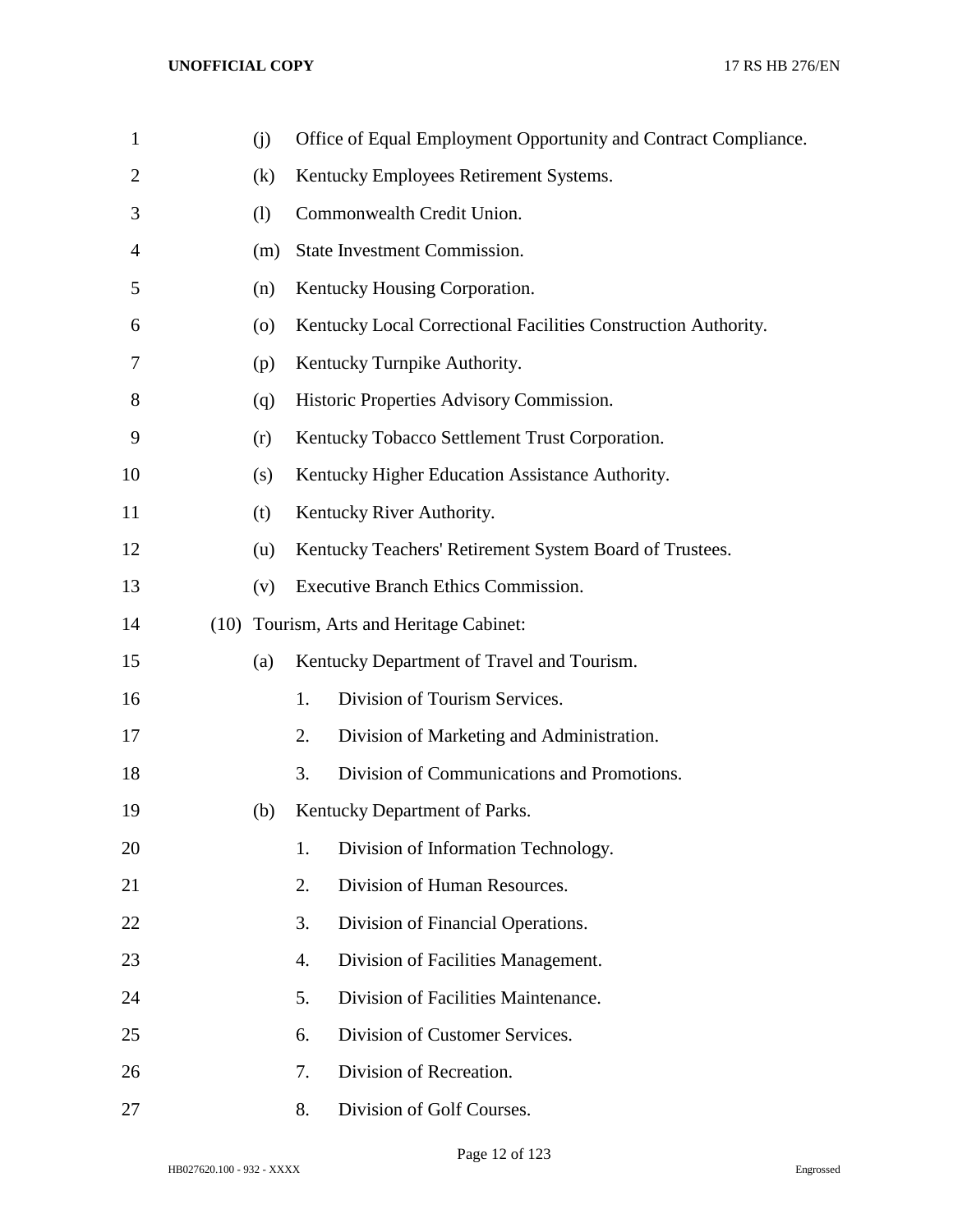| $\mathbf{1}$   |     | 9.  | Division of Food Services.                                    |
|----------------|-----|-----|---------------------------------------------------------------|
| $\overline{2}$ |     | 10. | Division of Rangers.                                          |
| 3              |     | 11. | Division of Resort Parks.                                     |
| 4              |     | 12. | Division of Recreational Parks and Historic Sites.            |
| 5              | (c) |     | Department of Fish and Wildlife Resources.                    |
| 6              |     | 1.  | Division of Law Enforcement.                                  |
| 7              |     | 2.  | Division of Administrative Services.                          |
| 8              |     | 3.  | Division of Engineering.                                      |
| 9              |     | 4.  | Division of Fisheries.                                        |
| 10             |     | 5.  | Division of Information and Education.                        |
| 11             |     | 6.  | Division of Wildlife.                                         |
| 12             |     | 7.  | Division of Public Affairs.                                   |
| 13             | (d) |     | Kentucky Horse Park.                                          |
| 14             |     | 1.  | Division of Support Services.                                 |
| 15             |     | 2.  | Division of Buildings and Grounds.                            |
| 16             |     | 3.  | Division of Operational Services.                             |
| 17             | (e) |     | Kentucky State Fair Board.                                    |
| 18             |     | 1.  | Office of Administrative and Information Technology Services. |
| 19             |     | 2.  | Office of Human Resources and Access Control.                 |
| 20             |     | 3.  | Division of Expositions.                                      |
| 21             |     | 4.  | Division of Kentucky Exposition Center Operations.            |
| 22             |     | 5.  | Division of Kentucky International Convention Center.         |
| 23             |     | 6.  | Division of Public Relations and Media.                       |
| 24             |     | 7.  | Division of Venue Services.                                   |
| 25             |     | 8.  | Division of Personnel Management and Staff Development.       |
| 26             |     | 9.  | Division of Sales.                                            |
| 27             |     | 10. | Division of Security and Traffic Control.                     |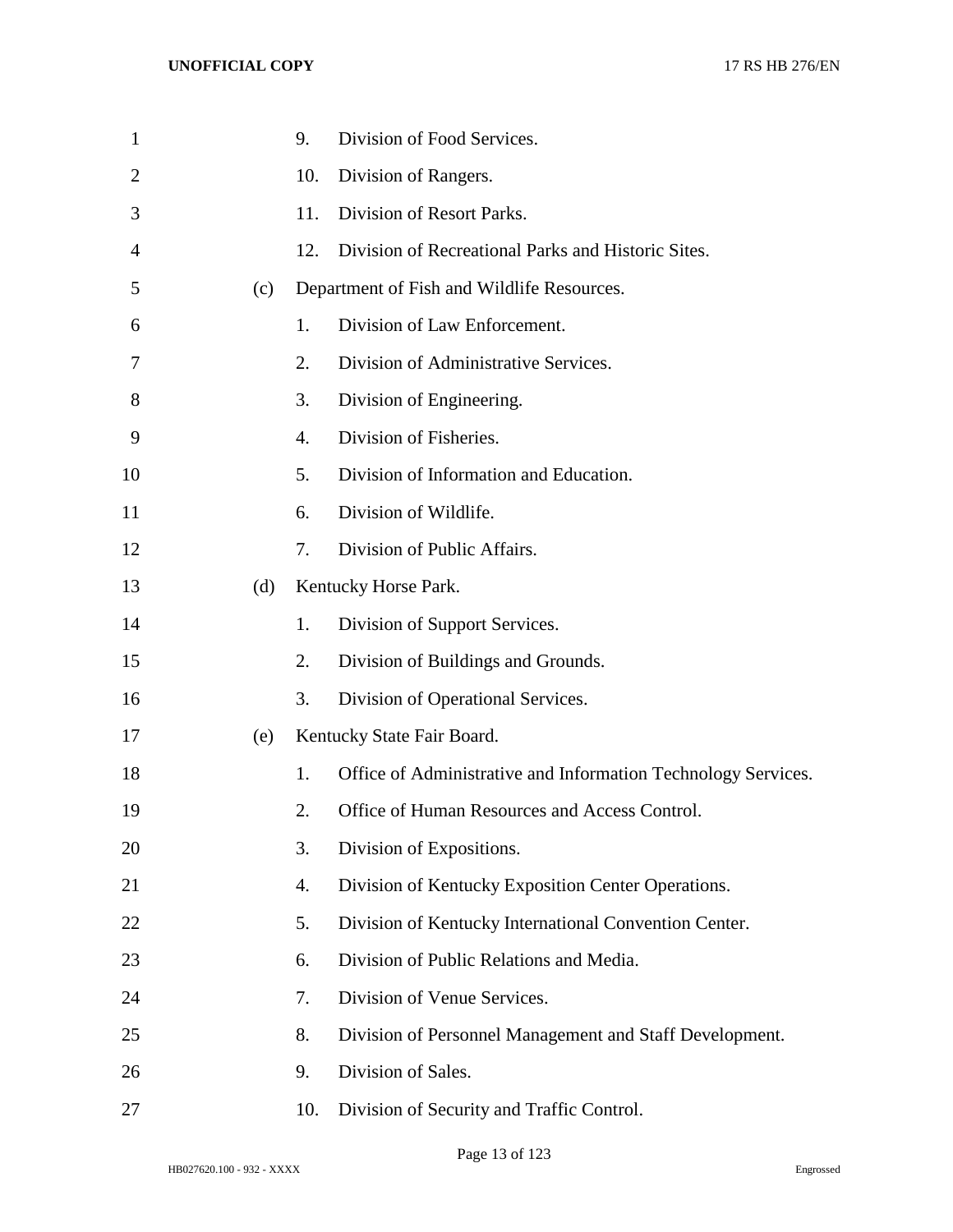| $\mathbf{1}$   |                    | 11.<br>Division of Information Technology.                      |
|----------------|--------------------|-----------------------------------------------------------------|
| $\overline{2}$ |                    | Division of the Louisville Arena.<br>12.                        |
| 3              |                    | 13.<br>Division of Fiscal and Contract Management.              |
| 4              |                    | Division of Access Control.<br>14.                              |
| 5              | (f)                | Office of the Secretary.                                        |
| 6              |                    | Office of Finance.<br>1.                                        |
| 7              |                    | Office of Research and Administration.<br>2.                    |
| 8              |                    | 3.<br>Office of Governmental Relations and Tourism Development. |
| 9              |                    | Office of the Sports Authority.<br>4.                           |
| 10             |                    | Kentucky Sports Authority.<br>5.                                |
| 11             | (g)                | Office of Legal Affairs.                                        |
| 12             | (h)                | Office of Human Resources.                                      |
| 13             | (i)                | Office of Public Affairs and Constituent Services.              |
| 14             | (i)                | Office of Creative Services.                                    |
| 15             | (k)                | Office of Capital Plaza Operations.                             |
| 16             | (1)                | Office of Arts and Cultural Heritage.                           |
| 17             | (m)                | Kentucky African-American Heritage Commission.                  |
| 18             | (n)                | Kentucky Foundation for the Arts.                               |
| 19             | $\left( 0 \right)$ | Kentucky Humanities Council.                                    |
| 20             | (p)                | Kentucky Heritage Council.                                      |
| 21             | (q)                | Kentucky Arts Council.                                          |
| 22             | (r)                | Kentucky Historical Society.                                    |
| 23             |                    | Division of Museums.<br>1.                                      |
| 24             |                    | Division of Oral History and Educational Outreach.<br>2.        |
| 25             |                    | Division of Research and Publications.<br>3.                    |
| 26             |                    | 4.<br>Division of Administration.                               |
| 27             | (s)                | Kentucky Center for the Arts.                                   |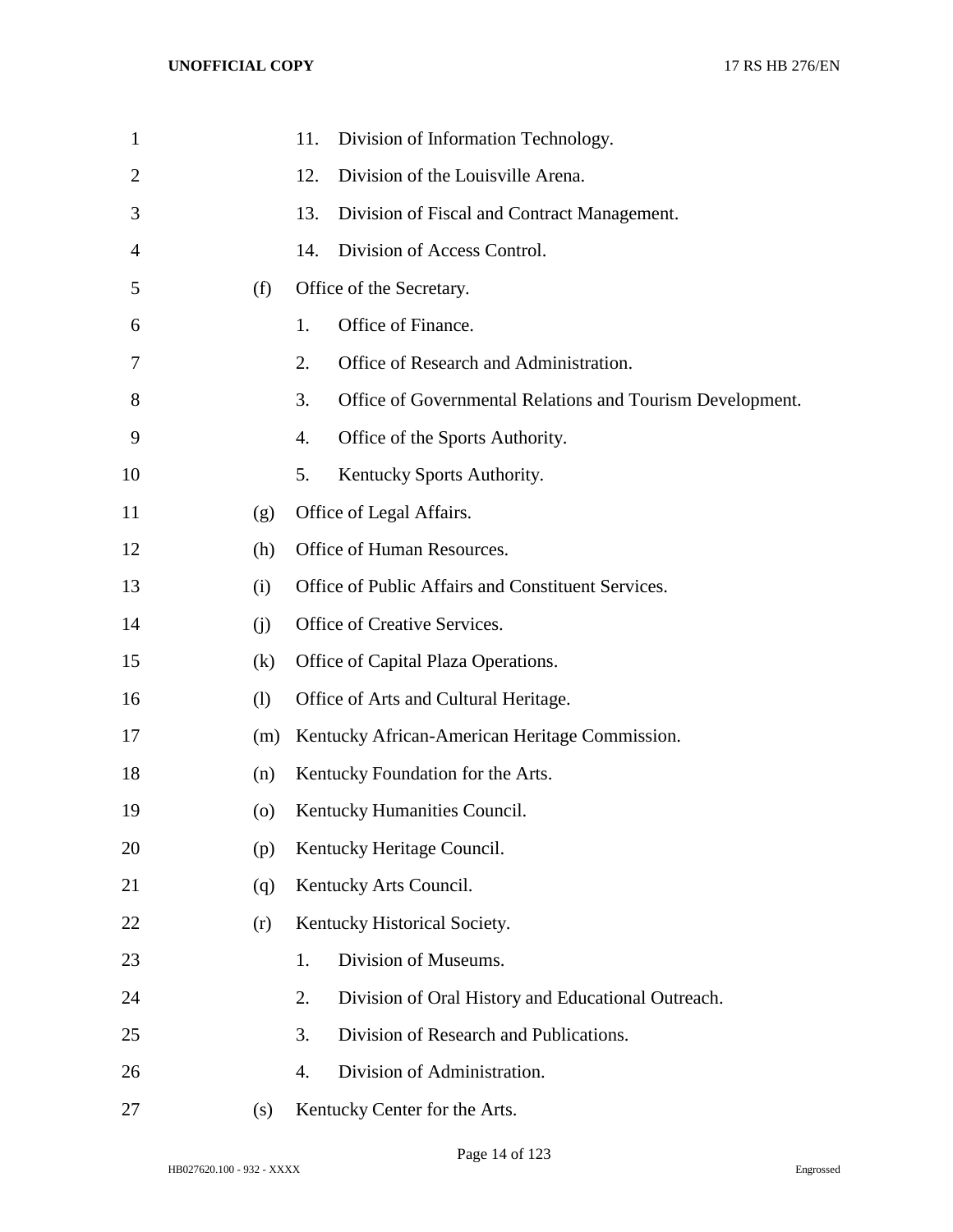| $\mathbf{1}$   |     |     | Division of Governor's School for the Arts.<br>1.                 |  |
|----------------|-----|-----|-------------------------------------------------------------------|--|
| $\overline{2}$ |     |     | Kentucky Artisans Center at Berea.<br>(t)                         |  |
| 3              |     |     | Northern Kentucky Convention Center.<br>(u)                       |  |
| 4              |     |     | Eastern Kentucky Exposition Center.<br>(v)                        |  |
| 5              |     |     | (11) Personnel Cabinet:                                           |  |
| 6              |     |     | Office of the Secretary.<br>(a)                                   |  |
| 7              |     |     | Department of Human Resources Administration.<br>(b)              |  |
| 8              |     |     | Office of Employee Relations.<br>(c)                              |  |
| 9              |     |     | Kentucky Public Employees Deferred Compensation Authority.<br>(d) |  |
| 10             |     |     | Office of Administrative Services.<br>(e)                         |  |
| 11             |     |     | Office of Legal Services.<br>(f)                                  |  |
| 12             |     |     | Governmental Services Center.<br>(g)                              |  |
| 13             |     |     | Department of Employee Insurance.<br>(h)                          |  |
| 14             |     |     | Office of Diversity and Equality.<br>(i)                          |  |
| 15             |     |     | Center of Strategic Innovation.<br>(i)                            |  |
| 16             | Ш.  |     | Other departments headed by appointed officers:                   |  |
| 17             |     | (1) | Council on Postsecondary Education.                               |  |
| 18             |     | (2) | Department of Military Affairs.                                   |  |
| 19             |     | (3) | Department for Local Government.                                  |  |
| 20             |     | (4) | Kentucky Commission on Human Rights.                              |  |
| 21             |     | (5) | Kentucky Commission on Women.                                     |  |
| 22             |     | (6) | Department of Veterans' Affairs.                                  |  |
| 23             |     | (7) | Kentucky Commission on Military Affairs.                          |  |
| 24             |     | (8) | Office of Minority Empowerment.                                   |  |
| 25             |     | (9) | Governor's Council on Wellness and Physical Activity.             |  |
| 26             |     |     | Section 3. KRS 15.010 is amended to read as follows:              |  |
| 27             | (1) |     | The Attorney General is the head of the Department of Law.        |  |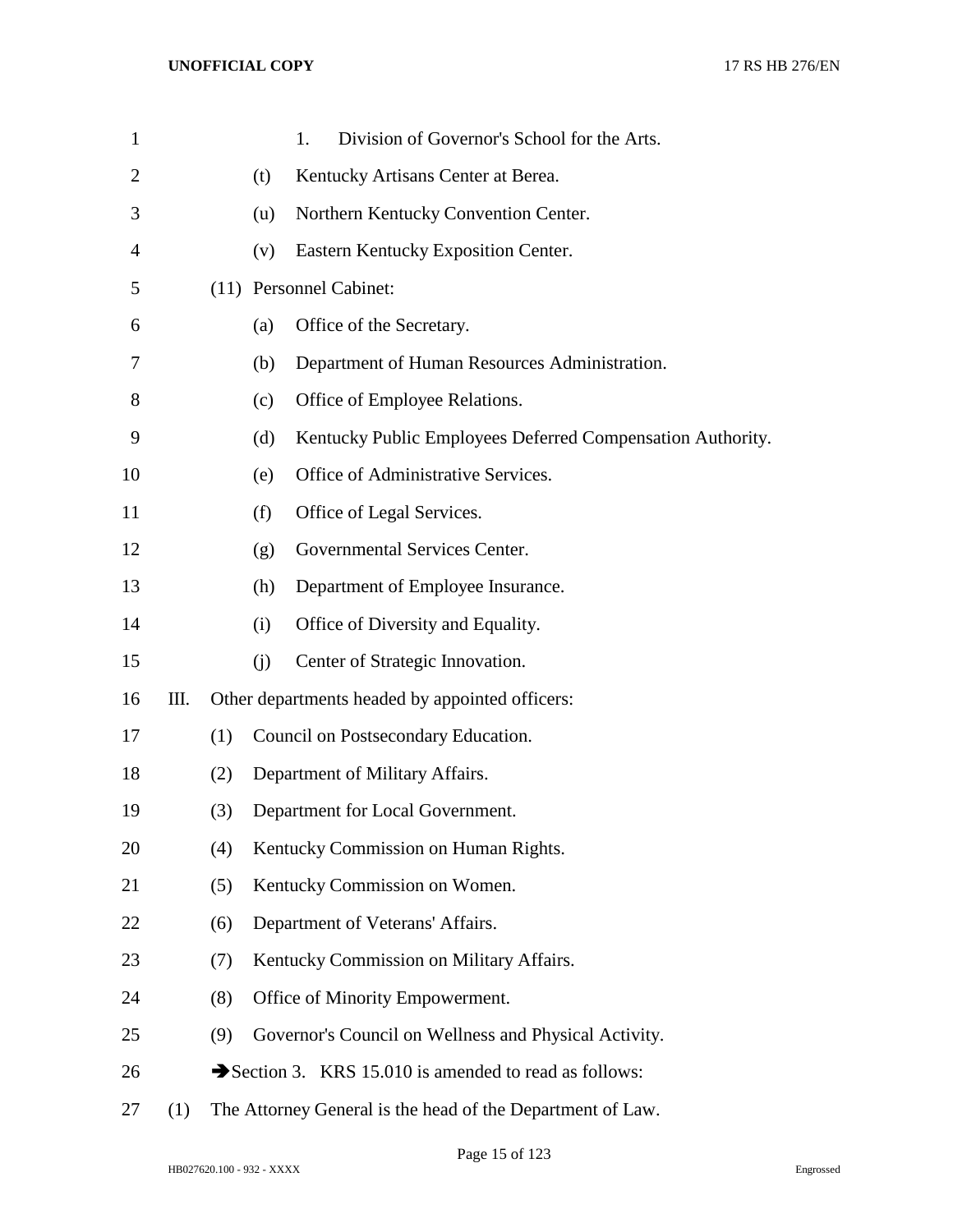| $\mathbf{1}$   | (2) |                 | The Department of Law shall include the following major organizational units: |
|----------------|-----|-----------------|-------------------------------------------------------------------------------|
| $\overline{2}$ |     | (a)             | Criminal Appellate Division;                                                  |
| 3              |     | (b)             | <b>Consumer Protection Division;</b>                                          |
| 4              |     | (c)             | Special Investigations Division;                                              |
| 5              |     | (d)             | <b>Special Prosecutions Division;</b>                                         |
| 6              |     | (e)             | Prosecutors Advisory Council Services Division;                               |
| 7              |     | (f)             | Medicaid Fraud and Abuse Control Division;                                    |
| 8              |     | (g)             | Civil and Environmental Law Division;                                         |
| 9              |     | (h)             | Victims Advocacy Division;                                                    |
| 10             |     | (i)             | [Child Support Enforcement Commission;                                        |
| 11             |     |                 | $(i)$ - Administrative Hearings Division;                                     |
| 12             |     | ( <i>j</i> )(k) | Office of Rate Intervention;                                                  |
| 13             |     | $(k)$ $(4)$     | Administrative Services Division; and                                         |
| 14             |     | $(l)$ $\{(m)\}$ | Financial Integrity Enforcement Division.                                     |
| 15             |     |                 | Section 4. KRS 45A.605 is amended to read as follows:                         |
| 16             | (1) |                 | As used in this section:                                                      |
| 17             |     | (a)             | "Information highway" means a communication network for voice, data, and      |
| 18             |     |                 | video communications technologies; and                                        |
| 19             |     | (b)             | "Agencies of the Commonwealth of Kentucky" includes all authorities;          |
| 20             |     |                 | boards; commissions; councils; departments; program cabinets; the Kentucky    |
| 21             |     |                 | Lottery Corporation; vocational schools; the Kentucky School for the Deaf;    |
| 22             |     |                 | the Kentucky School for the Blind; upon written request of the Chief Justice, |
| 23             |     |                 | the Court of Justice; upon written request of the co-chairmen of the          |
| 24             |     |                 | Legislative Research Commission, the General Assembly and the Legislative     |
| 25             |     |                 | Research Commission; and upon written request of presidents, state            |
| 26             |     |                 | institutions of higher education.                                             |
|                |     |                 |                                                                               |

(2) The provisions of any other law notwithstanding, the Finance and Administration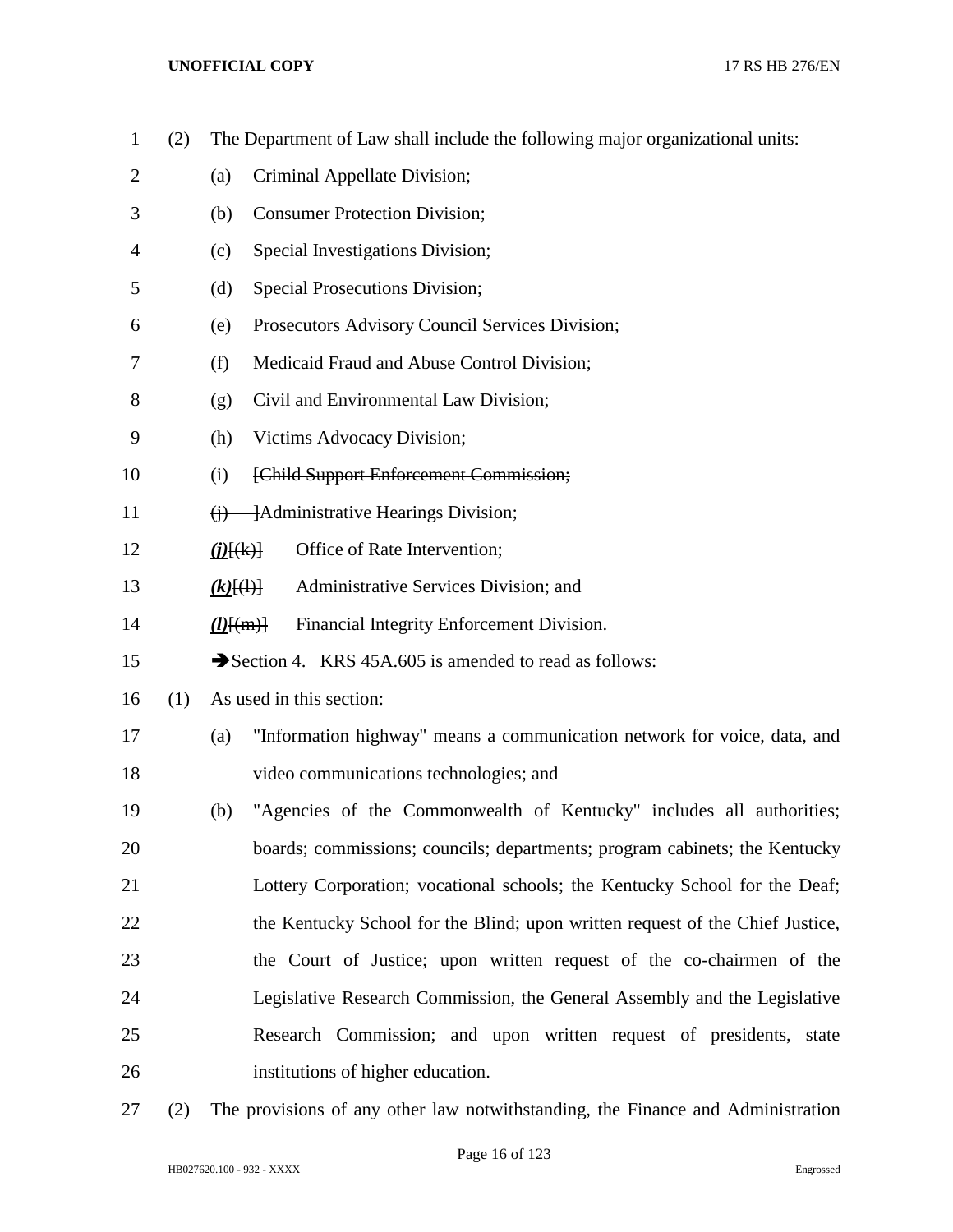Cabinet may enter into one (1) or more contracts, on behalf of agencies of the Commonwealth of Kentucky, with any person, partnership, or corporation that operates an information highway. The information highway shall enable the Commonwealth to benefit from cost-effective telecommunications technologies and shall provide opportunities for the private sector. These opportunities shall include but not be limited to the implementation of transactions and activities associated 7 with<del>[ the Kentucky e-Health Network created under KRS 216.267 and]</del> the provision of telehealth by licensed health-care providers as provided in KRS Chapters 205, 211, 304.17A, 310, 311, 312, 313, 314, 314A, 315, 319, 319A, 320, 327, 334A, and 335.

# (3) Upon implementation, all agencies of the Commonwealth of Kentucky shall obtain all available communications services under contracts executed pursuant to subsection (2) of this section, except as provided under subsection (4) of this section.

 (4) The secretary of the Finance and Administration Cabinet may grant exceptions to 16 the mandatory use of the information highway upon good cause shown. Kentucky e-Health Network Board may use the information highway to implement 18 the network but shall not be limited to its use for communication services.

 (5) Any contract awarded under subsection (2) of this section shall be deemed, for purposes of KRS 45A.050, a state agency price contract to which all political subdivisions and state-licensed nonprofit institutions of higher education may have access and use on the same terms as agencies of the Commonwealth of Kentucky. In addition, nonprofit schools providing elementary or secondary education and nonprofit health care organizations shall be allowed to have access and use the contract on the same terms as agencies of the Commonwealth of Kentucky. "Nonprofit schools" and "nonprofit health care organizations" mean those schools and health care organizations which have been granted tax-exempt status under the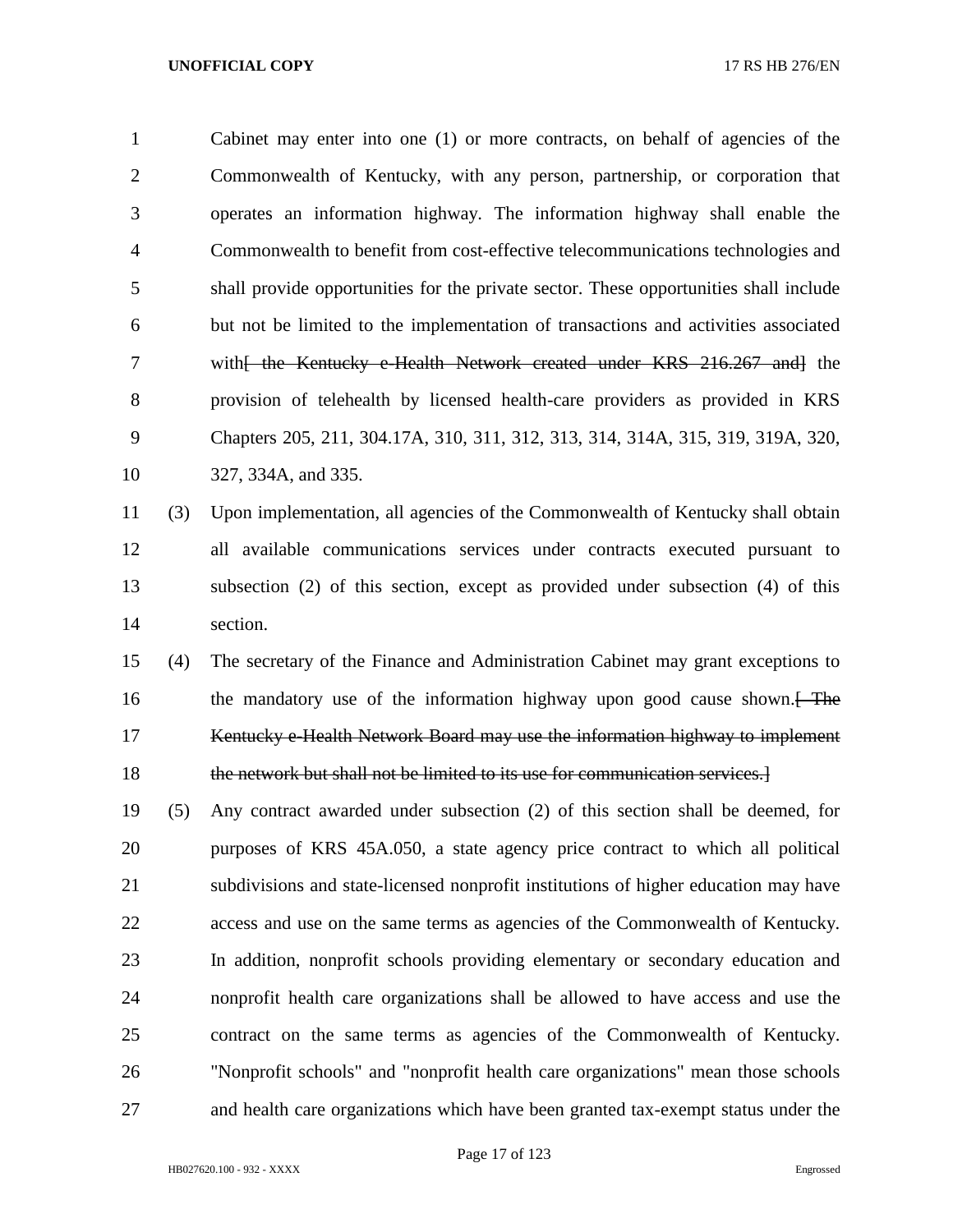United States Internal Revenue Code.

 (6) Any contract awarded under subsection (2) of this section shall be deemed a state agency price contract to which any entity that has been approved for economic development incentives under programs approved and administered by the Kentucky Economic Development Finance Authority may have access and use on the same terms as agencies of the Commonwealth of Kentucky.

 (7) Any contract awarded under subsection (2) of this section shall be deemed a state agency price contract to which nonprofit organizations whose exclusive purpose is the delivery of services related to education, economic development, or cultural arts and humanities, may have access and use on the same terms as agencies of the Commonwealth of Kentucky. For the purposes of this section, "nonprofit organizations" means those organizations which have been granted tax-exempt status under Section 501(c)(3) of the United States Internal Revenue Code or those existing education based entities whose purpose is the delivery of services to state school systems, their employees, or their governing organizations and which have 16 been granted tax-exempt status under Section 501(c)(6) of the United States Internal Revenue Code.

18 Section 5. KRS 148.400 is amended to read as follows:

 [(1) My Old Kentucky Home Advisory Commission is hereby established to provide 20 continuing attention to the maintenance, furnishings, and repairs of My Old 21 Kentucky Home House Museum, as well as to any other additions made, after July 15, 1986, to the grounds of My Old Kentucky Home State Park. The commission shall be attached to the Department of Parks for administrative purposes.

 ( $2$ ) The commission shall consist of eleven  $(11)$  members. It is recommended that one (1) member shall be the park superintendent of My Old Kentucky Home State Park, 26 one (1) shall be a representative of the Kentucky Heritage Council, one (1) shall be a representative of the Kentucky Historical Society, one (1) shall be a representative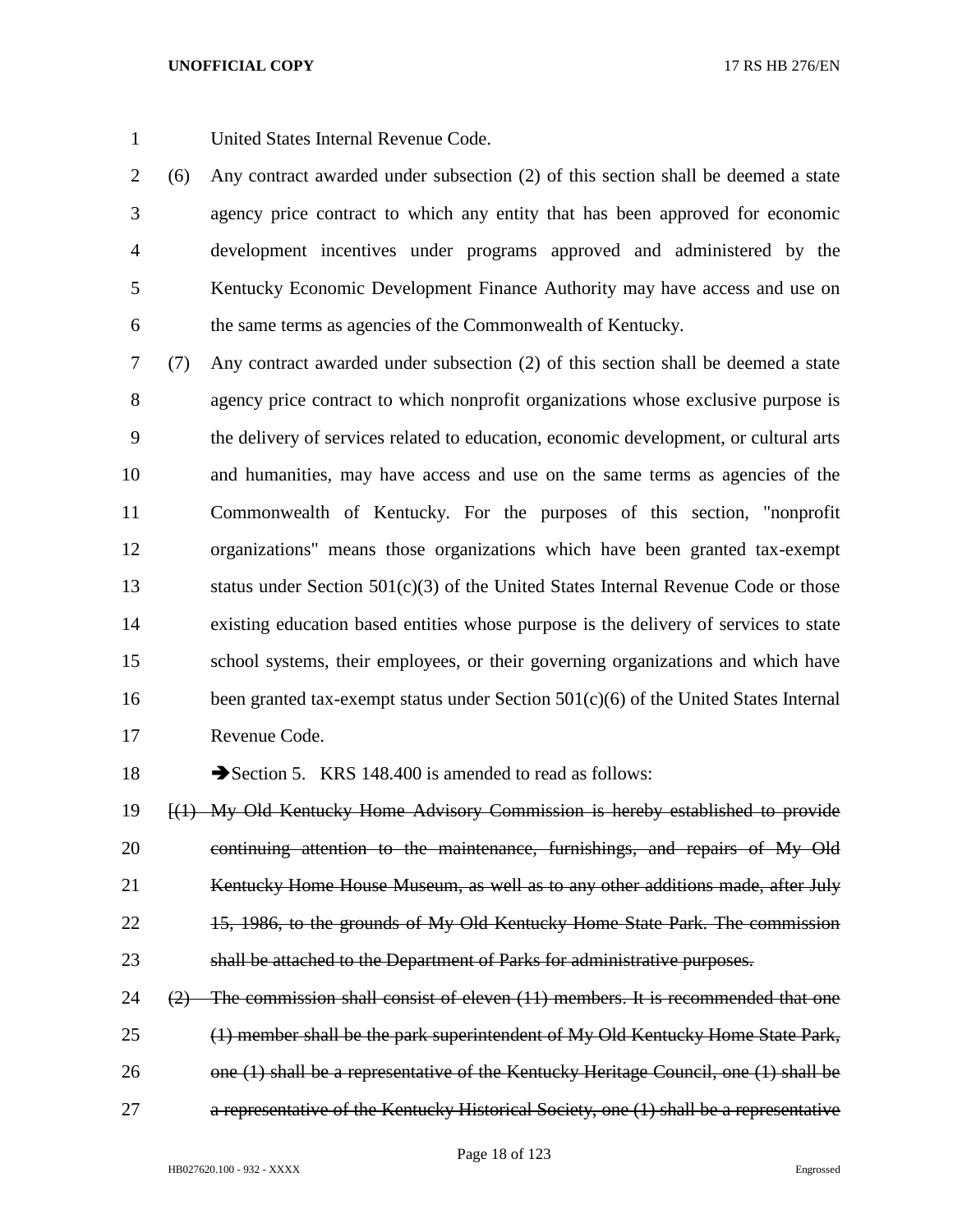| 1              | of the Division of Historic Properties, one (1) shall be a representative of the                |
|----------------|-------------------------------------------------------------------------------------------------|
| $\overline{2}$ | commissioner of the Department of Parks, and the remainder of the membership                    |
| 3              | shall be selected from private citizens interested in historic properties with at least         |
| 4              | two (2) members who are residents of Nelson County.                                             |
| 5              | (3) The public members of the commission shall be appointed by the Governor. Four               |
| 6              | $(4)$ members shall serve for terms of four $(4)$ years and two $(2)$ members shall serve       |
| 7              | for terms of two (2) years. Representatives of state government shall serve terms               |
| 8              | concurrent with holding their respective offices.                                               |
| 9              | (4) The officers of the commission shall consist of a chairman and vice chairman, who           |
| 10             | shall be elected by the membership and a secretary who shall be responsible for the             |
| 11             | keeping of minutes and serve as staff to the commission. The park superintendent at             |
| 12             | My Old Kentucky Home State Park shall serve as secretary to the commission. A                   |
| 13             | simple majority of the membership shall constitute a quorum for the transaction of              |
| 14             | business by the commission.                                                                     |
| 15             | (5) There shall be no compensation for serving on the commission, but the members               |
| 16             | shall be reimbursed for their necessary travel and other expenses actually incurred             |
| 17             | in the discharge of their duties for the commission.                                            |
| 18             | The commission shall meet at least once a year or when called in to session by the<br>(6)       |
| 19             | chairman, or at the request of the Governor, or any two $(2)$ members to the                    |
| 20             | chairman.                                                                                       |
| 21             | The commission shall examine the house and shall require maintenance of<br>$\leftrightarrow$    |
| 22             | inventory records, approve any major changes to the house, and shall make                       |
| 23             | recommendations to the Department of Parks through the park superintendent. The                 |
| 24             | commissioner of the Department of Parks may review and approve those                            |
| 25             | recommendations based on funds available.                                                       |
| 26             | There is established in the State Treasury "My Old Kentucky Home Endowment<br>$\left( 8\right)$ |
| 27             | Fund" which shall be administered by the park superintendent at My Old Kentucky Home            |

Page 19 of 123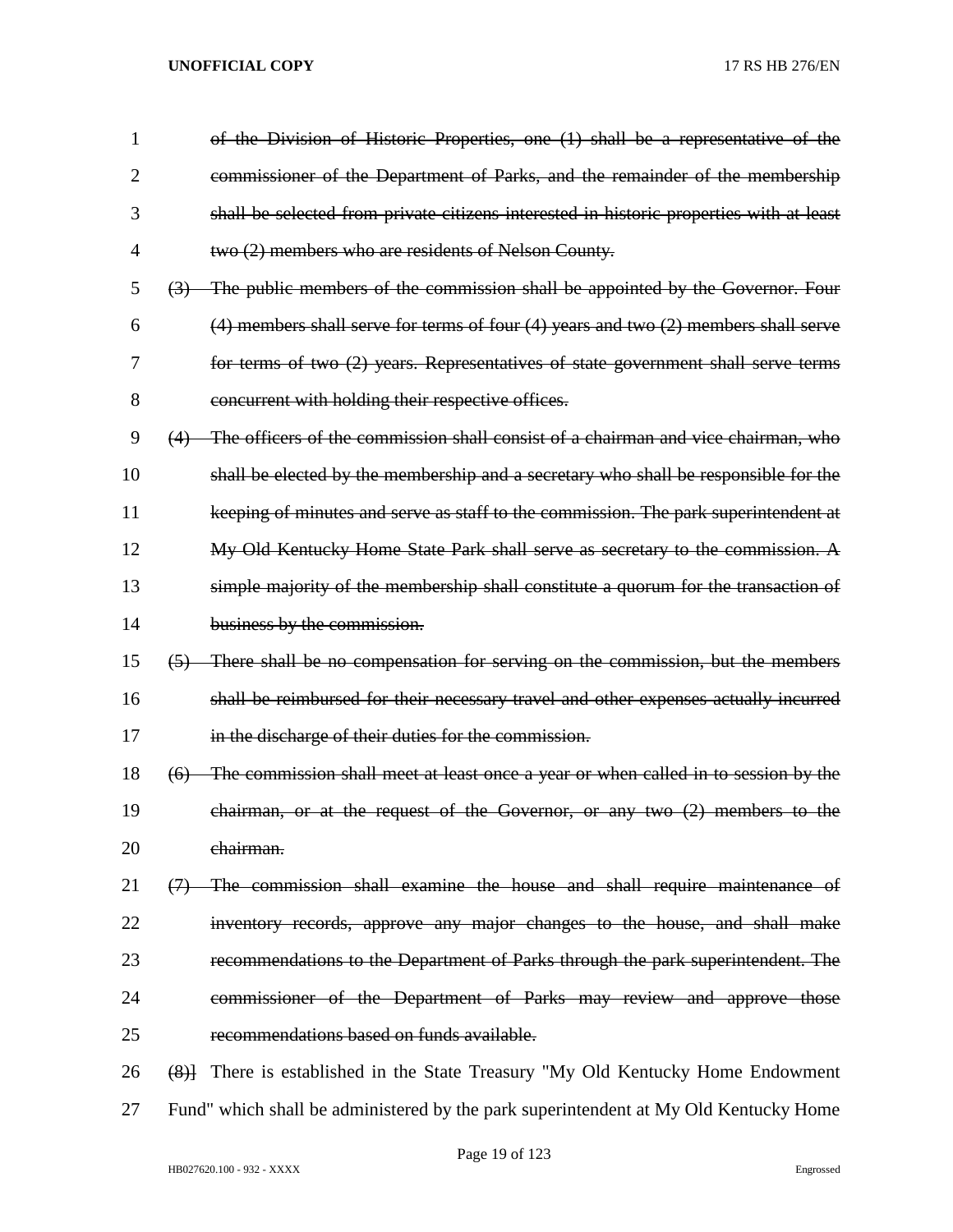1 State Park under the supervision of the commissioner of the Department of Parks—and pursuant to the recommendations of My Old Kentucky Home Advisory Commission]. The fund may receive state appropriations, federal funds, and private donations. The fund shall be used for *maintenance, furnishings, and repairs of My Old Kentucky Home House Museum and maintenance of the grounds of My Old Kentucky Home State Park*[carrying out the functions of the commission]. 7 Section 6. KRS 154.12-274 is amended to read as follows: (1) As used in this section, "cluster" shall have the same meaning as in KRS 164.6011. (2) It is the intention of the General Assembly to recognize that a strong manufacturing base for the economy of the Commonwealth requires not only modernization of the production process but also an increase in the number of products developed, so that through the creation of new product lines, additional value-added products, and new manufacturing methods the economy will grow and quality job opportunities will increase. The Cabinet for Economic Development shall support this intention through its authority in KRS 154.12-050. (3) The Cabinet for Economic Development shall enter into contracts or agreements with the Kentucky Manufacturing Assistance Center, a nonprofit organization with the mission to assist Kentucky small and medium-size manufacturers to become more competitive in the global marketplace. The contracts or agreements shall require the Kentucky Manufacturing Assistance Center to undertake the following activities: (a) Negotiate contractual agreements with existing manufacturers to deliver modernization services that are likely to lead to the creation of new product lines, additional value-added products, and new manufacturing methods; (b) Deliver engineering, technical, and business improvement services in Kentucky manufacturing facilities, through the network of Kentucky

Page 20 of 123

Technology Service locations in the state, that lead to the development of new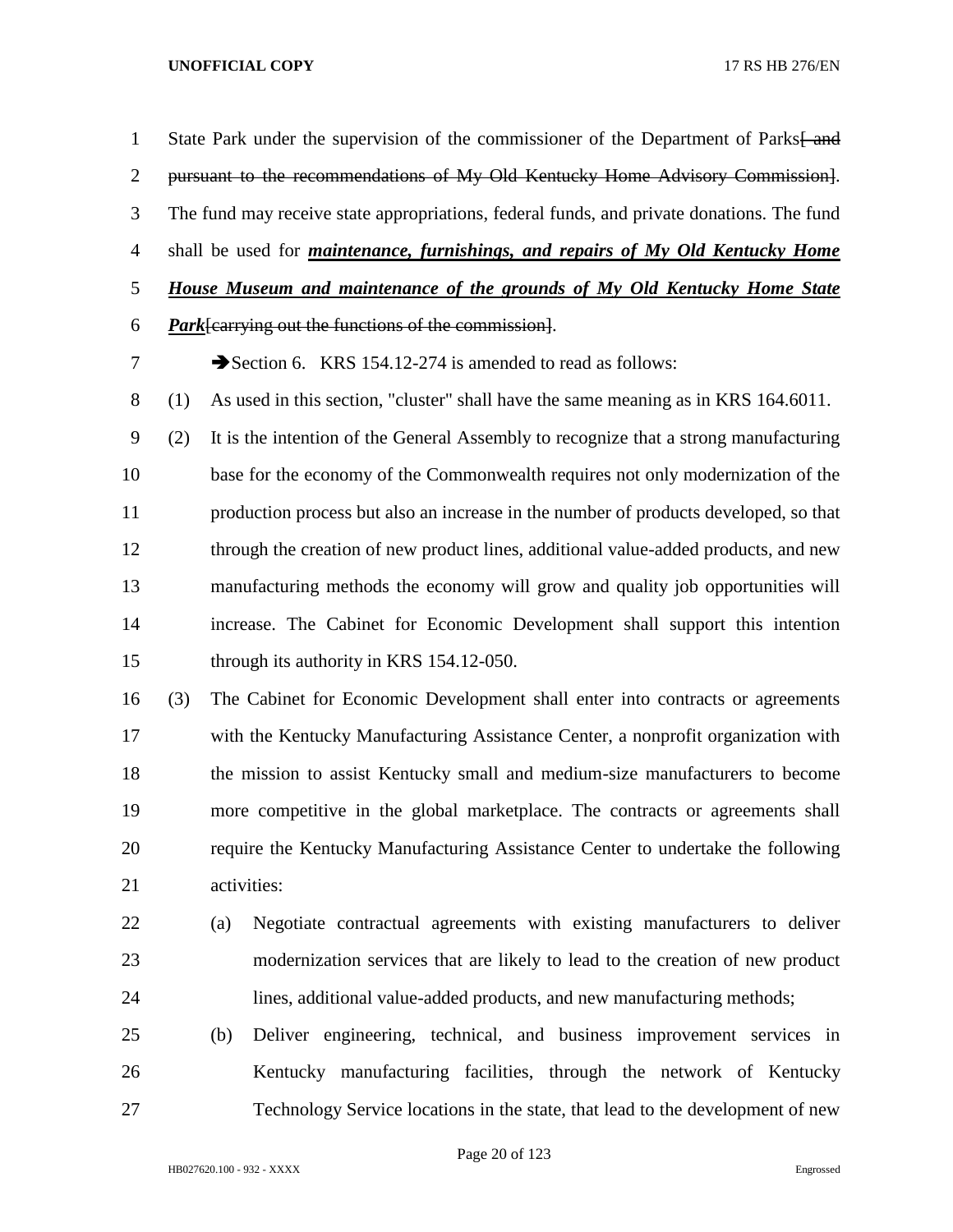| $\mathbf{1}$   |     |     | product lines, additional value-added products, and new manufacturing              |
|----------------|-----|-----|------------------------------------------------------------------------------------|
| $\overline{2}$ |     |     | methods;                                                                           |
| 3              |     | (c) | Coordinate services for and support the activities of Kentucky manufacturers       |
| $\overline{4}$ |     |     | that need additional projects, activities, and expertise beyond those available    |
| 5              |     |     | through the Kentucky Manufacturing Assistance Center;                              |
| 6              |     | (d) | Promote, along with other economic development entities, the development of        |
| 7              |     |     | supplier chains, the linkages among suppliers, and the growth of clusters          |
| 8              |     |     | within the Commonwealth; and                                                       |
| 9              |     | (e) | Provide to the Cabinet for Economic Development and Kentucky Innovation            |
| 10             |     |     | Commission] a report of the advances made in the manufacturing                     |
| 11             |     |     | modernization projects initiated.                                                  |
| 12             |     |     | Section 7. KRS 154.12-278 is amended to read as follows:                           |
| 13             | (1) |     | As used in this section, "cluster" and "knowledge-based" shall have the same       |
| 14             |     |     | meaning as in KRS 164.6011.                                                        |
| 15             | (2) |     | The Office of Entrepreneurship shall:                                              |
| 16             |     | (a) | Implement the Kentucky Innovation and Commercialization Center Program             |
| 17             |     |     | as set forth in KRS 154.12-300 to 154.12-310;                                      |
| 18             |     | (b) | Monitor the return on investments and effectiveness of the Kentucky                |
| 19             |     |     | Innovation Act initiatives as set forth in the Strategic Plan for the New          |
| 20             |     |     | Economy <del>[ as approved by the Kentucky Innovation Commission, January 7,</del> |
| 21             |     |     | 2002, or as revised, and report annually by November 1 to the Kentucky             |
| 22             |     |     | <b>Innovation Commission, and to</b> the Governor and the Legislative Research     |
| 23             |     |     | Commission, as required in KRS 154.12-2035;                                        |
| 24             |     | (c) | Oversee the modernization initiative in KRS 154.12-274;                            |
| 25             |     | (d) | Assist the cabinet in the recruitment of research and development companies;       |
| 26             |     | (e) | Assist the cabinet in the attraction of high-technology research and               |
| 27             |     |     | development centers;                                                               |

Page 21 of 123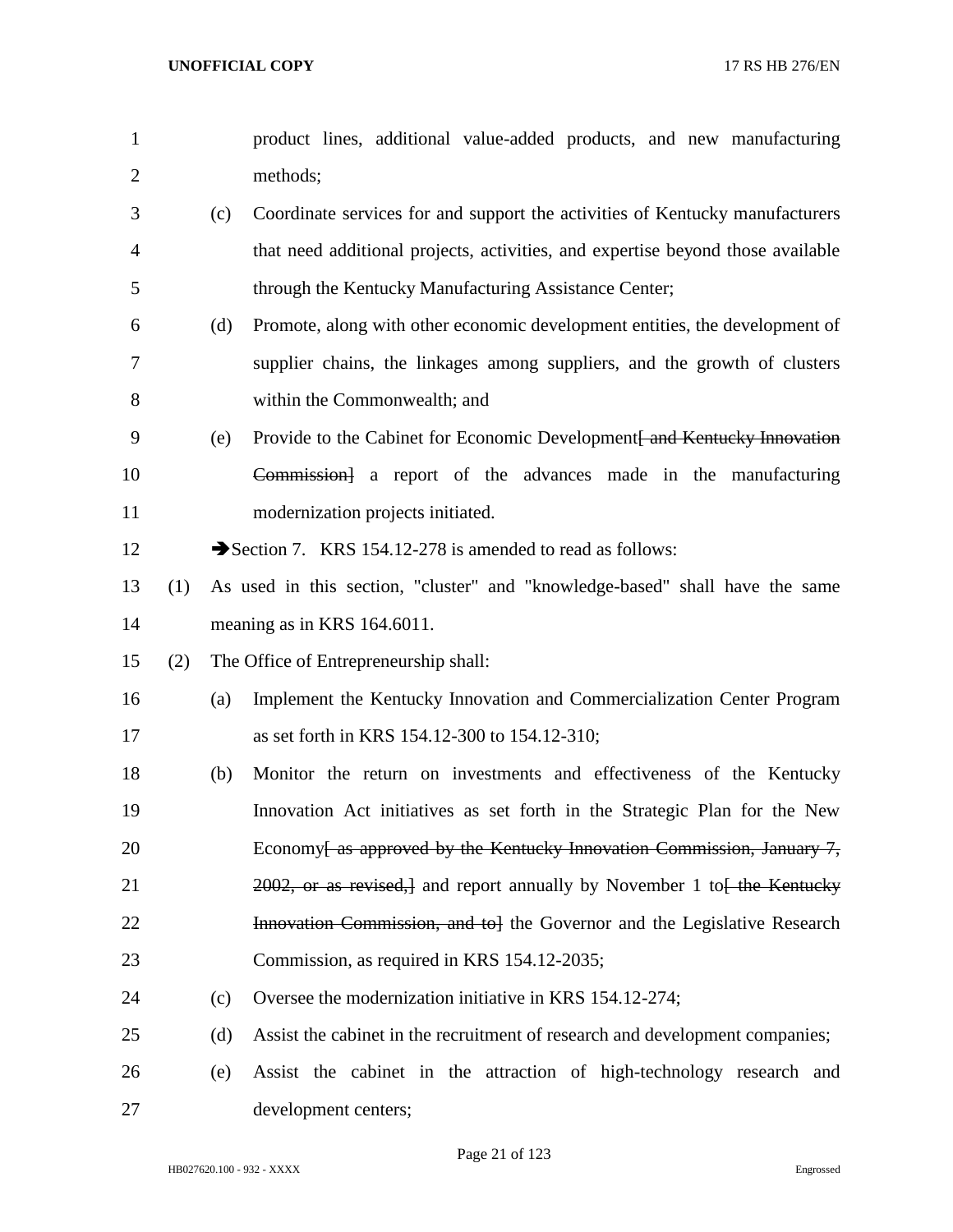- (f) Support growth and creation of knowledge-based, innovative companies;
- (g) Build the infrastructure for innovative businesses and promote networks of technology-driven clusters and research intensive industries;
- (h) Administer the high-tech construction pool and the high-tech investment pool;
- (i) Recommend projects to the Kentucky Economic Development Finance Authority for funding through the high-tech construction pool and high-tech investment pool; and
- (j) Review and approve the annual plan which details the annual allocation of funds from the Science and Technology Funding Program, prior to the Council on Postsecondary Education executing a contract with the science and technology organization to administer science and technology funding programs. As used in this paragraph, the Science and Technology Funding Program means the Kentucky Enterprise Fund Program, the Rural Innovation Program, the Kentucky Commercialization Program, The Regional Technology Corporations/Innovation and Commercialization Center Satellites, and the Experimental Program to Stimulate Competitive Research/Kentucky Science and Engineering Foundation.
- (3) The high-tech construction pool shall be used for projects with a special emphasis on the creation of high-technology jobs and knowledge-based companies. The executive director, in administering the high-tech construction pool, shall recommend distribution of funds and projects to the Kentucky Economic Development Finance Authority for its approval. The executive director shall recommend any designated amount of pool funds to be set aside for any match requirements. Any funds used for matching purposes may include public and private funds.
- (4) The high-tech investment pool shall be used to build and promote technology-driven industries and research-intensive industries, as well as their related suppliers,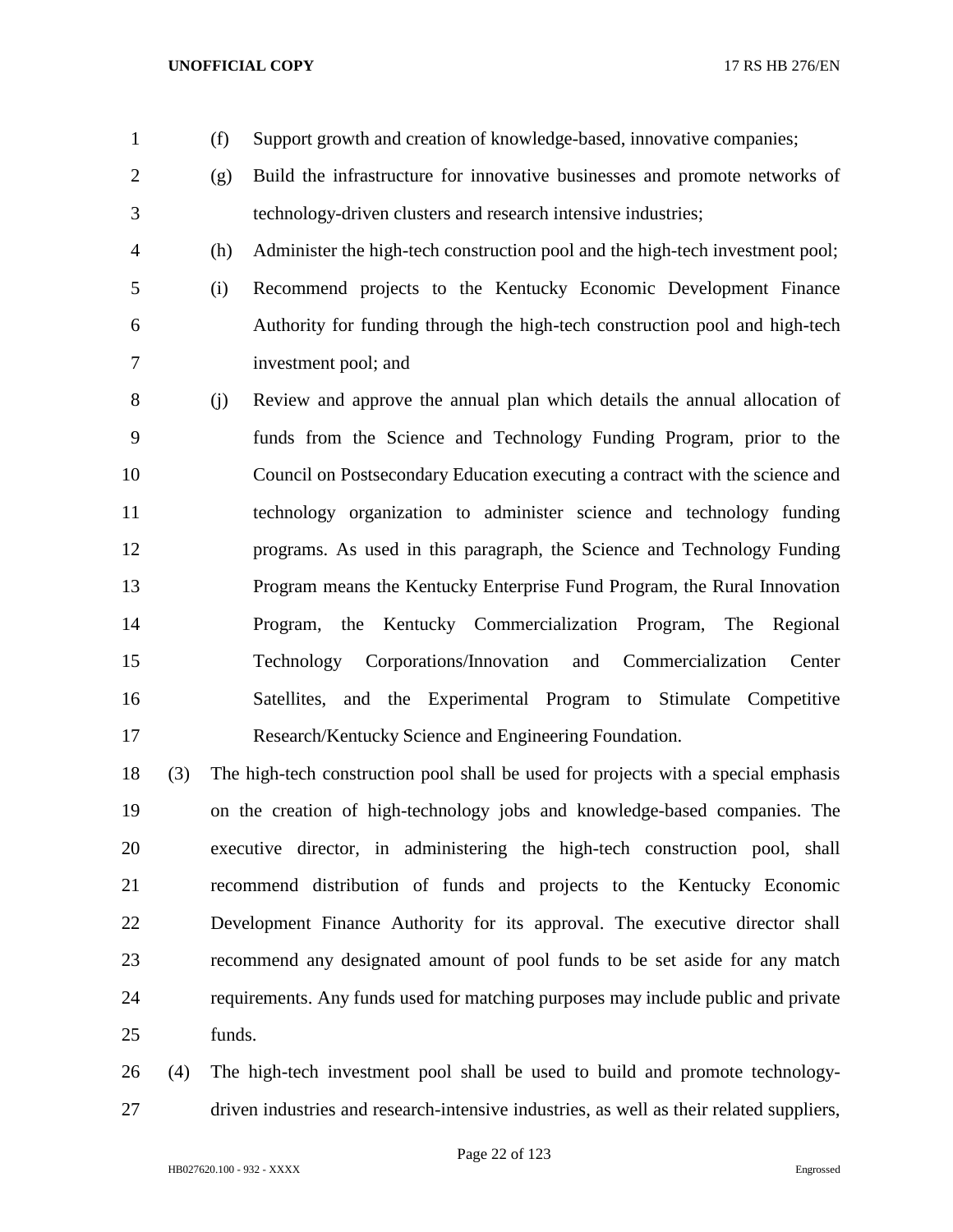with the goal of creating clusters of innovation-driven industries in Kentucky. The executive director, in administering the high-tech investment pool, shall be authorized to recommend funds to be used to support loans and grants, or to secure an equity or related position.

 (5) The Kentucky Economic Development Finance Authority shall assure in their approval of funding of projects that the highest priority is given to knowledge-based companies in fulfillment of the purposes and intentions of the purposes of this section.

9 Section 8. KRS 154.20-255 is amended to read as follows:

- (1) (a) The total amount of tax credits available to any single investment fund awarded tax credits under KRS 154.20-250 to 154.20-284 shall not exceed, in aggregate, eight million dollars (\$8,000,000) for all investors and all taxable years.
- (b) The total tax credits available for all investors in all investment funds awarded under KRS 154.20-250 to 154.20-284, and all qualified investors awarded under KRS 154.20-230 to 154.20-240, shall not exceed a total of forty million dollars (\$40,000,000).
- (2) A person or entity seeking to be approved as an investment fund manager for the operation of one (1) or more investment funds shall make written application to the authority pursuant to KRS 154.20-256, in addition to complying with applicable state and federal securities laws and regulations.
- (3) Prior to the granting of any tax credits to investors of an investment fund, the committed cash contributions to an investment fund shall be not less than five hundred thousand dollars (\$500,000).
- (4) An investment fund shall have no less than four (4) investors, and no investor or investment fund manager, including their immediate family members, as defined in KRS 164.6011*(6)*[(7)], and affiliates may own or have a capital interest in more

Page 23 of 123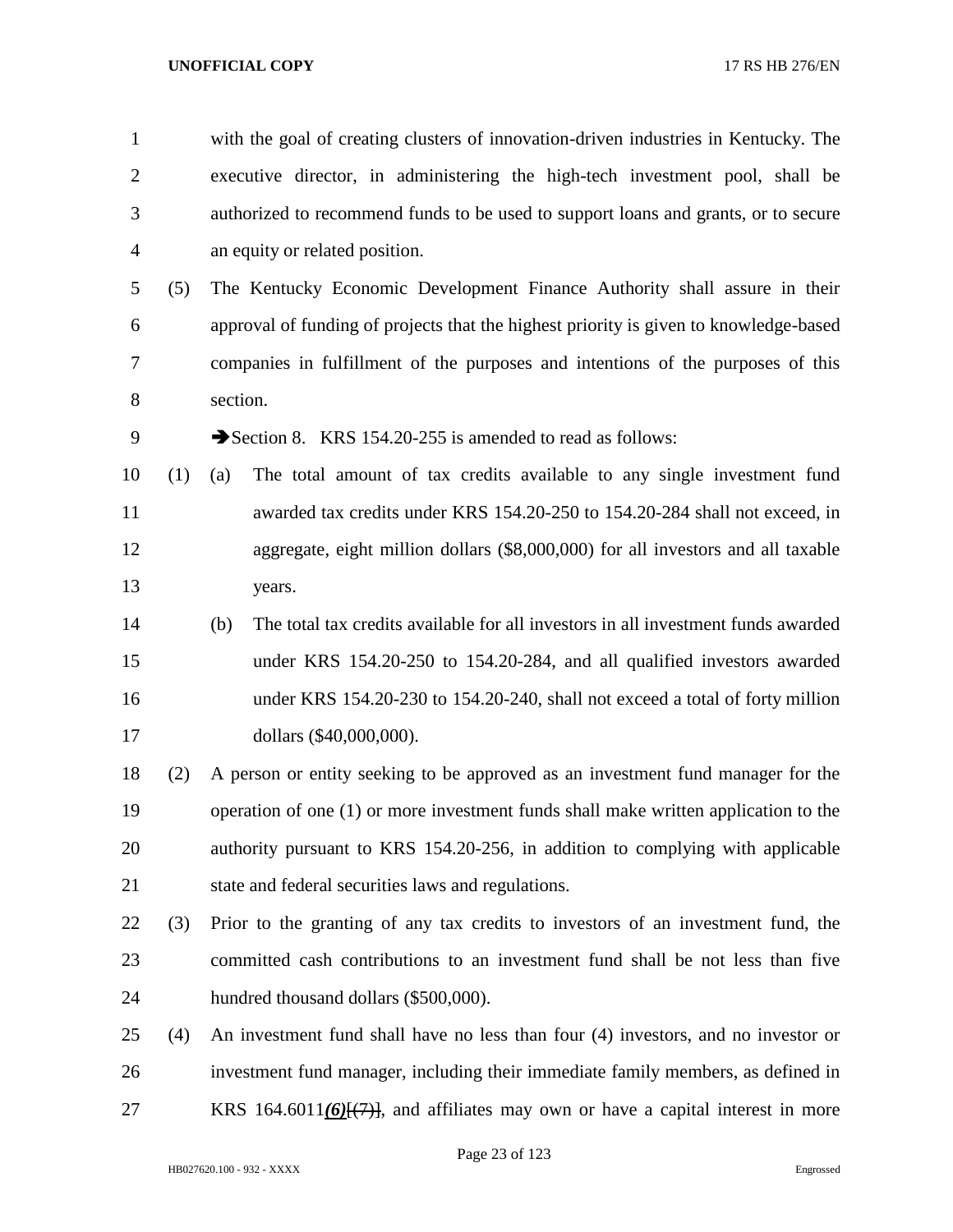| $\mathbf{1}$   |     | than forty percent (40%) of the investment fund's capitalization.                        |
|----------------|-----|------------------------------------------------------------------------------------------|
| $\overline{2}$ | (5) | Subsequent to approval of the investment fund and the investment fund manager,           |
| 3              |     | the authority and the investment fund manager, on behalf of itself and any investors     |
| $\overline{4}$ |     | in the investment fund, shall enter into an agreement with respect to the investment     |
| 5              |     | fund. The terms and provisions of each agreement shall be determined by                  |
| 6              |     | negotiations between the authority and the investment fund manager. The effective        |
| 7              |     | date of the agreement shall be the date of approval of the investment fund and the       |
| $8\,$          |     | investment fund manager by the authority. If an investment fund manager fails to         |
| 9              |     | comply with any of the obligations of the agreement, the authority may, at its           |
| 10             |     | option, do any one $(1)$ or more of the following:                                       |
| 11             |     | Suspend the availability of the credits;<br>(a)                                          |
| 12             |     | Pursue any remedy provided under the agreement, including termination of<br>(b)          |
| 13             |     | the agreement; or                                                                        |
| 14             |     | Pursue any other remedy at law to which it may be entitled.<br>(c)                       |
| 15             | (6) | Any investor shall be entitled to a tax credit as a result of its investment in an       |
| 16             |     | investment fund as provided in KRS 154.20-258.                                           |
| 17             | (7) | Total qualified investments made by an investment fund, including initial and            |
| 18             |     | subsequent investments made by an investment fund, in any single small business          |
| 19             |     | using approved qualified investments, shall not exceed thirty percent (30%) of the       |
| 20             |     | committed cash contributions to the investment fund. This restriction shall not          |
| 21             |     | apply to investments of money by the investment fund that are not qualified              |
| 22             |     | investments.                                                                             |
| 23             | (8) | The provisions of this section shall not prohibit an investment fund from investing      |
| 24             |     | in a business that is not a small business, including a business that is located outside |
| 25             |     | of the Commonwealth; however, such investments shall not be eligible for the tax         |
| 26             |     | credit set forth in KRS 154.20-258.                                                      |
| 27             |     | Section 9. KRS 154.20-264 is amended to read as follows:                                 |

Page 24 of 123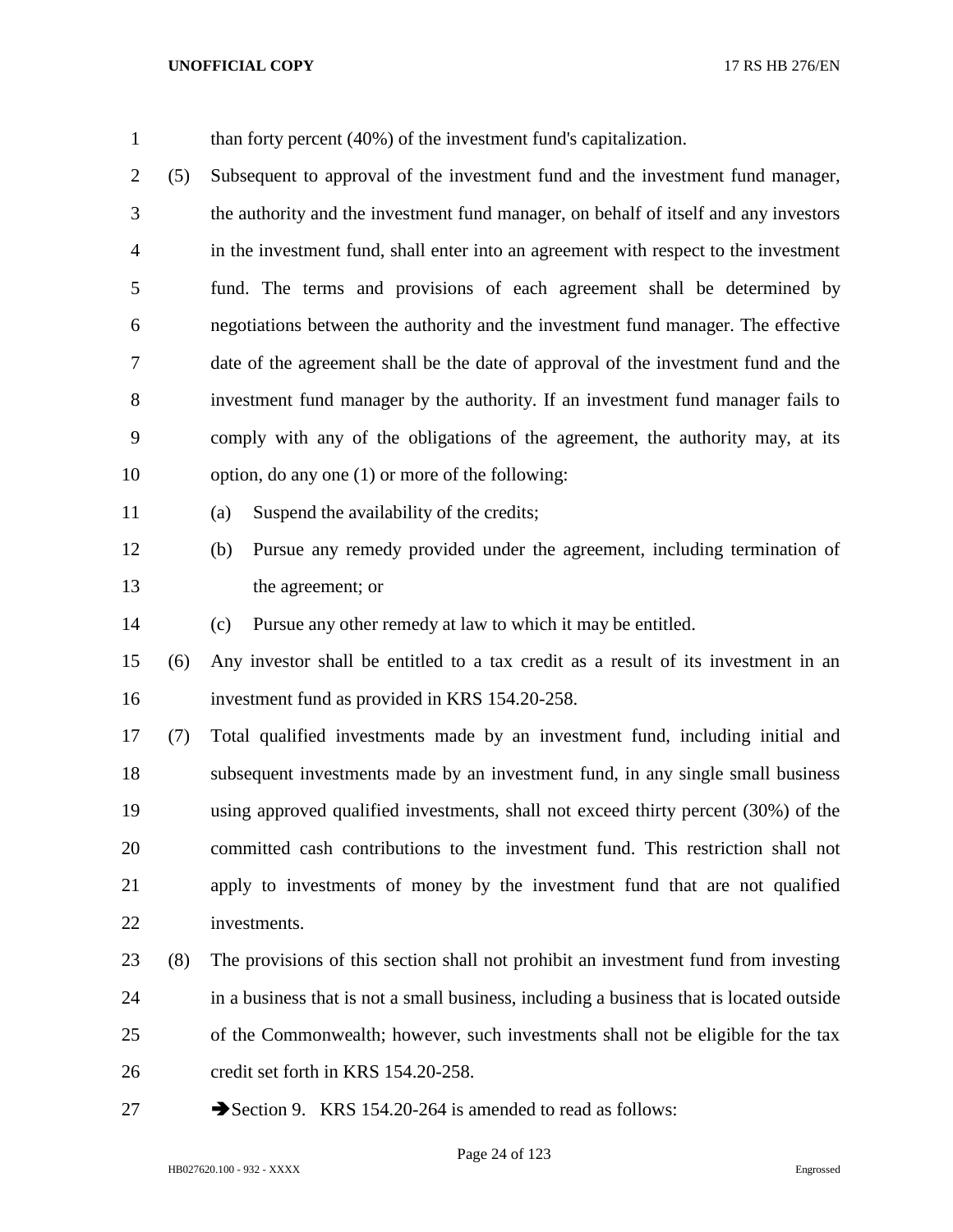(1) Each investment fund manager shall file an annual report with the commissioner of the Department of Revenue and with the authority, on or before February 15 of each year during which it manages an investment fund. This report shall include information that the authority prescribes from time to time, including but not limited to the following: (a) For each small business in which qualified investments are made by the investment fund during the reporting period, the name and address of the small business, the amount of qualified investments made by the investment fund, the job creation anticipated and achieved by the small business, and new products and technologies being developed by the small business; (b) An affidavit prepared by the investment fund manager or, if the investment fund is an entity, by an authorized officer, partner, trustee, member, or manager of the investment fund management firm that states: 14 1. At the time of each qualified investment, each small business qualifies as a small business under the provisions of KRS 154.20-250 to 154.20- 284; 2. The name and address of each investor, and the amount of cash contribution to the investment fund of each investor who is entitled to the credits; and 3. The continued compliance by the investment fund and the investment fund manager with all applicable state and federal securities laws and 22 regulations. (2) The authority shall provide an annual written status report to the standing Appropriations and Revenue Committee of each house or to the Interim Joint Committee on Appropriations and Revenue, as appropriate, concerning the activities of the Kentucky investment fund for each fiscal year beginning with the fiscal year ended July 30, 2003. On or before November 1 of each year, the

Page 25 of 123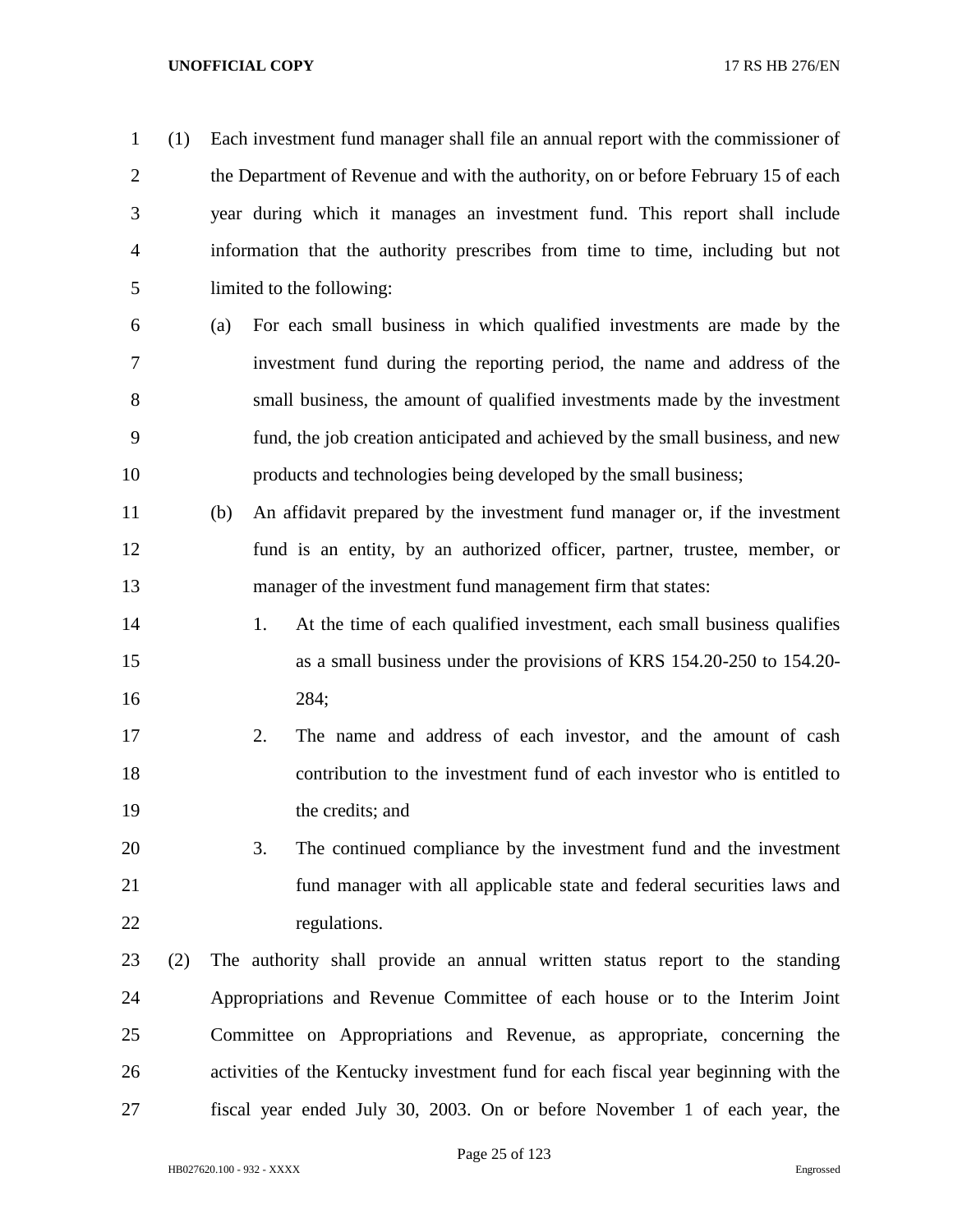authority shall make an annual report for the preceding fiscal year to the Governor **and**, the Legislative Research Commission, and the Kentucky Innovation Commission]. The annual report shall include but not be limited to the following information:

- (a) The total number of investors and the aggregate amount of committed cash contributions to all investment funds, categorized by the types of business entities through which investors conduct business and the geographical distribution of investors, including the area development districts;
- (b) The total number and amounts of qualified investments made by each investment fund to qualified small businesses, categorized by type of businesses, amount of investment, job creation anticipated and achieved, geographical distribution, including area development districts, and new products and technologies developed; and
- (c) The total amount of credits granted to investors.

 (3) The contents of the annual reports from investment fund managers to the authority described in subsection (1) of this section shall be treated by the authority as confidential, and shall not be considered a public record under the Kentucky Open Records Act, KRS 61.870 to 61.884.

 (4) The authority may charge a fee in connection with the administration and processing of an annual report made by an investment fund manager.

21 Section 10. KRS 156.160 is amended to read as follows:

 (1) With the advice of the Local Superintendents Advisory Council, the Kentucky Board of Education shall promulgate administrative regulations establishing standards which school districts shall meet in student, program, service, and operational performance. These regulations shall comply with the expected outcomes for students and schools set forth in KRS 158.6451. Administrative regulations shall be promulgated for the following:

Page 26 of 123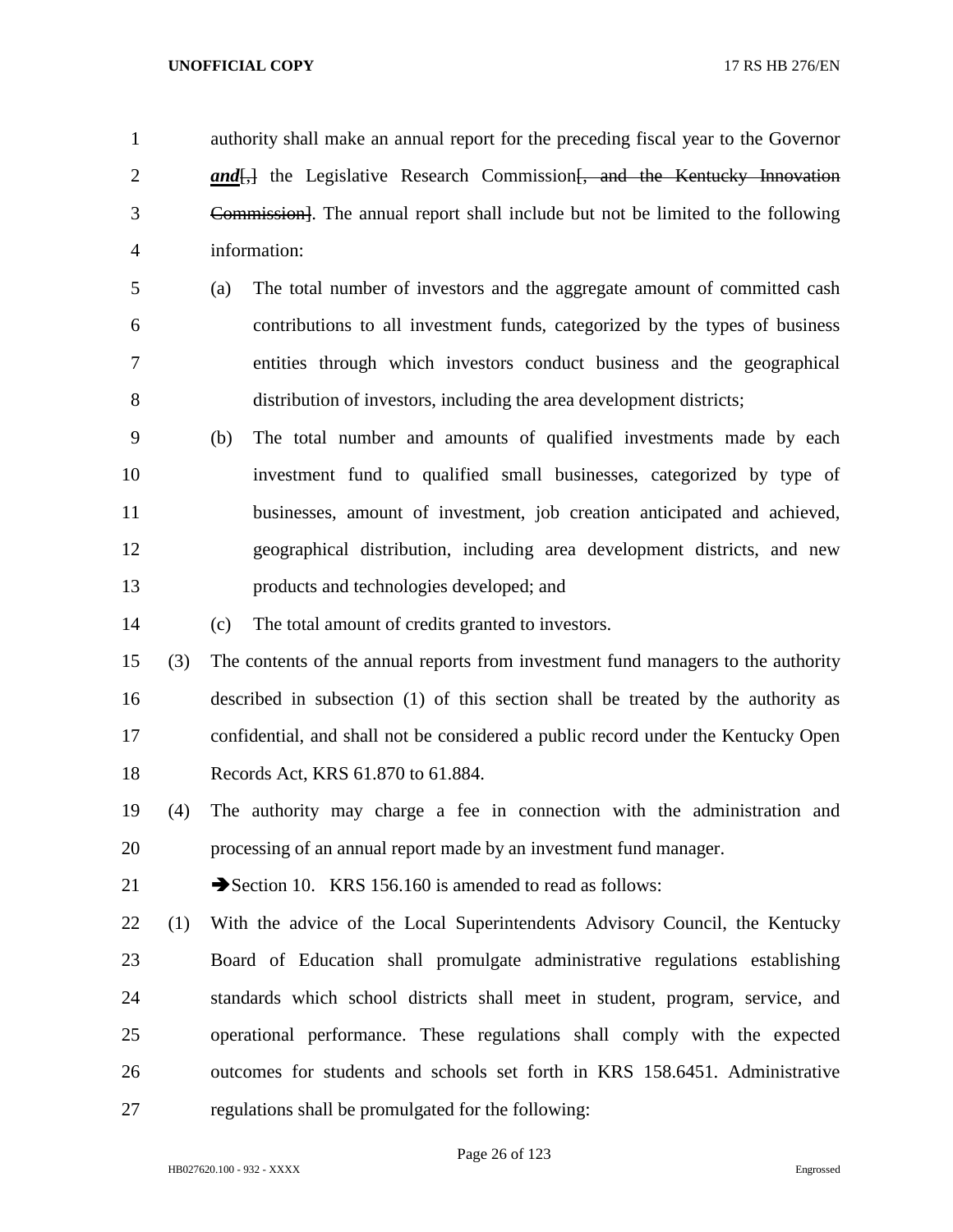- (a) Courses of study for the different grades and kinds of common schools identifying the common curriculum content directly tied to the goals, outcomes, and assessment strategies developed under KRS 158.645, 158.6451, and 158.6453 and distributed to local school districts and schools. The administrative regulations shall provide that:
- 1. If a school offers American sign language, the course shall be accepted as meeting the foreign language requirements in common schools notwithstanding other provisions of law; and
- 2. If a school offers the Reserve Officers Training Corps program, the course shall be accepted as meeting the physical education requirement for high school graduation notwithstanding other provisions of law;
- (b) Courses of study or educational experiences available to students in all middle and high schools to fulfill the prerequisites for courses in advanced science and mathematics as defined in KRS 158.845;
- (c) The acquisition and use of educational equipment for the schools as recommended by the Council for Education Technology;
- (d) The minimum requirements for high school graduation in light of the expected outcomes for students and schools set forth in KRS 158.6451. Student scores from any assessment administered under KRS 158.6453 that are determined by the National Technical Advisory Panel to be valid and reliable at the individual level shall be included on the student transcript. The National Technical Advisory Panel shall submit its determination to the commissioner of education and the Legislative Research Commission;
- (e) The requirements for an alternative high school diploma for students with disabilities whose individualized education program indicates that, in 26 accordance with 20 U.S.C. sec.  $1414(d)(1)(A)$ :
- 

1. The student cannot participate in the regular statewide assessment; and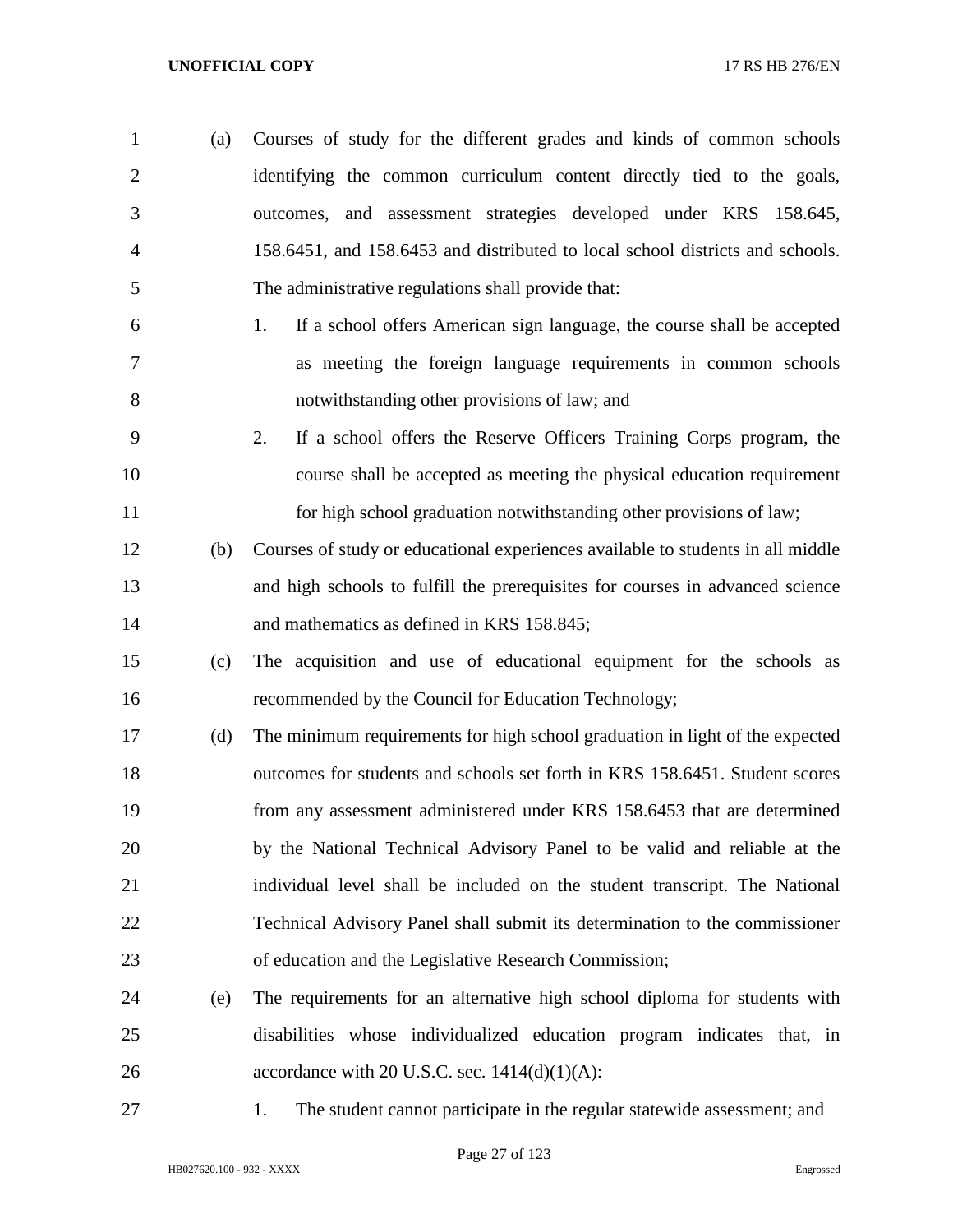- 
- 2. An appropriate alternate assessment has been selected for the student based upon a modified curriculum and an individualized course of study; (f) Taking and keeping a school census, and the forms, blanks, and software to be used in taking and keeping the census and in compiling the required reports. The board shall create a statewide student identification numbering system based on students' Social Security numbers. The system shall provide a student identification number similar to, but distinct from, the Social Security number, for each student who does not have a Social Security number or whose parents or guardians choose not to disclose the Social Security number 10 for the student;
- (g) Sanitary and protective construction of public school buildings, toilets, physical equipment of school grounds, school buildings, and classrooms. With respect to physical standards of sanitary and protective construction for school buildings, the Kentucky Board of Education shall adopt the Uniform State 15 Building Code;
- (h) Medical inspection, physical and health education and recreation, and other regulations necessary or advisable for the protection of the physical welfare and safety of the public school children. The administrative regulations shall set requirements for student health standards to be met by all students in grades four (4), eight (8), and twelve (12) pursuant to the outcomes described in KRS 158.6451. The administrative regulations shall permit a student who received a physical examination no more than six (6) months prior to his initial admission to Head Start to substitute that physical examination for the physical examination required by the Kentucky Board of Education of all students upon initial admission to the public schools, if the physical examination given in the Head Start program meets all the requirements of the physical examinations prescribed by the Kentucky Board of Education;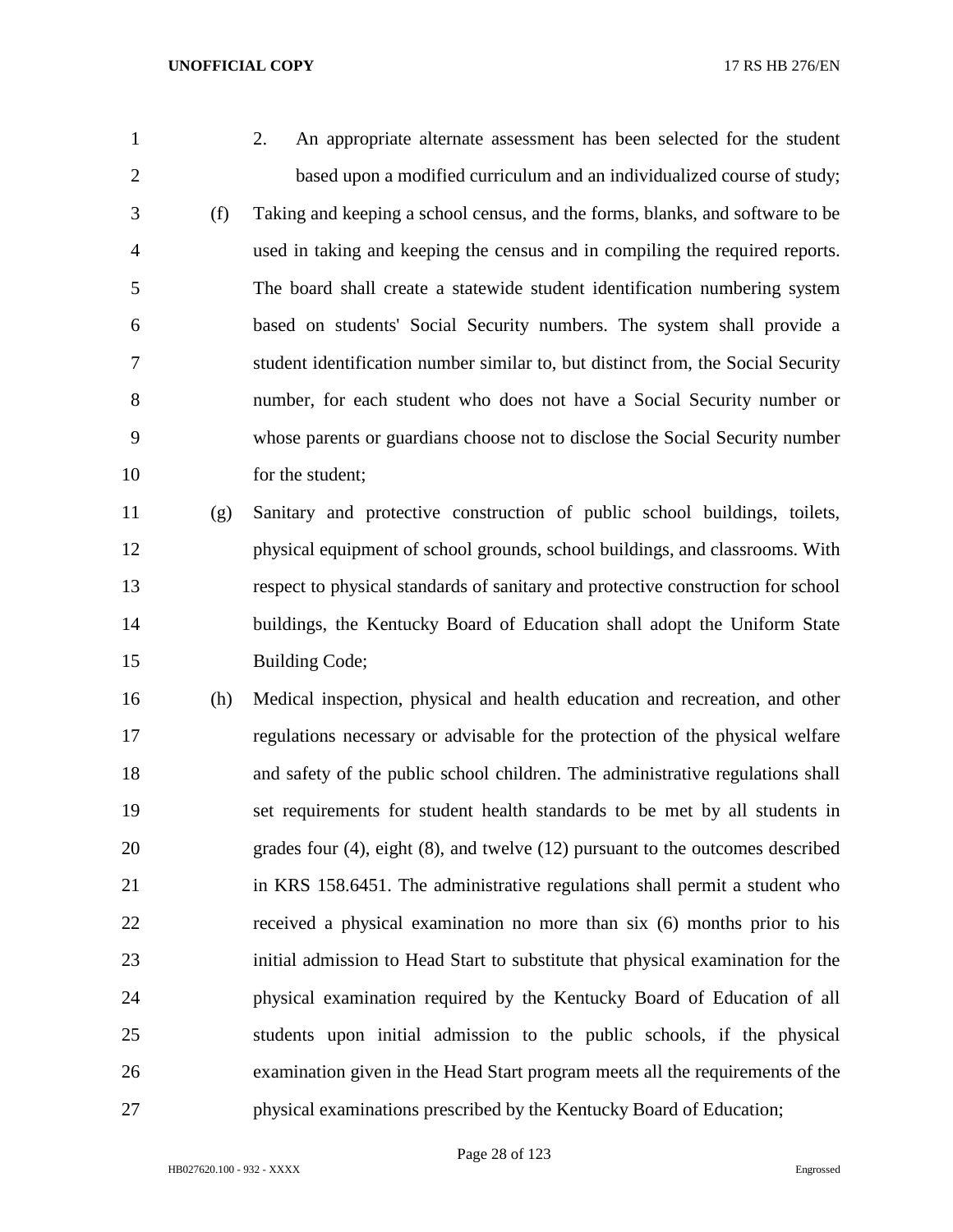- (i) A vision examination by an optometrist or ophthalmologist that shall be required by the Kentucky Board of Education. The administrative regulations shall require evidence that a vision examination that meets the criteria prescribed by the Kentucky Board of Education has been performed. This evidence shall be submitted to the school no later than January 1 of the first year that a three (3), four (4), five (5), or six (6) year-old child is enrolled in a public school, public preschool, or Head Start program;
- (j) 1. Beginning with the 2010-2011 school year, a dental screening or examination by a dentist, dental hygienist, physician, registered nurse, advanced practice registered nurse, or physician assistant that shall be required by the Kentucky Board of Education. The administrative regulations shall require evidence that a dental screening or examination that meets the criteria prescribed by the Kentucky Board of Education has been performed. This evidence shall be submitted to the school no later than January 1 of the first year that a five (5) or six (6) year-old child is enrolled in a public school.
- 2. A child shall be referred to a licensed dentist if a dental screening or examination performed by anyone other than a licensed dentist identifies 19 the possibility of dental disease;

(k) The transportation of children to and from school;

- (l) The fixing of holidays on which schools may be closed and special days to be observed, and the pay of teachers during absence because of sickness or quarantine or when the schools are closed because of quarantine;
- (m) The preparation of budgets and salary schedules for the several school districts under the management and control of the Kentucky Board of Education;
- (n) A uniform series of forms and blanks, educational and financial, including forms of contracts, for use in the several school districts; and

Page 29 of 123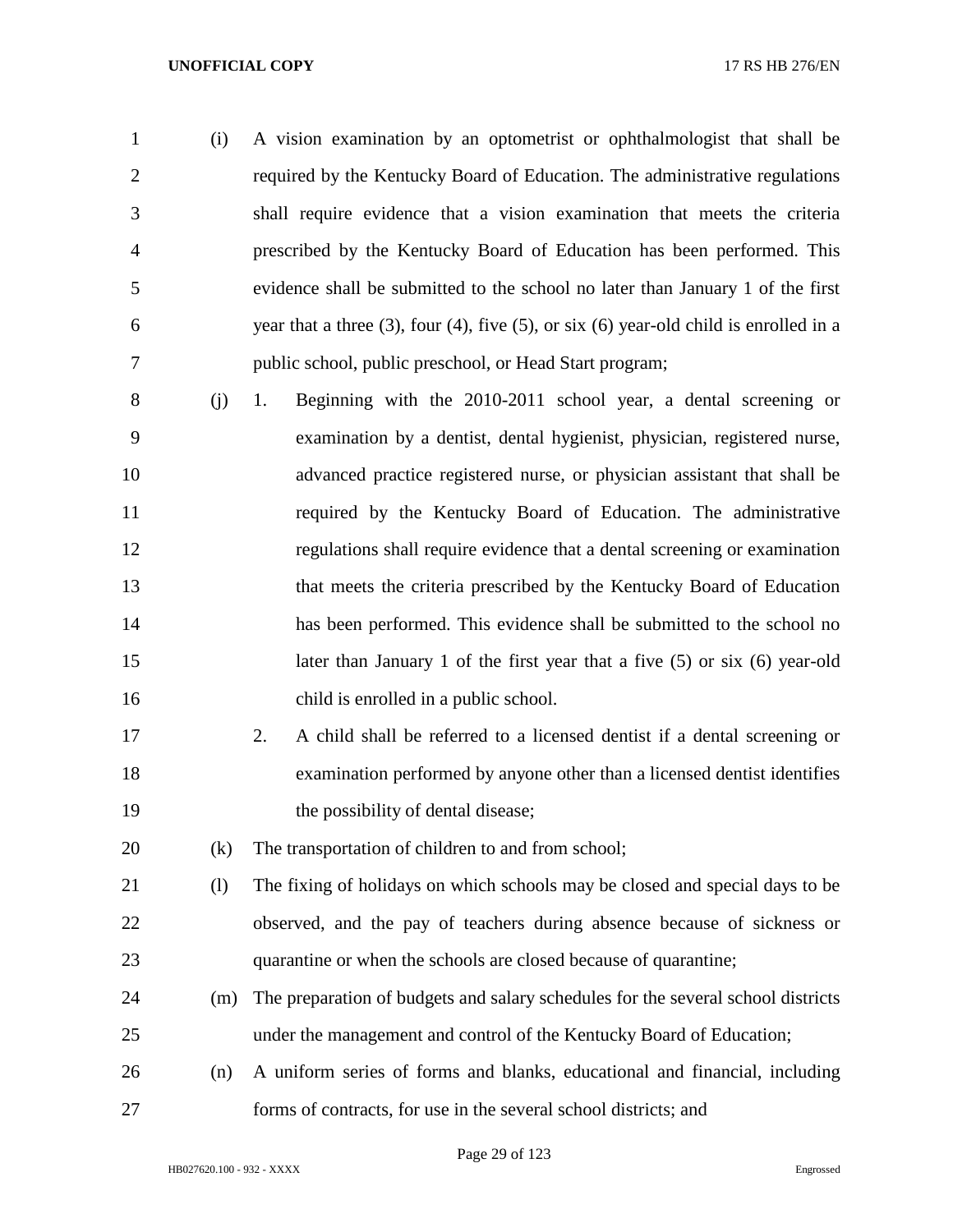- 
- (o) The disposal of real and personal property owned by local boards of education.
- (2) (a) At the request of a local board of education or a school council, a local school district superintendent shall request that the Kentucky Board of Education waive any administrative regulation promulgated by that board. Beginning in the 1996-97 school year, a request for waiver of any administrative regulation shall be submitted to the Kentucky Board of Education in writing with appropriate justification for the waiver. The Kentucky Board of Education may approve the request when the school district or school has demonstrated circumstances that may include but are not limited to the following:
- 11 1. An alternative approach will achieve the same result required by the 12 administrative regulation;
- 2. Implementation of the administrative regulation will cause a hardship on the school district or school or jeopardize the continuation or development of programs; or
- 3. There is a finding of good cause for the waiver.
- (b) The following shall not be subject to waiver:
- 18 1. Administrative regulations relating to health and safety;
- 2. Administrative regulations relating to civil rights;
- 3. Administrative regulations required by federal law; and
- 4. Administrative regulations promulgated in accordance with KRS 22 158.6451, 158.6453, 158.6455<del>, 158.685]</del>, and this section, relating to measurement of performance outcomes and determination of successful districts or schools, except upon issues relating to the grade configuration of schools.
- (c) Any waiver granted under this subsection shall be subject to revocation upon a determination by the Kentucky Board of Education that the school district or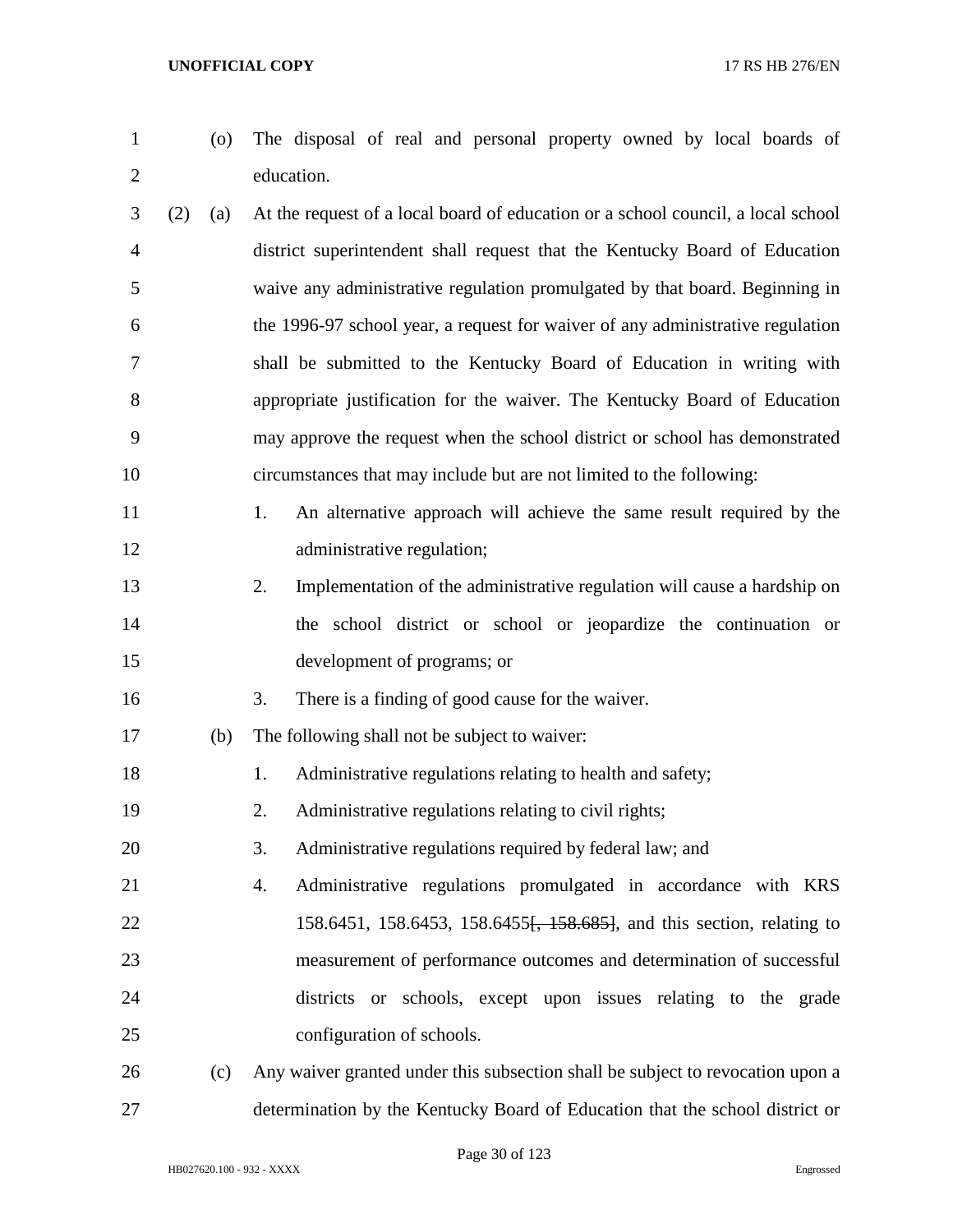| $\mathbf{1}$   |     |     | school holding the waiver has subsequently failed to meet the intent of the         |
|----------------|-----|-----|-------------------------------------------------------------------------------------|
| $\overline{2}$ |     |     | waiver.                                                                             |
| 3              | (3) |     | Any private, parochial, or church school may voluntarily comply with curriculum,    |
| 4              |     |     | certification, and textbook standards established by the Kentucky Board of          |
| 5              |     |     | Education and be certified upon application to the board by such schools.           |
| 6              | (4) |     | Any public school that violates the provisions of KRS 158.854 shall be subject to a |
| 7              |     |     | penalty to be assessed by the commissioner of education as follows:                 |
| 8              |     | (a) | The first violation shall result in a fine of no less than one (1) week's revenue   |
| 9              |     |     | from the sale of the competitive food;                                              |
| 10             |     | (b) | Subsequent violations shall result in a fine of no less than one (1) month's        |
| 11             |     |     | revenue from the sale of the competitive food;                                      |
| 12             |     | (c) | "Habitual violations," which means five $(5)$ or more violations within a six $(6)$ |
| 13             |     |     | month period, shall result in a six (6) month ban on competitive food sales for     |
| 14             |     |     | the violating school; and                                                           |
| 15             |     | (d) | Revenue collected as a result of the fines in this subsection shall be transferred  |
| 16             |     |     | to the food service fund of the local school district.                              |
| 17             |     |     | Section 11. KRS 160.107 is amended to read as follows:                              |
| 18             | (1) |     | A district which is an applicant to be designated as a district of innovation under |
| 19             |     |     | KRS 156.108 shall:                                                                  |
| 20             |     | (a) | Establish goals and performance targets for the district of innovation proposal,    |
| 21             |     |     | which may include:                                                                  |
| 22             |     |     | Reducing achievement gaps among groups of public school students by<br>1.           |
| 23             |     |     | expanding learning experiences for students who are identified as                   |
| 24             |     |     | academically low-achieving;                                                         |
| 25             |     |     | Increasing pupil learning through the implementation of high, rigorous<br>2.        |
| 26             |     |     | standards for pupil performance;                                                    |
| 27             |     |     | Increasing the participation of students in various<br>3.<br>curriculum             |

Page 31 of 123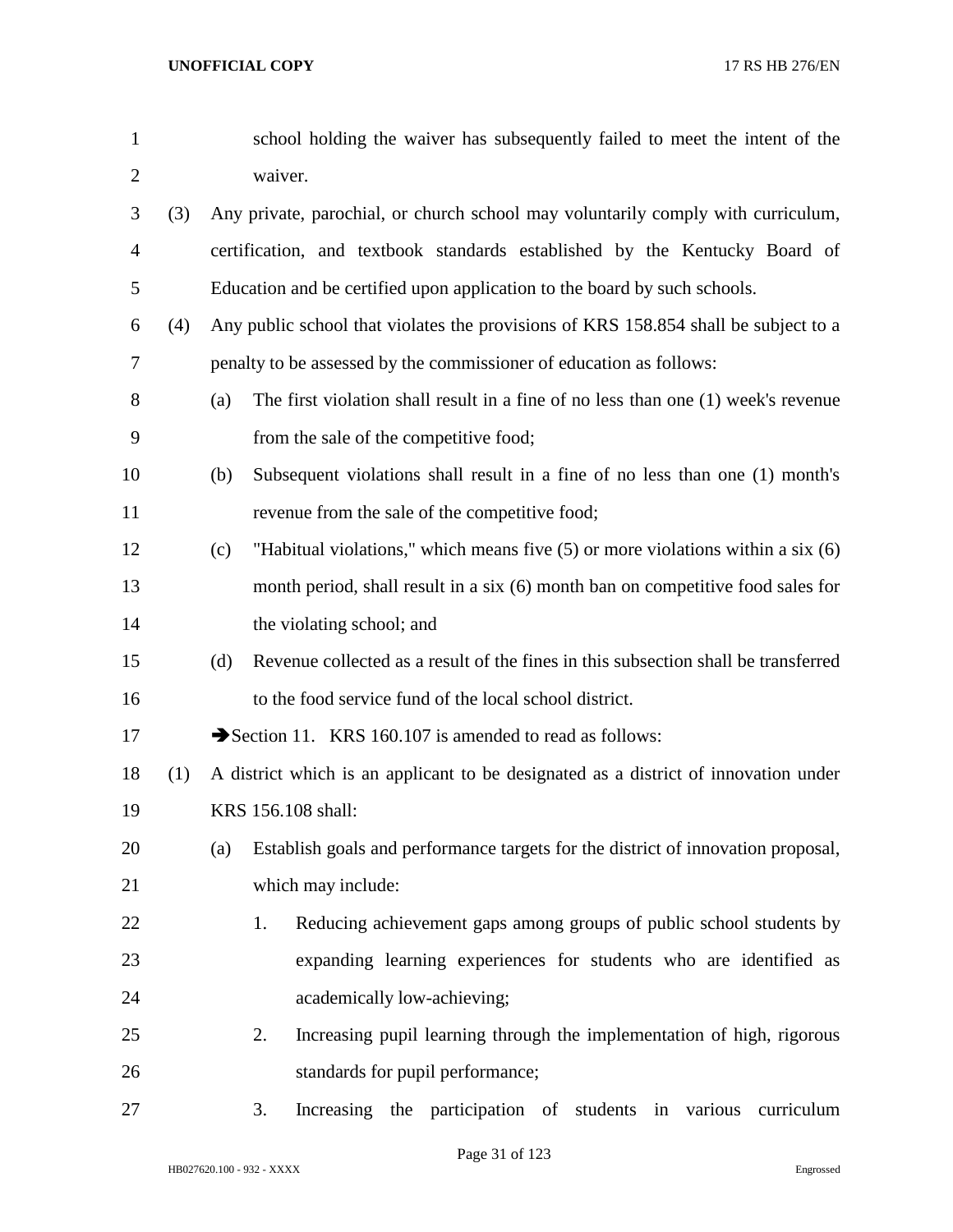| $\mathbf{1}$   |     |     | components and instructional components within selected schools to                |
|----------------|-----|-----|-----------------------------------------------------------------------------------|
| $\overline{2}$ |     |     | enhance students' preparation at each grade level;                                |
| 3              |     |     | 4.<br>Increasing the number of students who are college and career-ready; and     |
| $\overline{4}$ |     |     | 5.<br>Motivating students at different grade levels by offering more              |
| 5              |     |     | curriculum choices and student learning opportunities to parents and              |
| 6              |     |     | students within the district;                                                     |
| 7              |     | (b) | Identify changes needed in the district and schools to lead to better-prepared    |
| 8              |     |     | students for success in life and work;                                            |
| 9              |     | (c) | Have a district-wide plan of innovation that describes and justifies which        |
| 10             |     |     | schools and innovative practices will be incorporated;                            |
| 11             |     | (d) | Provide documentation of community, educator, parental, and the local             |
| 12             |     |     | board's support of the proposed innovations;                                      |
| 13             |     | (e) | Provide detailed information regarding the rationale of requests for waivers      |
| 14             |     |     | from Kentucky Revised Statutes and administrative regulations, and                |
| 15             |     |     | exemptions for selected schools regarding waivers of local board of education     |
| 16             |     |     | policies;                                                                         |
| 17             |     | (f) | Document the fiscal and human resources the board will provide throughout         |
| 18             |     |     | the term of the implementation of the innovations within its plan; and            |
| 19             |     | (g) | Provide other materials as required by the Kentucky Department of Education       |
| 20             |     |     | in compliance with the state board's administrative regulations and application   |
| 21             |     |     | procedures.                                                                       |
| 22             | (2) |     | The district and all schools participating in a district's innovation plan shall: |
| 23             |     | (a) | Ensure the same health, safety, civil rights, and disability rights requirements  |
| 24             |     |     | as are applied to all public schools;                                             |
| 25             |     | (b) | Ensure students meet compulsory attendance requirements under KRS                 |
| 26             |     |     | 158.030 and 158.100;                                                              |
| 27             |     | (c) | Ensure that high school course offerings meet or exceed the minimum               |

Page 32 of 123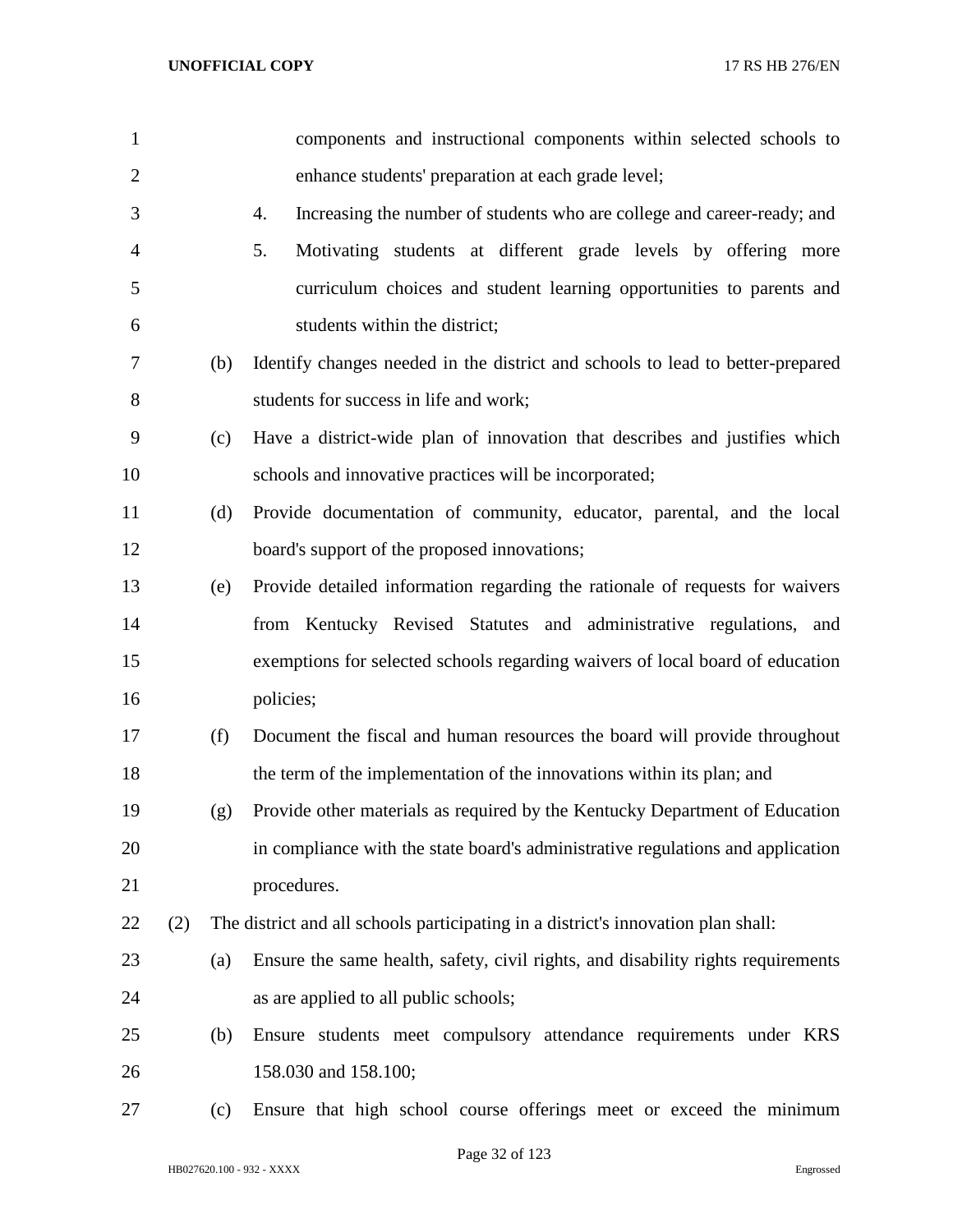| $\mathbf{1}$   |     |     | required under KRS 156.160 for high school graduation or meet early            |
|----------------|-----|-----|--------------------------------------------------------------------------------|
| $\overline{2}$ |     |     | graduation requirements that may be enacted by the General Assembly;           |
| 3              |     | (d) | Ensure the student performance standards meet or exceed those adopted by the   |
| $\overline{4}$ |     |     | Kentucky Board of Education as required by KRS 158.685, including              |
| 5              |     |     | compliance with the statewide assessment system specified in KRS 158.6453;     |
| 6              |     | (e) | Adhere to the same financial audits, audit procedures, and audit requirements  |
| $\tau$         |     |     | as are applied under KRS 156.265;                                              |
| 8              |     | (f) | Require state and criminal background checks for staff and volunteers as       |
| 9              |     |     | required of all public school employees and volunteers within the public       |
| 10             |     |     | schools and specified in KRS 160.380 and 161.148;                              |
| 11             |     | (g) | Comply with open records and open meeting requirements under KRS               |
| 12             |     |     | Chapter 61;                                                                    |
| 13             |     | (h) | Comply with purchasing requirements and limitations under KRS Chapter          |
| 14             |     |     | 45A and KRS 156.074 and 156.480;                                               |
| 15             |     | (i) | Provide overall instructional time that is equivalent to or greater than that  |
| 16             |     |     | required under KRS 158.070, but which may include on-site instruction,         |
| 17             |     |     | distance or virtual learning, and work-based learning on nontraditional school |
| 18             |     |     | days or hours; and                                                             |
| 19             |     | (j) | Provide data to the Kentucky Department of Education as deemed necessary       |
| 20             |     |     | to generate school and district reports.                                       |
| 21             | (3) | (a) | Only schools that choose to be designated as schools of innovation shall be    |
| 22             |     |     | included in a district's application.                                          |
| 23             |     | (b) | As used in this paragraph, "eligible employees" means employees that<br>1.     |
| 24             |     |     | are regularly employed at the school and those employees whose                 |
| 25             |     |     | primary job duties will be affected by the plan.                               |
| 26             |     |     | A vote shall be taken among eligible employees in a school to determine<br>2.  |
| 27             |     |     | if the school shall be an applicant as a school of innovation in a district's  |

Page 33 of 123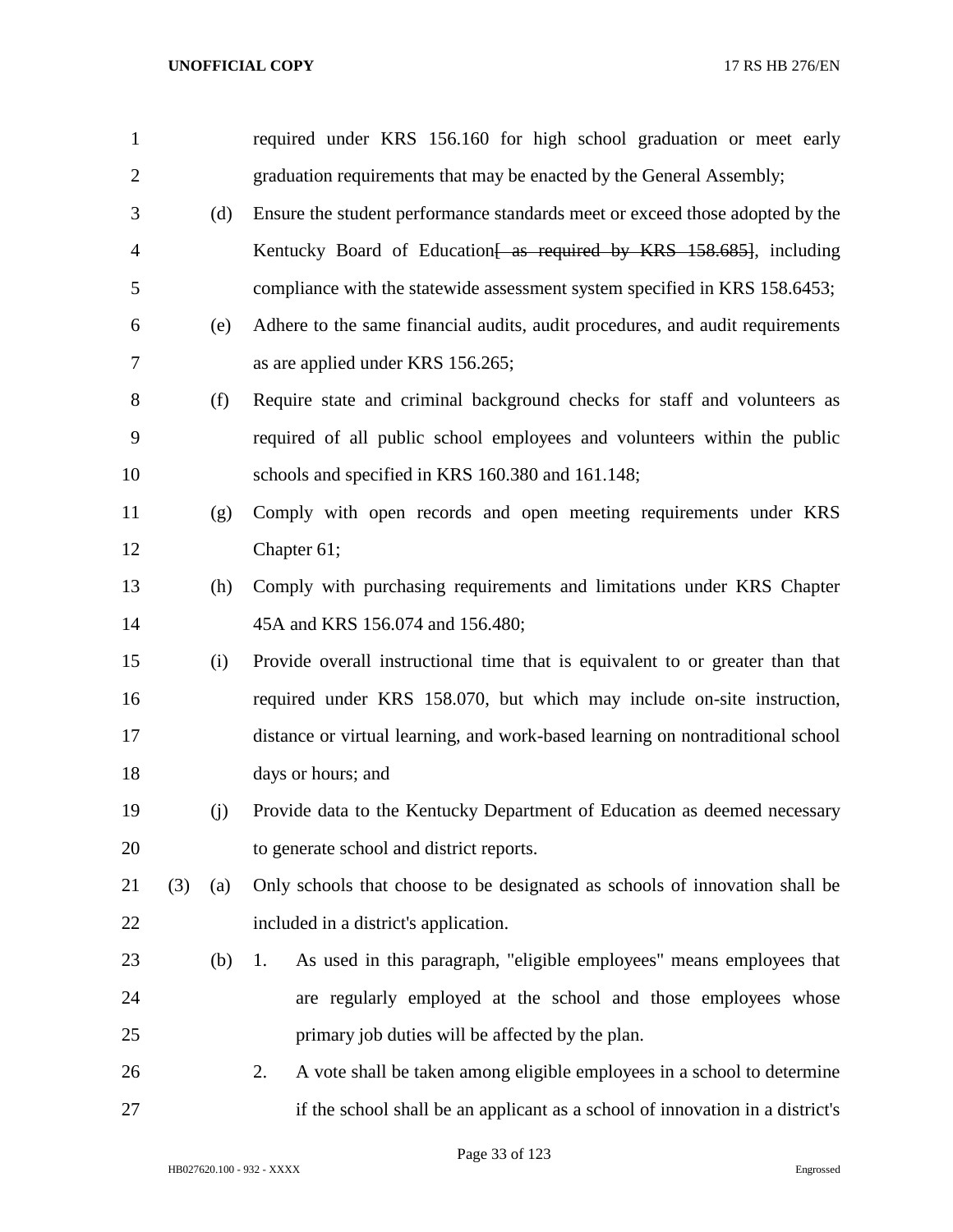| $\mathbf{1}$   |     |     | proposal and to approve the school's plan of innovation before it is           |
|----------------|-----|-----|--------------------------------------------------------------------------------|
| $\overline{2}$ |     |     | submitted to the district. At least seventy percent (70%) of those casting     |
| 3              |     |     | votes shall vote in the affirmative in order for the school to request         |
| 4              |     |     | inclusion in the district's plan and to approve the school's plan of           |
| 5              |     |     | innovation.                                                                    |
| 6              |     |     | 3.<br>The school-based decision making council shall be responsible for        |
| 7              |     |     | conducting the vote provided for in subparagraph 2. of this paragraph,         |
| 8              |     |     | which shall be by secret ballot.                                               |
| 9              |     | (c) | Notwithstanding the provisions of paragraph (a) of this subsection, a local    |
| 10             |     |     | board of education may require a school that has been identified as a          |
| 11             |     |     | persistently low-achieving school under KRS 160.346 to participate in the      |
| 12             |     |     | district's plan of innovation.                                                 |
| 13             | (4) | (a) | With approval of the state board, a school of innovation may request and be    |
| 14             |     |     | granted waivers from all or selected provisions of KRS 160.345 relating to     |
| 15             |     |     | school-based decision making.                                                  |
| 16             |     | (b) | To be exempt from KRS 160.345, a school-based decision making council          |
| 17             |     |     | shall vote by secret ballot to determine if it wishes to request a waiver from |
| 18             |     |     | KRS 160.345 or specific provisions within that statute. Only a school that has |

- 18 KRS 160.345 or specific provisions within that statute. Only a school that has seventy percent (70%) or more of the teachers and staff in the school voting to waive its rights and responsibilities under KRS 160.345 shall be eligible.
- (c) No local board of education or superintendent nor the Kentucky Board of Education may compel a school to waive its rights under KRS 160.345, except as provided in KRS 160.346.
- (d) Before the provisions of KRS 160.345 are waived by the Kentucky Board of Education for a specific school, there shall be assurances that teachers, parents, and staff in the affected school will be actively involved in the management and decision-making operations of the schools, including input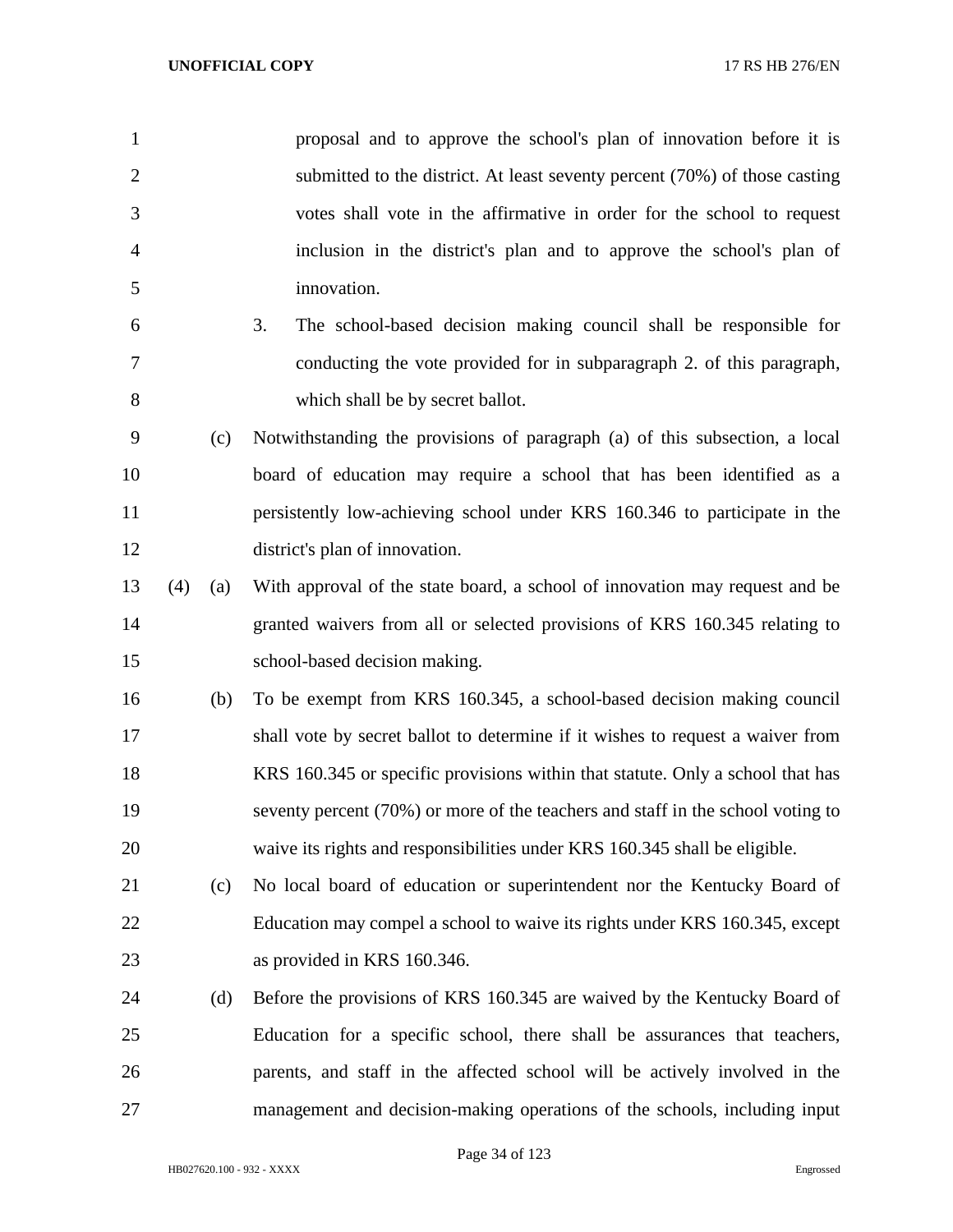| $\mathbf{1}$   |     |     | into employment matters and selection of personnel.                               |
|----------------|-----|-----|-----------------------------------------------------------------------------------|
| $\overline{2}$ | (5) |     | Notwithstanding any statutes to the contrary, the Kentucky Board of Education may |
| 3              |     |     | approve the requests of districts of innovation to:                               |
| $\overline{4}$ |     | (a) | Use capital outlay funds for operational costs;                                   |
| 5              |     | (b) | Hire persons for classified positions in nontraditional school and district       |
| 6              |     |     | assignments who have bachelor's and advanced degrees from postsecondary           |
| 7              |     |     | education institutions accredited by a regional accrediting association as        |
| 8              |     |     | defined in KRS 164.740;                                                           |
| 9              |     | (c) | Employ teachers on extended employment contracts or extra duty contracts          |
| 10             |     |     | and compensate them on a salary schedule other than the single salary             |
| 11             |     |     | schedule;                                                                         |
| 12             |     | (d) | Extend the school days as is appropriate within the district with compensation    |
| 13             |     |     | for the employees as determined locally;                                          |
| 14             |     | (e) | Establish alternative education programs and services that are delivered in       |
| 15             |     |     | nontraditional hours and which may be jointly provided in cooperation with        |
| 16             |     |     | another school district or consortia of districts;                                |
| 17             |     | (f) | Establish a virtual school within the district for delivering alternative classes |
| 18             |     |     | to meet high school graduation requirements;                                      |
| 19             |     | (g) | Use a flexible school calendar;                                                   |
| 20             |     | (h) | Convert existing schools into schools of innovation; and                          |
| 21             |     | (i) | Modify the formula under KRS 157.360(2) for distributing support education        |
| 22             |     |     | excellence in Kentucky funds for students in average daily attendance in          |
| 23             |     |     | nontraditional programming time, including alternative programs and virtual       |
| 24             |     |     | programs. Funds granted to a district shall not exceed those that would have      |
| 25             |     |     | otherwise been distributed based on average daily attendance during regular       |
| 26             |     |     | instructional days.                                                               |
| 27             |     |     | Section 12. KRS 164.6011 is amended to read as follows:                           |

HB027620.100 - 932 - XXXX Engrossed

Page 35 of 123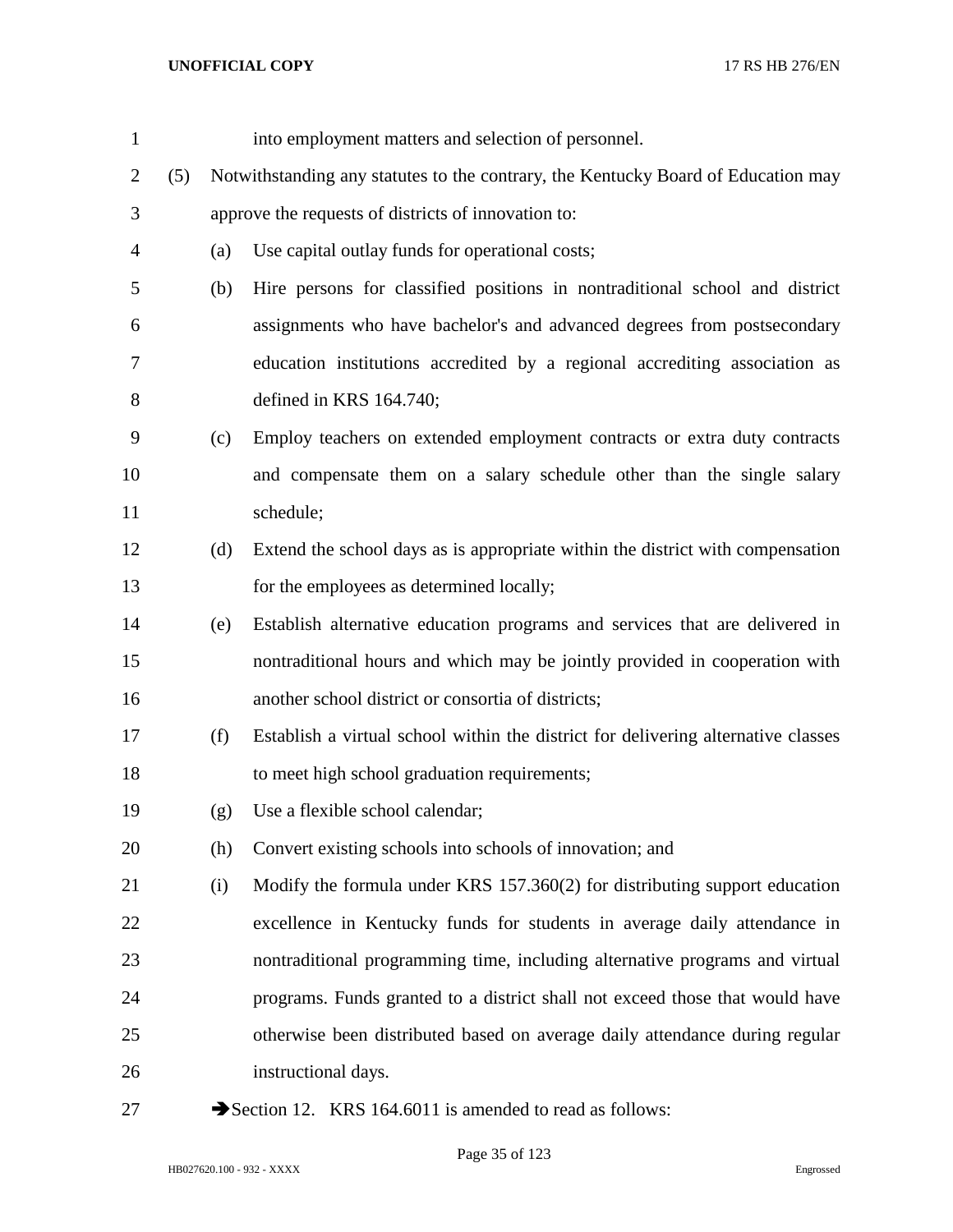| $\mathbf{1}$   | As used in KRS 164.6011 to 164.6041, unless the context indicates otherwise:               |
|----------------|--------------------------------------------------------------------------------------------|
| $\overline{2}$ | "Applied research" means those research activities occurring at universities and in<br>(1) |
| 3              | private enterprises that have potential commercial application;                            |
| $\overline{4}$ | "Cluster" means a geographically bound concentration of similar, related, or<br>(2)        |
| 5              | complementary businesses with active channels for business transactions,                   |
| 6              | communications, and dialogue, that share specialized infrastructure, labor markets,        |
| $\tau$         | and services, and that are faced with common opportunities and threats;                    |
| $8\,$          | (3) [ "Commission" means the Kentucky Innovation Commission;                               |
| 9              | (4)] "Commonwealth" means the Commonwealth of Kentucky;                                    |
| 10             | "Council" means the Council on Postsecondary Education;<br>$(4)$ [ $(5)$ ]                 |
| 11             | "Eligible company" means any corporation, limited liability company,<br>$(5)$ [(6)]        |
| 12             | partnership, limited partnership, sole proprietorship, business trust, person, group,      |
| 13             | other entity engaged in nonretail commerce, agribusiness, trade, or<br><b>or</b>           |
| 14             | manufacturing;                                                                             |
| 15             | "Immediate family members" means:<br>$(6)$ $(7)$                                           |
| 16             | (a) Spouse and parents-in-law;                                                             |
| 17             | (b) Parents and grandparents;                                                              |
| 18             | (c) Children and their spouses; and                                                        |
| 19             | (d) Siblings and their spouses;                                                            |
| 20             | "Kentucky-based company" means a business with its principal place of<br>$(7)$ $(8)$ }     |
| 21             | business in Kentucky or no less than fifty percent (50%) of its property and payroll       |
| 22             | located in Kentucky;                                                                       |
| 23             | "Knowledge-based" means driven by knowledge, innovation, and speed;<br>$(8)$ [ $(9)$ ]     |
| 24             | "Medium-size company" means a business with fifty-one (51) to one hundred<br>$(9)$ $(10)$  |
| 25             | fifty (150) employees;                                                                     |
| 26             | $(10)(+11)$ "Qualified company" means an eligible company that may be granted a            |
| 27             | funding voucher or award pending certification;                                            |

Page 36 of 123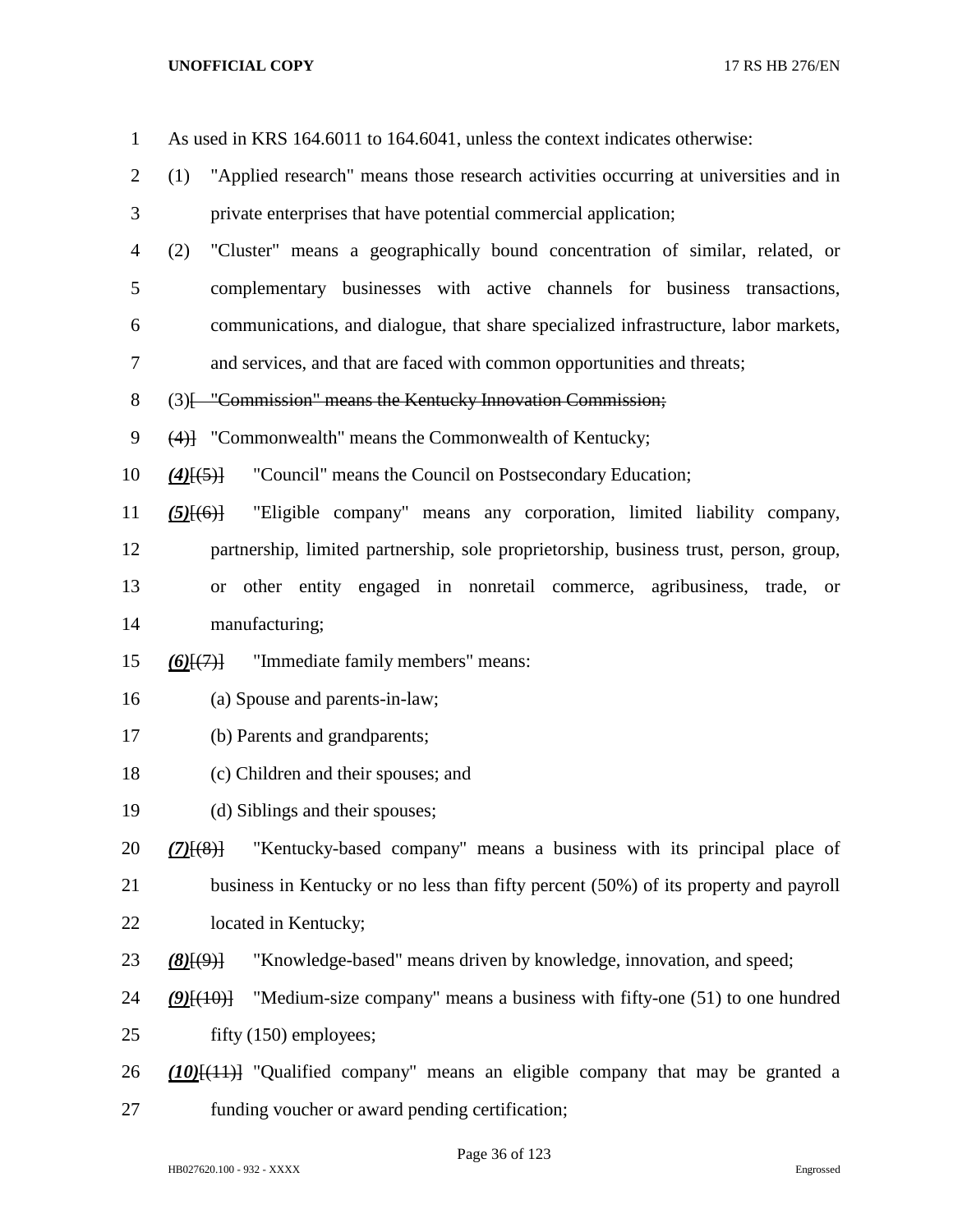*(11)*[(12)] "Science and technology organization" means an independent, nonprofit or quasi-governmental organization, with a statewide mission, that has a demonstrated history of managing complicated programs in the areas of entrepreneurial innovation, science, and technology advancement; *(12)*[(13)] "Seed funding" means financing that is provided for early-stage development, refinement, and commercialization of a product, process, or innovation through continuing applied research, advancing the patent process, determining commercial and market potential, or moving research toward development of a prototype; and *(13)*[(14)] "Small company" means a firm with fifty (50) or fewer employees. 10 Section 13. KRS 164.6017 is amended to read as follows: (1) The Council on Postsecondary Education shall have all the powers and authority, not explicitly prohibited by statute, necessary and convenient to carry out and effectuate the purposes of KRS 164.6019 to 164.6041, including but not limited to: (a) Entering into contracts or agreements necessary or incidental to the performance of its duties, functions, and responsibilities; and (b) Soliciting, borrowing, accepting, receiving, and expending funds from any public or private source, including but not limited to general fund appropriations of the Commonwealth, grants, or contributions of money, property, labor, or other things of value to be used to carry out the programs' operations, functions, and responsibilities; and (c) Notwithstanding the provisions in paragraph (a) of this subsection, the commissioner of the Department of Commercialization and Innovation shall approve the contracts issued by the Council on Postsecondary Education regarding the structure of programs and funding levels in those programs administered by a science and technology organization and created in KRS 154.12-320, 164.6021, 164.6029, and 164.6037. (2) The council may expend money in the funds created in KRS 164.6019, 164.6027,

Page 37 of 123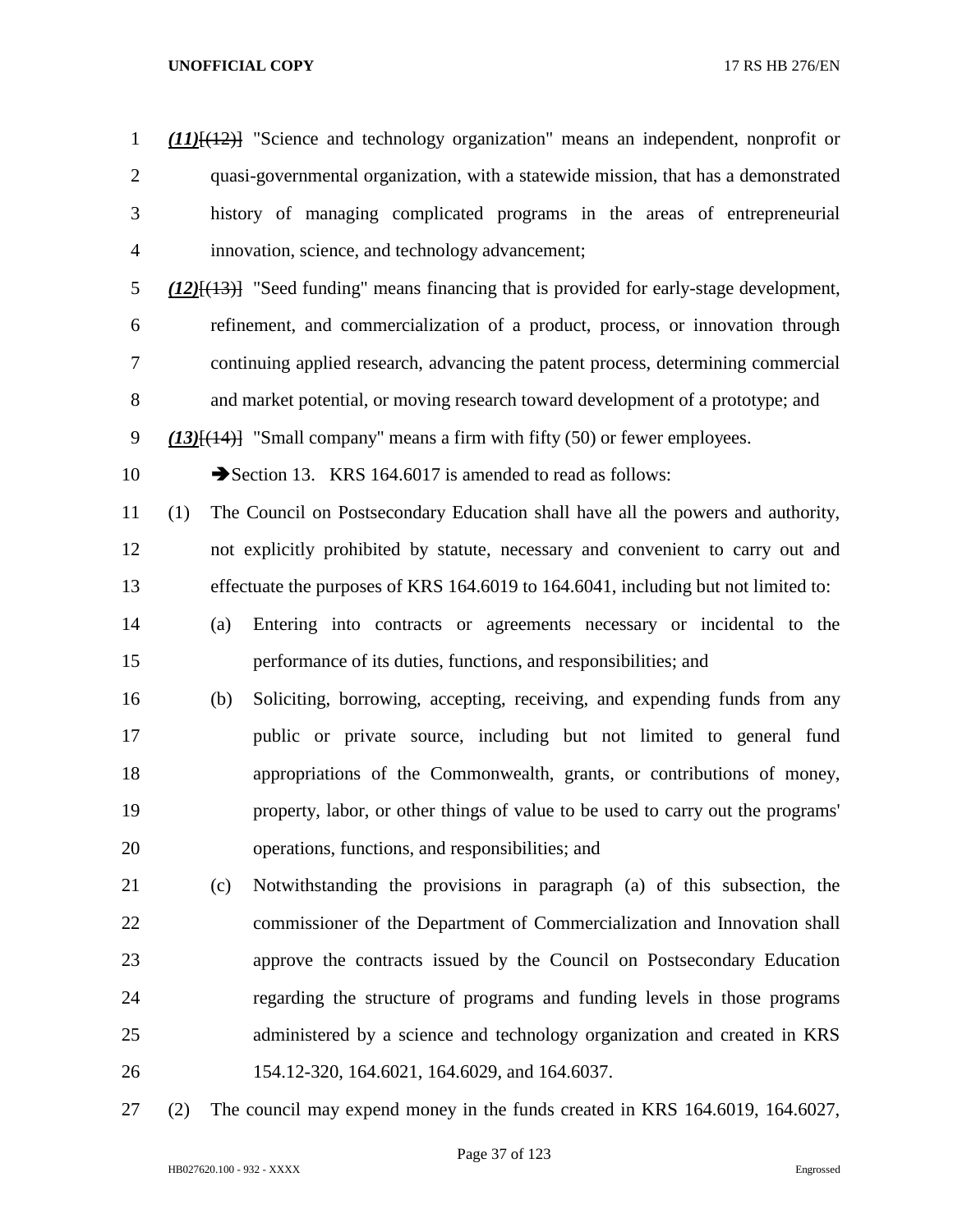and 164.6035 for reasonable administrative expenses directly incurred in carrying out the requirements of KRS 164.6019 to 164.6041. It is the intent of the General Assembly that the funds created in KRS 164.6019, 164.6027, and 164.6035 be used, to the fullest extent possible, to directly fund project costs. It is also the intent of the General Assembly that the first priority of expenditures of any excess revenues generated from the funds created in KRS 164.6019, 164.6027, and 164.6035 is to replenish general fund appropriations for those same purposes.

 (3) The council shall contract with a science and technology organization to administer the programs created in KRS 164.6021, 164.6029, and 164.6037. The council shall approve the application criteria, the process for submission of an application, and the structure and type of outside expertise or peer review used in the application review process in the programs created in KRS 164.6021, 164.6029, and 164.6037.

 (4) No member of the council or the science and technology organization or other 14 administering entity, or their employees or outside experts or their immediate family members, shall directly or indirectly financially benefit in any award, contract, or agreement under the programs.

17 (5) The council shall submit an annual report prior to October 15 to  $\frac{1}{16}$  the Kentucky **Innovation Commission,** I the Governor [, ] and the General Assembly detailing its work related to the programs created in KRS 164.6021, 164.6029, and 164.6037. The annual report shall be coordinated with the monitoring report by the Department of Commercialization and Innovation indicating progress made through investments, and shall include but not be limited to reporting on the progress made in achieving each program's purposes, qualitative and quantitative information concerning the applications received, projects approved and undertaken, companies served, and funding amounts invested in each project or program, as appropriate, and findings and recommendations to increase each program's effectiveness in achieving its purposes.

Page 38 of 123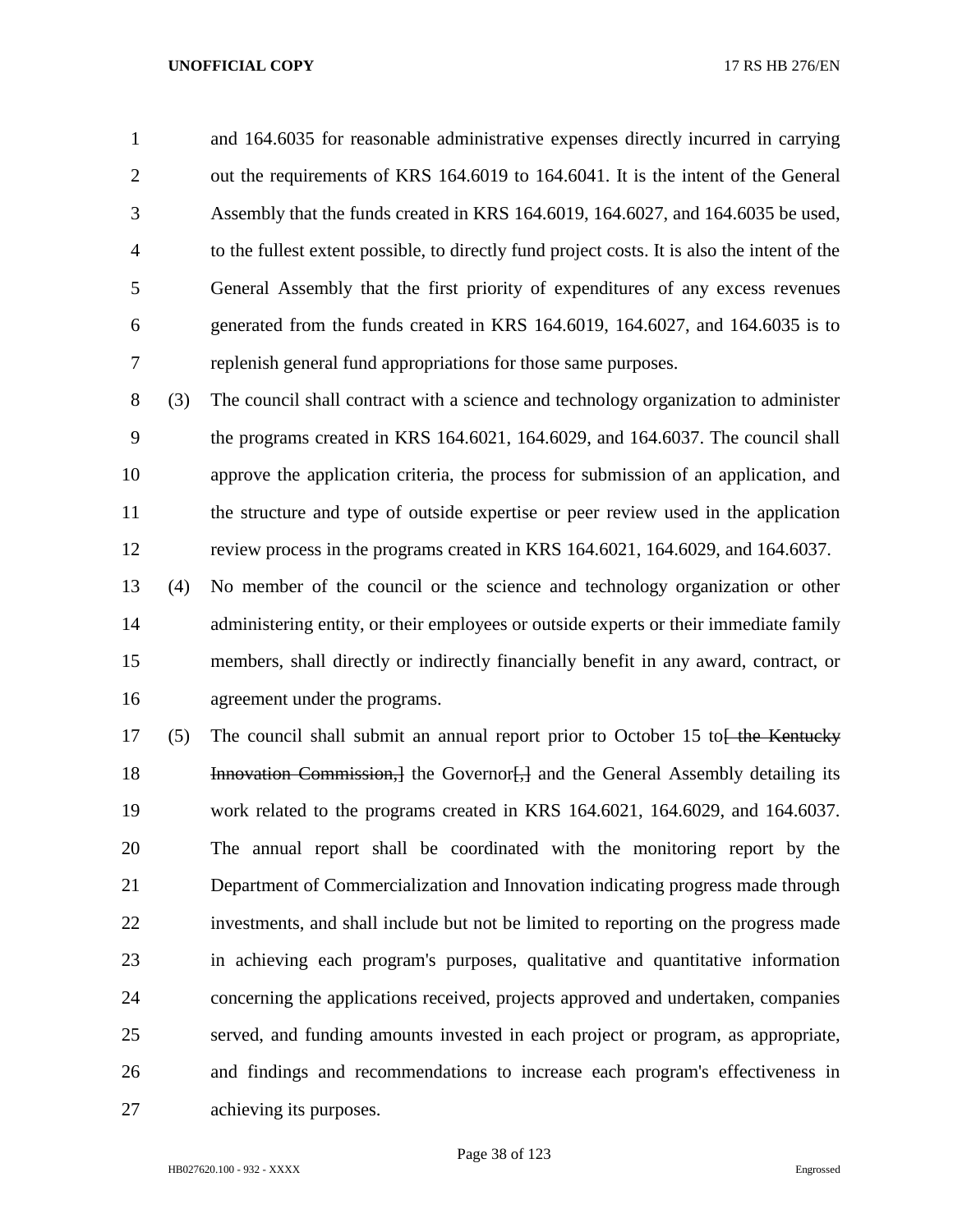| $\mathbf{1}$   | (6) | All records related to the administration of the programs created in KRS 164.6021,     |
|----------------|-----|----------------------------------------------------------------------------------------|
| $\overline{2}$ |     | 164.6029, and 164.6037 shall be deemed property of the council and shall be            |
| 3              |     | deemed open records and subject to public inspection under KRS 61.870 to 61.884.       |
| 4              |     | Any research that involves or is a patent, trade secret, or other legally protectable  |
| 5              |     | interest shall be exempt from inspection until such time as the intellectual property  |
| 6              |     | rights have been fully protected.                                                      |
| 7              |     | Section 14. KRS 171.810 is amended to read as follows:                                 |
| 8              |     | As used in KRS 171.810 to 171.814:                                                     |
| 9              | (1) | "Commission" means the Kentucky African-American Heritage Commission.                  |
| 10             |     | (2) [- "Council" means the Underground Railroad Advisory Council established in KRS    |
| 11             |     | 171.814.                                                                               |
| 12             |     | (3) "Underground Railroad" means the escape of African-American slaves from or         |
| 13             |     | through Kentucky.                                                                      |
| 14             |     | Section 15. KRS 171.812 is amended to read as follows:                                 |
| 15             |     | The commission shall coordinate Kentucky's Underground Railroad initiative in          |
| 16             |     | accordance with KRS 171.805. The commission's duties as they relate to this initiative |
| 17             |     | shall include but not be limited to the following:                                     |
| 18             | (1) | Undertake a comprehensive statewide inventory of historic sites related to the         |
| 19             |     | Underground Railroad, and implement a master plan for site protection and              |
| 20             |     | development;                                                                           |
| 21             | (2) | Encourage and assist the state preservation officer within the Kentucky Heritage       |
| 22             |     | Council to nominate significant historical sites of the Kentucky Underground           |
| 23             |     | Railroad to the national and state registers of historic places;                       |
| 24             | (3) | Develop and operate, in conjunction with the Tourism, Arts and Heritage Cabinet, a     |
| 25             |     | program of public information, education, and promotion of the history of the          |
| 26             |     | Underground Railroad in Kentucky, to include but not be limited to implementing        |
| 27             |     | and maintaining a Web site connected to the Tourism, Arts and Heritage Cabinet;        |

Page 39 of 123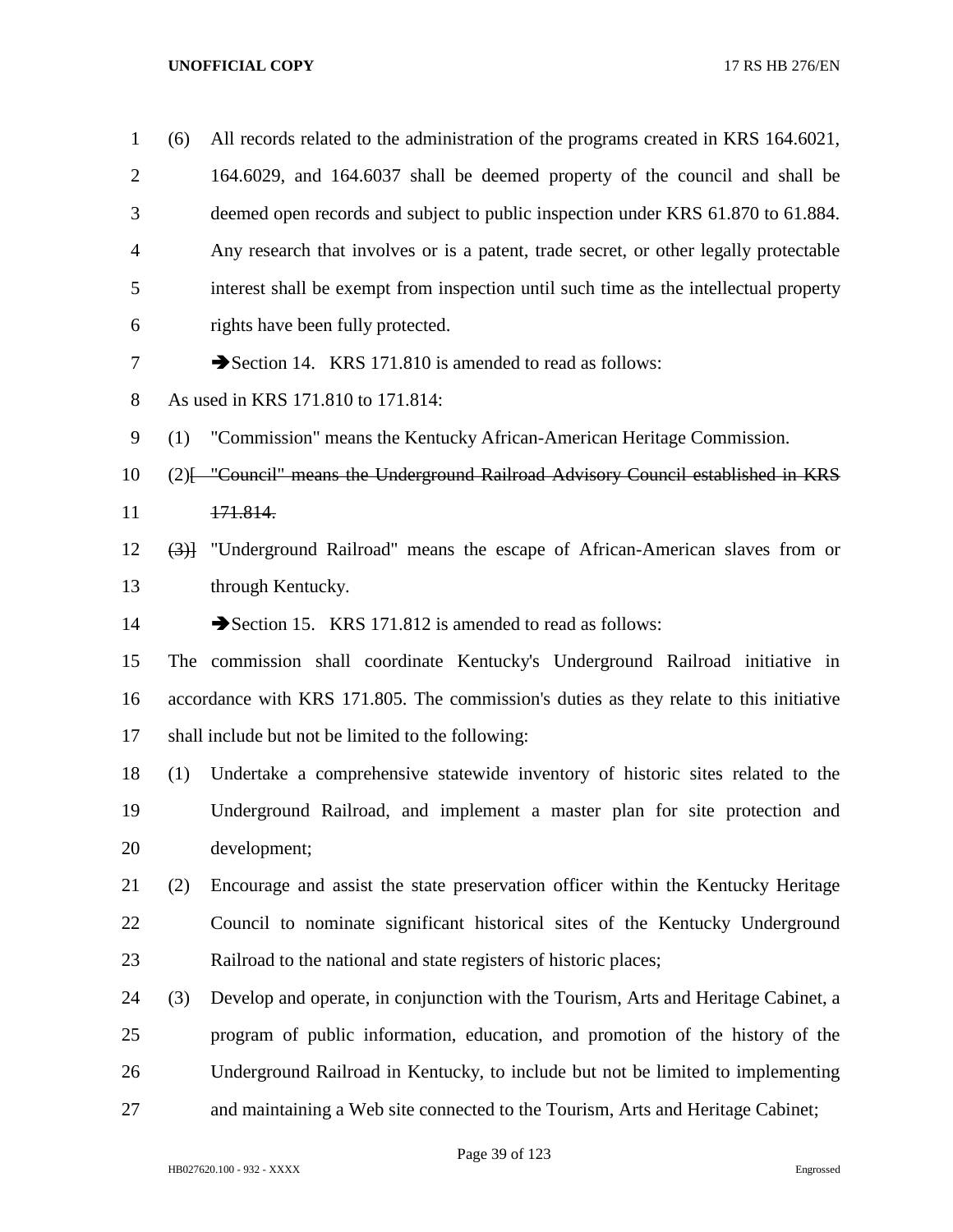- (4) Coordinate with local, state, and federal authorities in project planning that may affect Underground Railroad sites in Kentucky and neighboring states;
- (5) [Consider the council's recommendations and, contingent on review by the council, ]Present to the secretary of the Tourism, Arts and Heritage Cabinet an annual report and plan for future action; and

(6) Pursue public and private funds to carry out the duties set forth in this section.

7 Section 16. KRS 171.816 is amended to read as follows:

 The Tourism, Arts and Heritage Cabinet shall be charged with the purpose of protecting, preserving, and promoting the history of the Underground Railroad in Kentucky in accordance with KRS 171.805 and 171.810 to *171.812*[171.814]. The secretary of the Tourism, Arts and Heritage Cabinet shall receive an annual report from the Kentucky African-American Heritage Commission in accordance with KRS 171.812(5), and shall review and submit the annual report to the Governor and the Legislative Research Commission for distribution to the appropriate committees.

15 Section 17. KRS 194A.050 is amended to read as follows:

 (1) The secretary shall formulate, promote, establish, and execute policies, plans, and programs and shall adopt, administer, and enforce throughout the Commonwealth all applicable state laws and all administrative regulations necessary under applicable state laws to protect, develop, and maintain the health, personal dignity, integrity, and sufficiency of the individual citizens of the Commonwealth and necessary to operate the programs and fulfill the responsibilities vested in the cabinet. The secretary shall promulgate, administer, and enforce those administrative regulations necessary to implement programs mandated by federal law, or to qualify for the receipt of federal funds and necessary to cooperate with other state and federal agencies for the proper administration of the cabinet and its programs.

(2) The secretary may utilize the Public Health Services Advisory Council to review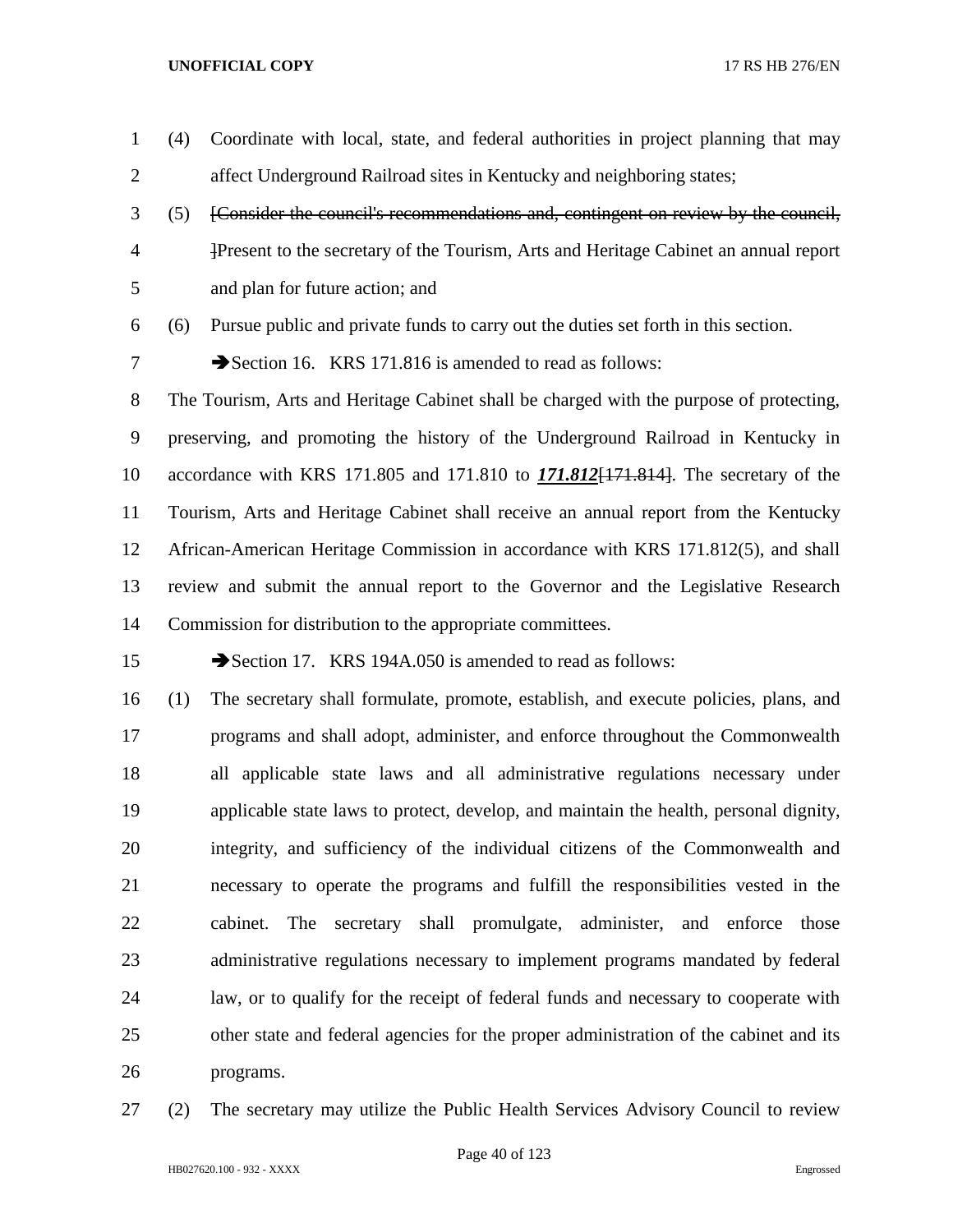and make recommendations on contemplated administrative regulations relating to initiatives of the Department for Public Health. No administrative regulations issued under the authority of the cabinet shall be filed with the Legislative Research Commission unless they are issued under the authority of the secretary, and the secretary shall not delegate that authority.

 (3)  $\overline{ }$  The secretary may utilize the Council for Families and Children to review and make recommendations on contemplated administrative regulations relating to initiatives of the Department for Community Based Services. No administrative regulations issued under the authority of the cabinet shall be filed with the Legislative Research Commission unless issued under the authority of the secretary, and the secretary 11 shall not delegate this authority.

 (4)] Except as otherwise provided by law, the secretary shall have authority to establish by administrative regulation a schedule of reasonable fees, none of which shall exceed one hundred dollars (\$100), to cover the costs of annual inspections of efforts regarding compliance with program standards administered by the cabinet. All fees collected for inspections shall be deposited in the State Treasury and credited to a revolving fund account to be used for administration of those programs of the cabinet. The balance of the account shall lapse to the general fund at the end of each biennium. Fees shall not be charged for investigation of complaints.

20 Section 18. KRS 194A.090 is amended to read as follows:

 (1) The cabinet shall include citizen advisory bodies within its structure to provide independent advice from the general public.

(2) A Public Health Services Advisory Council is created within the cabinet.

 (a) The council may advise the secretary for health and family services, the commissioner for public health, and officials of the Commonwealth on policy matters concerning the delivery of health services, including the assessment of needs, the development of program alternatives, the determination of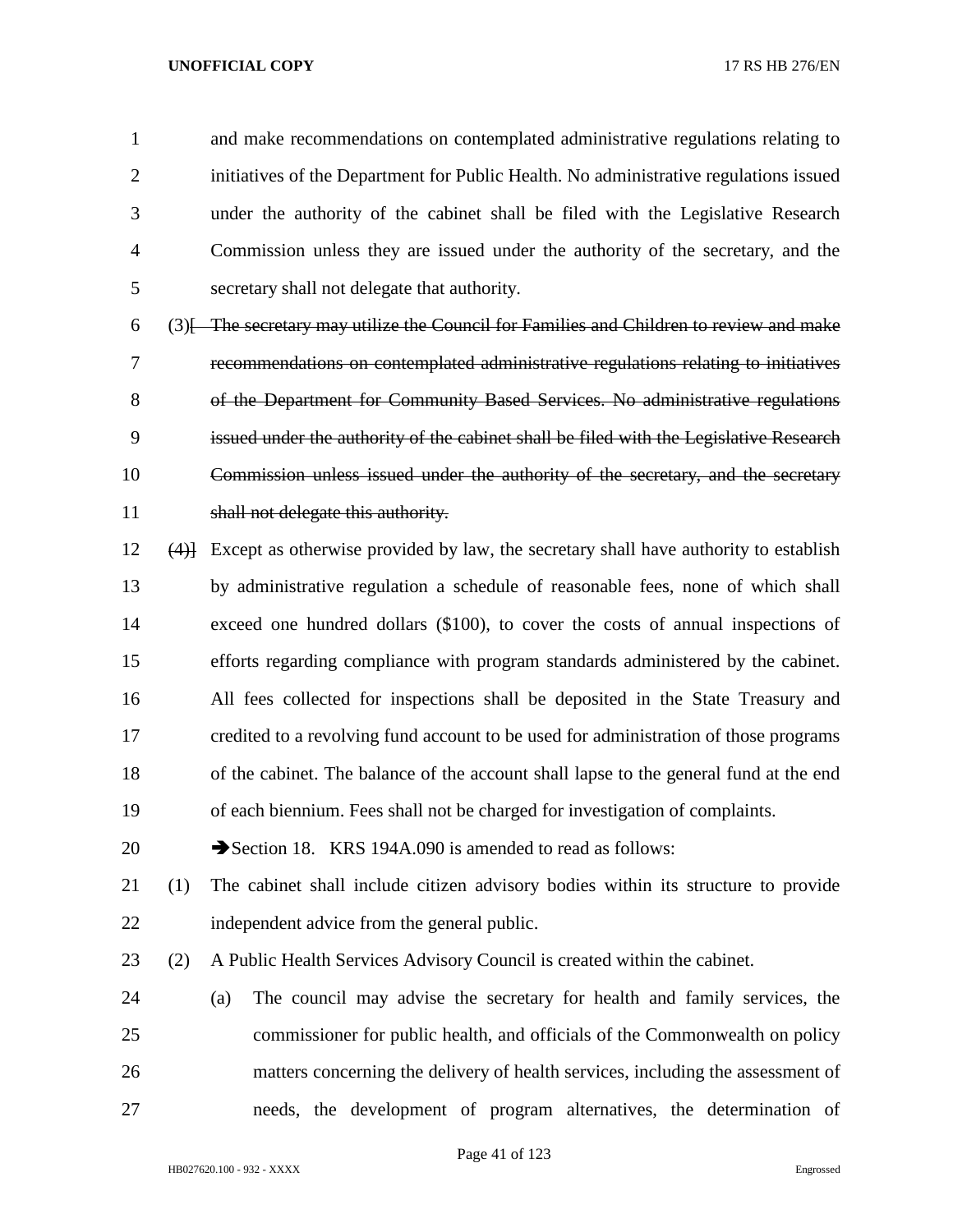priorities, the formulation of policy, the allocation of resources, and the evaluation of programs. The council shall be utilized by the cabinet to fulfill federal requirements for citizen's advisory councils associated with programs designed to provide health services and to advise the cabinet on the development and content of the state health plan.

 (b) The council shall be composed of no more than nineteen (19) citizen members appointed by the Governor. Six (6) members of the council shall be chosen to broadly represent public interest groups concerned with health services, recipients of health services provided by the Commonwealth, minority groups, and the general public. Thirteen (13) members of the council shall represent providers of health care and not less than one-half (1/2) of the providers shall be direct providers of health care. At least one (1) of the direct providers of health care shall be a person engaged in the administration of a hospital, and one (1) shall be a physician in active practice. At least one (1) member shall be a registered sanitarian or sanitary engineer, one (1) a public health nurse, one (1) a member of the current minority advisory council, and one (1) a practicing public health physician. Nominations for health care provider members of the council shall be solicited from recognized health care provider organizations. Membership of the council shall be geographically distributed in order that area development districts are represented. Members shall serve for terms of three (3) years. If a vacancy occurs, the person appointed as a replacement shall serve only for the remainder of the vacated term. Members shall serve until the term begins for their appointed successors. No member shall serve more than two (2) consecutive terms. The chair of the council shall be appointed by the Governor. The secretary for health and family services and the commissioner for public health shall be nonvoting, ex officio members of the council, and the commissioner for public health shall be a

Page 42 of 123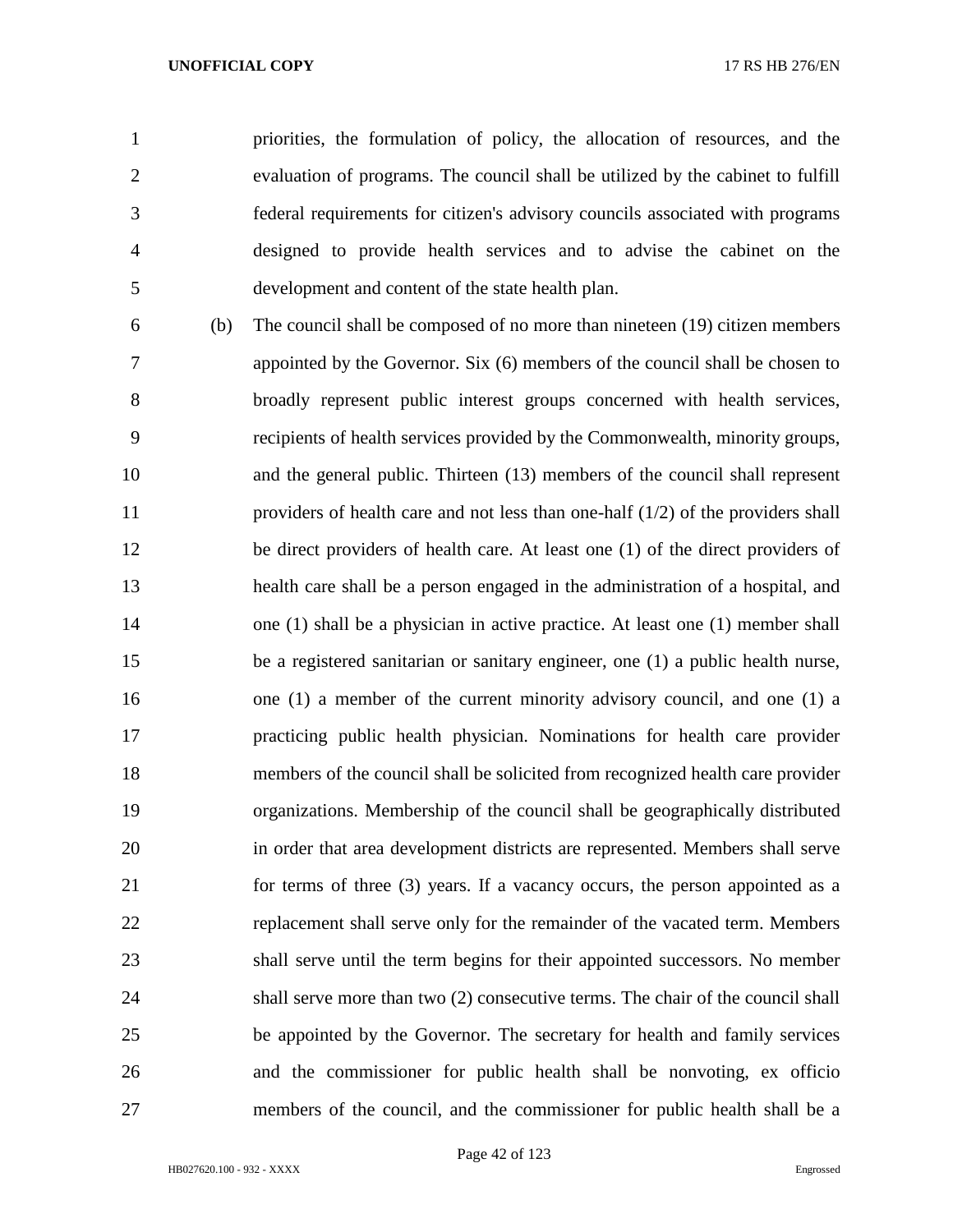| 1              |     |     | staff director for, and secretary to, the council. The council shall meet at least |
|----------------|-----|-----|------------------------------------------------------------------------------------|
| $\overline{2}$ |     |     | quarterly and on other occasions as may be necessary on the call of the            |
| 3              |     |     | secretary for health and family services or the commissioner for public health.    |
| $\overline{4}$ |     |     | A majority of the appointed members shall constitute a quorum.                     |
| 5              | (3) |     | An Institute for Aging is created within the cabinet.                              |
| 6              |     | (a) | The institute shall advise the secretary for health and family services and other  |
| 7              |     |     | officials of the Commonwealth on policy matters relating to the development        |
| 8              |     |     | and delivery of services to the aged.                                              |
| 9              |     | (b) | The institute shall be composed of no more than fifteen $(15)$ citizen members     |
| 10             |     |     | appointed by the Governor. Members of the institute shall be chosen to             |
| 11             |     |     | broadly represent public interest groups concerned with the needs of the aged,     |
| 12             |     |     | professionals involved in the delivery of services to the aged, minority groups,   |
| 13             |     |     | recipients of state-provided services to the aged, and the general public. The     |
| 14             |     |     | Governor shall appoint a chair of the institute. The secretary for health and      |
| 15             |     |     | family services shall be a nonvoting, ex officio member of, staff director for,    |
| 16             |     |     | and secretary to the institute. The institute shall meet at least quarterly and on |
| 17             |     |     | other occasions as may be necessary, on the call of the secretary for health and   |
| 18             |     |     | family services. A majority of the appointed members shall constitute a            |
| 19             |     |     | quorum. <sup>[</sup>                                                               |
| 20             |     |     | (4) A Council for Families and Children is created within the cabinet.             |
| 21             |     |     | (a) The council may advise the secretary for health and family services, the       |
| 22             |     |     | commissioner for community based services, and other officials of the              |
| 23             |     |     | Commonwealth on policy matters relating to the human service needs.                |
| 24             |     |     | (b) The council shall be composed of no more than twenty-one (21) citizen          |
| 25             |     |     | members appointed by the Governor. Members of the council shall be chosen          |
| 26             |     |     | to broadly represent public interest groups concerned with social insurance        |

and social service programs operated by the Commonwealth, professionals

Page 43 of 123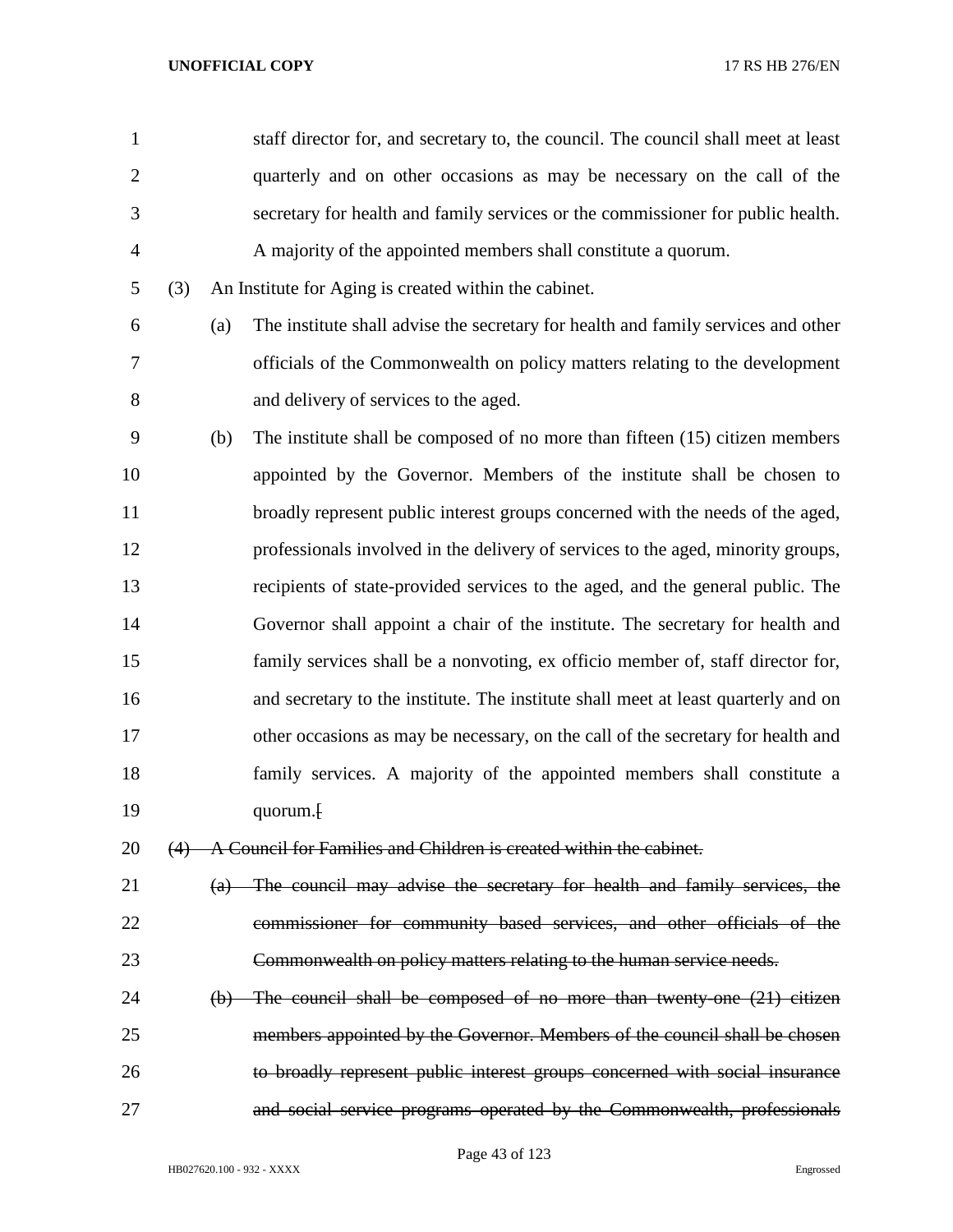| 1              | involved in the delivery of human services, minority groups, the poor, the                          |
|----------------|-----------------------------------------------------------------------------------------------------|
| $\overline{2}$ | disadvantaged, recipients of human services provided by the state, and the                          |
| 3              | general public. The Governor shall appoint the chair of the council. The                            |
| $\overline{4}$ | secretary for health and family services and the commissioner for community                         |
| 5              | based services shall be nonvoting, ex officio members of the council, and the                       |
| 6              | commissioner for community based services shall be staff director for, and                          |
| 7              | secretary to, the council. The council shall meet at least quarterly and on other                   |
| 8              | occasions as may be necessary, on call of the secretary for health and family                       |
| 9              | services. A majority of appointed members shall constitute a quorum.                                |
| 10             | When the Council for Families and Children is assigned a responsibility for<br>(e)                  |
| 11             | qualifying the Commonwealth for federal programs with representations and                           |
| 12             | membership formulas that conflict with the council's membership, the                                |
| 13             | secretary may create special subcommittees to this citizens' body that meet                         |
| 14             | federal requirements.                                                                               |
| 15             | Section 19. KRS 194A.190 is amended to read as follows:                                             |
| 16             | The Public Health Services Advisory Council <del>, the Council for Families and Children]</del> ,   |
| 17             | the Advisory Council for Medical Assistance, and the Institute for Aging shall be                   |
| 18             | empowered to accept gifts and grants, but all of these moneys shall be administered by              |
| 19             | the cabinet, which shall administer these funds through appropriate trust and agency                |
| 20             | accounts.                                                                                           |
| 21             | Section 20. KRS 194A.200 is amended to read as follows:                                             |
| 22             | The members of the Council for Families and Children, the Public Health Services                    |
| 23             | Advisory Council <del>, a</del> and the Institute for Aging shall receive no compensation for their |
| 24             | services, but shall be allowed the necessary expenses incurred through the performance of           |
| 25             | their duties as members of this citizens' council. No member of a citizens' council shall be        |

- held to be a public officer by reason of membership on a council.
- 

27 Section 21. KRS 216.900 is amended to read as follows: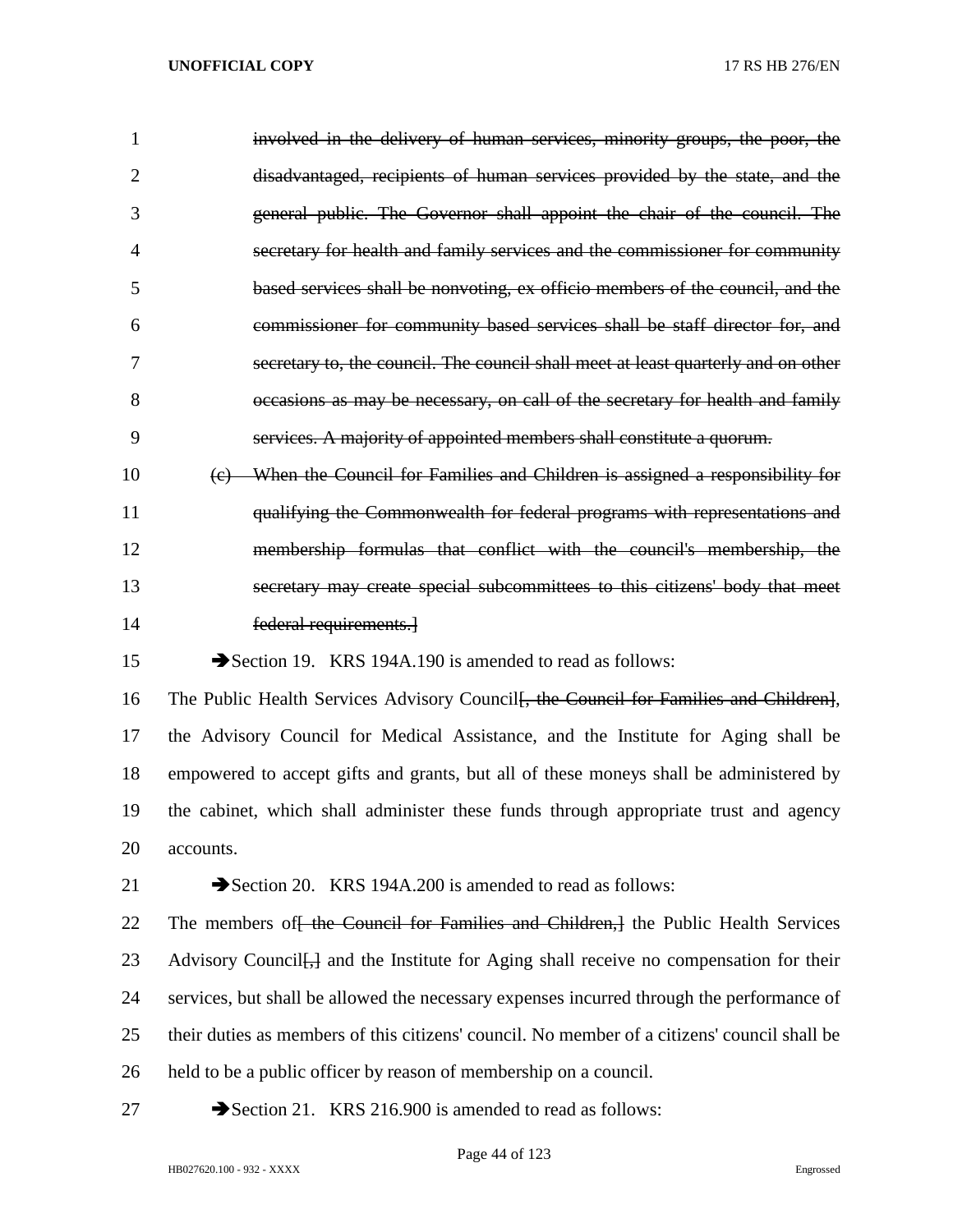As used in KRS 216.900 to 216.930, unless the context otherwise requires:

2 (1) [ "Board" means the Kentucky Board of Family Health Care Providers;

- (2)] "Linkage" means a formal written agreement initiated by a network, between the network and any agency providing emergency, hospital, home health, hospice, long- term care, mental health, substance abuse, aging, social, and educational services, as well as specialized health care services.[
- (3) "Midlevel health care practitioner" means a person qualified to provide health care services as enumerated by the board.]
- *(2)*[(4)] "Network" means a health care delivery network system which is an integrated system of health care services, including, but not limited to, the direct delivery of basic health services, such as patient histories and physicals, preventive health care, treatment of acute episodes of illness and chronic illness, immunizations, laboratory, X-ray, dental, and pharmacy services. Networks shall be formally linked to emergency, hospital, home health, hospice, long-term care, mental health, substance abuse, aging, social, and educational services as well as specialized services such as oncology, neurology, and surgery. The primary facility of a network 17 shall be a clinic or physician's office only.
- (5) "Medical chart auditor" means a person with at least two (2) years of experience with quality assurance review and with knowledge of the board approved protocols
- and the individual patient's treatment plan contained in the medical record.]

21 Section 22. KRS 216.910 is amended to read as follows:

- (1) Any licensed network shall be permitted to establish one (1) extension site per full- time physician on the staff of the network. Extension sites shall not be required to have a separate license but shall conform to administrative regulations promulgated by the Cabinet for Health and Family Services and shall be inspected on a regular basis.
- (2) Each network shall establish protocols for the treatment of the twenty (20) most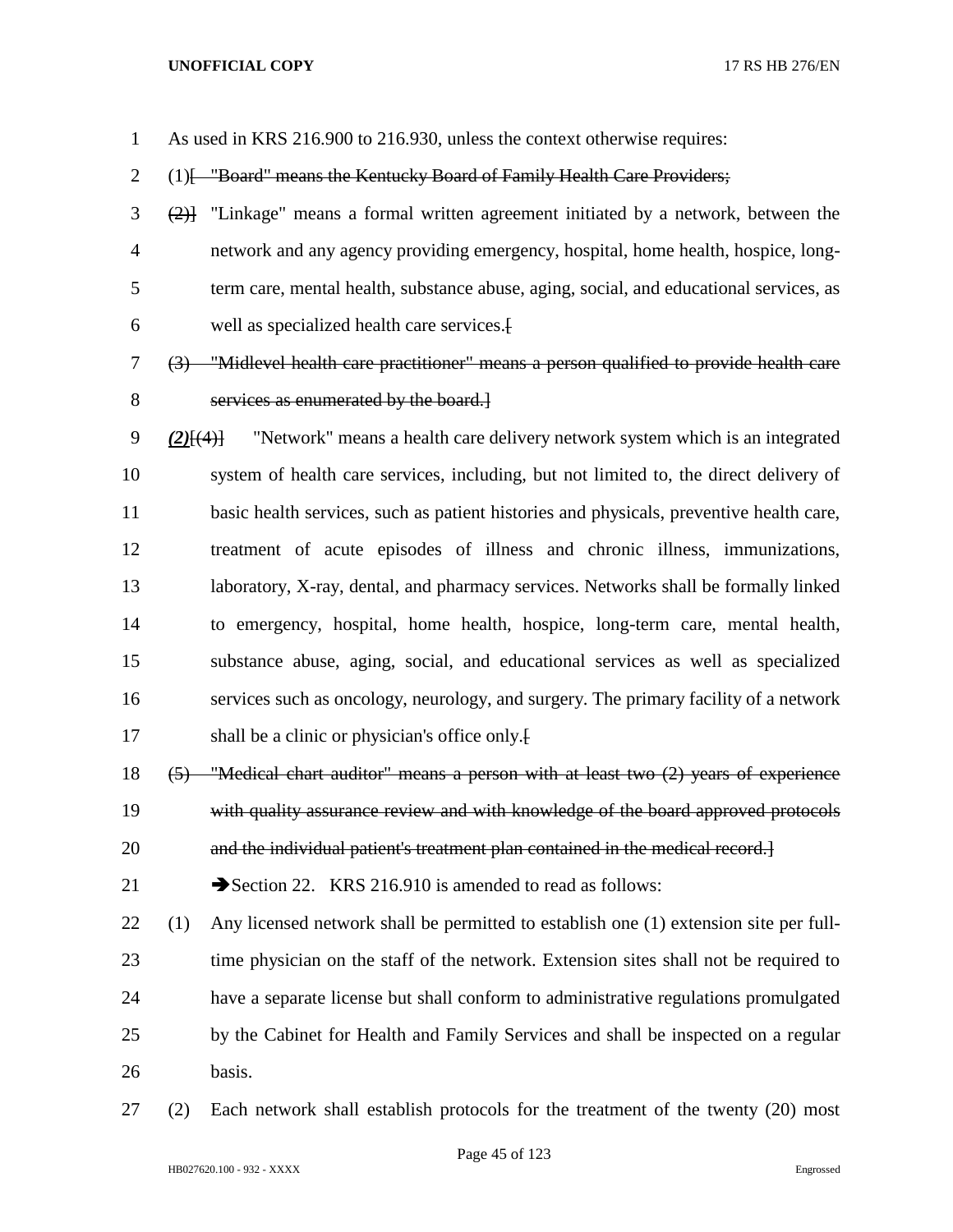| 1              |                                   | common patient problems. At a minimum, the protocols shall identify for each              |
|----------------|-----------------------------------|-------------------------------------------------------------------------------------------|
| $\overline{2}$ |                                   | problem a working definition, patient symptoms, diagnostic techniques, acceptable         |
| 3              |                                   | values for laboratory findings, conditions under which a physician shall be               |
| $\overline{4}$ |                                   | consulted, and treatment methods. These protocols shall be approved by the board.         |
| 5              |                                   | The protocols shall be listed in a handbook provided to each midlevel health-care         |
| 6              |                                   | practitioner and shall be available to patients upon request.                             |
| 7              | (3)                               | Each network shall have a system of patient and family medical records which              |
| 8              |                                   | employs the problem-oriented medical record format.                                       |
| 9              | (4)                               | A network shall employ a primary-care physician who has admitting privileges at a         |
| 10             |                                   | local hospital. The network shall hire ancillary personnel as necessary to provide the    |
| 11             |                                   | basic services of the network. <del> The network may hire midlevel health care</del>      |
| 12             |                                   | practitioners to assist the physician but there shall be one $(1)$ physician on staff for |
| 13             |                                   | each midlevel health care practitioner.                                                   |
| 14             |                                   | (5) A physician shall see each patient for whom services are provided by a midlevel       |
| 15             |                                   | health care practitioner not less than twice a year. A medical chart auditor shall        |
| 16             |                                   | review the medical record entries for each patient encounter on the day of the            |
| 17             |                                   | encounter and will refer to the physician immediately any deviation from protocol.        |
| 18             |                                   | (6) Each network shall develop a quality assurance program which shall be approved by     |
| 19             |                                   | the board. At a minimum, the quality assurance program shall address:                     |
| 20             |                                   | (a) Program goals and objectives;                                                         |
| 21             |                                   | (b) Program organization, including identification of responsible parties, the nature of  |
| 22             |                                   | their responsibilities, and the persons to whom they report; and                          |
| 23             |                                   | (c) Identification of the patient care process.]                                          |
| 24             | $(5)$ [ $(7)$ ]                   | Each network shall establish a process by which it regularly evaluates the                |
| 25             |                                   | health-care needs of its community and the services it provides in response to those      |
| 26             |                                   | needs.                                                                                    |
| 27             | $\underline{(6)}[\overline{(8)}]$ | Each network shall provide [the following educational opportunities:                      |

Page 46 of 123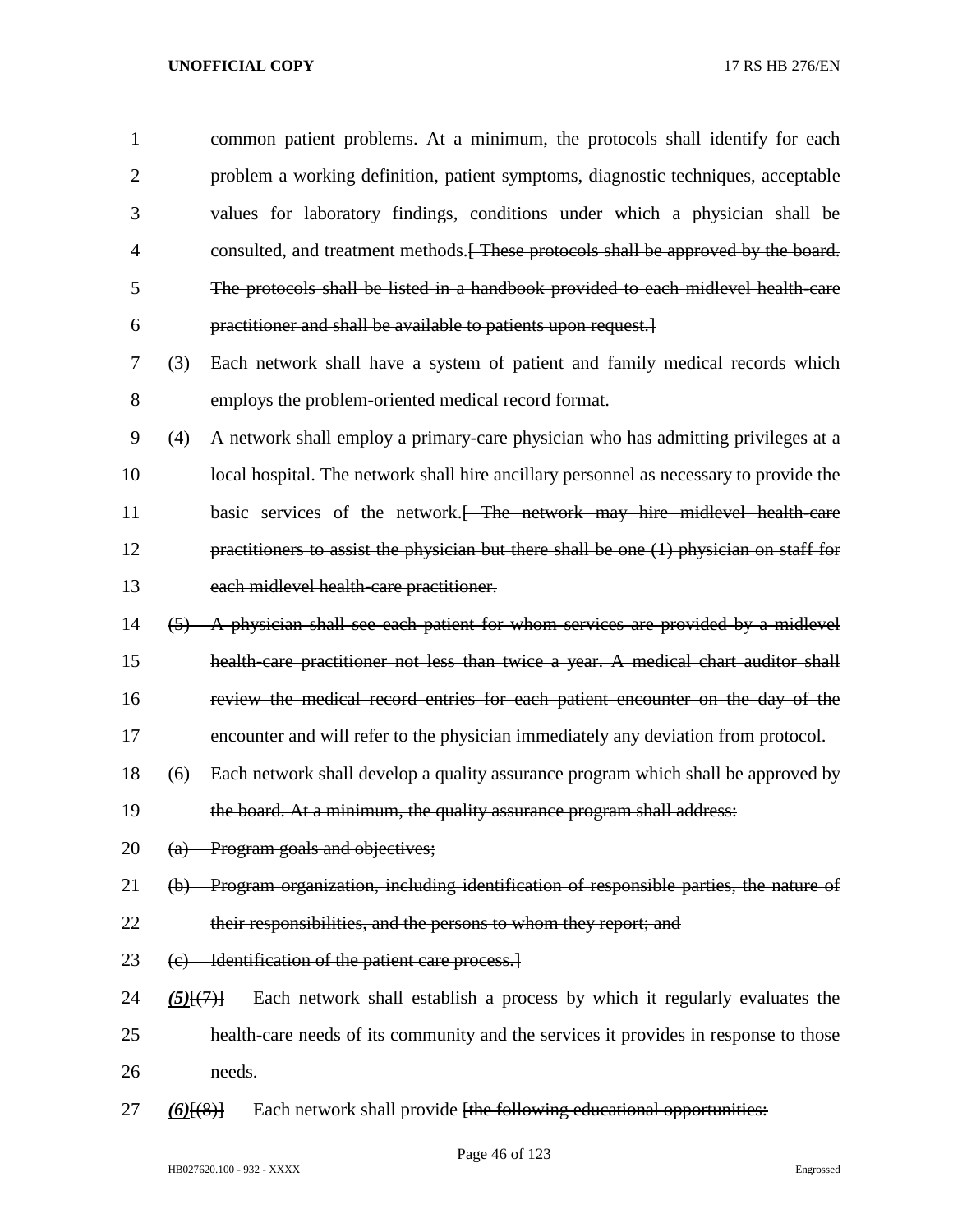| $\mathbf{1}$   |                                      |                                                                                          |
|----------------|--------------------------------------|------------------------------------------------------------------------------------------|
| $\overline{2}$ |                                      | providers on topics relating to patient care needs <del>[; and</del>                     |
| 3              | $\Theta$                             | One and one half (1.5) days leave and fifty percent (50%) of expenses up to              |
| 4              |                                      | three hundred dollars (\$300) per year to its midlevel health care practitioners         |
| 5              |                                      | for approved continuing education outside of the network.                                |
| 6              | $(7)$ <del><math>\{9\}</math>]</del> | Each network shall either provide directly for twenty-four (24) hour, seven (7)          |
| 7              |                                      | day per week access to care for its patients or have formal written agreements with      |
| 8              |                                      | local providers to insure twenty-four $(24)$ hour, seven $(7)$ day per week access to    |
| 9              |                                      | care for its patients.                                                                   |
| 10             |                                      | (10) No network may charge or collect more money for the services of any midlevel        |
| 11             |                                      | health care practitioner than is allowable under Medicaid for other nonphysician         |
| 12             |                                      | practitioners.                                                                           |
| 13             |                                      | Section 23. KRS 315.040 is amended to read as follows:                                   |
| 14             | (1)                                  | Nothing in this chapter shall be construed to prevent, restrict, or otherwise interfere  |
| 15             |                                      | with the sale of nonprescription drugs in their original packages by any retailer. No    |
| 16             |                                      | rule or regulation shall be adopted by the Board of Pharmacy under this chapter          |
| 17             |                                      | which shall require the sale of nonprescription drugs by a licensed pharmacist or        |
| 18             |                                      | under the supervision of a licensed pharmacist.                                          |
| 19             | (2)                                  | Nothing in this chapter shall interfere with the professional activities of any licensed |
| 20             |                                      | practicing physician, or prevent the physician from keeping any drug or medicine         |
| 21             |                                      | that he or she may need in his or her practice, from compounding the physician's         |
| 22             |                                      | own medications, or from dispensing or supplying to patients any article that seems      |
| 23             |                                      | proper to the physician.                                                                 |
| 24             | (3)                                  | [Nothing in this chapter shall be construed to interfere with the activities of a        |
| 25             |                                      | midlevel health care practitioner as provided in KRS 216.925.                            |
| 26             | (4)                                  | -Nothing in this chapter pertaining to the use of collaborative care agreements shall    |
| 27             |                                      | apply in any hospital or other health facility operated by a hospital without the        |

Page 47 of 123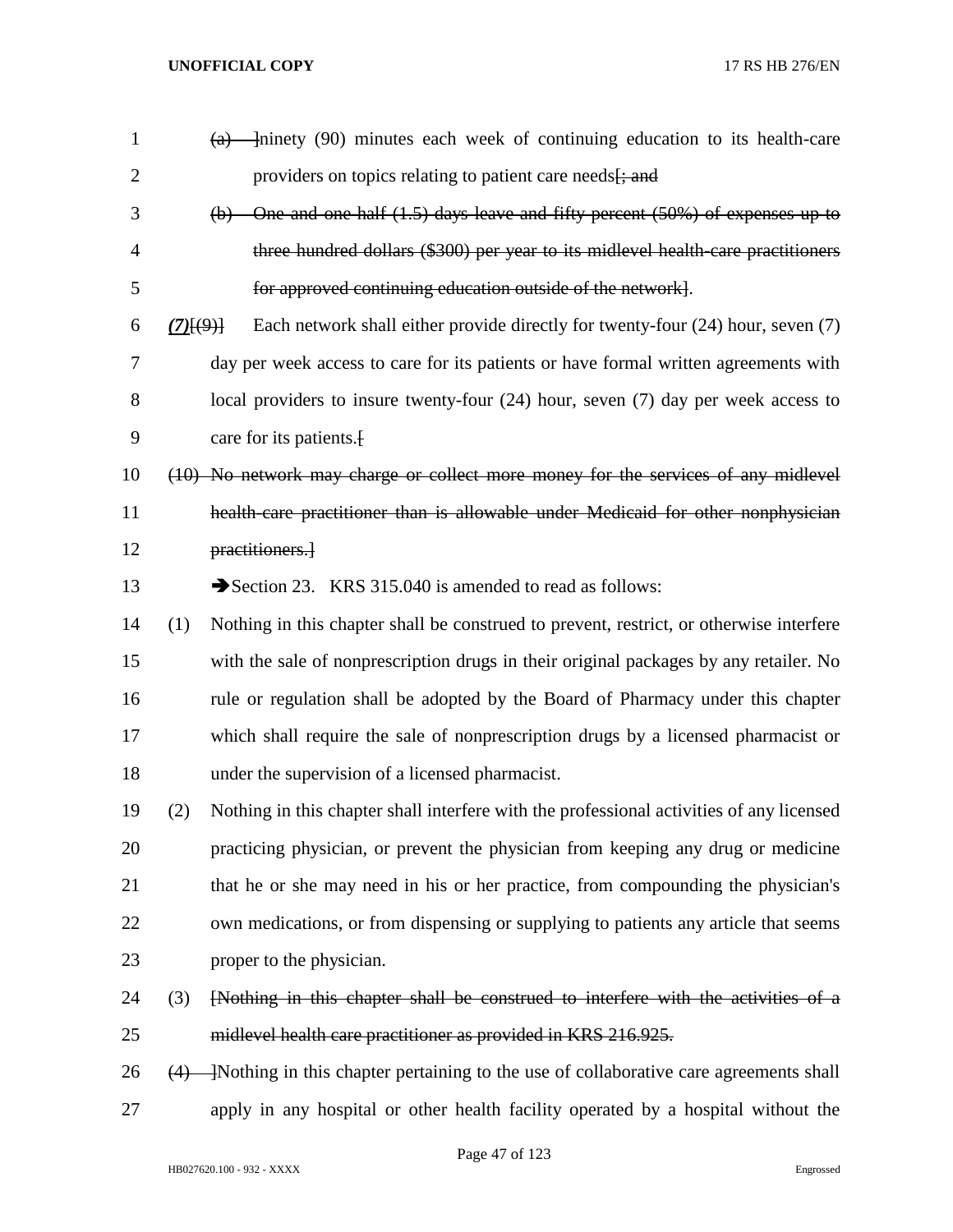| $\mathbf{1}$   | express written permission of the hospital's governing body. Collaborative care             |
|----------------|---------------------------------------------------------------------------------------------|
| $\overline{2}$ | agreements may be restricted by the policies and procedures of the facility.                |
| 3              | Nothing in this chapter shall interfere with the activities of a physician<br>$(4)$ [(5)]   |
| 4              | assistant as authorized in KRS Chapter 311.                                                 |
| 5              | Nothing in this chapter shall interfere with the activities of an advanced<br>$(5)$ $(6)$   |
| 6              | practice registered nurse as authorized in KRS Chapter 314.                                 |
| 7              | Section 24. KRS 336.015 is amended to read as follows:                                      |
| 8              | (1)<br>The secretary of the Labor Cabinet shall have the duties, responsibilities, power,   |
| 9              | and authority relating to labor, wages and hours, occupational safety and health of         |
| 10             | employees, child labor, apprenticeship, workers' compensation, and all other matters        |
| 11             | previously under the jurisdiction of the Department of Labor.                               |
| 12             | (2)<br>The Labor Cabinet shall consist of the Office of the Secretary, the Department of    |
| 13             | Workers' Claims, and the Department of Workplace Standards.                                 |
| 14             | (3)<br>The following agencies are attached to the cabinet for administrative purposes only: |
| 15             | (a) [Kentucky Labor-Management Advisory Council;                                            |
| 16             | (b)] Kentucky Occupational Safety and Health Review Commission;                             |
| 17             | <b>State Labor Relations Board;</b><br>$(b)$ [(e)]                                          |
| 18             | Workers' Compensation Funding Commission;<br>$(c)$ $(d)$                                    |
| 19             | Occupational Safety and Health Standards Board;<br>$(d)$ [(e)]                              |
| 20             | Prevailing Wage Review Board;<br>$(e)$ [(f)]                                                |
| 21             | Apprenticeship and Training Council;<br>$\langle f(f(g)) $                                  |
| 22             | <b>Employers' Mutual Insurance Authority;</b><br>$(g)$ [(h)]                                |
| 23             | Office of General Administration and Program Support for Shared<br>$(h)$ [(i)]              |
| 24             | Services, which shall be headed by an executive director appointed by the                   |
| 25             | Governor in accordance with KRS 12.040 upon recommendation from the                         |
| 26             | secretaries of the Energy and Environment Cabinet, the Labor Cabinet, and                   |
| 27             | the Public Protection Cabinet. The office is composed of the following                      |

Page 48 of 123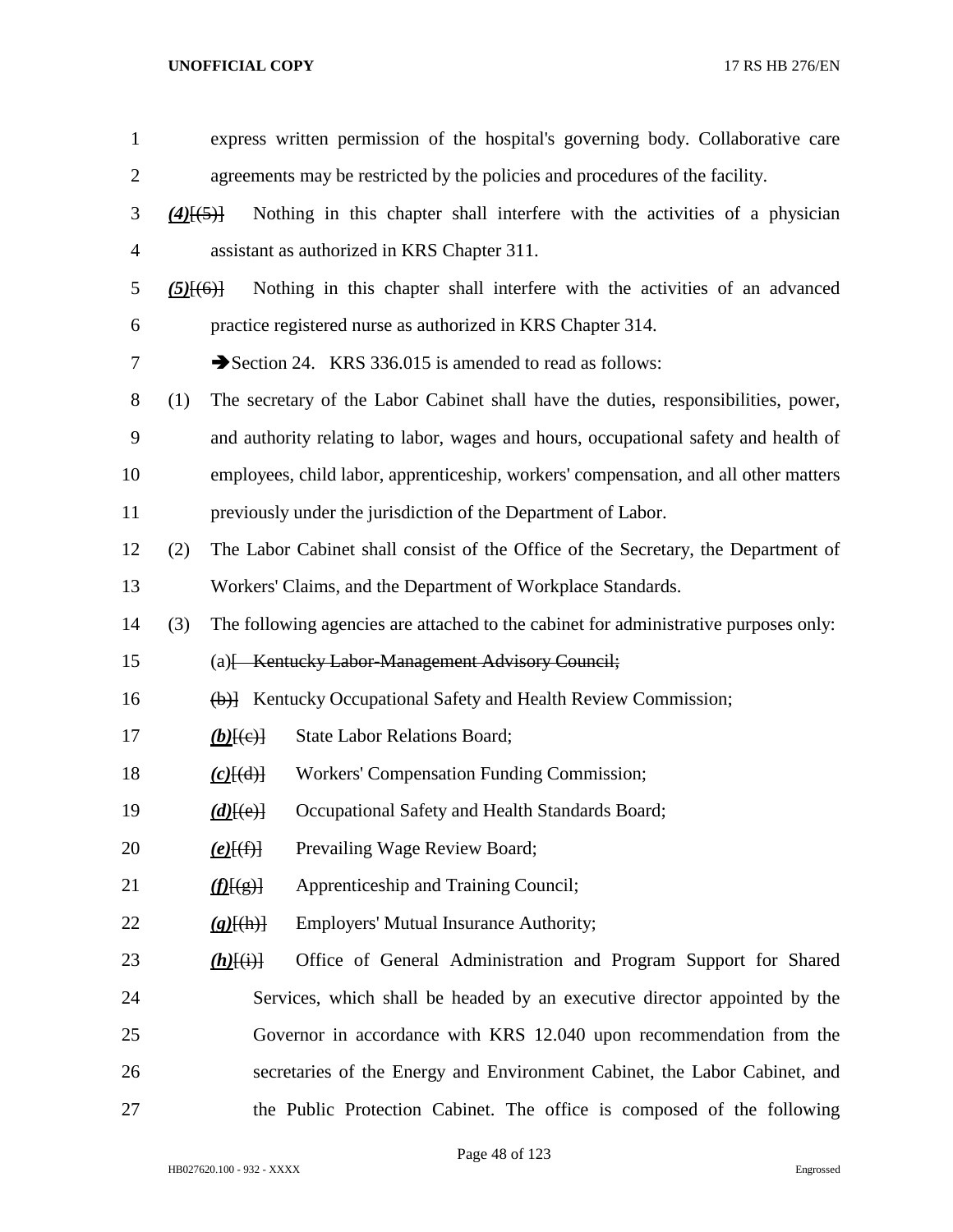| $\mathbf{1}$   |     | divisions:                                                                                        |
|----------------|-----|---------------------------------------------------------------------------------------------------|
| $\overline{c}$ |     | Division of Human Resource Management;<br>1.                                                      |
| 3              |     | Division of Fiscal Management;<br>2.                                                              |
| 4              |     | Division of Budgets; and<br>3.                                                                    |
| 5              |     | Division of Information Services; and<br>4.                                                       |
| 6              |     | Office of Inspector General for Shared Services, which shall be headed<br>$(i)$ $(i)$ $(i)$ $(i)$ |
| 7              |     | by an executive director appointed by the Governor in accordance with KRS                         |
| $8\,$          |     | 12.040 upon recommendation from the secretaries of the Energy and                                 |
| 9              |     | Environment Cabinet, the Labor Cabinet, and the Public Protection Cabinet.                        |
| 10             |     | Section 25. KRS 336.020 is amended to read as follows:                                            |
| 11             | (1) | The Department of Workplace Standards shall be headed by a commissioner                           |
| 12             |     | appointed by the Governor in accordance with KRS 12.040 and shall be divided for                  |
| 13             |     | administrative<br>purposes into the Division of Employment<br>Standards,                          |
| 14             |     | Apprenticeship and Mediation, the Division of Occupational Safety and Health                      |
| 15             |     | Compliance, the Division of Occupational Safety and Health Education and                          |
| 16             |     | Training, and the Division of Workers' Compensation Funds. Each of these                          |
| 17             |     | divisions shall be headed by a director appointed by the secretary and approved by                |
| 18             |     | the Governor in accordance with KRS 12.050.                                                       |
| 19             | (2) | The Department of Workers' Claims shall be headed by a commissioner who is                        |
| 20             |     | nominated by the Workers' Compensation Nominating Commission, appointed by                        |
| 21             |     | the Governor, and confirmed by the Senate in accordance with KRS 342.213 and                      |
| 22             |     | 342.228. The department shall be divided for administrative purposes into the                     |
| 23             |     | Office of Administrative Law Judges, the Office of General Counsel for Workers'                   |
| 24             |     | Claims, the Division of Claims Processing, the Division of Information and                        |

 Research, the Division of Security and Compliance, and the Division of Ombudsman and Workers' Compensation Specialist Services. The Office of Administrative Law Judges shall be headed by a chief administrative law judge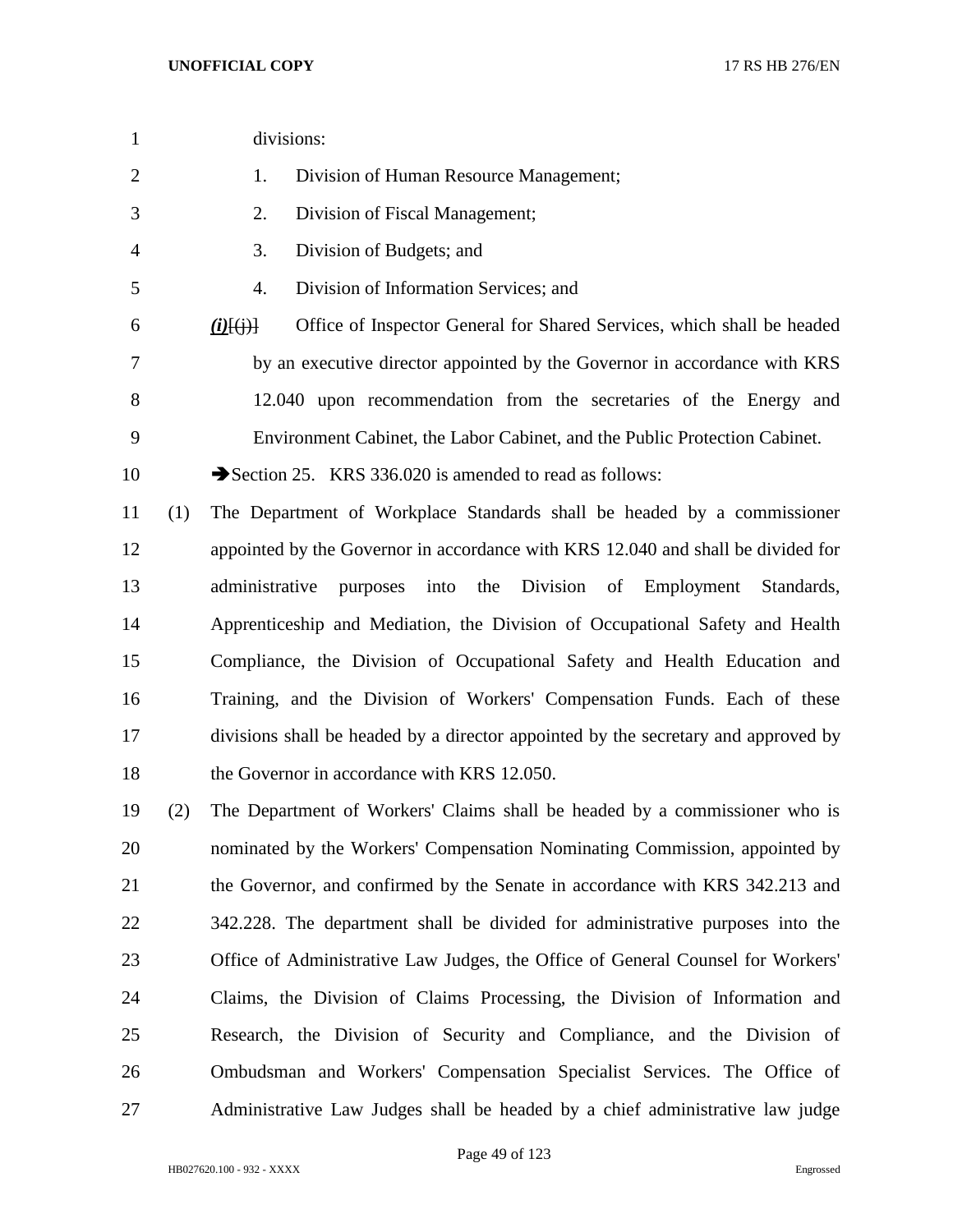appointed in accordance with KRS 342.230. Each division in the department shall be headed by a director appointed by the commissioner and approved by the Governor in accordance with KRS 12.050 and 342.230. The following agencies are attached to the Department of Workers' Claims for administrative purposes only:

- (a) Workers' Compensation Board; *and*
- (b)[ Workers' Compensation Advisory Council; and
- 7 [(e)] Workers' Compensation Nominating Commission.
- (3) The Office of General Counsel for the Labor Cabinet and the Division of Management Services are attached to the Office of the Secretary of the Labor Cabinet.
- 11 Section 26. KRS 342.382 is amended to read as follows:
- (1) Any insurer authorized to write a policy of workers' compensation insurance shall transmit the following information on its workers' compensation experience only to 14 the Department of Workers' Claims<del>[ and the Workers' Compensation Advisory</del> Council] each year, and that information shall be certified and reported on a net basis with respect to reinsurance for nationwide experience and direct basis with respect to Kentucky experience:
- (a) Direct premiums written;
- (b) Direct premiums earned;
- (c) Dividends paid or credited to policyholders;
- (d) Losses paid;
- (e) Allocated loss adjustment expenses;
- (f) The ratio of allocated loss adjustment expenses to losses paid;
- (g) Unallocated loss adjustment expenses;
- (h) The ratio of unallocated loss adjustment expenses to losses paid;
- (i) The total of losses paid and unallocated and allocated loss adjustment expenses;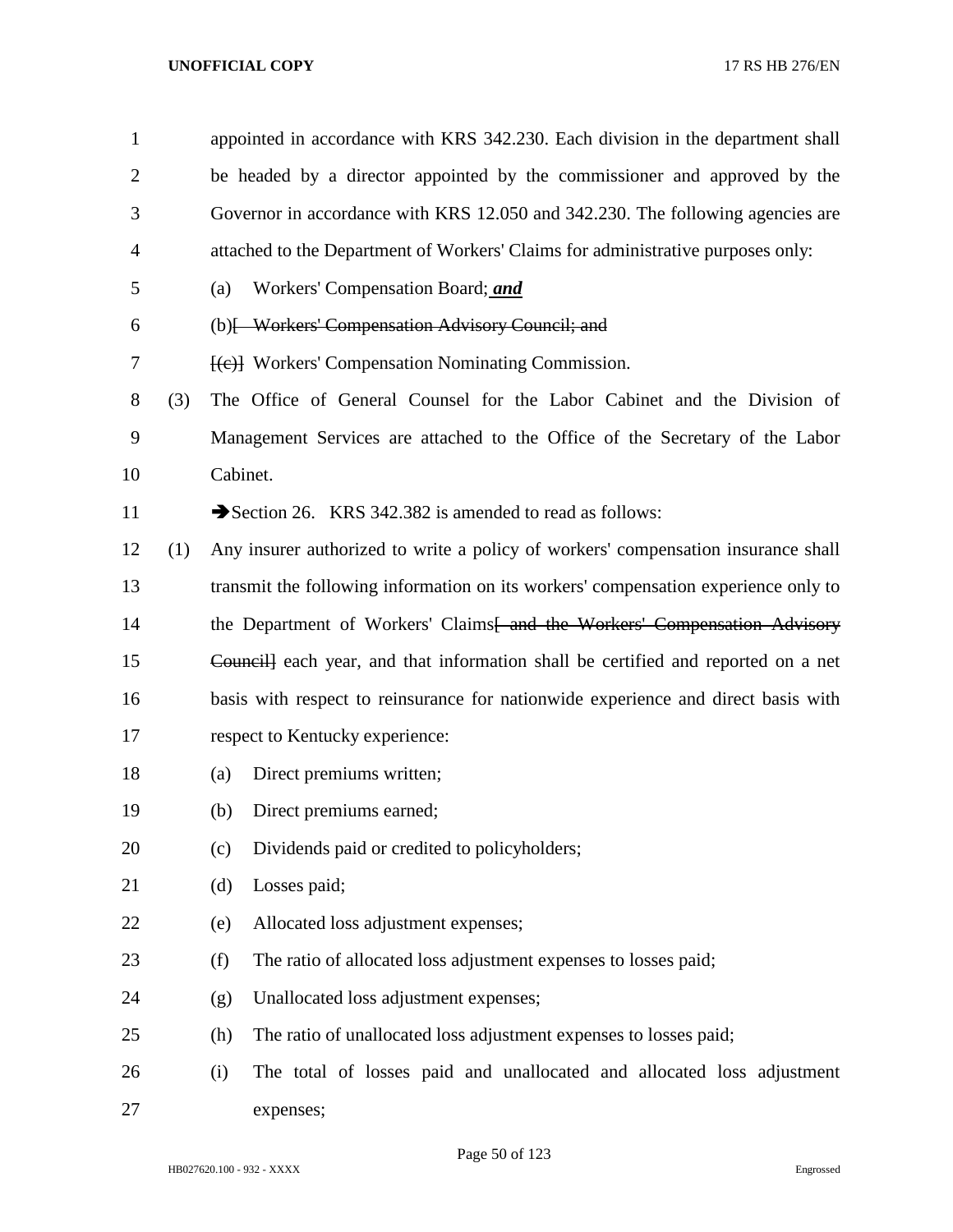- (j) The ratio of losses paid and unallocated and allocated loss adjustment expenses to premiums earned; (k) The number of claims outstanding as of December 31 of each year; (l) The total amount of losses unpaid as of December 31 of each year; (m) The total amount of allocated and unallocated loss adjustment expenses unpaid as of December 31 of each year; (n) The total of losses paid and allocated loss adjustment expenses and unallocated loss adjustment expenses, plus the total of losses unpaid as of December 31 of each year and loss adjustment expenses unpaid as of December 31 of each year; and (o) Net investment gain or loss. (2) The first report of the information required in subsection (1) of this section shall include the information for the year ending December 31, 1987. Such report shall be filed no later than August 1, 1988. Beginning with the report for the period ending December 31, 1989, all future reports shall have all information required by subsection (1) of this section broken down by year for the current and two (2) preceding years. 18 Section 27. KRS 164.2847 is amended to read as follows: (1) Tuition and mandatory student fees for any undergraduate program of any Kentucky public postsecondary institution, including all four (4) year universities and colleges and institutions of the Kentucky Community and Technical College System, shall be waived for a Kentucky foster or adopted child who is a full-time or part-time student if the student meets all entrance requirements and maintains academic
- (a) The student's family receives state-funded adoption assistance under KRS 199.555;

eligibility while enrolled at the postsecondary institution, and if:

(b) The student is currently committed to the Cabinet for Health and Family

Page 51 of 123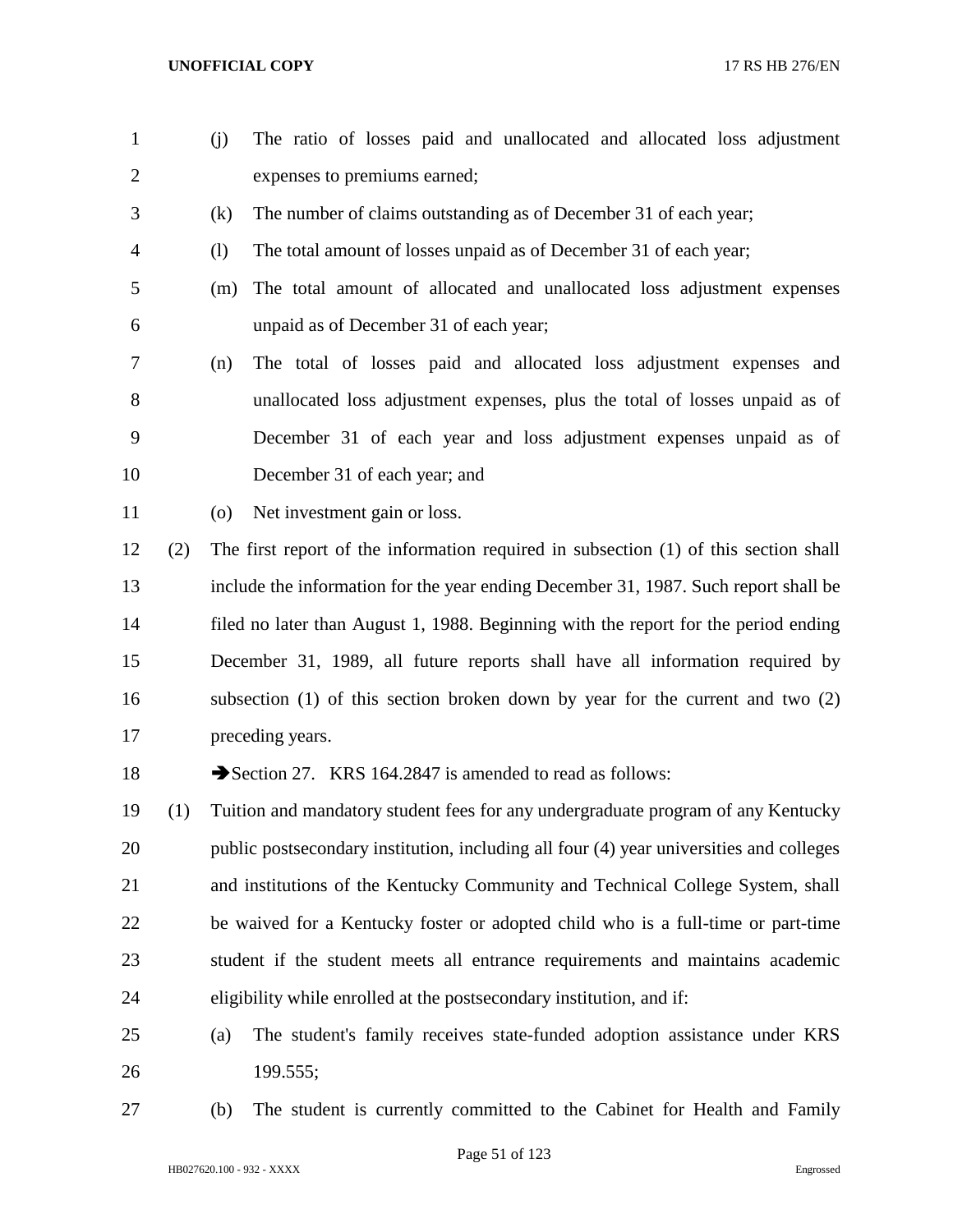| $\mathbf{1}$   |     |     | Services under KRS 610.010(5) and placed in a family foster home or is                  |
|----------------|-----|-----|-----------------------------------------------------------------------------------------|
| $\overline{2}$ |     |     | placed in accordance with KRS 605.090(3);                                               |
| 3              |     | (c) | The student is in an independent living program and the placement is funded             |
| $\overline{4}$ |     |     | by the Cabinet for Health and Family Services;                                          |
| 5              |     | (d) | The student who is an adopted child was in the permanent legal custody of               |
| 6              |     |     | and placed for adoption by the Cabinet for Health and Family Services. A                |
| 7              |     |     | student who meets the eligibility criteria of this paragraph and lives outside of       |
| 8              |     |     | Kentucky at the time of application to a Kentucky postsecondary institution             |
| 9              |     |     | may apply for the waiver up to the amount of tuition for a Kentucky resident;           |
| 10             |     |     | <b>or</b>                                                                               |
| 11             |     | (e) | The Cabinet for Health and Family Services was the student's legal custodian            |
| 12             |     |     | on his or her eighteenth birthday.                                                      |
| 13             | (2) |     | Tuition and mandatory student fees for any undergraduate program of any Kentucky        |
| 14             |     |     | public postsecondary institution, including all four (4) year universities and colleges |
| 15             |     |     | and institutions of the Kentucky Community and Technical College System, shall          |
| 16             |     |     | be waived for a Department of Juvenile Justice foster child who is a full-time or       |
| 17             |     |     | part-time student if the student meets all entrance requirements and maintains          |
| 18             |     |     | academic eligibility while enrolled at the postsecondary institution and obtains a      |
| 19             |     |     | recommendation for participation from an official from the Department of Juvenile       |
| 20             |     |     | Justice, and if:                                                                        |
| 21             |     | (a) | The student has not been sentenced to the Department of Juvenile Justice                |
| 22             |     |     | under KRS Chapter 640;                                                                  |
| 23             |     | (b) | The student has been committed to the Department of Juvenile Justice for a              |
| 24             |     |     | period of at least twelve (12) months;                                                  |
| 25             |     | (c) | The student is in an independent living program and placement is funded by              |
| 26             |     |     | the Department of Juvenile Justice;                                                     |
| 27             |     | (d) | The parental rights of the student's biological parents have been terminated; or        |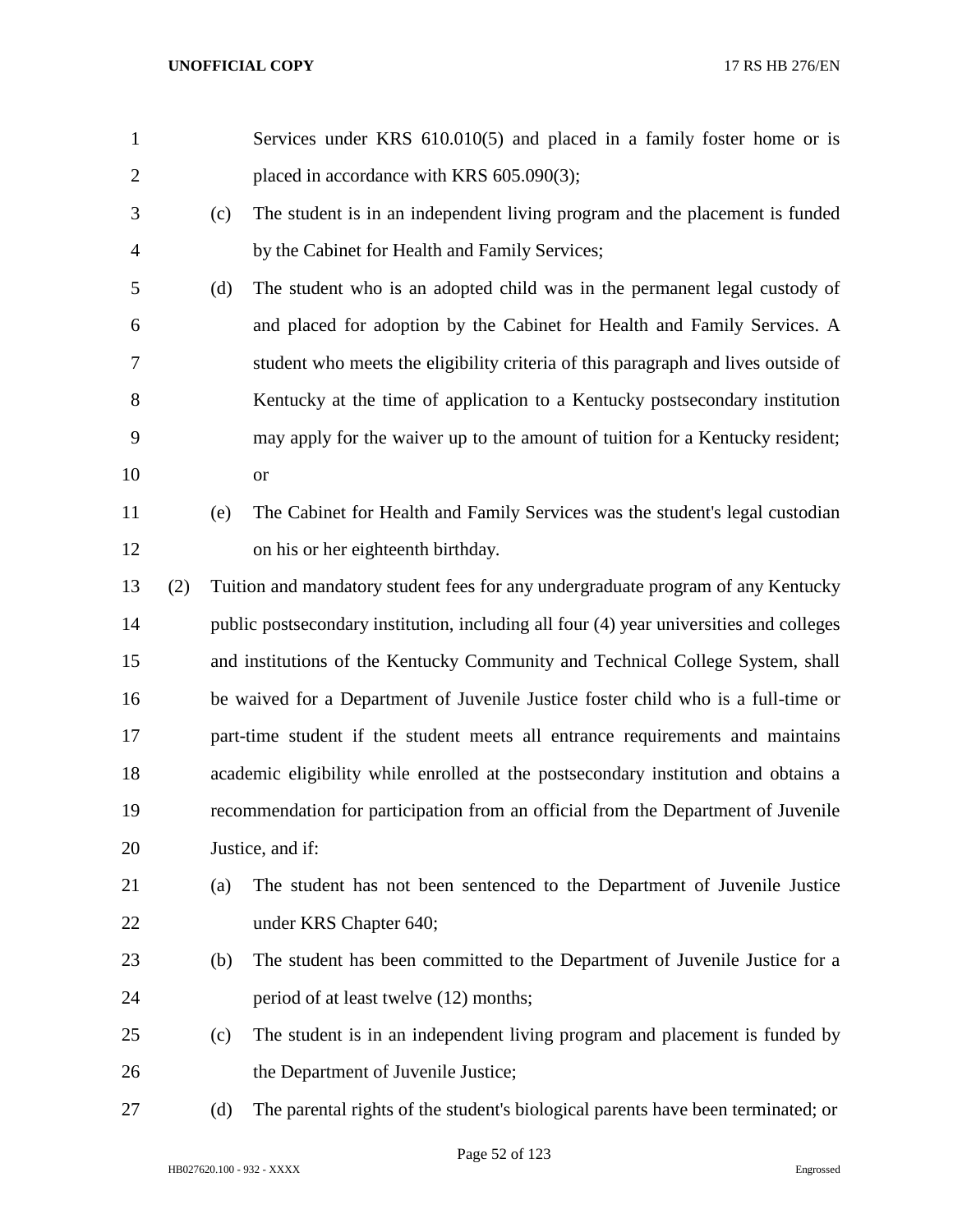(e) The student was committed to the Cabinet for Health and Family Services prior to a commitment to the Department of Juvenile Justice.

 (3) Upon request of the postsecondary institution, the Cabinet for Health and Family Services shall confirm the eligibility status under subsection (1) of this section and the Department of Juvenile Justice shall confirm the eligibility status and recommendations under subsection (2) of this section of the student seeking to participate in the waiver program. Release of this information shall not constitute a breach of confidentiality required by KRS 199.570, 610.320, or 620.050.

 (4) The student shall complete the Free Application for Federal Student Aid to determine the level of need and eligibility for state and federal financial aid programs. If the sum of the tuition waiver plus other student financial assistance, except loans and the work study program under 42 U.S.C. secs. 2751-2756b, from all sources exceeds the student's total cost of attendance, as defined in 20 U.S.C. sec. 1087ll, the tuition waiver shall be reduced by the amount exceeding the total cost of attendance.

(5) The student shall be eligible for the tuition waiver:

- (a) For entrance to the institution for a period of no more than four (4) years after the date of graduation from high school; and
- (b) For a period of five (5) years after first admittance to any Kentucky institution if satisfactory progress is achieved or maintained, except when extended in accordance with subsection (6) of this section.
- 22 (6) The expiration of a student's five (5) year eligibility under subsection (5)(b) of this section shall be extended upon a determination by the institution that the student was unable to enroll for or complete an academic term due to serving:
- (a) On active duty status in the United States Armed Forces;
- (b) As an officer in the Commissioned Corps of the United States Public Health Service; or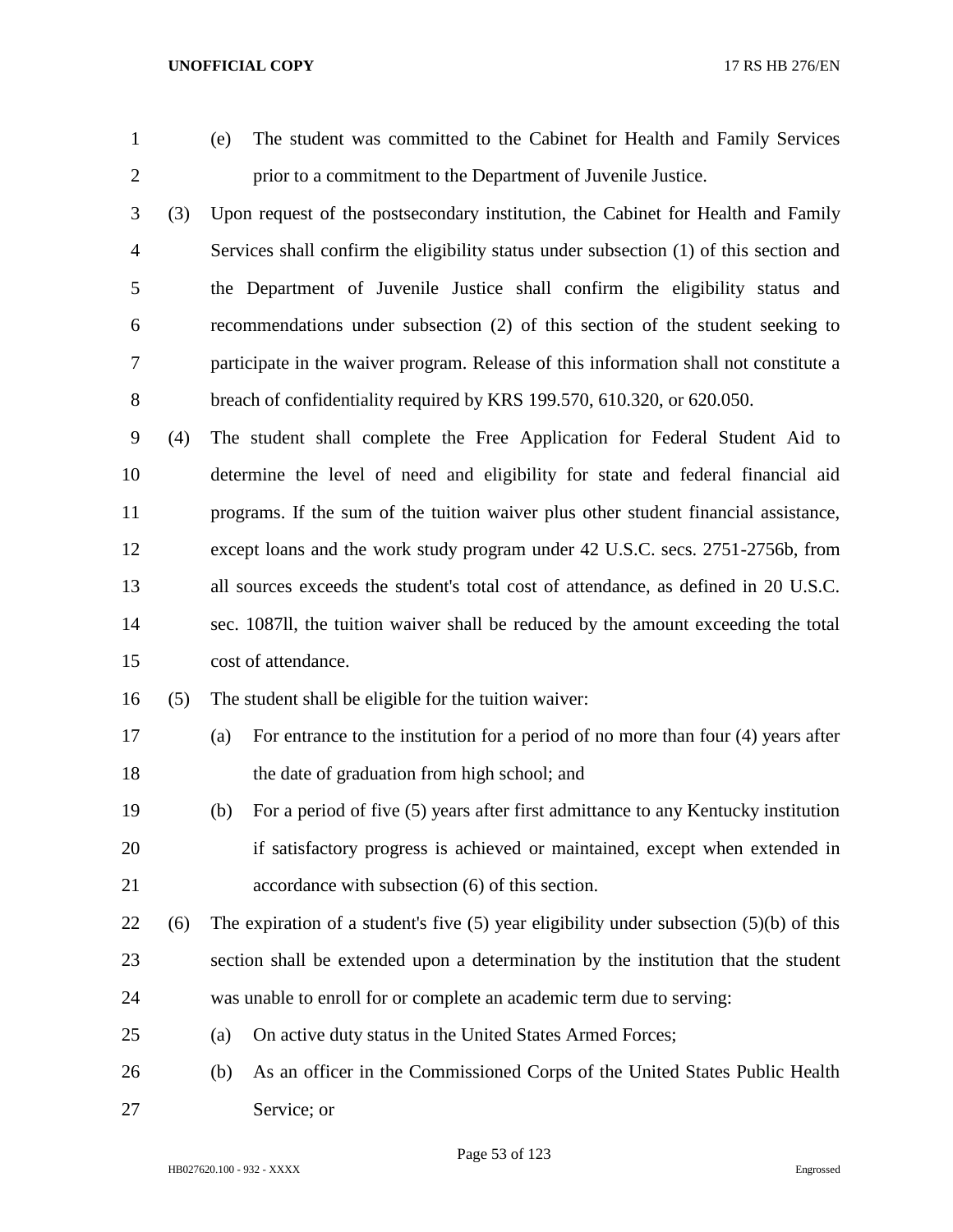| $\mathbf{1}$   |               | (c) | On active service in the Peace Corps Act or the Americorps.                            |
|----------------|---------------|-----|----------------------------------------------------------------------------------------|
| $\overline{2}$ |               |     | The original expiration date shall be extended by the total number of years during     |
| 3              |               |     | which the student was on active duty status. The number of months served on active     |
| 4              |               |     | duty status shall be rounded up to the next higher year to determine the maximum       |
| 5              |               |     | length of eligibility extension allowed.                                               |
| 6              | (7)           |     | [The Cabinet for Health and Family Services shall report the number of students        |
| 7              |               |     | participating in the tuition waiver program under subsection (1) of this section and   |
| 8              |               |     | the Department of Juvenile Justice shall report the number of students participating   |
| 9              |               |     | in the tuition waiver program under subsection $(2)$ of this section on October 1 each |
| 10             |               |     | year to the Council on Postsecondary Education and the Legislative Research            |
| 11             |               |     | Commission.                                                                            |
| 12             | (8)           |     | The Council on Postsecondary Education shall report nonidentifying data on             |
| 13             |               |     | graduation rates of students participating in the tuition waiver program by            |
| 14             |               |     | November 30 each year to the Legislative Research Commission.                          |
| 15             | $(8)$ $(9)$ } |     | Nothing in this section shall be construed to:                                         |
| 16             |               | (a) | Guarantee acceptance of or entrance into any postsecondary institution for a           |
| 17             |               |     | foster or adopted child;                                                               |
| 18             |               | (b) | Limit the participation of a foster or adopted student in any other program of         |
| 19             |               |     | financial assistance for postsecondary education;                                      |
| 20             |               | (c) | Require any postsecondary institution to waive costs or fees relating to room          |
| 21             |               |     | and board; or                                                                          |
| 22             |               | (d) | Restrict any postsecondary institution, the Department of Juvenile Justice, or         |
| 23             |               |     | the Cabinet for Health and Family Services from accessing other sources of             |
| 24             |               |     | financial assistance, except loans, that may be available to a foster or adopted       |
| 25             |               |     | student.                                                                               |
| 26             |               |     | Section 28. KRS 194A.030 is amended to read as follows:                                |
|                |               |     |                                                                                        |

The cabinet consists of the following major organizational units, which are hereby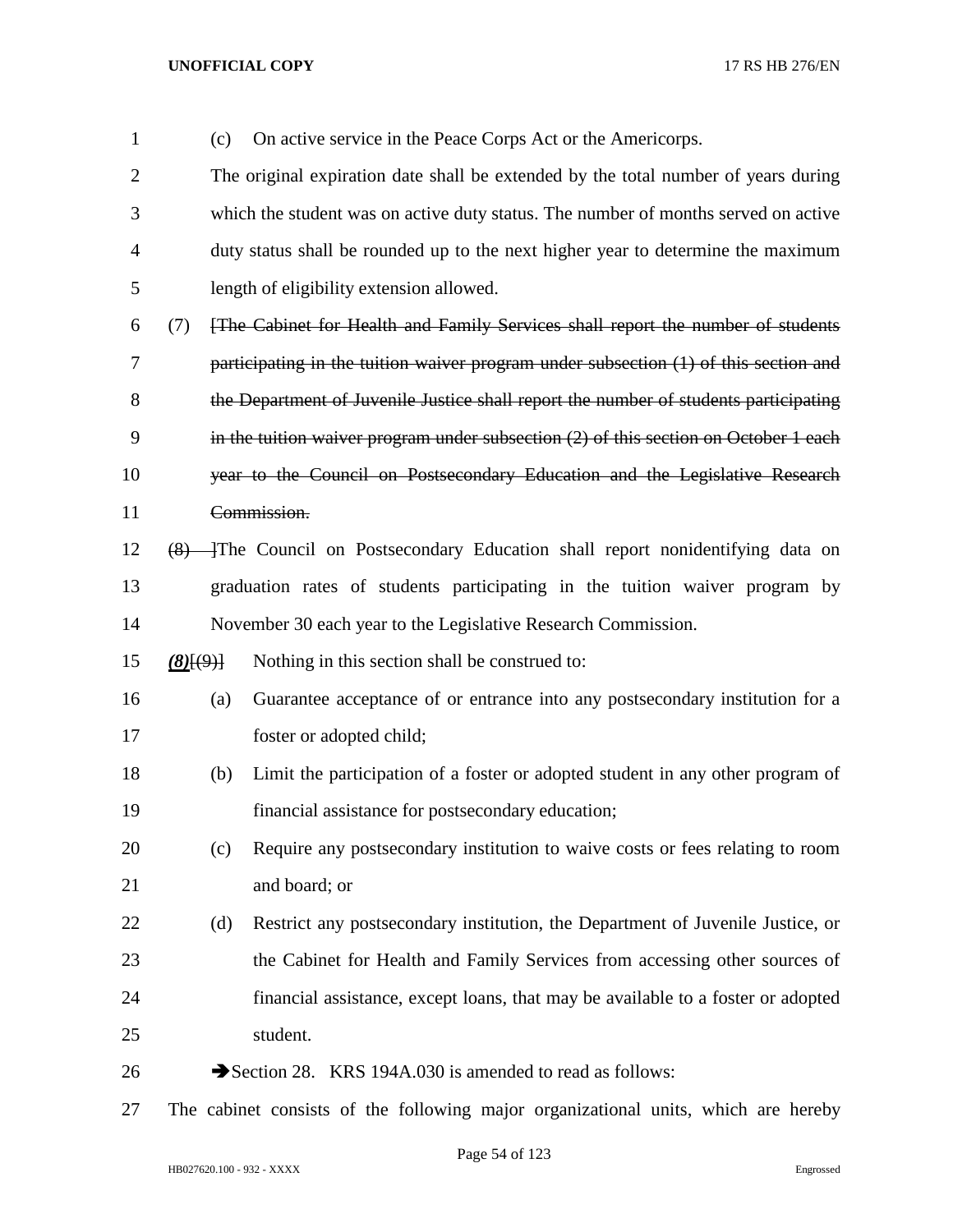created:

- (1) Office of the Secretary. Within the Office of the Secretary, there shall be an Office of Communications and Administrative Review, an Office of Legal Services, an Office of Inspector General, an Office of the Ombudsman, and the Governor's Office of Electronic Health Information.
- (a) The Office of Communications and Administrative Review shall include oversight of administrative hearings and communications with internal and external audiences of the cabinet. The Office of Communications and Administrative Review shall be headed by an executive director who shall be appointed by the secretary with the approval of the Governor under KRS 12.050.
- (b) The Office of Legal Services shall provide legal advice and assistance to all units of the cabinet in any legal action in which it may be involved. The Office of Legal Services shall employ all attorneys of the cabinet who serve the cabinet in the capacity of attorney, giving legal advice and opinions concerning the operation of all programs in the cabinet. The Office of Legal Services shall be headed by a general counsel who shall be appointed by the secretary with the approval of the Governor under KRS 12.050 and 12.210. The general counsel shall be the chief legal advisor to the secretary and shall be directly responsible to the secretary. The Attorney General, on the request of the secretary, may designate the general counsel as an assistant attorney general under the provisions of KRS 15.105.

# (c) The Office of Inspector General shall be responsible for:

 1. The conduct of audits and investigations for detecting the perpetration of fraud or abuse of any program by any client, or by any vendor of services with whom the cabinet has contracted; and the conduct of special investigations requested by the secretary, commissioners, or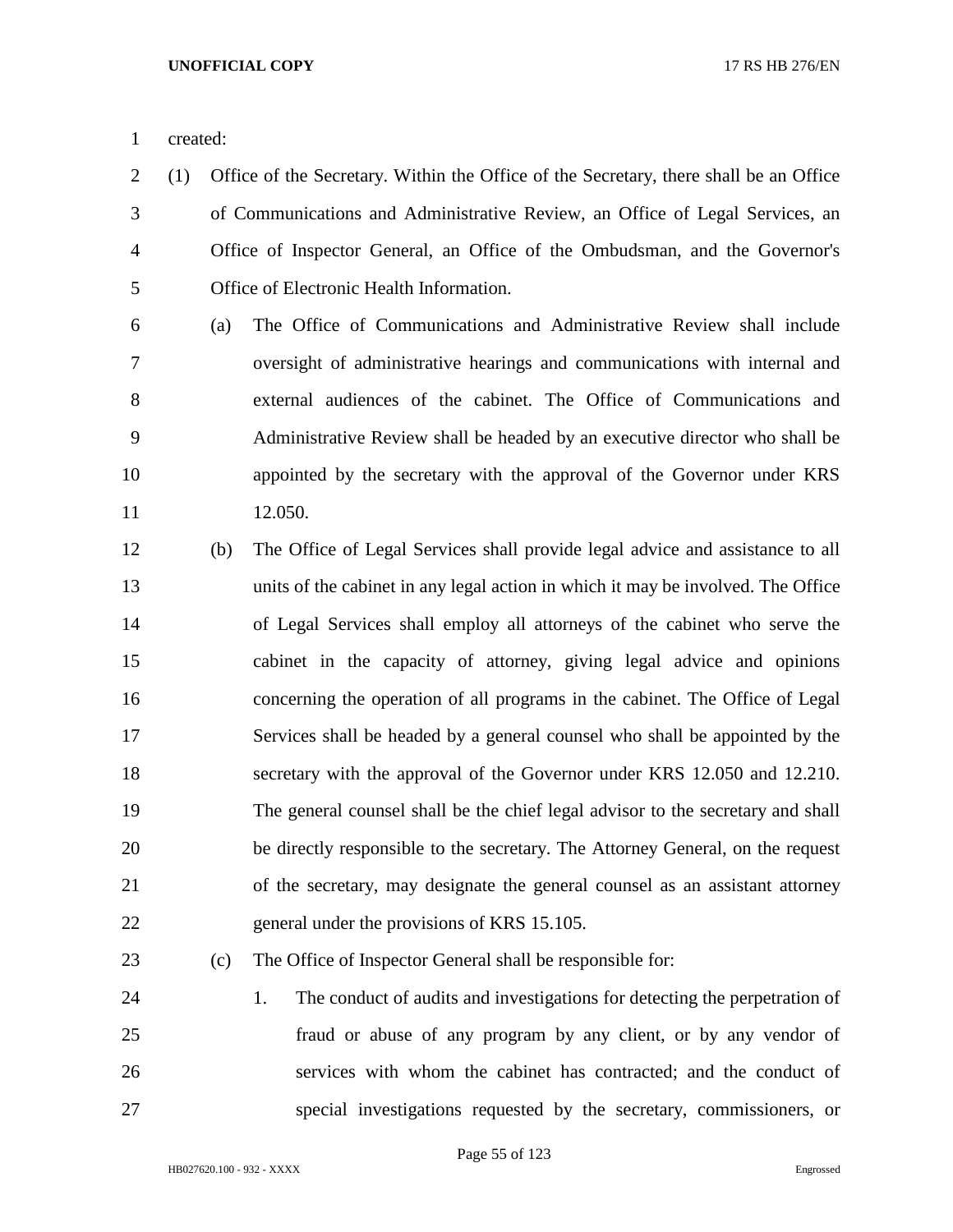- office heads of the cabinet into matters related to the cabinet or its programs;
- 
- 2. Licensing and regulatory functions as the secretary may delegate;
- 3. Review of health facilities participating in transplant programs, as determined by the secretary, for the purpose of determining any violations of KRS 311.1911 to 311.1959, 311.1961, and 311.1963; and
- 4. The notification and forwarding of any information relevant to possible criminal violations to the appropriate prosecuting authority.
- The Office of Inspector General shall be headed by an inspector general who shall be appointed by the secretary with the approval of the Governor. The inspector general shall be directly responsible to the secretary.
- (d) The Office of the Ombudsman shall provide professional support in the evaluation of programs, including but not limited to quality improvement and information analysis and reporting, contract monitoring, program monitoring, and the development of quality service delivery, and a review and resolution of citizen complaints about programs or services of the cabinet when those complaints are unable to be resolved through normal administrative remedies. The Office of the Ombudsman shall place an emphasis on research and best practice and program accountability and shall monitor federal compliance. The Office of the Ombudsman shall be headed by an executive director who shall be appointed by the secretary with the approval of the Governor in 22 accordance with KRS 12.050.
- (e) The Governor's Office of Electronic Health Information shall provide leadership in the redesign of the health care delivery system using electronic information technology as a means to improve patient care and reduce medical errors and duplicative services. The Governor's Office of Electronic Health Information shall be headed by an executive director who shall be appointed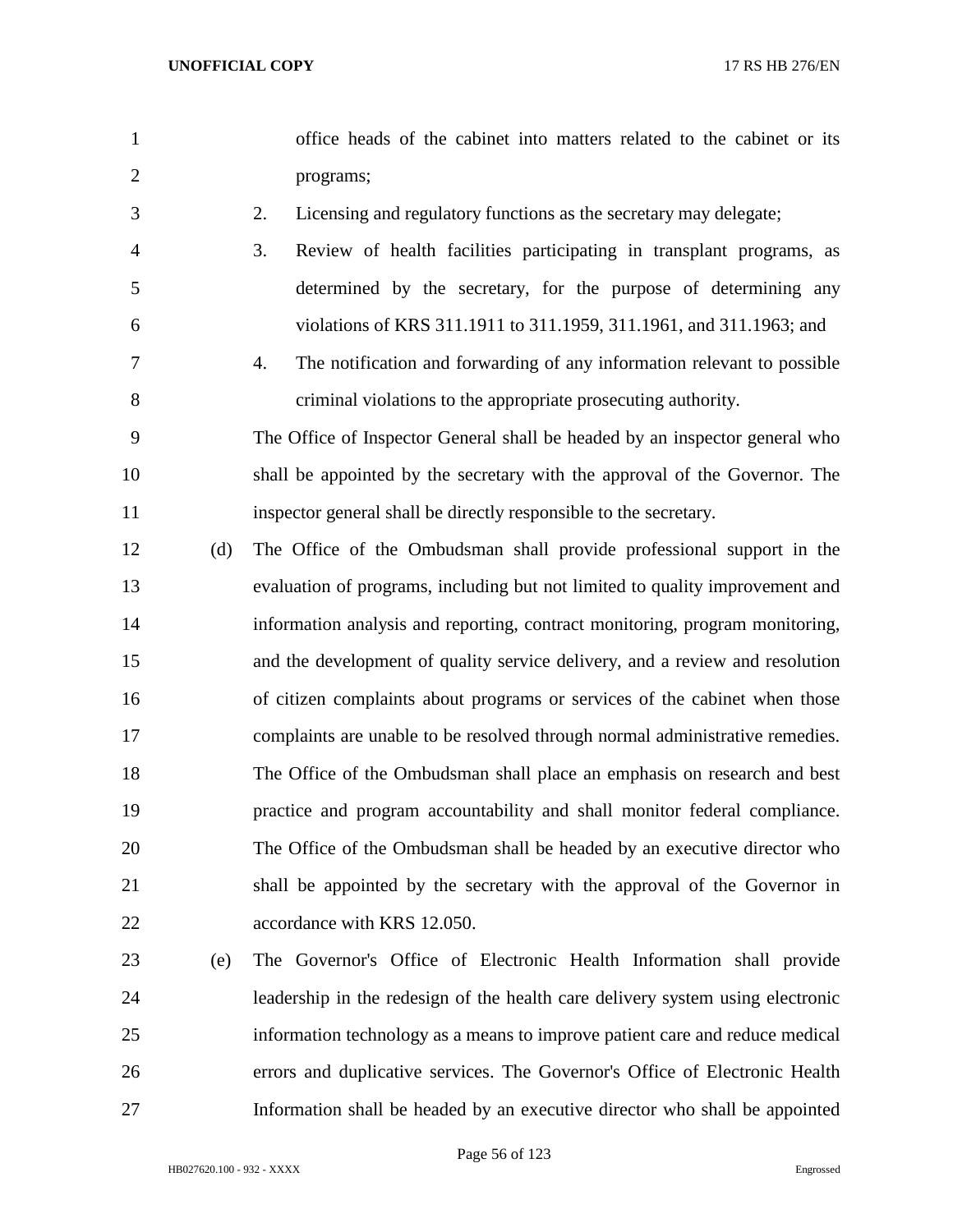by the secretary with the approval of the Governor in accordance with KRS 12.050;

- (2) Department for Medicaid Services. The Department for Medicaid Services shall serve as the single state agency in the Commonwealth to administer Title XIX of the Federal Social Security Act. The Department for Medicaid Services shall be headed by a commissioner for Medicaid services, who shall be appointed by the secretary with the approval of the Governor under KRS 12.050. The commissioner for Medicaid services shall be a person who by experience and training in administration and management is qualified to perform the duties of this office. The commissioner for Medicaid services shall exercise authority over the Department for Medicaid Services under the direction of the secretary and shall only fulfill those responsibilities as delegated by the secretary;
- (3) Department for Public Health. The Department for Public Health shall develop and operate all programs of the cabinet that provide health services and all programs for assessing the health status of the population for the promotion of health and the prevention of disease, injury, disability, and premature death. This shall include but not be limited to oversight of the Division of Women's Health. The Department for Public Health shall be headed by a commissioner for public health who shall be appointed by the secretary with the approval of the Governor under KRS 12.050. The commissioner for public health shall be a duly licensed physician who by experience and training in administration and management is qualified to perform the duties of this office. The commissioner shall advise the head of each major organizational unit enumerated in this section on policies, plans, and programs relating to all matters of public health, including any actions necessary to safeguard the health of the citizens of the Commonwealth. The commissioner shall serve as chief medical officer of the Commonwealth. The commissioner for public health shall exercise authority over the Department for Public Health under the direction of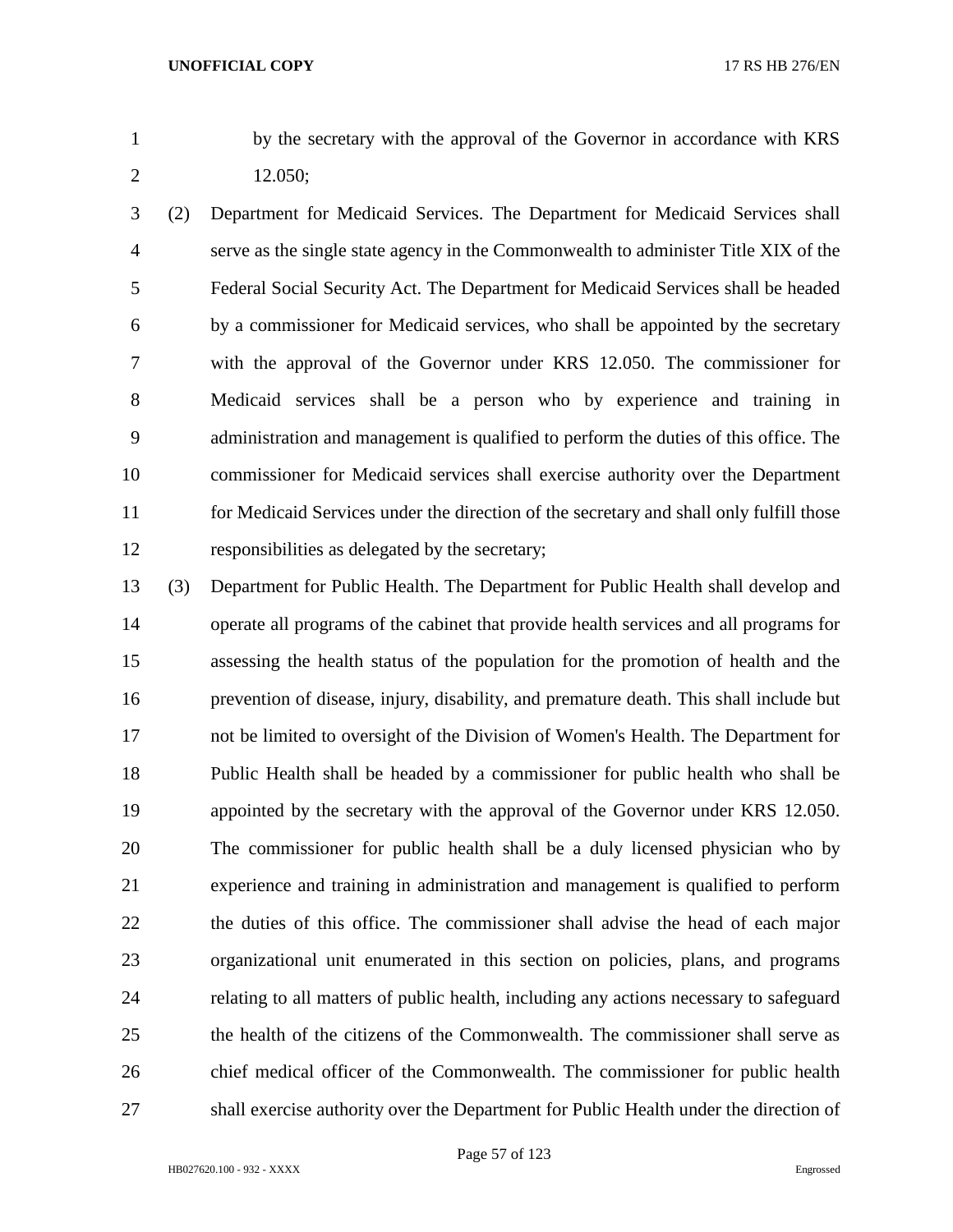the secretary and shall only fulfill those responsibilities as delegated by the secretary;

 (4) Department for Behavioral Health, Developmental and Intellectual Disabilities. The Department for Behavioral Health, Developmental and Intellectual Disabilities shall develop and administer programs for the prevention of mental illness, intellectual disabilities, brain injury, developmental disabilities, and substance abuse disorders and shall develop and administer an array of services and support for the treatment, habilitation, and rehabilitation of persons who have a mental illness or emotional disability, or who have an intellectual disability, brain injury, developmental disability, or a substance abuse disorder. The Department for Behavioral Health, Developmental and Intellectual Disabilities shall be headed by a commissioner for behavioral health, developmental and intellectual disabilities who shall be appointed by the secretary with the approval of the Governor under KRS 12.050. The commissioner for behavioral health, developmental and intellectual disabilities shall be by training and experience in administration and management qualified to perform the duties of the office. The commissioner for behavioral health, developmental and intellectual disabilities shall exercise authority over the department under the direction of the secretary, and shall only fulfill those responsibilities as delegated by the secretary;

 (5) Commission for Children with Special Health Care Needs. The duties, responsibilities, and authority set out in KRS 200.460 to 200.490 shall be performed by the commission. The commission shall advocate the rights of children with disabilities and, to the extent that funds are available, shall *ensure the administration of* [provide the] services [and facilities ] for children with disabilities as are deemed appropriate by the commission *pursuant to Title V of the Social Security Act*. [The commission shall be composed of seven (7) members appointed 27 by the Governor to serve a term of office of four (4) years. The commission may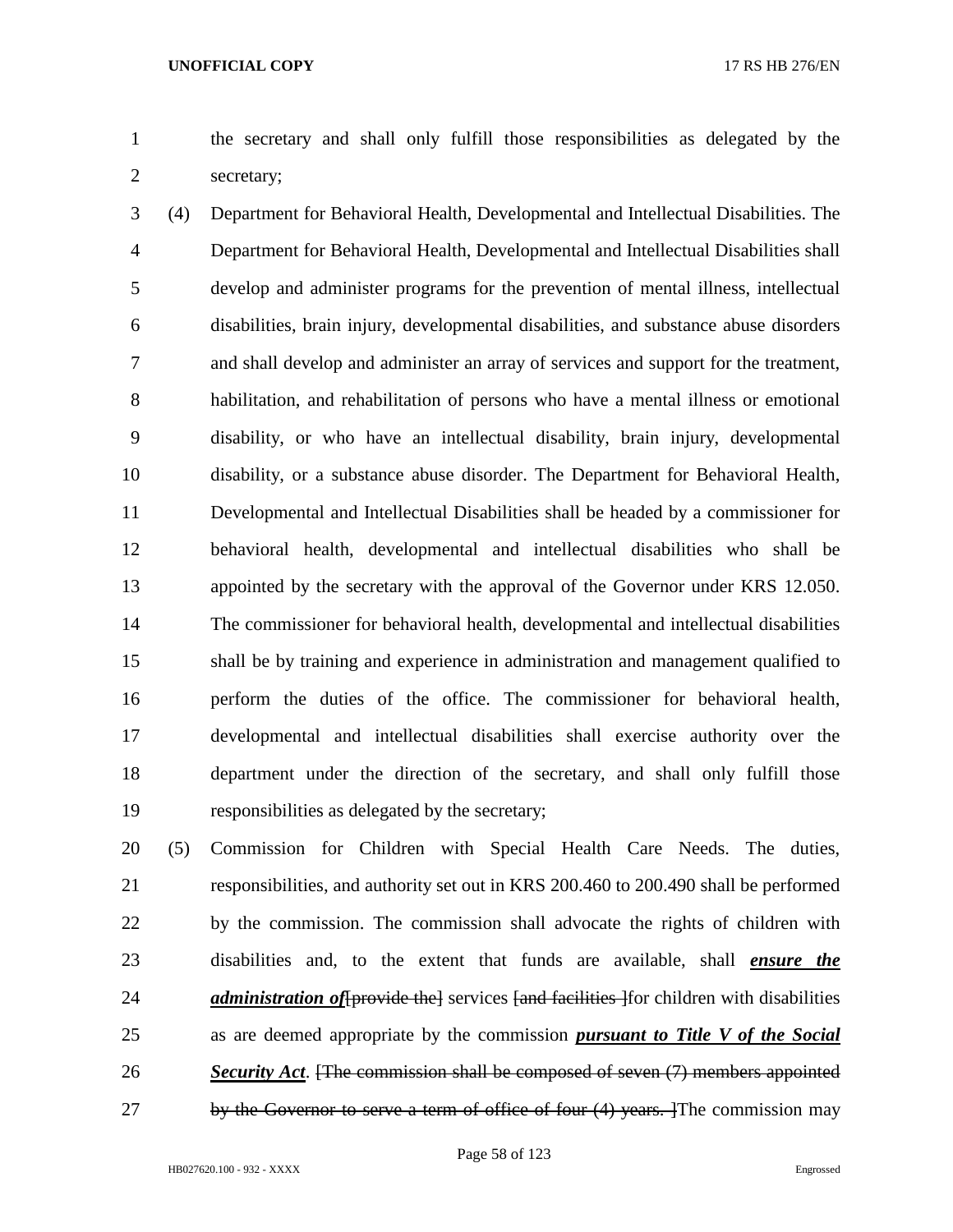promulgate administrative regulations under KRS Chapter 13A as may be necessary to implement and administer its responsibilities. The duties, responsibilities, and authority of the Commission for Children with Special Health Care Needs shall be 4 performed through the office of the executive director of the commission. The executive director shall be appointed by *the secretary with the approval of* the Governor under KRS *12.050*[12.040, and the commission may at any time recommend the removal of the executive director upon filing with the Governor a full written statement of its reasons for removal. The executive director shall report directly to the Commission for Children with Special Health Care Needs and serve 10 as the commission's secretary];

 (6) Office of Health Policy. The Office of Health Policy shall lead efforts to coordinate health care policy, including Medicaid, behavioral health, developmental and intellectual disabilities, mental health services, services for individuals with an intellectual disability, public health, certificate of need, and health insurance. The duties, responsibilities, and authority pertaining to the certificate of need functions and the licensure appeal functions, as set out in KRS Chapter 216B, shall be performed by this office. The Office of Health Policy shall be headed by an executive director who shall be appointed by the secretary with the approval of the Governor pursuant to KRS 12.050;

 (7) Department for Family Resource Centers and Volunteer Services. The Department for Family Resource Centers and Volunteer Services shall streamline the various responsibilities associated with the human services programs for which the cabinet is responsible. This shall include, but not be limited to, oversight of the Division of Family Resource and Youth Services Centers and the Kentucky Commission on Community Volunteerism and Services. The Department for Family Resource Centers and Volunteer Services shall be headed by a commissioner who shall be appointed by the secretary with the approval of the Governor under KRS 12.050.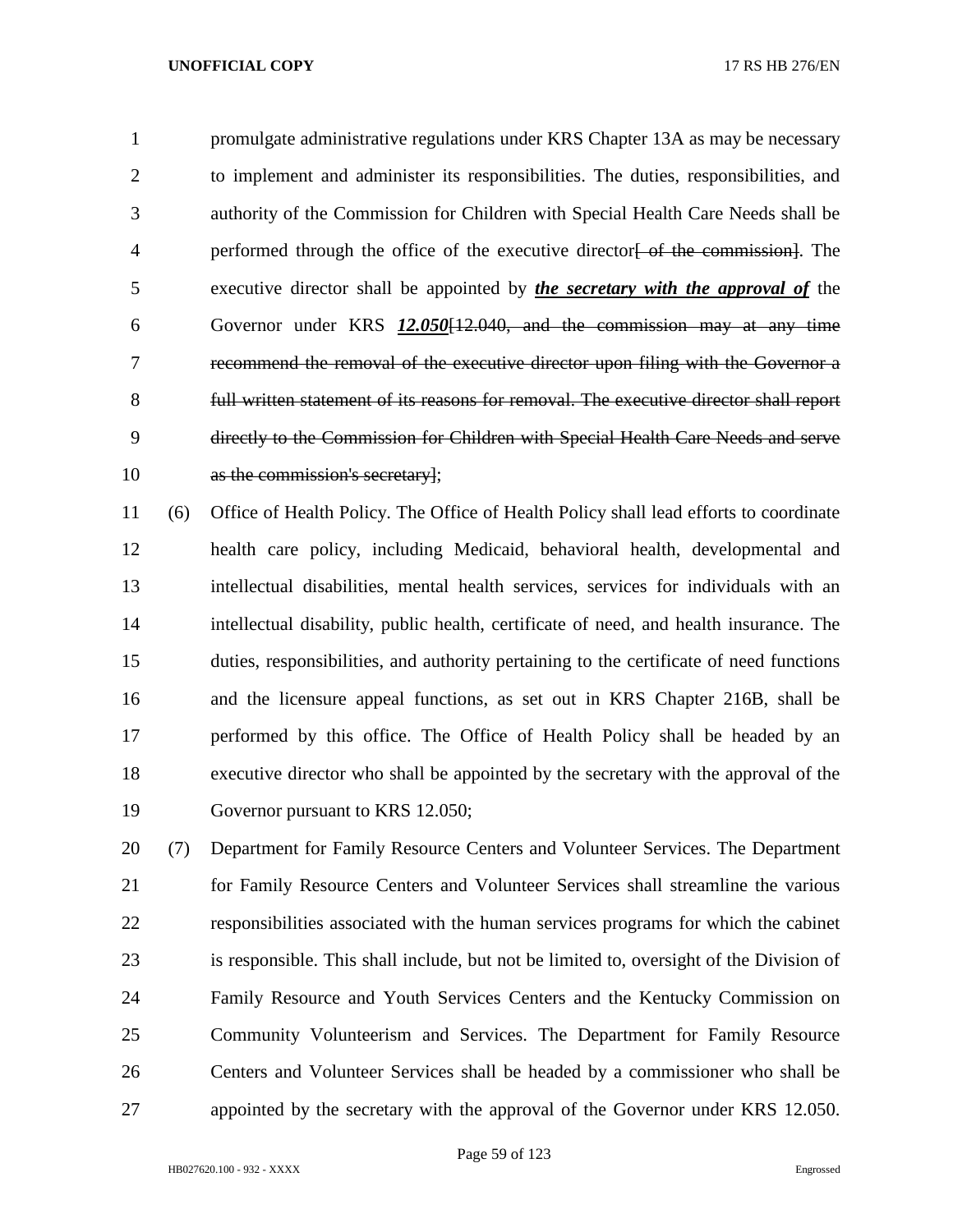The commissioner for family resource centers and volunteer services shall be by training and experience in administration and management qualified to perform the duties of the office, shall exercise authority over the department under the direction of the secretary, and shall only fulfill those responsibilities as delegated by the secretary;

 (8) Office of Administrative and Technology Services. The Office of Administrative and Technology Services shall develop and maintain technology, technology infrastructure, and information management systems in support of all units of the cabinet. The office shall have responsibility for properties and facilities owned, maintained, or managed by the cabinet. The Office of Administrative and Technology Services shall be headed by an executive director who shall be appointed by the secretary with the approval of the Governor under KRS 12.050. The executive director shall exercise authority over the Office of Administrative and Technology Services under the direction of the secretary and shall only fulfill those responsibilities as delegated by the secretary;

 (9) Office of Human Resource Management. The Office of Human Resource Management shall coordinate, oversee, and execute all personnel, training, and management functions of the cabinet. The office shall focus on the oversight, development, and implementation of quality personnel services; curriculum development and delivery of instruction to staff; the administration, management, and oversight of training operations; health, safety, and compliance training; and equal employment opportunity compliance functions. The office shall be headed by an executive director appointed by the secretary with the approval of the Governor in accordance with KRS 12.050;

 (10) The Office of Policy and Budget shall provide central review and oversight of budget, contracts, legislation, policy, grant management, boards and commissions, and administrative regulations. The office shall provide coordination, assistance,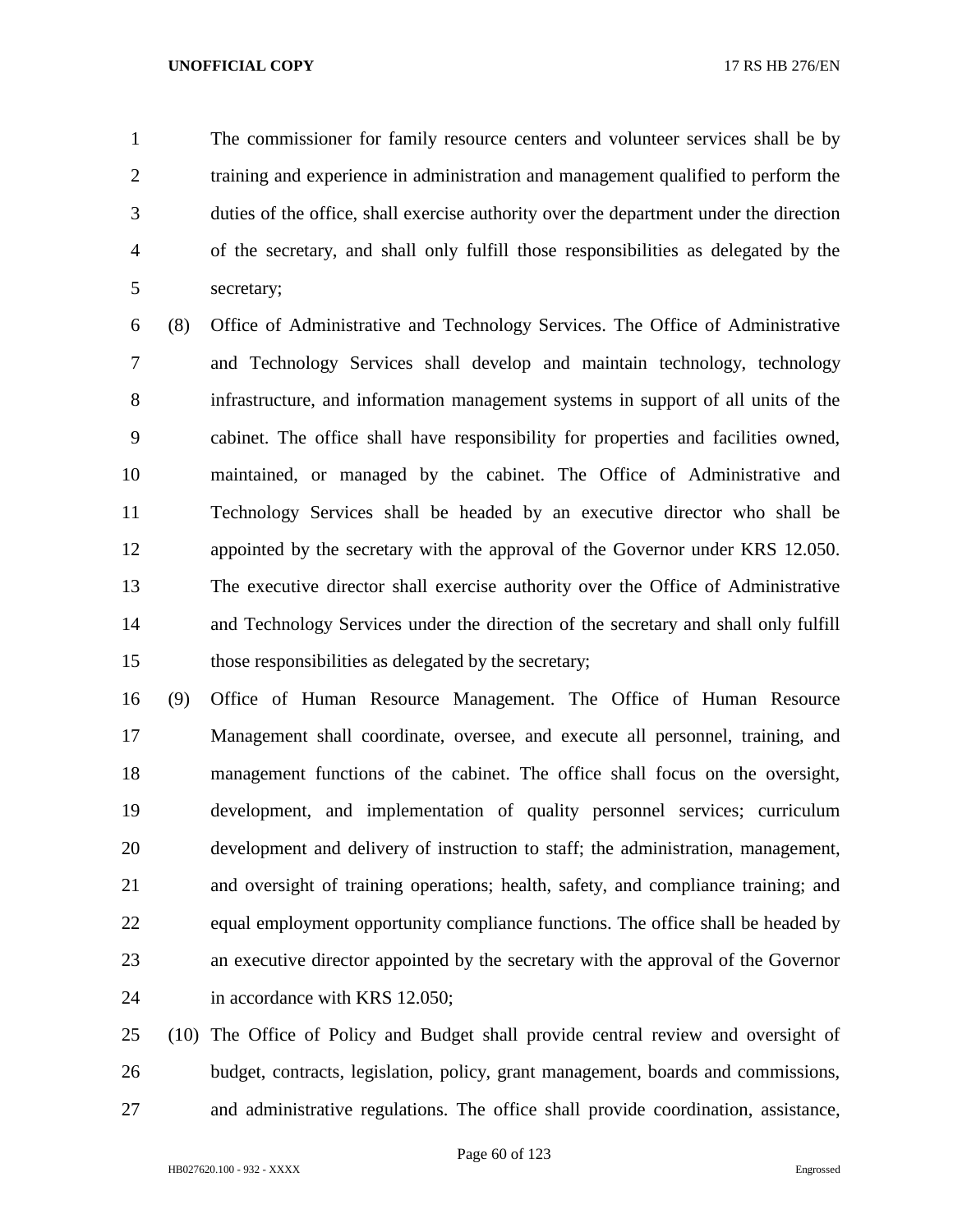and support to program departments and independent review and analysis on behalf of the secretary. The office shall be headed by an executive director appointed by the secretary with the approval of the Governor in accordance with KRS 12.050;

 (11) Department for Community Based Services. The Department for Community Based Services shall administer and be responsible for child and adult protection, violence prevention resources, foster care and adoption, permanency, and services to enhance family self-sufficiency, including child care, social services, public assistance, and family support. The department shall be headed by a commissioner appointed by the secretary with the approval of the Governor in accordance with KRS 12.050;

 (12) Department for Income Support. The Department for Income Support shall be responsible for child support enforcement and disability determination. The department shall serve as the state unit as required by Title II and Title XVI of the Social Security Act, and shall have responsibility for determining eligibility for disability for those citizens of the Commonwealth who file applications for disability with the Social Security Administration. The department shall be headed by a commissioner appointed by the secretary with the approval of the Governor in 17 accordance with KRS 12.050; and

 (13) Department for Aging and Independent Living. The Department for Aging and Independent Living shall serve as the state unit as designated by the Administration on Aging Services under the Older Americans Act and shall have responsibility for administration of the federal community support services, in-home services, meals, family and caregiver support services, elder rights and legal assistance, senior community services employment program, the state health insurance assistance program, state home and community based services including home care, Alzheimer's respite services and the personal care attendant program, certifications of adult day care and assisted living facilities, the state Council on Alzheimer's Disease and other related disorders, the Institute on Aging, and guardianship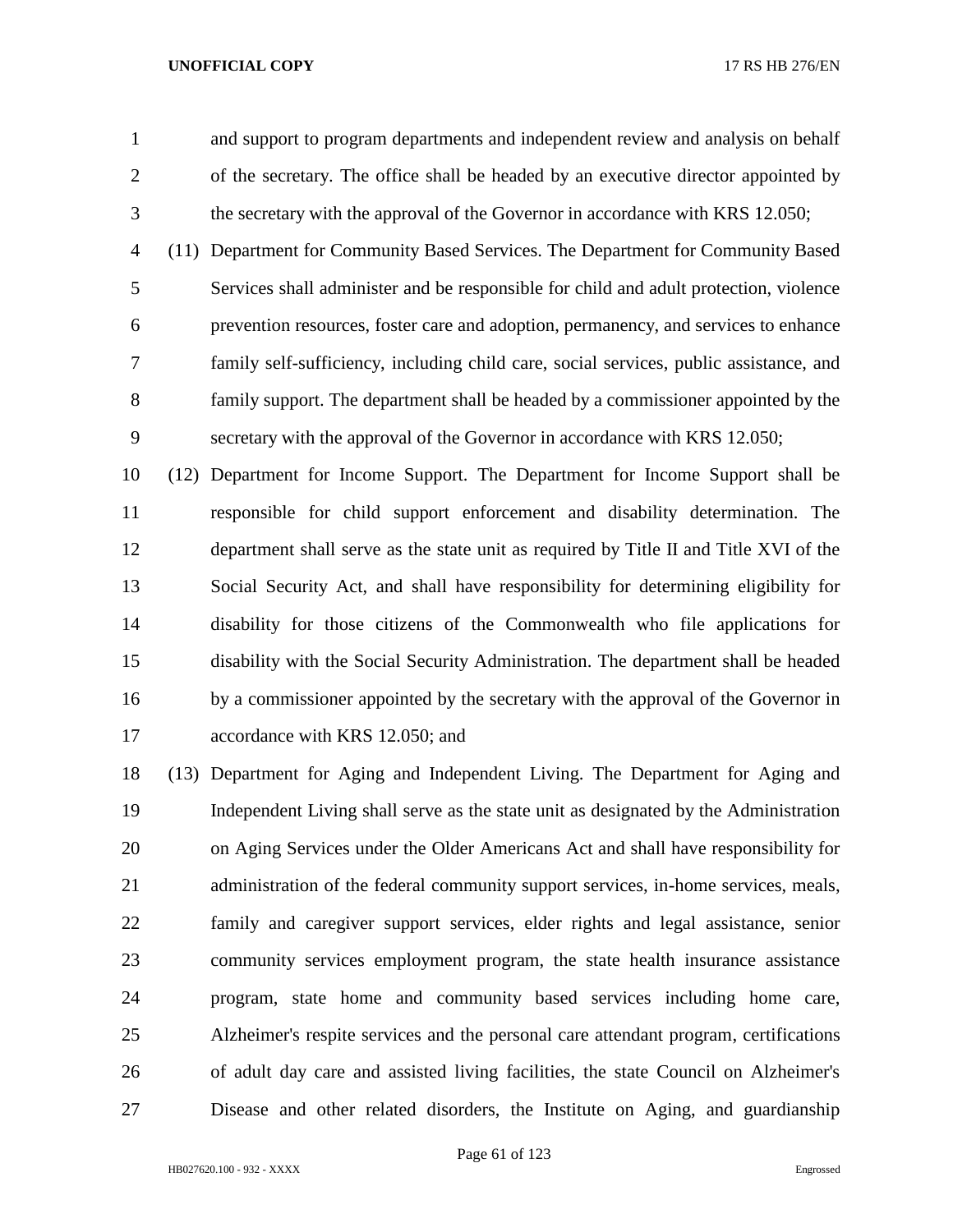| $\mathbf{1}$   |     |     | services. The department shall also administer the Long-Term Care Ombudsman          |
|----------------|-----|-----|--------------------------------------------------------------------------------------|
| $\overline{2}$ |     |     | Program and the Medicaid Home and Community Based Waivers Consumer                   |
| 3              |     |     | Directed Option (CDO) Program. The department shall serve as the information and     |
| 4              |     |     | assistance center for aging and disability services and administer multiple federal  |
| 5              |     |     | grants and other state initiatives. The department shall be headed by a commissioner |
| 6              |     |     | appointed by the secretary with the approval of the Governor in accordance with      |
| 7              |     |     | KRS 12.050.                                                                          |
| $8\,$          |     |     | Section 29. KRS 194A.095 is amended to read as follows:                              |
| 9              | (1) |     | There is created in the Cabinet for Health and Family Services a Division of         |
| 10             |     |     | Women's Health for the purpose of:                                                   |
| 11             |     | (a) | Serving as a repository for data and information affecting women's physical          |
| 12             |     |     | and mental health issues;                                                            |
| 13             |     | (b) | Analyzing and communicating trends in women's health issues and mental               |
| 14             |     |     | health;                                                                              |
| 15             |     | (c) | Recommending to the Cabinet for Health and Family Services [and to any               |
| 16             |     |     | advisory committees created under KRS 216.2923, ldata elements affecting             |
| 17             |     |     | women's physical and mental health. The division shall advise and direct             |
| 18             |     |     | which data elements should be collected, analyzed, and reported in a timely          |
| 19             |     |     | manner under KRS 216.2920 to 216.2929;                                               |
| 20             |     | (d) | Cooperating and collaborating with the Cabinet for Health and Family                 |
| 21             |     |     | Services in receiving and disseminating through all forms of media including         |
| 22             |     |     | the Internet relevant aggregate data findings under KRS 216.2920 to 216.2929         |
| 23             |     |     | which affect women; and                                                              |
| 24             |     | (e) | Planning, developing, and administering a Women's Health Resource Center             |
| 25             |     |     | within the Cabinet for Health and Family Services to focus on targeted               |
| 26             |     |     | preventive care and comprehensive health education.                                  |
| 27             | (2) |     | The division may accept gifts, grants, and bequests in support of its mission and    |

HB027620.100 - 932 - XXXX Engrossed

Page 62 of 123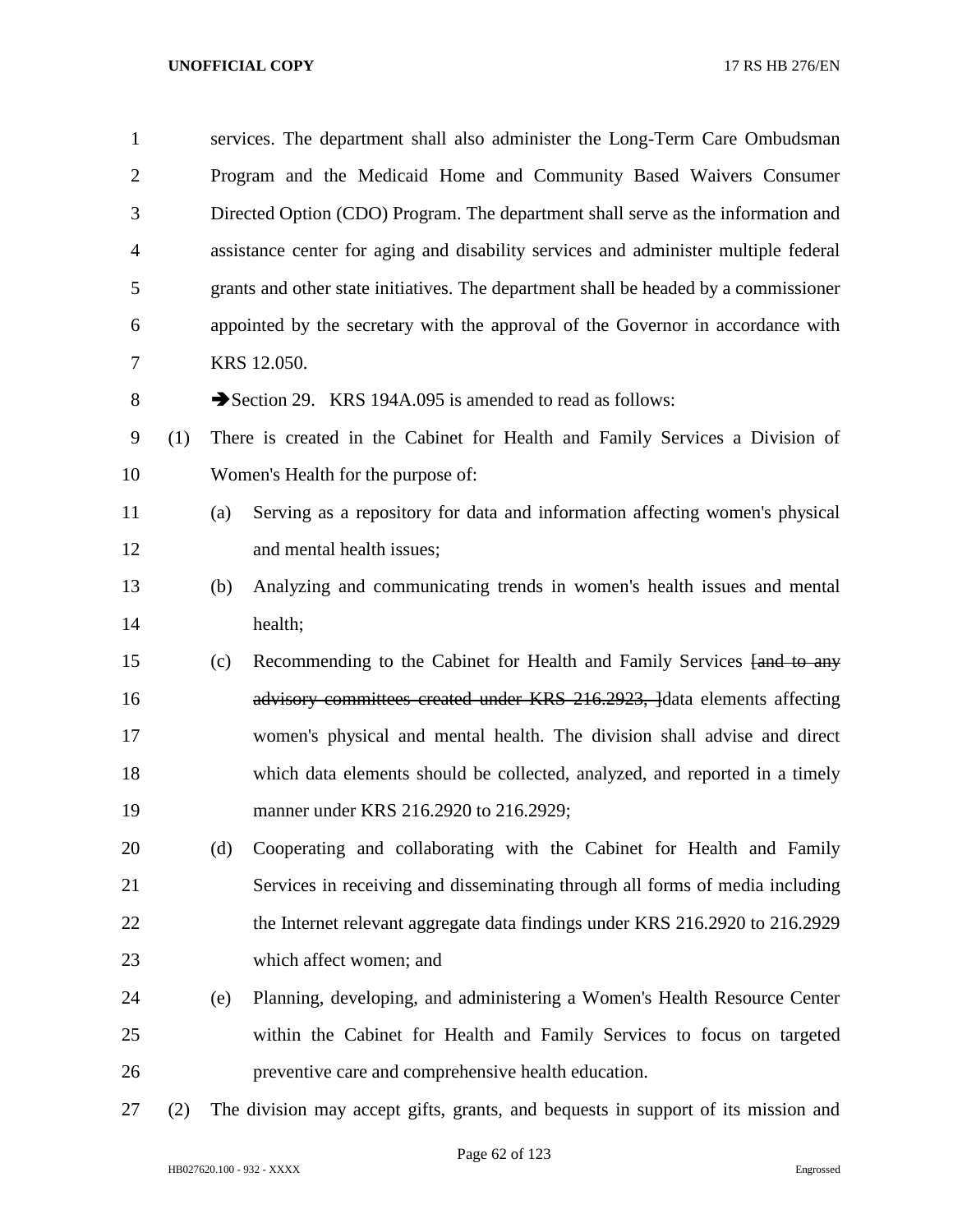duties specified in subsection (1) of this section. All money received shall be 2 administered by the cabinet, which shall administer these funds through appropriate trust and agency accounts. 4 Section 30. KRS 194A.707 is amended to read as follows: (1) The Cabinet for Health and Family Services shall establish by the promulgation of administrative regulation under KRS Chapter 13A, an initial and annual certification review process for assisted-living communities. This administrative regulation shall establish procedures related to applying for, reviewing, and approving, denying, or revoking certification, as well as the conduct of hearings upon appeals as governed by KRS Chapter 13B. (2) An on-site visit of an assisted-living community shall be conducted by the cabinet: (a) As part of the initial certification review process; (b) On a biennial basis as part of the certification review process if during or since the previous certification review an assisted-living community has not received: 16 1. Any statement of danger, unless withdrawn by the cabinet; or 2. A finding substantiated by the cabinet that the assisted-living community delivered a health service; and (c) Within one (1) year of the date of the previous certification review if during or since the last certification review an assisted-living community has received: 21 1. Any statement of danger that was not withdrawn by the cabinet; or 22 2. A finding substantiated by the cabinet that the assisted-living community delivered a health service. (3) No business shall market its service as an assisted-living community unless it has: (a) Filed a current application for the business to be certified by the department as an assisted-living community; or (b) Received certification by the department as an assisted-living community.

Page 63 of 123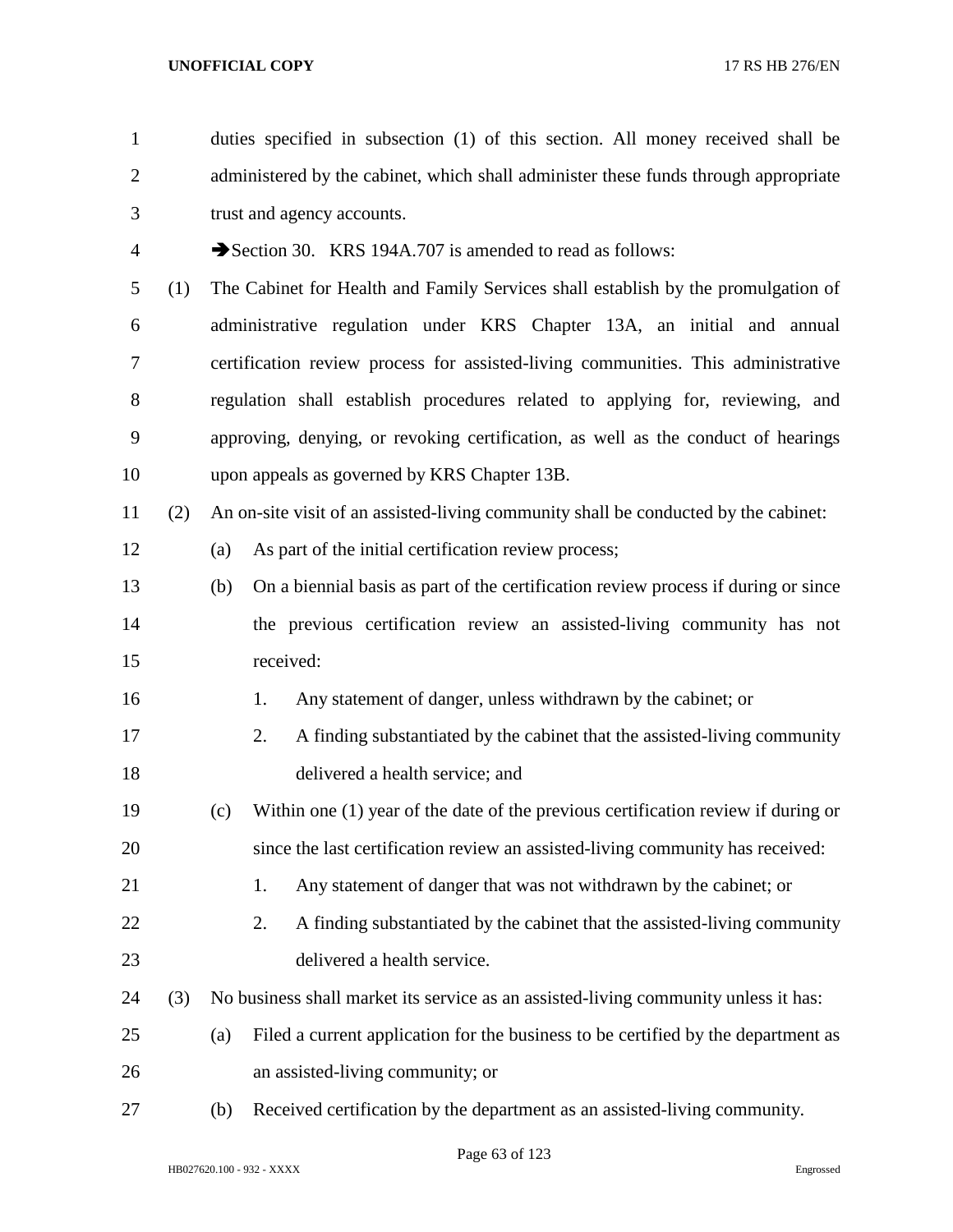| $\mathbf{1}$   | (4) | No business that has been denied or had its certification revoked shall operate or        |
|----------------|-----|-------------------------------------------------------------------------------------------|
| $\overline{2}$ |     | market its service as an assisted-living community unless it has:                         |
| 3              |     | Filed a current application for the business to be certified by the department as<br>(a)  |
| $\overline{4}$ |     | an assisted-living community; and                                                         |
| 5              |     | (b)<br>Received certification as an assisted-living community from the department.        |
| 6              |     | Revocation of certification may be grounds for the department to not reissue              |
| 7              |     | certification for one (1) year if ownership remains substantially the same.               |
| 8              | (5) | No business shall operate as an assisted-living community unless its owner or             |
| 9              |     | manager has:                                                                              |
| 10             |     | Filed a current application for the business to be certified as an assisted-living<br>(a) |
| 11             |     | community by the department; and                                                          |
| 12             |     | Received certification as an assisted-living community from the department.<br>(b)        |
| 13             | (6) | By September 1 of each year, each assisted-living community certified pursuant to         |
| 14             |     | this chapter may provide residents with educational information or education              |
| 15             |     | opportunities on influenza disease.                                                       |
| 16             | (7) | The department shall determine the feasibility of recognizing accreditation by other      |
| 17             |     | organizations in lieu of certification from the department.                               |
| 18             | (8) | Individuals designated by the department to conduct certification reviews shall have      |
| 19             |     | the skills, training, experience, and ongoing education to perform certification          |
| 20             |     | reviews.                                                                                  |
| 21             | (9) | Upon receipt of an application for certification, the department shall assess an          |
| 22             |     | assisted-living community certification fee in the amount of twenty dollars (\$20)        |
| 23             |     | per living unit that in the aggregate for each assisted-living community is no less       |
| 24             |     | than three hundred dollars (\$300) and no more than one thousand six hundred              |
| 25             |     | dollars $(\$1,600)$ . The department shall submit <del>[to the Legislative Research</del> |
| 26             |     | Commission, by June 30 of each year, Ja breakdown of fees assessed and costs              |
| 27             |     | incurred for conducting certification reviews upon request.                               |

# Page 64 of 123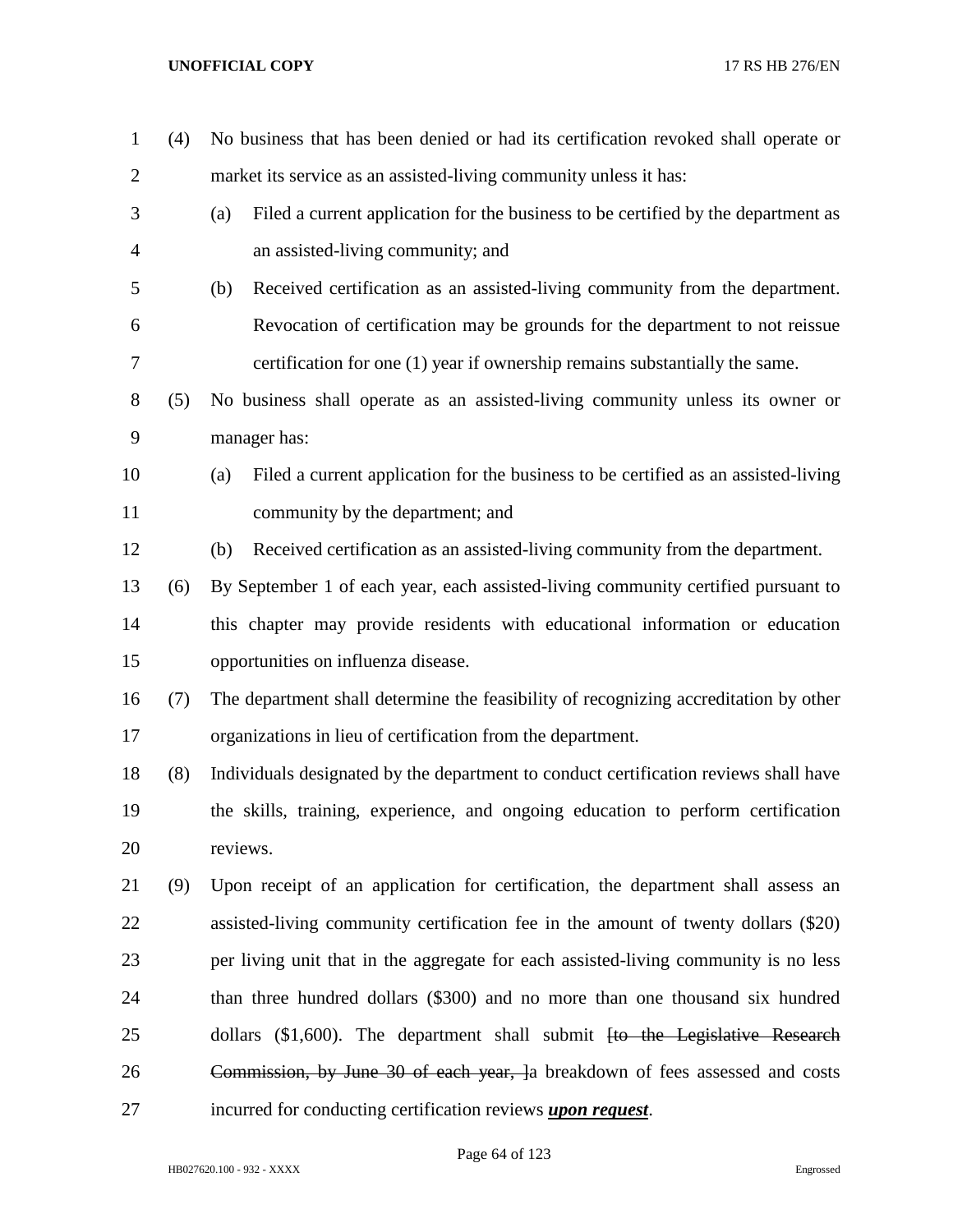| $\mathbf{1}$   |      | $(10)$ The department shall <del>[submit to the Legislative Research Commission and ]</del> make |
|----------------|------|--------------------------------------------------------------------------------------------------|
| $\overline{2}$ |      | findings from certification reviews conducted during the prior twelve (12) months                |
| 3              |      | available to any interested person <del>[ at no charge, by June 30 of each year, in</del>        |
| 4              |      | summary format, all findings from certification reviews conducted during the prior               |
| 5              |      | twelve $(12)$ months.                                                                            |
| 6              | (11) | Notwithstanding any provision of law to the contrary, the department may request                 |
| 7              |      | any additional information from an assisted-living community or conduct additional               |
| 8              |      | on-site visits to ensure compliance with the provisions of KRS 194A.700 to                       |
| 9              |      | 194A.729.                                                                                        |
| 10             | (12) | Failure to follow an assisted-living community's policies, practices, and procedures             |
| 11             |      | shall not result in a finding of noncompliance unless the assisted-living community              |
| 12             |      | is out of compliance with a related requirement under KRS 194A.700 to 194A.729.                  |
| 13             |      | Section 31. KRS 205.201 is amended to read as follows:                                           |
| 14             |      | The duties of the Cabinet for Health and Family Services shall be to:                            |
| 15             | (1)  | Promote and aid in the establishment of local programs and services for the aging;               |
| 16             | (2)  | Conduct programs to educate the public as to problems of the aging;                              |
| 17             | (3)  | Review existing state programs and services for the aging and to make                            |
| 18             |      | recommendations to the Governor, to the appropriate department and agencies of                   |
| 19             |      | the state, and to the legislature for improvements in and additions to such programs             |
| 20             |      | and services;                                                                                    |
| 21             | (4)  | Assist and encourage governmental and private agencies to coordinate their efforts               |
| 22             |      | on behalf of the aging;                                                                          |
| 23             | (5)  | Conduct and encourage other organizations to conduct studies concerning the aging;               |
| 24             | (6)  | Establish, in selected areas and communities of the state, programs of services for              |
| 25             |      | the aging to demonstrate the value of such programs, and to encourage local                      |
| 26             |      | agencies to continue the programs and to create new services where needed.                       |
| 27             |      | Emphasis shall be given to services designed to foster continued participation of                |

Page 65 of 123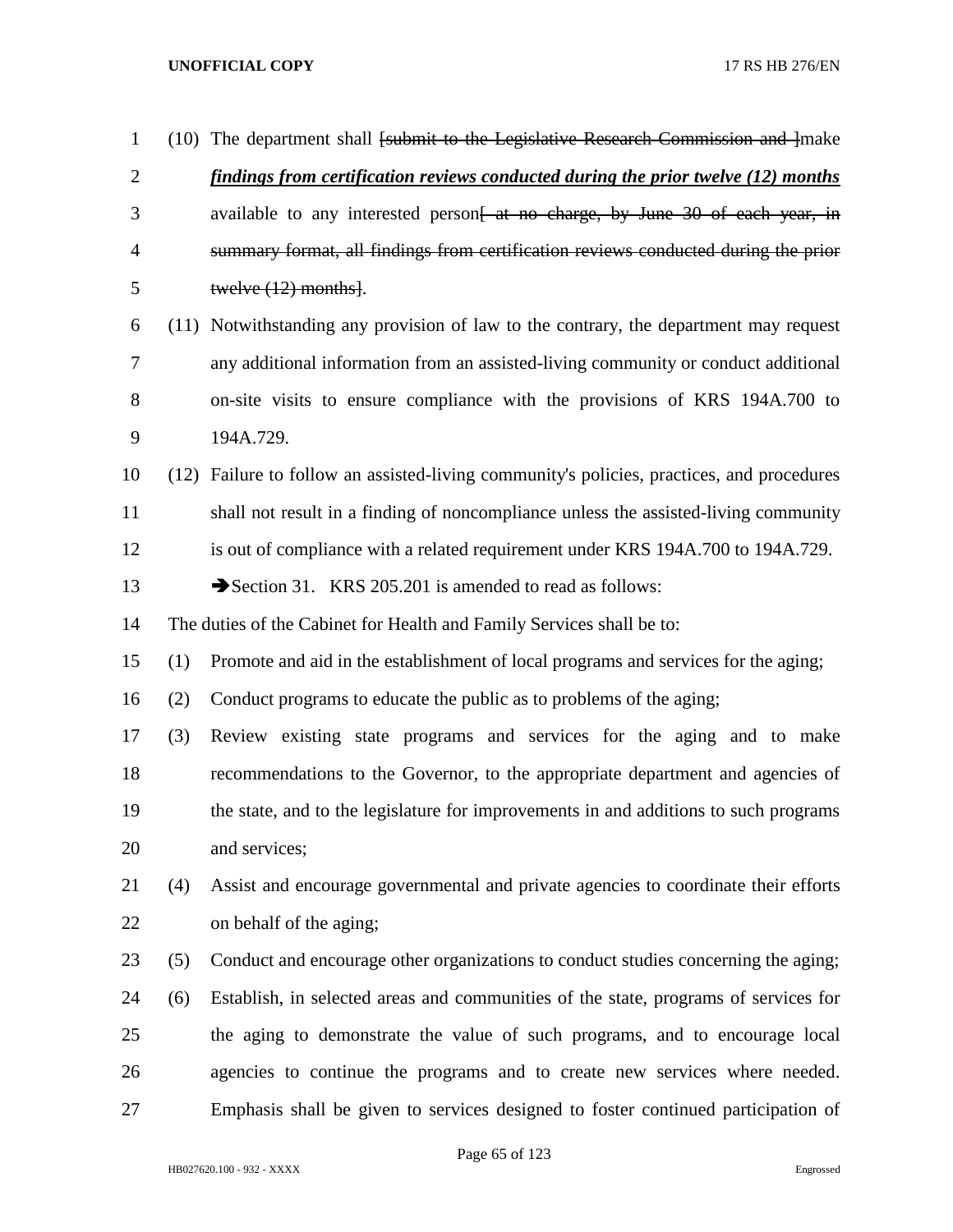| 1              |             |       | older people in family and community life and to lessen the need for institutional                                                                                                                                                                                                                                                                  |
|----------------|-------------|-------|-----------------------------------------------------------------------------------------------------------------------------------------------------------------------------------------------------------------------------------------------------------------------------------------------------------------------------------------------------|
| $\overline{2}$ |             | care; |                                                                                                                                                                                                                                                                                                                                                     |
| 3              | (7)         |       | Provide services designed to meet the needs of the minority elderly in programs                                                                                                                                                                                                                                                                     |
| $\overline{4}$ |             |       | administered by the cabinet. The cabinet shall annually prepare a report identifying                                                                                                                                                                                                                                                                |
| 5              |             |       | the special needs of the minority elderly population in the Commonwealth as                                                                                                                                                                                                                                                                         |
| 6              |             |       | compared to the elderly population at large. The report shall be completed no later                                                                                                                                                                                                                                                                 |
| 7              |             |       | than October 1 of each year and transmitted to the Legislative Research                                                                                                                                                                                                                                                                             |
| 8              |             |       | Commission. The report shall, at a minimum:                                                                                                                                                                                                                                                                                                         |
| 9              |             |       | (a) Contain an overview of the health status of minority elderly Kentuckians;                                                                                                                                                                                                                                                                       |
| 10             | $\bigoplus$ |       | Identify specific diseases and health conditions for which the minority elderly are at                                                                                                                                                                                                                                                              |
| 11             |             |       | greater risk than the general population;                                                                                                                                                                                                                                                                                                           |
| 12             |             |       | (c) Identify problems experienced by the minority elderly in obtaining services from                                                                                                                                                                                                                                                                |
| 13             |             |       | governmental agencies; and                                                                                                                                                                                                                                                                                                                          |
| 14             |             |       | (d) Identify programs at the state and local level designed to specifically meet the needs                                                                                                                                                                                                                                                          |
| 15             |             |       | of the minority elderly];                                                                                                                                                                                                                                                                                                                           |
| 16             | (8)         |       | $\overline{f}$ + $\overline{f}$ + $\overline{f}$ + $\overline{f}$ + $\overline{f}$ + $\overline{f}$ + $\overline{f}$ + $\overline{f}$ + $\overline{f}$ + $\overline{f}$ + $\overline{f}$ + $\overline{f}$ + $\overline{f}$ + $\overline{f}$ + $\overline{f}$ + $\overline{f}$ + $\overline{f}$ + $\overline{f}$ + $\overline{f}$ + $\overline{f}$ + |
| 17             |             |       | solicit and consider the input of individuals and organizations representing the                                                                                                                                                                                                                                                                    |
| 18             |             |       | concerns of the minority elderly population as relates to:                                                                                                                                                                                                                                                                                          |
| 19             |             | (a)   | Programs and services needed by the minority elderly;                                                                                                                                                                                                                                                                                               |
| 20             |             | (b)   | The extent to which existing programs do not meet the needs of the minority                                                                                                                                                                                                                                                                         |
| 21             |             |       | elderly;                                                                                                                                                                                                                                                                                                                                            |
| 22             |             | (c)   | The accessibility of existing programs to the minority elderly;                                                                                                                                                                                                                                                                                     |
| 23             |             | (d)   | The availability and adequacy of information regarding existing services;                                                                                                                                                                                                                                                                           |
| 24             |             | (e)   | Health problems the minority elderly experience at a higher rate than the                                                                                                                                                                                                                                                                           |
| 25             |             |       | nonminority elderly population; and                                                                                                                                                                                                                                                                                                                 |
| 26             |             | (f)   | Financial, social, and other barriers experienced by the minority elderly in                                                                                                                                                                                                                                                                        |
| 27             |             |       | obtaining services;                                                                                                                                                                                                                                                                                                                                 |

Page 66 of 123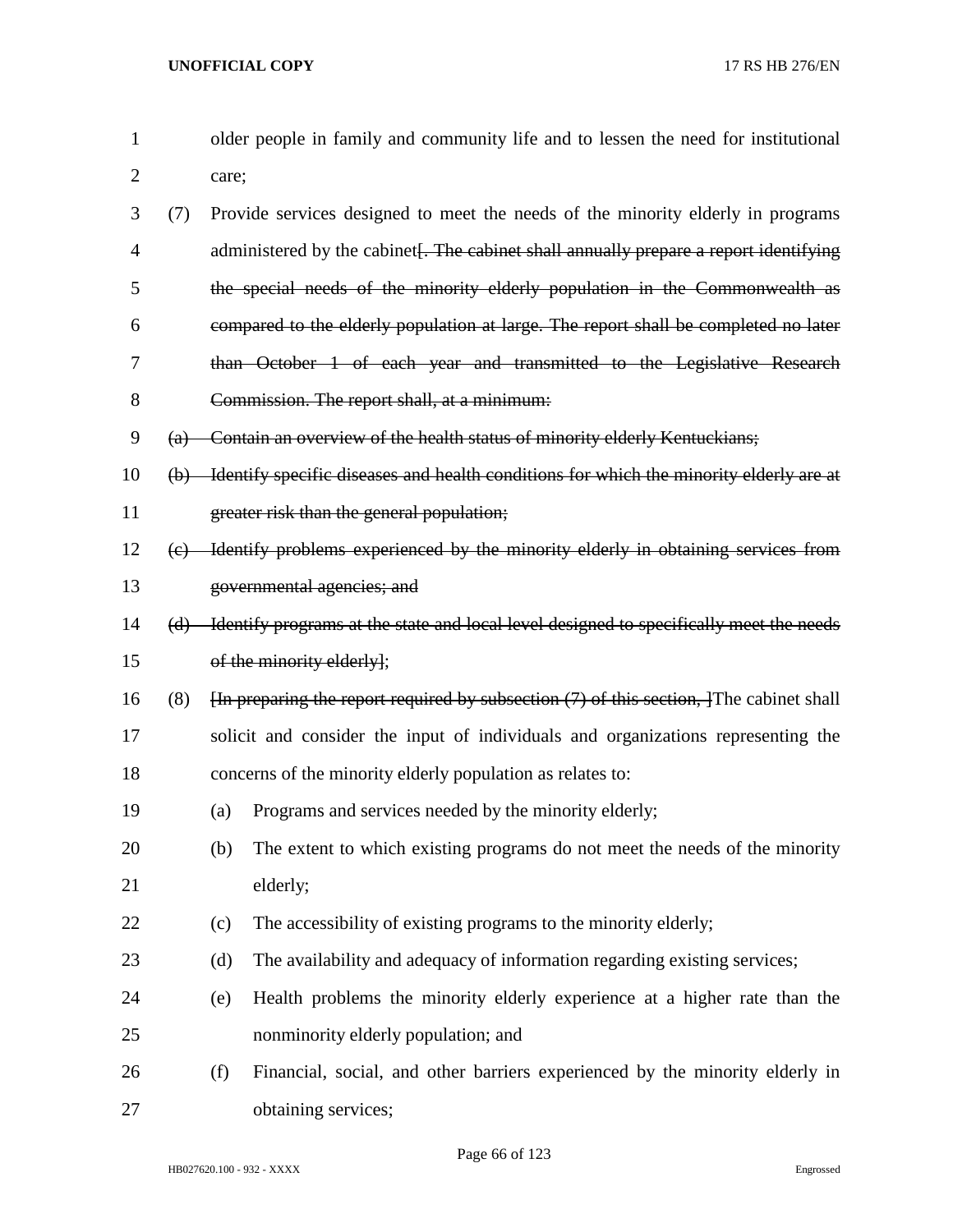| $\mathbf{1}$   | (9) | Conduct an outreach program that provides information to minority elderly              |
|----------------|-----|----------------------------------------------------------------------------------------|
| $\overline{2}$ |     | Kentuckians about health and social problems experienced by minority elderly           |
| 3              |     | persons and available programs to address those problems, as identified in the         |
| 4              |     | report prepared pursuant to subsection (7) of this section; and                        |
| 5              |     | (10) Cooperate with the federal government and with the governments of other states in |
| 6              |     | programs relating to the aging.                                                        |
| 7              |     | Section 32. KRS 205.455 is amended to read as follows:                                 |
| 8              |     | As used in KRS 205.460 and 205.465.                                                    |
| 9              | (1) | "Chore services" means the performance of heavy housecleaning, minor household         |
| 10             |     | repairs, yard tasks, and other activities needed to assist in the maintenance of a     |
| 11             |     | functionally impaired elderly person in his own home.                                  |
| 12             | (2) | "Core services" means those services, including but not limited to client assessment   |
| 13             |     | and case management services, designed to identify a functionally impaired elderly     |
| 14             |     | person's needs, develop a plan of care, arrange for services, monitor the provision of |
| 15             |     | services, and reassess the person's needs on a regular basis.                          |
| 16             | (3) | "Cabinet" means the Cabinet for Health and Family Services.                            |
| 17             | (4) | "District" means an area development district designated pursuant to KRS               |
| 18             |     | 147A.050.                                                                              |
| 19             | (5) | "Escort services" means the accompaniment of a person who requires such                |
| 20             |     | assistance for reasons of safety or protection to or from his physician, dentist, or   |
| 21             |     | other necessary services.                                                              |
| 22             | (6) | "Essential services" means those services which are most needed to prevent             |
| 23             |     | unnecessary institutionalization of functionally impaired elderly persons. Essential   |
| 24             |     | services shall include chore services, home-delivered meals, home-health aide          |
| 25             |     | services, homemaker services, respite services, escort services, and home repair       |
| 26             |     | services.                                                                              |

(7) "Functionally impaired elderly person" means any person, sixty (60) years of age or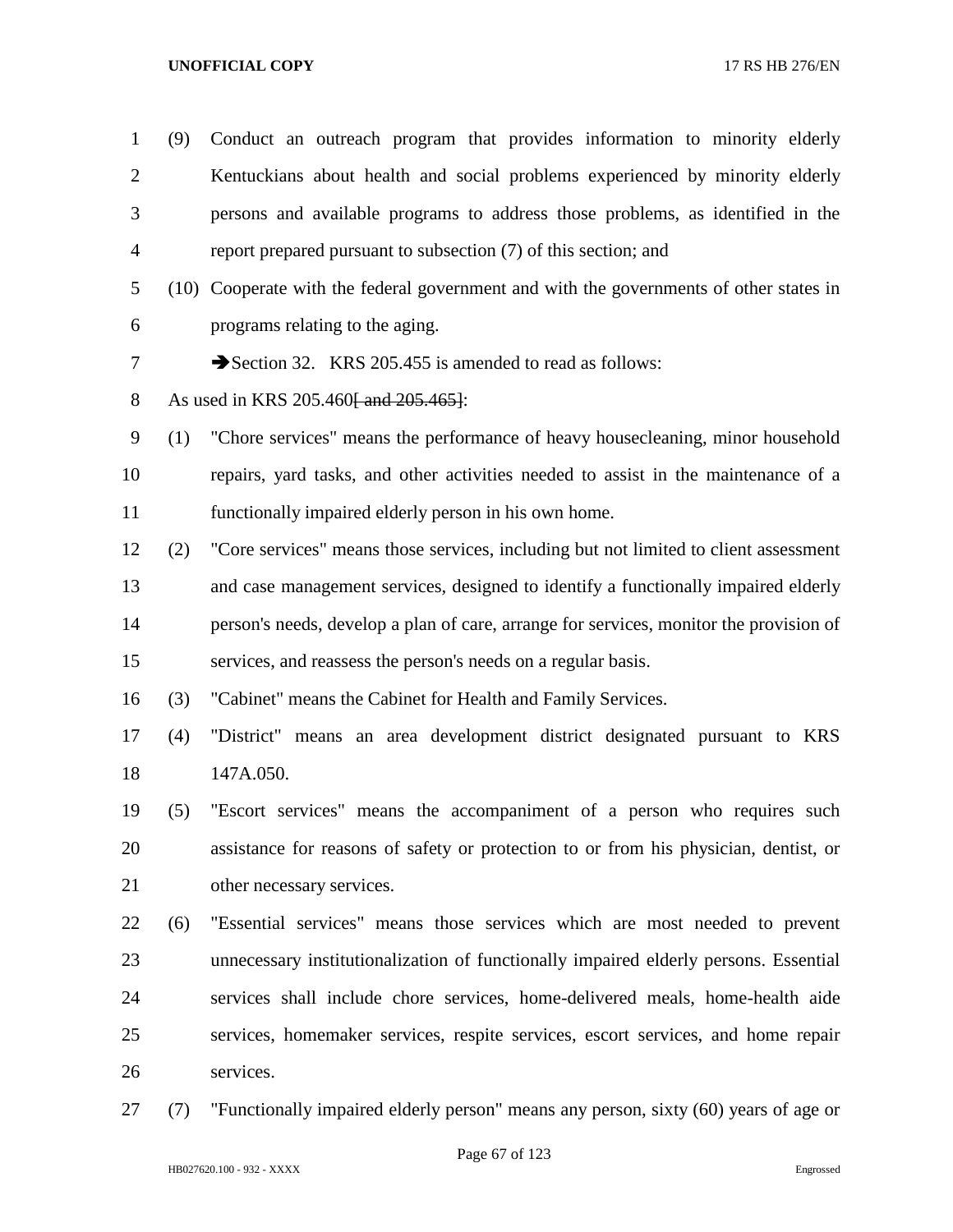older, with physical or mental limitations which restrict individual ability to perform the normal activities of daily living and which impede individual capacity to live independently, thus rendering such person at risk of entering an institution. Functional impairment shall be determined through a functional assessment developed by the cabinet and delivered to each applicant for essential services.

 (8) "Home-delivered meals" means the provision of a nutritionally sound meal, that meets at least one-third (1/3) of the current daily recommended dietary allowance, to a functionally impaired elderly person who is homebound by reason of illness, incapacity, or disability.

 (9) "Home-health aide services" means the performance of simple procedures, including but not limited to personal care, ambulation, exercises, household services essential to health care at home, assistance with medications that are ordinarily self- administered, reporting changes in the patient's condition and needs, and completing appropriate records.

 (10) "Homemaker services" means general household activities, including but not limited to nonmedical personal care, shopping, meal preparation, and routine household care, provided by a trained homemaker when the person regularly responsible for these activities is temporarily absent or unable to manage the home and care for himself or others in the home.

 (11) "Home repair services" means the provision of minor home adaptations, additions, or modifications to enable the elderly to live independently or safely or to facilitate mobility including, where appropriate, emergency summons systems.

- (12) "Respite services" means care provided by an approved caregiver or agency for a designated time period because of absence or need for relief of a primary caregiver.
- 25 Section 33. KRS 205.525 is amended to read as follows:

 (1) Concurrent with submitting an application for a waiver or waiver amendment or a request for a plan amendment to any federal agency that approves waivers, waiver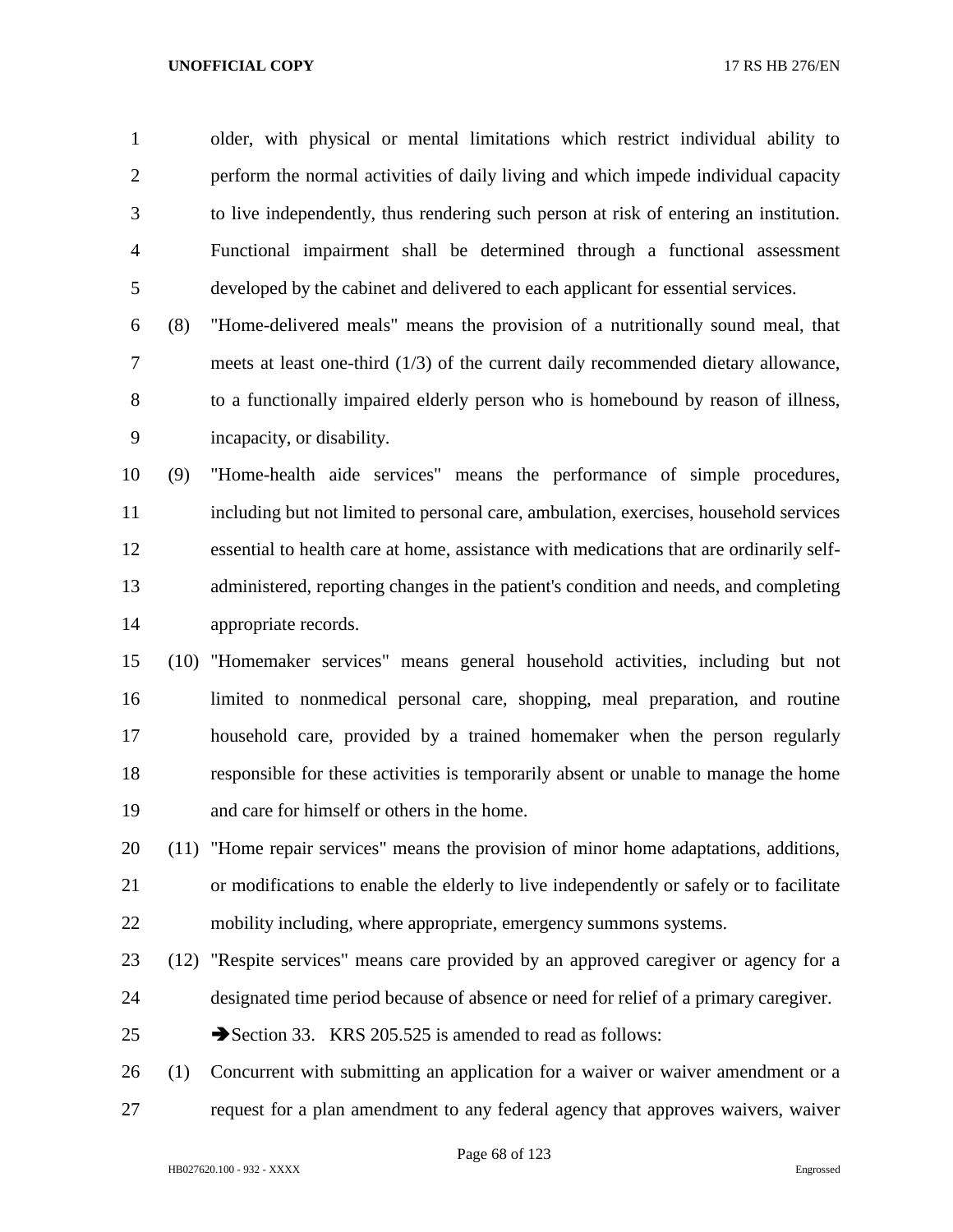amendments, and plan amendments, the Cabinet for Health and Family Services shall provide to the Interim Joint Committee on Health and Welfare and to the Interim Joint Committee on Appropriations and Revenue a copy, summary, and statement of benefits of the application for a waiver or waiver amendment or request for a plan amendment.

 (2) The cabinet [at least quarterly ]shall provide an update [to the Interim Joint Committee on Health and Welfare and to the Interim Joint Committee on Appropriations and Revenue ]on the status of the application for a waiver or waiver amendment or request for a plan amendment *upon request*.

10 Section 34. KRS 205.5606 is amended to read as follows:

 (1) The Cabinet for Health and Family Services shall establish the Kentucky Independence Plus Through Consumer-Directed Services Program that shall provide an option within each of the home and community-based services waivers. The option within each of the waiver programs shall be based on the principles of consumer choice and control and that shall be implemented upon federal approval, if required. The program shall allow enrolled persons to assist with the design of their programs and choose their providers of services and to direct the delivery of services to meet their needs.

- (2) The cabinet shall establish interagency cooperative agreements with any state agency as needed to implement and administer the program.
- (3) A person who is enrolled in a Medicaid home and community-based waiver program may choose to participate in the consumer-directed services program.
- (4) A consumer shall be allocated a monthly budget allowance based on the results of his or her assessed functional needs, his or her person-centered plan, and the financial resources of the program. The budget allowance shall be disbursed directly from a cabinet-approved fiscal intermediary on behalf of the consumer. The cabinet shall develop purchasing guidelines to assist each consumer in using the budget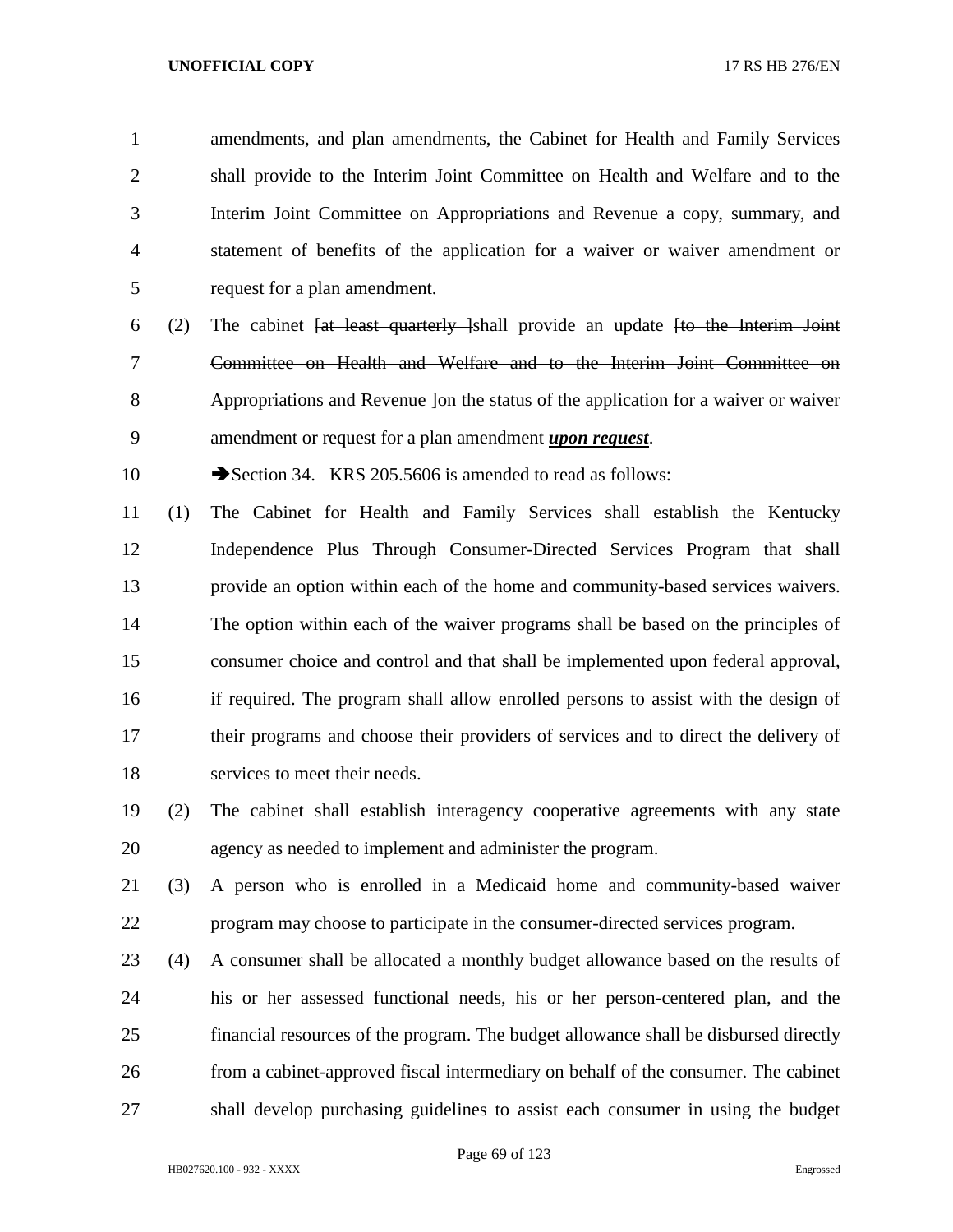| $\mathbf{1}$   |     | allowance to purchase needed, cost-effective services.                                 |
|----------------|-----|----------------------------------------------------------------------------------------|
| $\overline{2}$ | (5) | A consumer shall use the budget allowance to pay for nonresidential and                |
| 3              |     | nonmedical home and community-based services and supports that meet the                |
| $\overline{4}$ |     | consumer's needs and that constitute a cost-effective use of funds.                    |
| 5              | (6) | A consumer shall be allowed to choose providers of services, including but not         |
| 6              |     | limited to when and how the services are provided. A provider may include a person     |
| $\overline{7}$ |     | otherwise known to the consumer, unless prohibited by federal law.                     |
| $8\,$          | (7) | If the consumer is the employer of record, the consumer's roles and responsibilities   |
| 9              |     | shall include but not be limited to the following:                                     |
| 10             |     | Developing a job description;<br>(a)                                                   |
| 11             |     | Selecting providers and submitting information for any required background<br>(b)      |
| 12             |     | screening;                                                                             |
|                |     |                                                                                        |
| 13             |     | With assistance of the cabinet or its agents, developing a person-centered plan<br>(c) |
| 14             |     | and communicating needs, preferences, and expectations about services being            |
| 15             |     | purchased;                                                                             |
| 16             |     | Providing the fiscal intermediary with all information necessary for provider<br>(d)   |
| 17             |     | payments and tax requirements; and                                                     |
| 18             |     | Ending the employment of an unsatisfactory provider.<br>(e)                            |
| 19             | (8) | If a consumer is not the employer of record, the consumer's roles and                  |
| 20             |     | responsibilities shall include but not be limited to the following:                    |
| 21             |     | With assistance of the cabinet or its agents, developing a person-centered plan<br>(a) |
| 22             |     | and communicating needs, preferences, and expectations about services being            |
| 23             |     | purchased;                                                                             |
| 24             |     | Ending the services of an unsatisfactory provider; and<br>(b)                          |
| 25             |     | Providing the fiscal agent with all information necessary for provider<br>(c)          |
| 26             |     | payments and tax requirements.                                                         |
| 27             | (9) | The roles and responsibilities of the cabinet or its agents shall include but not be   |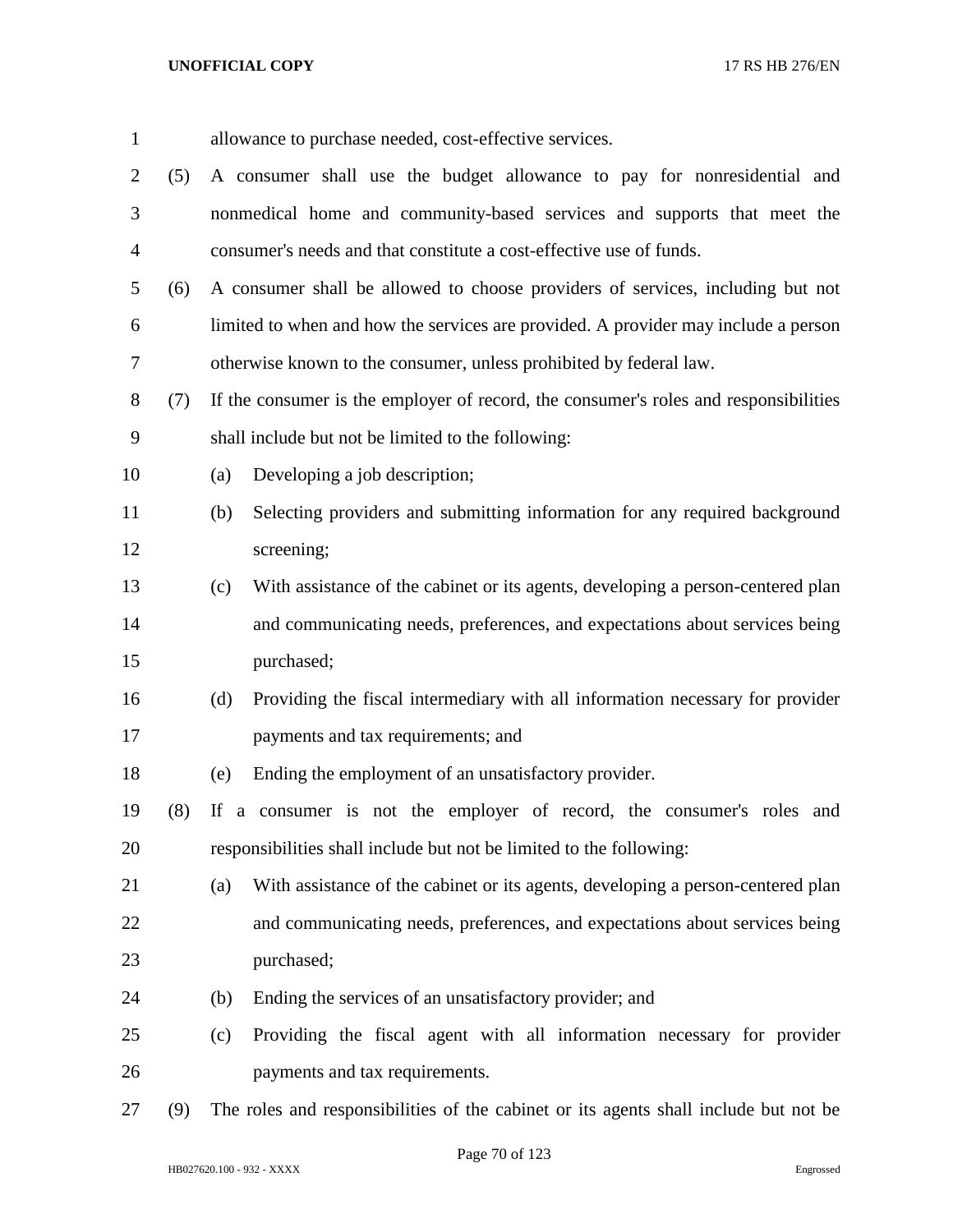| $\mathbf{1}$ |            |     | limited to the following:                                                                  |
|--------------|------------|-----|--------------------------------------------------------------------------------------------|
| 2            |            | (a) | Assessing each consumer's functional needs, helping with the development of                |
| 3            |            |     | a person-centered plan, and providing ongoing assistance with the plan;                    |
| 4            |            | (b) | Offering the services of service advisors who shall provide training, technical            |
| 5            |            |     | assistance, and support to the consumer as prescribed through an                           |
| 6            |            |     | administrative regulation promulgated by the cabinet in accordance with KRS                |
| 7            |            |     | Chapter 13A;                                                                               |
| 8            |            | (c) | Approving fiscal intermediaries; and                                                       |
| 9            |            | (d) | Establishing the minimum qualifications for all providers and being the final              |
| 10           |            |     | arbiter of the fitness of any individual to be a provider.                                 |
| 11           |            |     | (10) The fiscal intermediary's roles and responsibilities shall include but not be limited |
| 12           |            |     | to the following:                                                                          |
| 13           |            | (a) | Providing recordkeeping services, including but not limited to maintaining                 |
| 14           |            |     | financial records as required through administrative regulation promulgated in             |
| 15           |            |     | accordance with KRS Chapter 13A by the Cabinet for Health and Family                       |
| 16           |            |     | Services; and                                                                              |
| 17           |            | (b) | Retaining the consumer-directed funds, processing employment and tax                       |
| 18           |            |     | information, if any, reviewing records to ensure correctness, writing                      |
| 19           |            |     | paychecks to providers, and delivering paychecks.                                          |
| 20           | $(11)$ (a) |     | Each person who provides services or supports under this section shall comply              |
| 21           |            |     | on an annual basis with any required background screening. A person shall be               |
| 22           |            |     | excluded from employment upon failure to meet the background screening                     |
| 23           |            |     | requirements unless otherwise exempted through an administrative regulation                |
| 24           |            |     | promulgated by the cabinet in accordance with KRS Chapter 13A.                             |
| 25           |            | (b) | The service advisor shall, as appropriate, complete background screening as                |
| 26           |            |     | required by this section.                                                                  |
|              |            |     |                                                                                            |

(12) For purposes of this section, a person who has undergone screening, is qualified for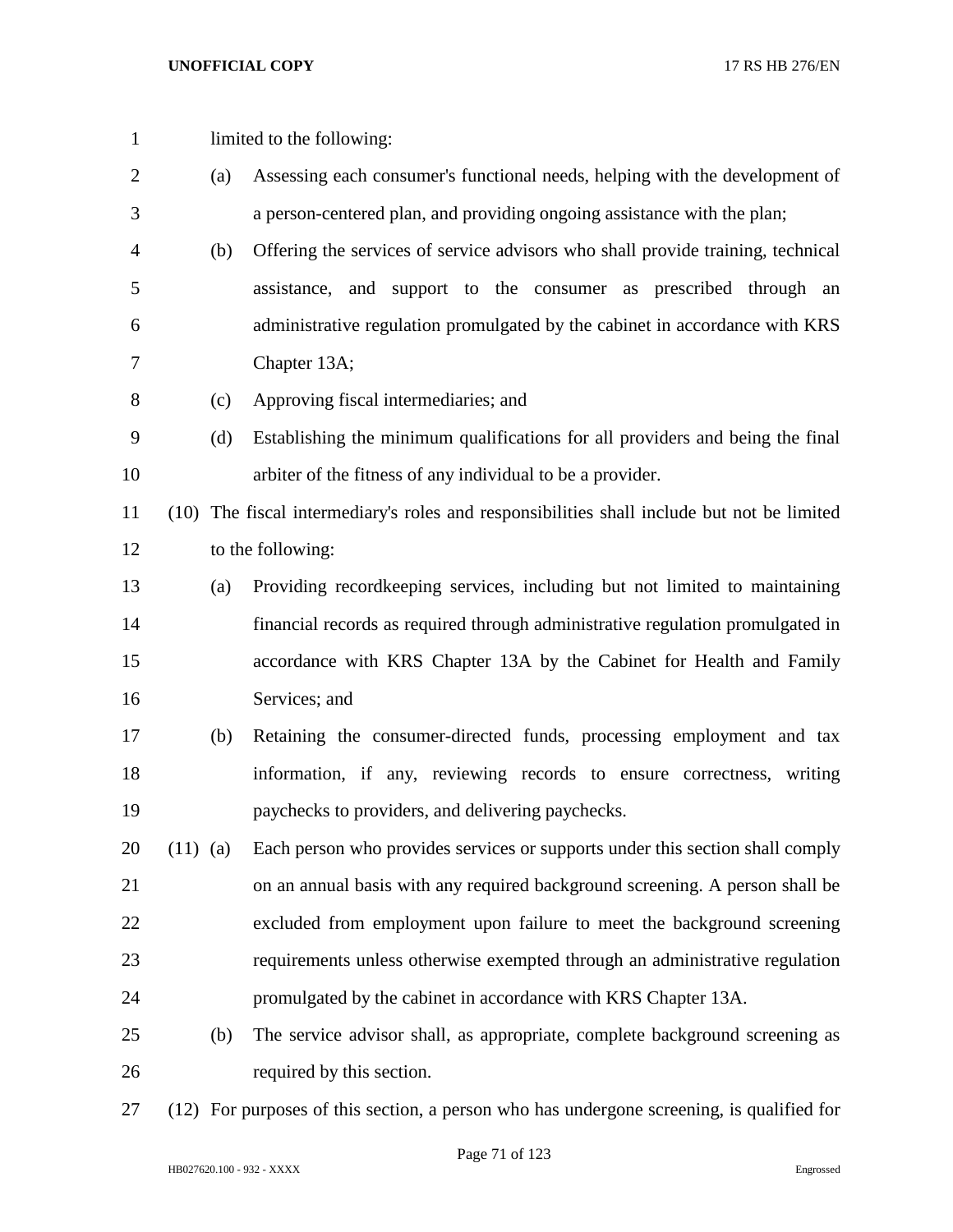| 1              |     | employment under this section, and has not been unemployed for more than one                  |
|----------------|-----|-----------------------------------------------------------------------------------------------|
| $\overline{2}$ |     | hundred eighty (180) days following the screening shall not be required to be                 |
| 3              |     | rescreened. Such person must attest under penalty of perjury to not having been               |
| $\overline{4}$ |     | convicted of a disqualifying offense since completing the screening.                          |
| 5              |     | (13) To implement this section:                                                               |
| 6              |     | The cabinet shall be authorized to promulgate necessary administrative<br>(a)                 |
| 7              |     | regulations in accordance with KRS Chapter 13A; and                                           |
| 8              |     | The cabinet shall take all necessary action to ensure state compliance with<br>(b)            |
| 9              |     | federal regulations. The cabinet shall apply for any necessary federal waivers                |
| 10             |     | or federal waiver amendments to implement the program within three (3)                        |
| 11             |     | months following July 13, 2004, pending availability of funding.                              |
| 12             |     | (14) The cabinet, with consumer input, shall review and assess the implementation of the      |
| 13             |     | consumer-directed program. <del>[By January 15 of each year, ]</del> The cabinet shall        |
| 14             |     | <i>provide</i> [submit] a written general content for the General Assembly linat includes the |
| 15             |     | review of the program and recommendations for improvements to the program                     |
| 16             |     | upon request.                                                                                 |
| 17             |     | Section 35. KRS 205.642 is amended to read as follows:                                        |
| 18             | (1) | As used in this section and KRS 200.654, 200.660, 347.020, and 387.510,                       |
| 19             |     | "pervasive developmental disorders" has the same meaning as in the Diagnostic and             |
| 20             |     | Statistical Manual of Mental Disorders, fourth edition (DSM-IV). The term includes            |
| 21             |     | five (5) diagnostic subcategories:                                                            |
| 22             |     | Autistic disorder;<br>(a)                                                                     |
| 23             |     | Pervasive disorder not otherwise specified;<br>(b)                                            |
| 24             |     | Asperger's disorder;<br>(c)                                                                   |
| 25             |     | Rett's disorder; and<br>(d)                                                                   |
| 26             |     | Childhood disintegrative disorder.<br>(e)                                                     |
| 27             | (2) | The Department for Medicaid Services shall make application, within three (3)                 |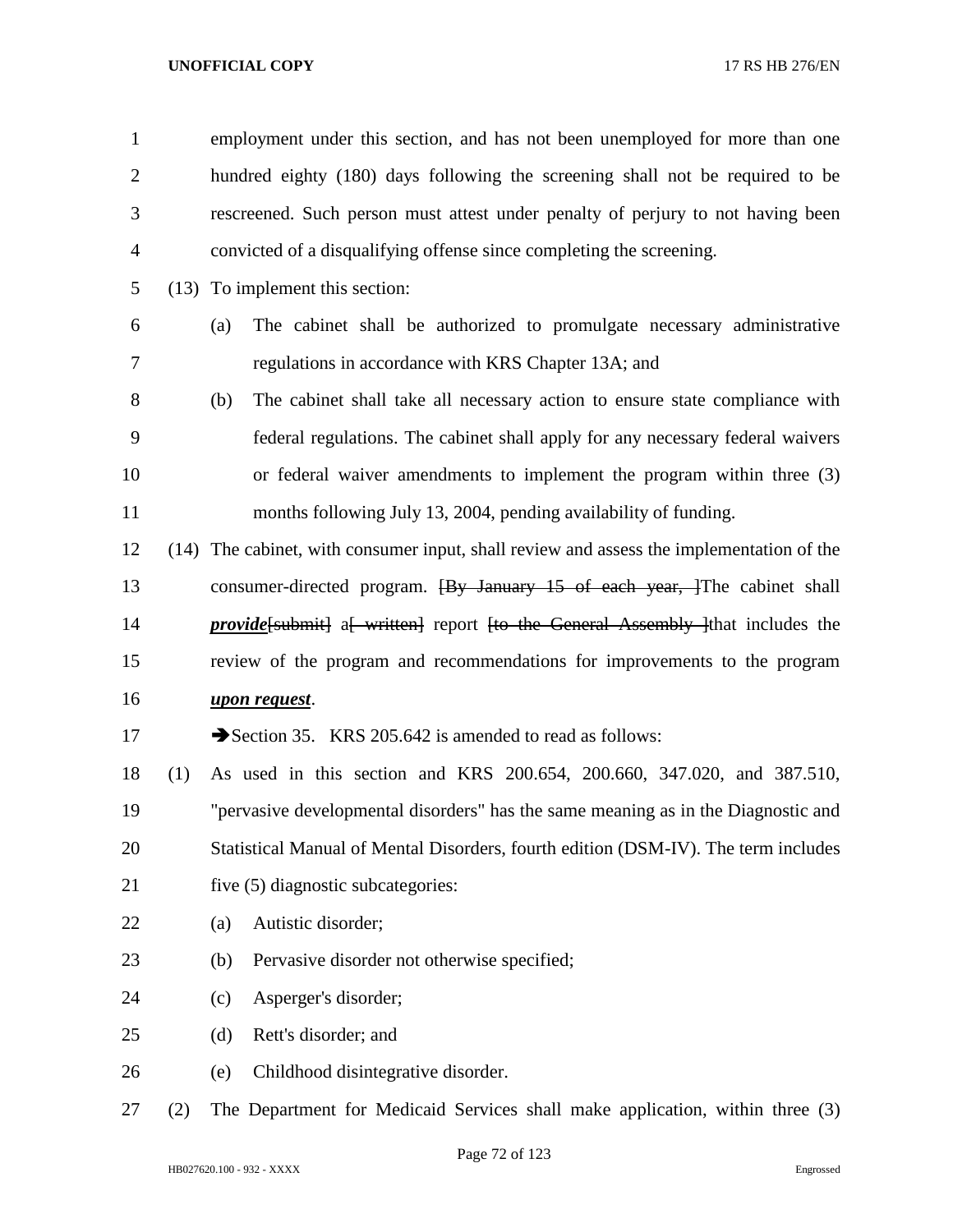| $\mathbf{1}$   |     | months of July 15, 2002, to the Federal Centers for Medicare and Medicaid Services       |
|----------------|-----|------------------------------------------------------------------------------------------|
| $\overline{c}$ |     | for a waiver to provide services and supports to individuals who:                        |
| 3              |     | Are Medicaid eligible;<br>(a)                                                            |
| 4              |     | Have an Axis I diagnosis of a pervasive developmental disorder;<br>(b)                   |
| 5              |     | Are institutionalized or at risk for institutionalization; and<br>(c)                    |
| 6              |     | Require a coordinated plan of medically necessary community-based<br>(d)                 |
| 7              |     | behavioral health services.                                                              |
| 8              | (3) | The waiver application shall include services that are documented to be effective in     |
| 9              |     | the treatment of pervasive developmental disorders and consistent with clinical best     |
| 10             |     | practices.                                                                               |
| 11             | (4) | The waiver application shall specify the required credentials for the providers of       |
| 12             |     | each service.                                                                            |
| 13             | (5) | The cabinet shall cap the number of children served under the waiver program to          |
| 14             |     | insure budget neutrality based upon the expenditures for children with Pervasive         |
| 15             |     | Developmental Disorders that were served under the IMPACT Plus Program during            |
| 16             |     | fiscal years 2001-2002.                                                                  |
| 17             | (6) | The cabinet shall include in the waiver application those items that are necessary to    |
| 18             |     | ensure the waiver operates within the designated dollars, including but not limited      |
| 19             |     | to a maximum number of individuals to be served and a maximum dollar amount              |
| 20             |     | that can be expended for an individual.                                                  |
| 21             | (7) | The waiver shall be coordinated with and shall not supplant services provided by         |
| 22             |     | schools under KRS Chapter 157 or services provided under KRS Chapters 200 and            |
| 23             |     | 347. Nothing in this section shall affect or limit a school district's ability to obtain |
| 24             |     | Medicaid reimbursement for school-related health services.                               |
| 25             | (8) | The Department for Medicaid Services shall report <i>information</i> [to the Governor,   |
| 26             |     | the Legislative Research Commission, and the Interim Joint Committee on Health           |
| 27             |     | and Welfare] on the number of individuals receiving services under the waiver, the       |

Page 73 of 123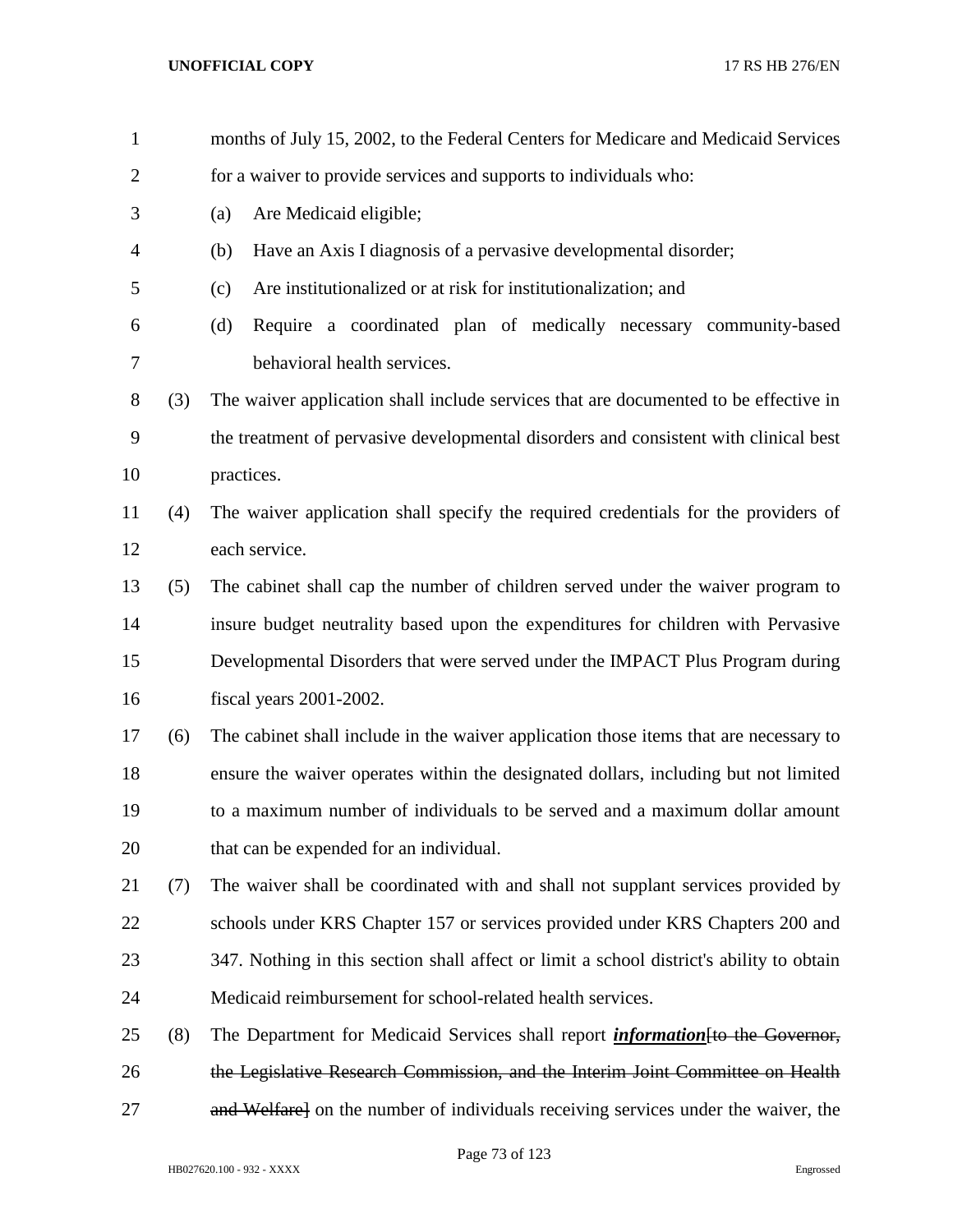- cost and type of services received, and any available nonidentifying information pertaining to individual outcomes *upon request*.
- 

3 Section 36. KRS 205.6487 is amended to read as follows:

 (1) A "Kentucky Children's Health Insurance Program Trust Fund" shall be established for the purpose of receiving all appropriated funds, premiums, or other revenue received by the Kentucky Children's Health Insurance Program to be used for the payment of costs and services associated with the administration of the program. Appropriations made to the Kentucky Children's Health Insurance Program trust fund shall not lapse at the end of a fiscal year but shall be carried forward in the trust fund account and shall be available for allotment for its particular purpose in 11 the next fiscal year.

 (2) The Kentucky Children's Health Insurance trust fund may receive state appropriations, gifts, and grants, including federal funds. Any unallotted or unencumbered balances in the Kentucky Children's Health Insurance Program trust fund shall be invested as provided for in KRS 42.500(9). Income earned from the investments shall be credited to the Kentucky Children's Health Insurance Program 17 trust fund account.

 (3) The secretary of the Cabinet for Health and Family Services shall, by administrative regulation promulgated in accordance with KRS Chapter 13A, provide for the administration of the trust fund.

- (4) In administering the Kentucky Children's Health Insurance Program, the 22 administrative costs under the program shall be limited to no more than ten percent 23 (10%) of applicable program costs.
- 24 (5) [Notwithstanding the provisions of KRS 205.6336, ] The trust fund shall administer any savings from the implementation of the cabinet's Kentucky Children's Health Insurance Program through managed care and shall use those savings to provide state matching funds for any enhanced federal funds available under Title XXI of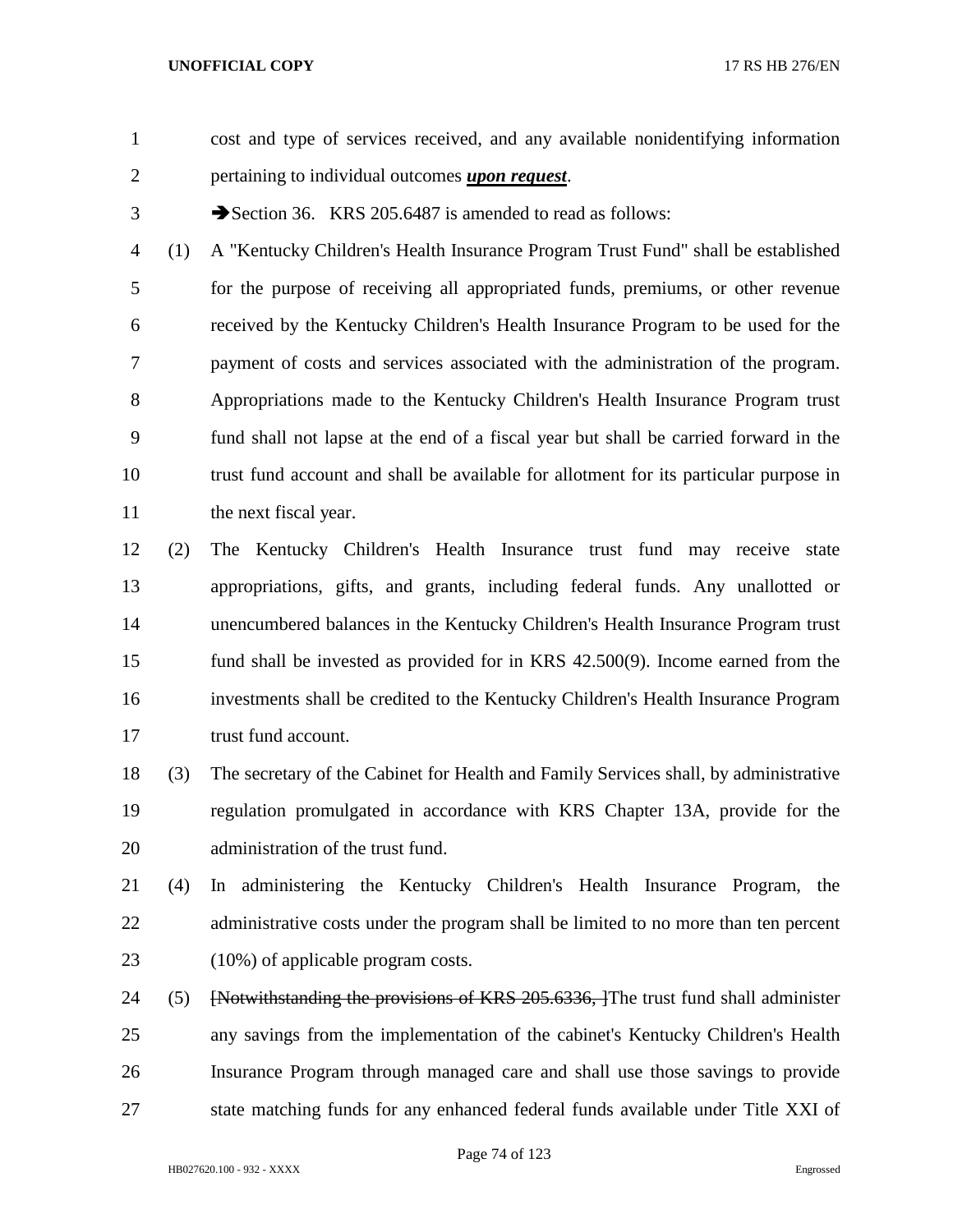| $\mathbf{1}$   |     | the Federal Social Security Act.                                                             |
|----------------|-----|----------------------------------------------------------------------------------------------|
| $\overline{2}$ |     | Section 37. KRS 205.8483 is amended to read as follows:                                      |
| 3              | (1) | The Office of the Inspector General in the Cabinet for Health and Family Services            |
| $\overline{4}$ |     | shall establish, maintain, and publicize a twenty-four (24) hour toll-free hotline for       |
| 5              |     | the purpose of receiving reports of alleged fraud and abuse by Medical Assistance            |
| 6              |     | Program recipients and participating providers.                                              |
| 7              | (2) | The Office of the Inspector General in the Cabinet for Health and Family Services            |
| 8              |     | shall <i>develop and implement procedures for screening alleged fraud and abuse of</i>       |
| 9              |     | the Medical Assistance Program to ensure that appropriate written referrals are              |
| 10             |     | <i>made</i> [prepare a written description of the reported information and immediately       |
| 11             |     | make a written referrall to:                                                                 |
| 12             |     | The state Medicaid Fraud Control Unit and to the Office of the Attorney<br>(a)               |
| 13             |     | General of <i>credible allegations of</i> [all reports of alleged] fraud and abuse by        |
| 14             |     | providers for recipients participating in the Medical Assistance Program; and                |
| 15             |     | Other agencies and licensure boards of all <i>allegations received on the hotline</i><br>(b) |
| 16             |     | <i>that are</i> [reports] relevant to their jurisdiction.                                    |
| 17             | (3) | The Office of the Inspector General in the Cabinet for Health and Family Services            |
| 18             |     | shall provide, upon request, a Medicaid fraud and abuse report that shall include            |
| 19             |     | but not be limited to the following information from the prior fiscal year. in sointly       |
| 20             |     | with the state Medicaid Fraud Control Unit and the Office of the Attorney General,           |
| 21             |     | shall prepare a Medicaid fraud and abuse report, for the prior fiscal year,                  |
| 22             |     | eategorized by types of fraud and abuse and by recipient and provider group. This            |
| 23             |     | report shall be submitted no later than July 1 of each year to the Legislative               |
| 24             |     | Research Commission, the Interim Joint Committee on Appropriations and                       |
| 25             |     | Revenue, and the Interim Joint Committee on Health and Welfare and shall                     |
| 26             |     | identify]:                                                                                   |

(a) The number and type of reports received in the Office of the Inspector General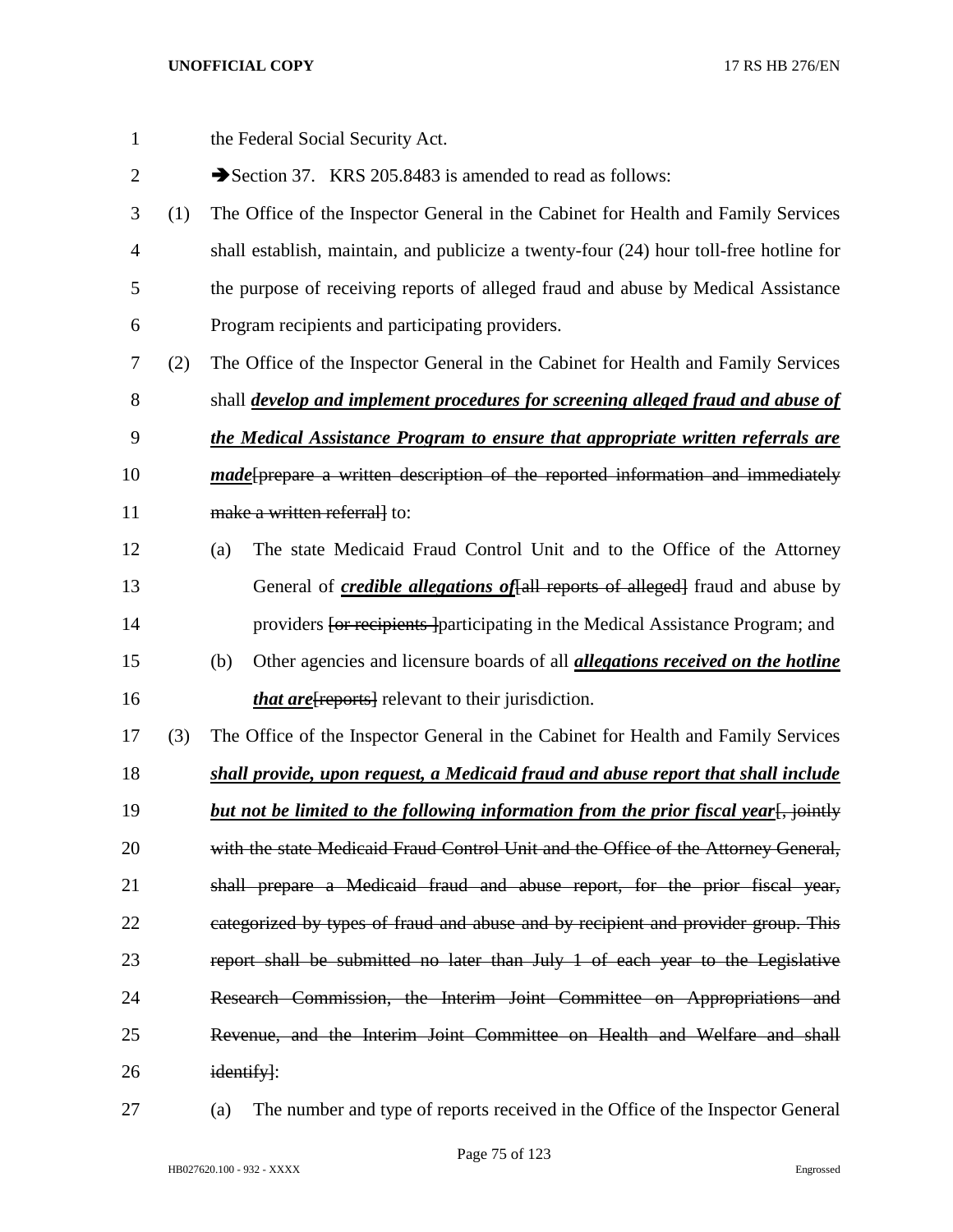| $\mathbf{1}$   |     | in the Cabinet for Health and Family Services, from the Medicaid fraud and                  |
|----------------|-----|---------------------------------------------------------------------------------------------|
| $\overline{2}$ |     | abuse hotline categorized by recipient and provider groups; and                             |
| 3              |     | The number and type of alleged Medicaid <i>recipient</i> fraud and abuse reports<br>(b)     |
| 4              |     | which were <b>opened for investigation by the Office of Inspector General and</b>           |
| 5              |     | <i>their disposition</i> [discovered by, received by, or referred to the Office of the      |
| 6              |     | Attorney General, the state Medicaid Fraud Control Unit, the Office of the                  |
| 7              |     | Inspector General, and the Department for Medicaid Services; the number and                 |
| 8              |     | type of reports which were opened for investigation by the Office of the                    |
| 9              |     | Attorney General, the state Medicaid Fraud Control Unit, the Department for                 |
| 10             |     | Medicaid Services, or the Office of the Inspector General and their disposition             |
| 11             |     | including:                                                                                  |
| 12             |     | Administrative actions taken;                                                               |
| 13             |     | Criminal penalties and civil payments received;<br>$2 -$                                    |
| 14             |     | The amount of state and federal funds involved in the alleged fraud and<br>$\overline{3}$ . |
| 15             |     | abuse;                                                                                      |
| 16             |     | The cost of administering the hotline; and                                                  |
| 17             |     | Recommendations for legislative action to prevent, detect, and prosecute<br>$5-$            |
| 18             |     | medical assistance abuse and fraud in the Commonwealth].                                    |
| 19             |     | Section 38. KRS 209.554 is amended to read as follows:                                      |
| 20             | (1) | The commissioner of the department shall implement the provisions of KRS                    |
| 21             |     | 209.550 to 209.554 through the promulgation of administrative regulations under             |
| 22             |     | KRS Chapter 13A.                                                                            |
| 23             | (2) | The department shall make educational literature that describes the risks of                |
| 24             |     | disease;<br>influenza<br>pneumococcal<br>the<br>efficacy,<br>side<br>effects,<br>and<br>and |
| 25             |     | contraindications of these immunizations; and the recommendations from the                  |
| 26             |     | Centers for Disease Control available to every long-term care facility.                     |
| 27             | (3) | The department, on behalf of long-term care facilities, shall negotiate with any            |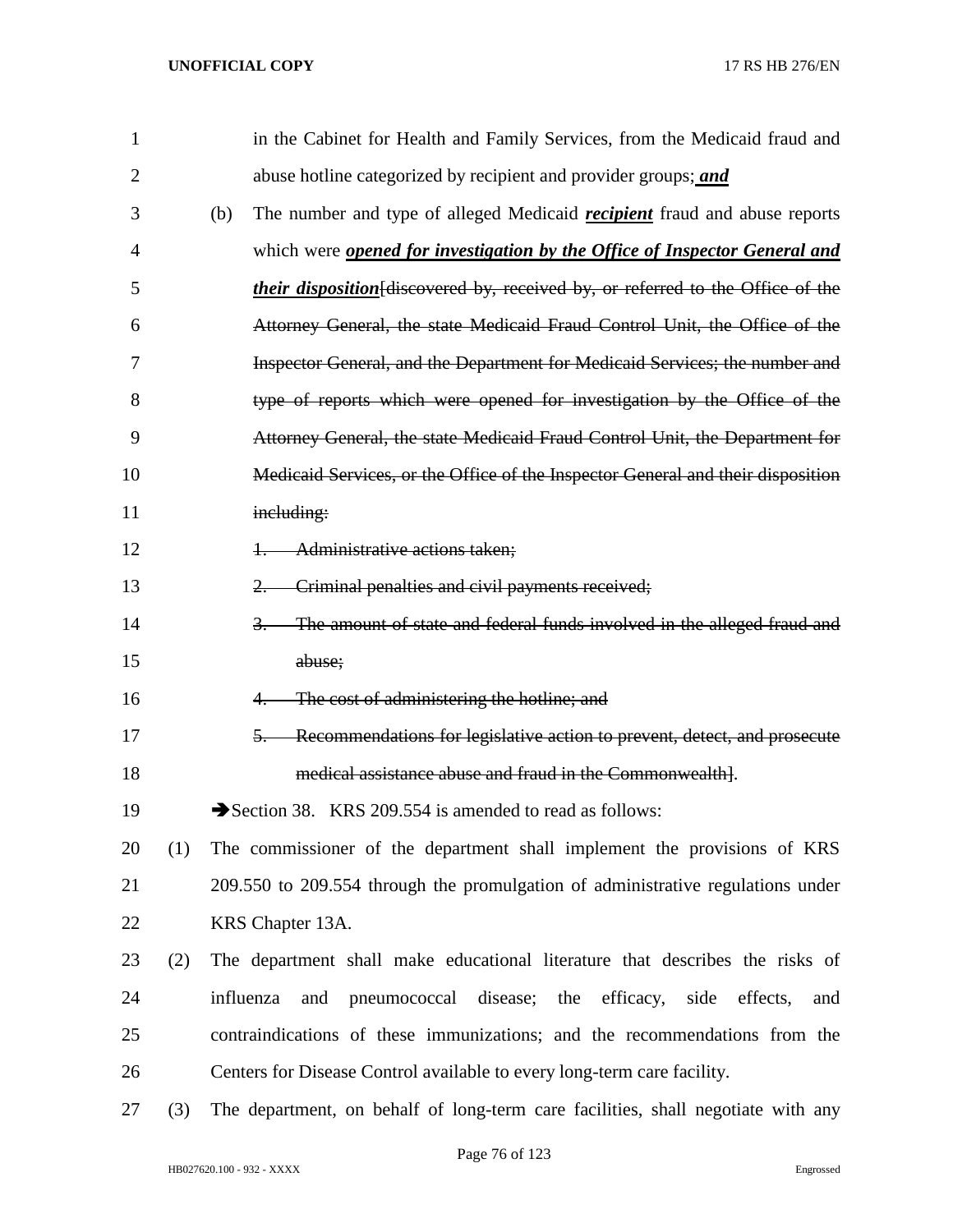appropriate manufacturer of the vaccines for adult pneumococcal disease and influenza for a purchase price of the vaccines. Long-term care facilities shall be entitled to purchase the vaccines at the negotiated price for the purposes specified under KRS 209.552.

 (4) The commissioner of the department shall *make available upon request*[report by September 1, 2005, to the Governor, the Interim Joint Committee on Health and 7 Welfare, and the Legislative Research Commission on lthe number of outbreaks in long-term care facilities for each year due to influenza virus and pneumococcal 9 disease and the number of hospitalizations of long-term care facility residents [each] 10 year due to influenza virus, pneumococcal disease, and associated complications.

11 Section 39. KRS 211.350 is amended to read as follows:

 (1) The cabinet shall regulate the construction, installation, or alteration of on-site sewage disposal systems except for systems that have a surface discharge. The cabinet shall create and maintain an electronic database for Kentucky on-site wastewater systems information, which for each system shall include but not be limited to permit application date, permit application status, system installation date, system type, latitude and longitude of system, records of system plan and site evaluations, inspection dates, and the condition of system at time of inspection. The cabinet shall *make data from this system available upon request*[within twenty- four (24) months of July 12, 2006, annually report to the Governor and the Legislative Research Commission on the status of on-site systems statewide, including numbers and types of systems, summaries of conditions of systems, geographic distribution, observations of trends, and recommendation for future protection of public health and safety with on-site sewage disposal systems].

 (2) The Department for Public Health shall maintain a current list of approved and experimental on-site wastewater treatment technologies and greywater technologies, which the department shall make available, along with guidance and expertise, to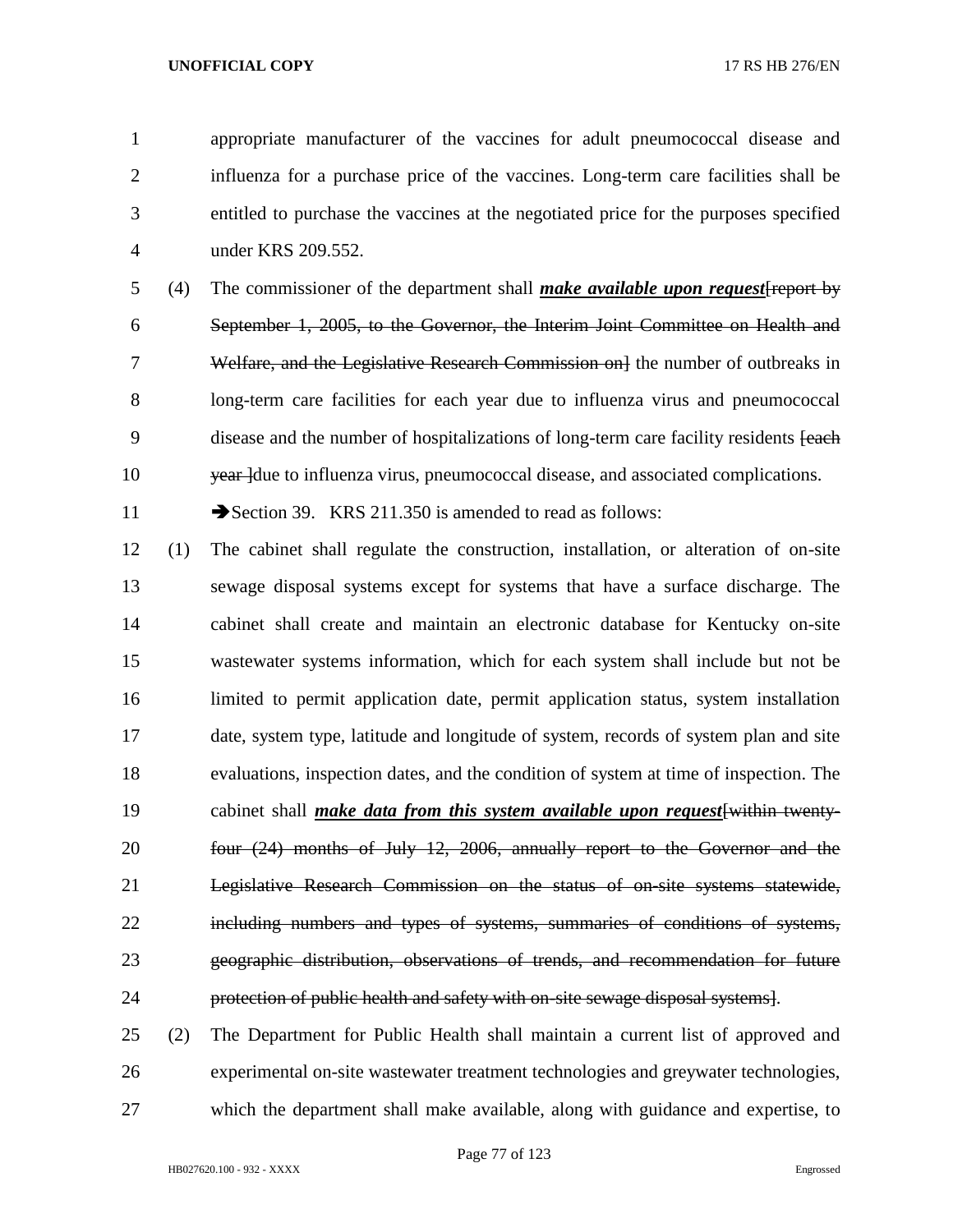local health departments. Local health departments shall provide the list of approved technologies to on-site wastewater professionals and permit applicants. With respect to on-site sewage disposal systems that utilize greywater to reduce total daily waste flows, the local health department shall inform the permit applicant, at the time of making an application to construct an on-site sewage disposal system that utilizes greywater to reduce daily waste flows, of the opportunity to consult with the environmental health program evaluators in the Division of Public Health Protection and Safety regarding the administrative regulations, permit requirements, and permissible system designs for inclusion and use of greywater.

 (3) Site evaluations shall be completed by the local health department within fifteen (15) working days of receipt of the application. If further information is required, the local health department shall promptly notify the applicant and shall have an additional ten (10) working days after that submittal of additional information in which to evaluate and issue or deny the permit. It shall be the responsibility of the property owner or owner's agent to protect and maintain the suitability of an approved site and to notify the local health department for a reinspection if site conditions substantively change. If a site previously determined to be suitable is thereafter declared unsuitable by the local health department, remedial measures shall be provided in writing to the property owner or owner's agent within fifteen 21 (15) working days.

 (4) After the conclusion of the site evaluation, the local health department shall, upon request, provide a list of all options that may be approved for the property, including new and emerging technologies. It shall be the responsibility of the owner of advanced treatment, alternative, experimental, or new and emerging technology systems to contract with a management entity, certified system operator, or trained system operator to develop and implement an approved operations and maintenance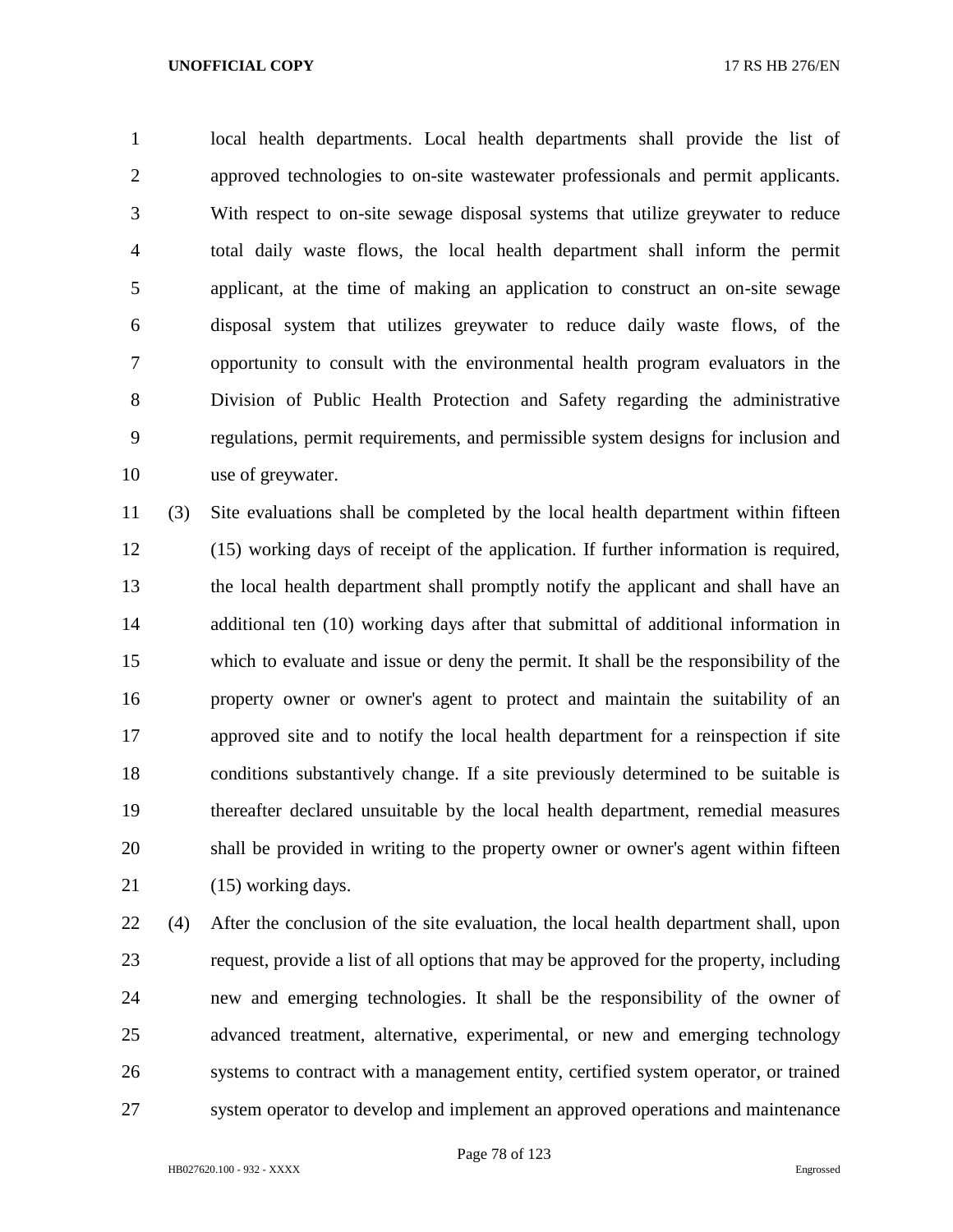plan specific to, and appropriate for, the approved system.

 (5) No person, firm, or corporation shall construct, install, alter, or cause to be constructed, installed, or altered, any on-site sewage disposal system subject to regulation by the cabinet without having first obtained an on-site sewage disposal permit from the local health department. In lieu of inspection and certification by the local health department a licensed professional engineer in private practice licensed by the Commonwealth of Kentucky may perform site evaluations and approve system designs for an on-site sewage disposal system including those systems that utilize greywater for reductions in daily waste flows for the person, firm, or corporation and apply for the permit from the local health department. The final systems installation inspection shall be performed by the local health department as soon as practicable. All applicable provisions of KRS Chapter 322 shall govern the licensed professional engineer. A professional engineer shall not perform site evaluations, approve system designs, or certify system installations of an on-site sewage disposal system on property owned by himself, an employee, or a partner of an engineering firm by which he is employed, or on property owned by 17 the engineering firm. Nothing in this section shall be construed to deny a farmstead owner the right to obtain a permit. Except for farmstead owners on their own property, the construction, installation, or alteration shall be performed only by a person certified by the cabinet pursuant to KRS 211.357.

 (6) A local health department that issues a permit for an on-site sewage disposal system, including systems that utilize greywater to reduce total daily waste flows, based on the site evaluation or system design of a licensed professional engineer in private practice licensed by the Commonwealth of Kentucky shall not be held liable for any defects or failures of the on-site sewage disposal system due to the site evaluation or system design.

(7) No person, firm, or corporation shall use or continue to use or permit the use or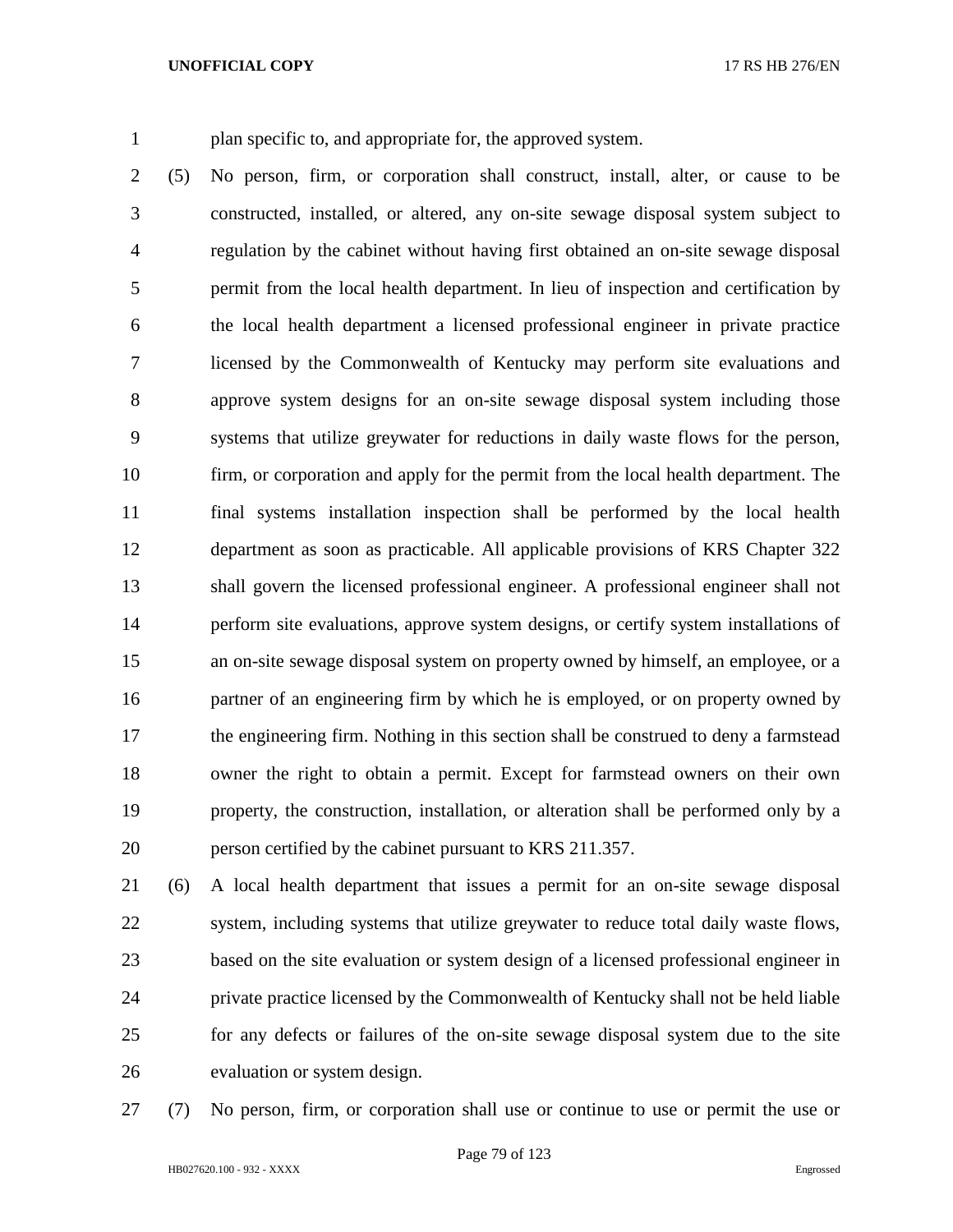continued use of any on-site sewage disposal system, including those systems that utilize greywater to reduce total daily waste flows, that is constructed, installed, or altered under an on-site sewage disposal permit if the cabinet or local health department through a duly authorized inspector, employee, agent, or licensed professional engineer in private practice licensed by the Commonwealth of Kentucky finds that the system was not constructed, installed, or altered in conformance with the permit and regulations issued by the cabinet.

 (8) No certified electrical inspector acting under authority of KRS 227.491 shall issue the certificates of approval of temporary or permanent electrical wiring unless the inspector has in his or her possession a notice of release as described in paragraphs (a) and (b) of this subsection. The inspector shall record the number of the notice of release on the certificate of approval. The person requesting approval of electrical wiring shall be responsible for obtaining the release from the local health department and providing it to the electrical inspector. This requirement shall only apply to dwellings, mobile homes, manufactured housing, buildings, or other structures that are constructed or installed after July 15, 1998. This requirement shall not apply to structures that do not have sewage waste fixtures or to those that are connected to a sewage waste disposal system approved by the Energy and Environment Cabinet. Nothing in this section shall be construed to deny the continued use of any electrical service connected to wiring approved prior to July 15, 1998.

 (a) An initial notice of release to allow temporary electrical power for construction shall be issued to the property owner or owner's agent by the local health department upon the application for a site evaluation.

 (b) A final notice of release to allow for permanent electrical power shall be issued to the property owner or owner's agent by the local health department upon approval of an on-site sewage disposal plan.

Page 80 of 123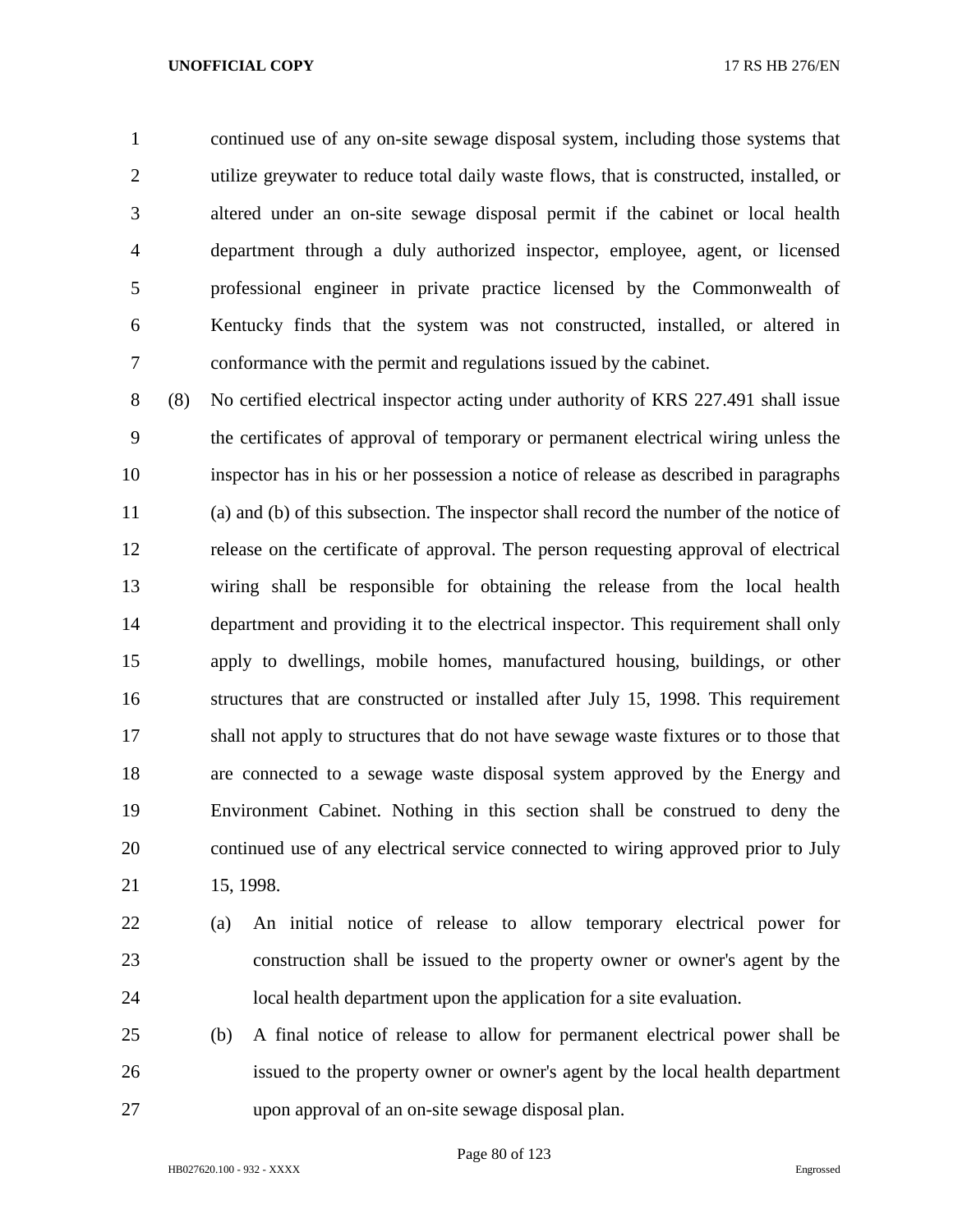(c) This section shall not apply to any county that has adopted the Uniform State Building Code and has and enforces on-site sewage disposal permitting.

 (9) All applications for on-site sewage disposal permits shall be accompanied by plans and specifications for the proposed system, including results of soils tests and other information as directed by the cabinet by regulation. If the site evaluation or approval of the system design is performed by a licensed professional engineer in private practice licensed by the Commonwealth of Kentucky, the application shall be accompanied by a statement by the engineer that he has met the requirements of the regulations issued by the cabinet for site evaluation and system design. Any action to deny an application shall be subject to appeal, and upon appeal an administrative hearing shall be conducted in accordance with KRS Chapter 13B.

 (10) The cabinet shall fix a schedule of fees for the functions performed by the cabinet relating to the regulation of on-site sewage disposal systems. The fees shall be designed to fully cover the cost of the service performed but shall not exceed the cost of the service performed. Fees payable to the cabinet shall be paid into the State Treasury and credited to a trust and agency fund to be used by the cabinet in carrying out its responsibilities relating to the regulation of on-site sewage disposal systems. No part of the fund shall revert to the general fund of the Commonwealth.

 (11) Any regulation relating to on-site sewage disposal that is in effect on July 15, 1992, shall remain in effect until altered by the secretary, except that administrative regulations that govern total daily waste flows shall be updated in accordance with KRS 211.351. The secretary may issue additional regulations necessary to carry out the purposes of this section.

 (12) Nothing in this section shall authorize or allow the cabinet to inspect or take enforcement action against on-site sewage disposal systems installed on farmsteads prior to July 15, 1992, or modifications to those systems unless the actions are determined in writing by the cabinet, upon a written, verified complaint, to be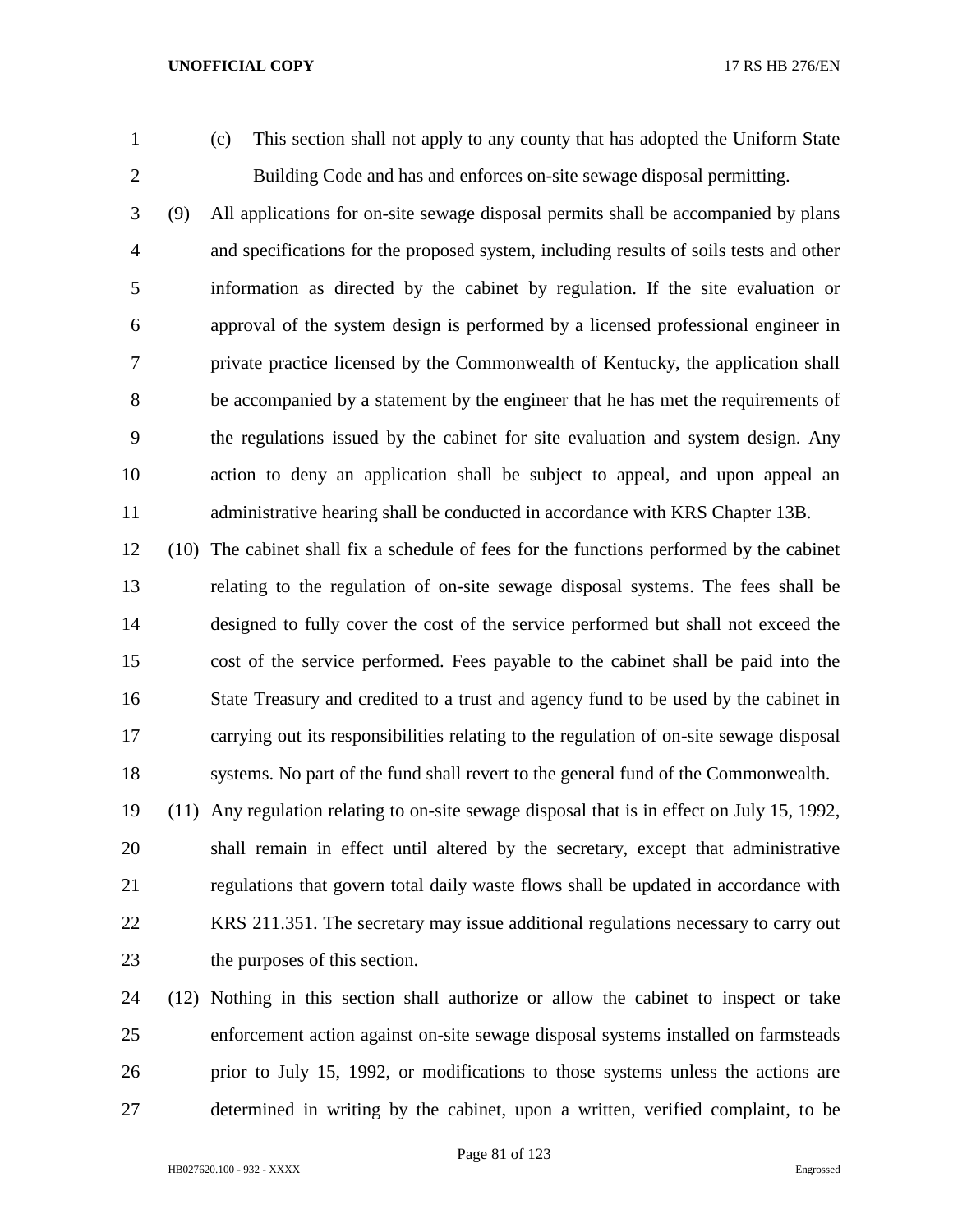| $\mathbf{1}$   |     |     | necessary to prevent imminent harm or damage to the safety, life, or health of a   |
|----------------|-----|-----|------------------------------------------------------------------------------------|
| $\overline{2}$ |     |     | person. In this instance, the cabinet shall deliver to the landowner a copy of the |
| 3              |     |     | written determination and the verified complaint prior to the commencement of the  |
| 4              |     |     | inspection or enforcement action.                                                  |
| 5              |     |     | (13) As used in this section:                                                      |
| 6              |     | (a) | "Blackwater" means wastewater containing liquid or solid waste generated           |
| 7              |     |     | through use of a urinal, water closet, garbage disposal, or similar sanitary       |
| 8              |     |     | fixture; and                                                                       |
| 9              |     | (b) | "Greywater" means wastewater generated by hygiene activities, including but        |
| 10             |     |     | not limited to wastewater from laundry, lavatory sinks, and showers, but shall     |
| 11             |     |     | exclude kitchen sinks and food preparation sinks. "Greywater" does not             |
| 12             |     |     | include blackwater.                                                                |
| 13             |     |     | Section 40. KRS 211.494 is amended to read as follows:                             |
| 14             | (1) |     | A comprehensive statewide trauma care program shall be established within the      |
| 15             |     |     | Department for Public Health. The statewide trauma care program shall consist of,  |
| 16             |     |     | at a minimum, a statewide trauma care director and a state trauma registrar funded |
| 17             |     |     | through available federal funds or, to the extent that funds are available, by the |
| 18             |     |     | trauma care system fund established in KRS 211.496. The department may contract    |
| 19             |     |     | with outside entities to perform these functions.                                  |
| 20             | (2) |     | The statewide trauma care system shall address, at a minimum, the following goals: |
| 21             |     | (a) | To reduce or prevent death and disability from trauma without regard to the        |
| 22             |     |     | patient's insurance coverage or ability to pay for services;                       |
| 23             |     | (b) | To provide optimal care for trauma victims by utilization of best practices        |
| 24             |     |     | protocols and guidelines;                                                          |
| 25             |     | (c) | To minimize the economic impact of lost wages and productivity for trauma          |
| 26             |     |     | patients; and                                                                      |
| 27             |     | (d) | To contain costs of trauma care.                                                   |

Page 82 of 123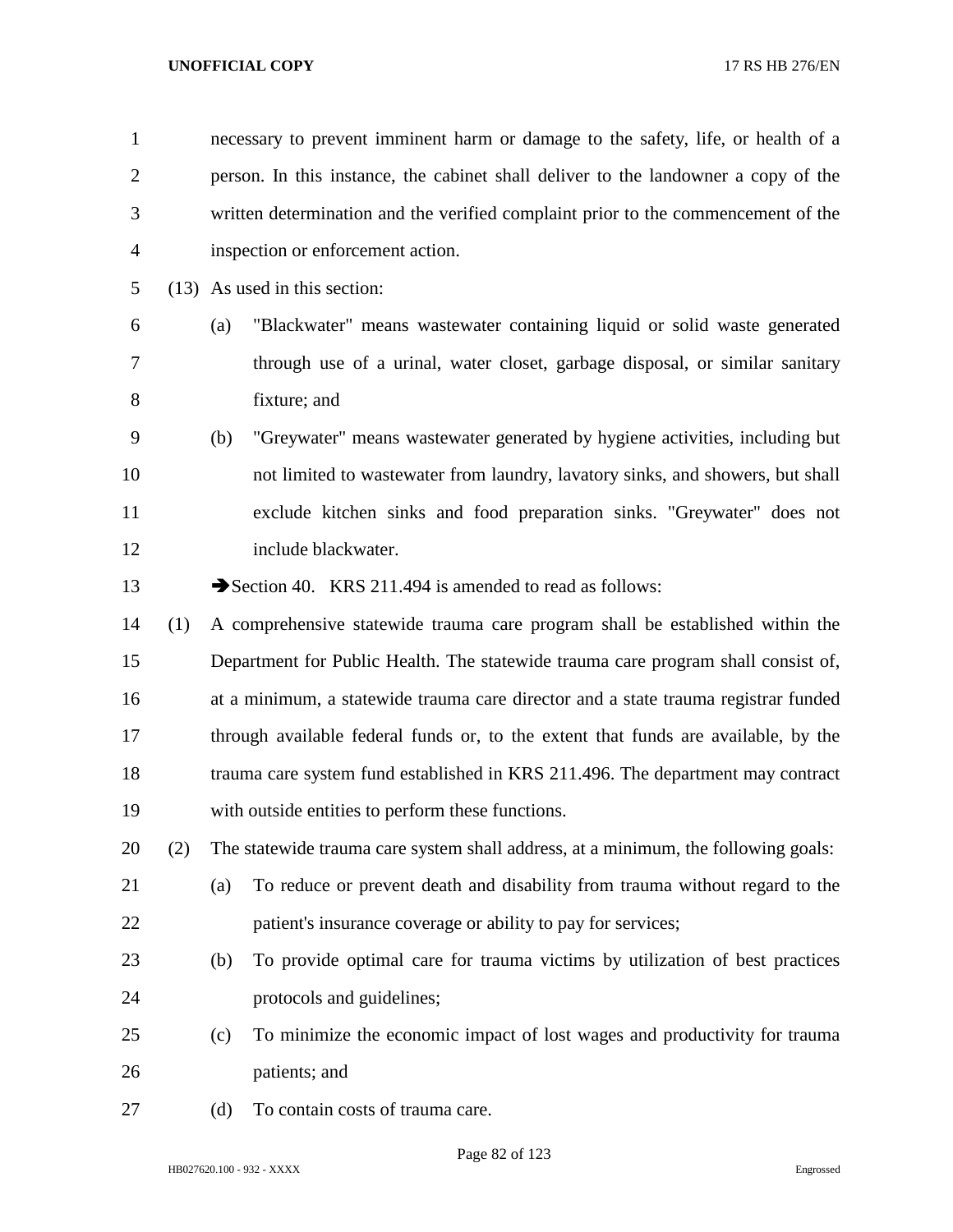| $\mathbf{1}$ | (3) | (a)      | The Department for Public Health shall establish an advisory committee to              |
|--------------|-----|----------|----------------------------------------------------------------------------------------|
| 2            |     |          | assist in the development, implementation, and continuation of its duties.             |
| 3            |     | $\vdash$ | $\frac{1}{10}$ The advisory committee shall consist of eighteen (18) members to be fas |
| 4            |     |          | follows:                                                                               |
| 5            |     | $+$      | Sixteen (16) of the members shall bel appointed by the secretary of the                |
| 6            |     |          | Cabinet for Health and Family Services and shall be composed of                        |
| 7            |     |          | representatives from the following agencies and organizations:                         |
| 8            |     |          | <b>1.</b> [a.] The Department for Public Health;                                       |
| 9            |     |          | 2. [b.] The Kentucky Board of Medical Licensure;                                       |
| 10           |     |          | 3. [e.] The Kentucky Board of Nursing;                                                 |
| 11           |     |          | 4. [d.] The Kentucky Board of Emergency Medical Services;                              |
| 12           |     |          | <b>5.</b> [e.] The Kentucky Medical Association;                                       |
| 13           |     |          | <b>6.</b> [f.] The Kentucky Hospital Association;                                      |
| 14           |     |          | 7. [g.] The Kentucky Committee on Trauma of the American College of                    |
| 15           |     |          | Surgeons;                                                                              |
| 16           |     |          | <b>8.</b> [h. ] One (1) representative from each verified Level I trauma center;       |
| 17           |     |          | $9.4 + 1$ One (1) hospital representative from a Level II verified trauma center,      |
| 18           |     |          | one (1) hospital representative from a Level III verified trauma center,               |
| 19           |     |          | and one (1) hospital representative from a Level IV verified trauma                    |
| 20           |     |          | Kentucky Hospital<br>The<br>Association<br>shall<br>submit<br>center.                  |
| 21           |     |          | recommendations to the secretary for each of the three (3) members                     |
| 22           |     |          | appointed under this subdivision;                                                      |
| 23           |     |          | The Kentucky Chapter of the American College of Emergency<br>$10.6 +$                  |
| 24           |     |          | Physicians;                                                                            |
| 25           |     |          | The Kentucky Chapter of the Emergency Nurses Association;<br><u> 11.[k.]</u>           |
| 26           |     |          | The Kentucky Transportation Cabinet; [and]<br>$12.[\frac{1}{2}]$                       |
| 27           |     |          | Two $(2)$ members at large, one $(1)$ of whom shall be a health care<br>$13.$ [m.]     |

Page 83 of 123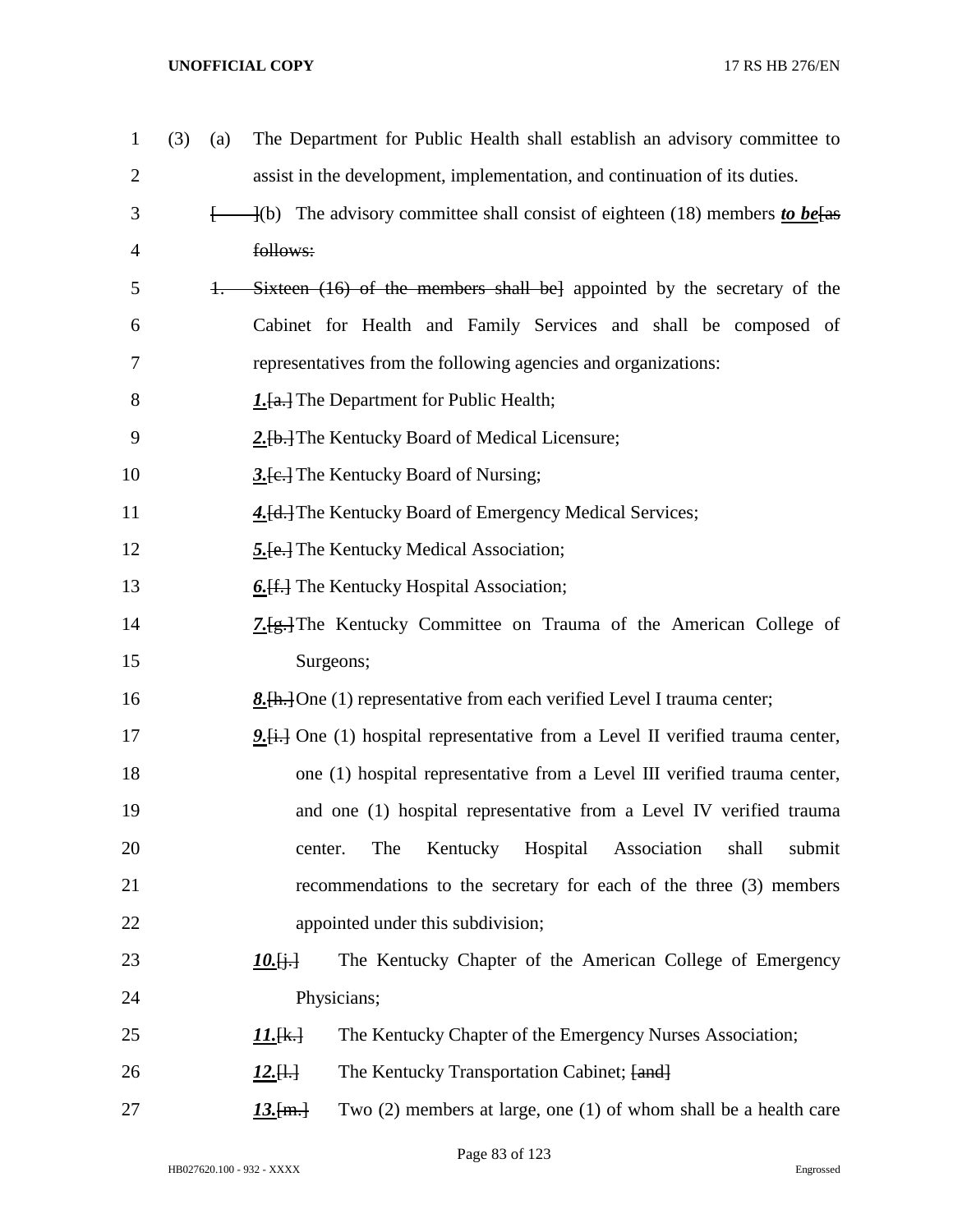| $\mathbf{1}$   |     |     | consumer; [-and]                                                                        |
|----------------|-----|-----|-----------------------------------------------------------------------------------------|
| $\overline{2}$ |     |     | [2. Two (2) members shall be appointed by the Governor as follows:                      |
| 3              |     |     | $\frac{1}{4}$ . One (1) representative with extensive experience in injury<br>a.        |
| 4              |     |     | prevention programs; and                                                                |
| 5              |     |     | One (1) representative with pediatric trauma experience.<br>$15.$ [b.]                  |
| 6              |     | (c) | Members of the advisory committee shall serve for a period of four (4) years            |
| 7              |     |     | and shall serve until a successor is appointed, except that initial terms shall be      |
| 8              |     |     | staggered and one-third $(1/3)$ of the members shall be appointed to four $(4)$         |
| 9              |     |     | year terms, one-third $(1/3)$ of the members shall be appointed to three $(3)$ year     |
| 10             |     |     | terms, and one-third $(1/3)$ of the members shall be appointed for two $(2)$ year       |
| 11             |     |     | terms.                                                                                  |
| 12             |     | (d) | The advisory committee shall meet at least on a quarterly basis. The                    |
| 13             |     |     | committee shall elect a chair, a vice chair, and a secretary from among its             |
| 14             |     |     | members and adopt rules of governance at the first meeting in each fiscal year.         |
| 15             |     |     | The first meeting of the advisory committee shall occur before September 30,            |
| 16             |     |     | 2008.                                                                                   |
| 17             |     | (e) | Appointed members shall serve without compensation but may receive                      |
| 18             |     |     | reimbursement for actual and necessary expenses relating to the duties of the           |
| 19             |     |     | advisory committee in accordance with state regulations relating to travel              |
| 20             |     |     | reimbursement.                                                                          |
| 21             |     | (f) | Expenses associated with the advisory committee shall be paid by the trauma             |
| 22             |     |     | care system fund established in KRS 211.496, to the extent funds are                    |
| 23             |     |     | available.                                                                              |
| 24             | (4) |     | The statewide trauma care director and the advisory committee shall develop and         |
| 25             |     |     | implement a statewide trauma care system, integrated with the public health system      |
| 26             |     |     | for injury prevention, that recognizes levels of care for the appropriate delivery of a |
| 27             |     |     | full range of medical services to all trauma patients in the Commonwealth. The          |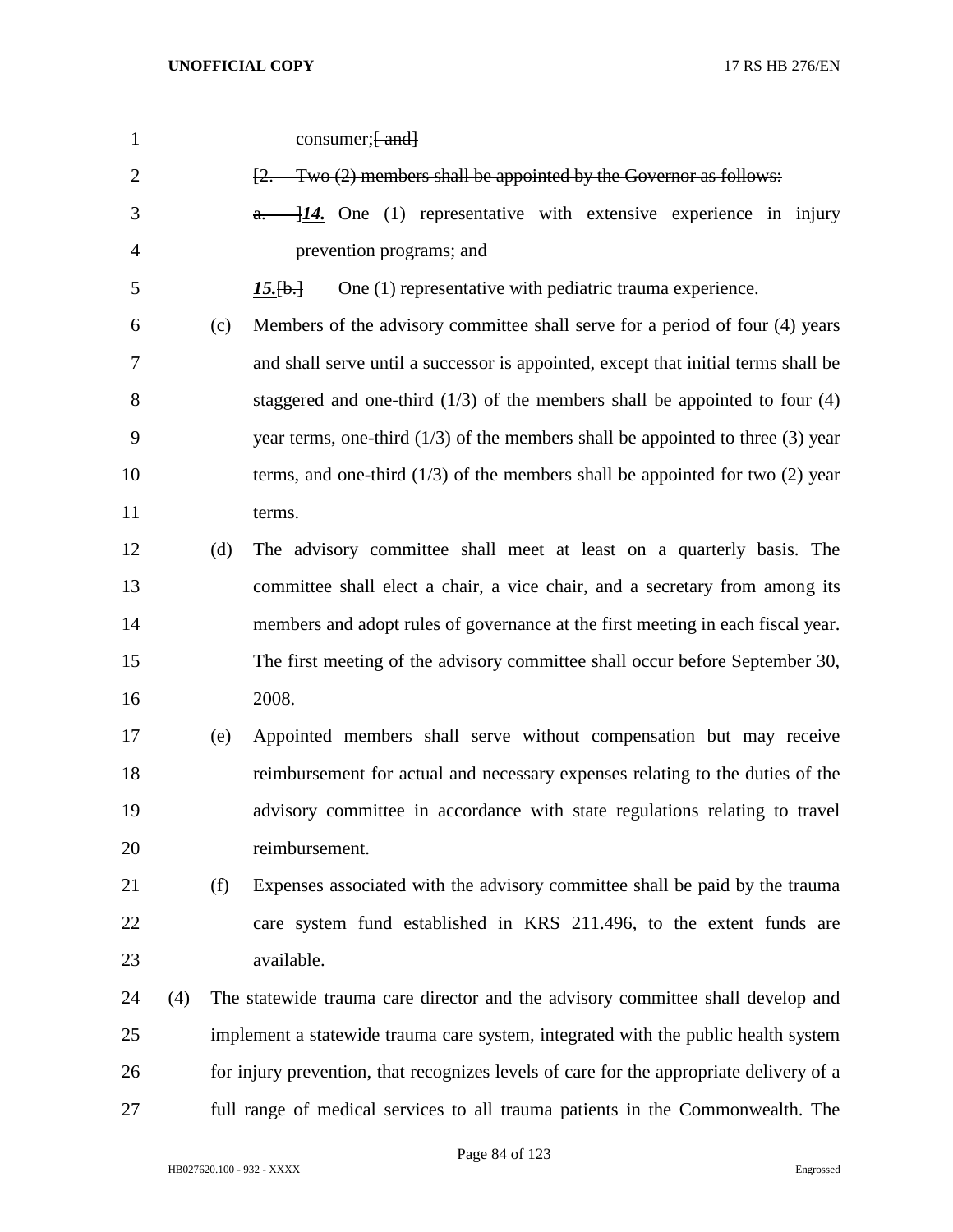statewide trauma care system shall include but is not limited to:

- (a) Development and implementation of trauma prevention and education initiatives;
- (b) Facilitation of appropriate education and continuing education about trauma care and procedures for physicians, nurses, and emergency medical services personnel;
- (c) Development and statewide distribution of guidelines and protocols for the care and treatment of trauma victims that include the needs of special populations and are fully integrated with all available resources, including but not limited to emergency medical services, physicians, nurses, and hospitals;
- (d) Voluntary hospital trauma center verification through the American College of Surgeons or the Department for Public Health;
- (e) Local and regional triage and transport protocols for use by the Kentucky Board of Emergency Medical Services, emergency medical services providers, and emergency rooms; and

(f) Continuing quality assurance and peer review programs.

 (5) The Department for Public Health or the statewide trauma care director and the advisory committee established in this section shall coordinate activities related to the care of trauma patients with other state agencies and boards that are directly or indirectly involved with care of injured persons. Upon request of the Department for Public Health or the statewide trauma care director, other state agencies and boards shall assist and facilitate the development and implementation of a statewide trauma care system.

 (6) Data obtained through a trauma registry or other data collected pursuant to KRS 211.490 to 211.496 shall be confidential and for use solely by the Department for Public Health, the statewide trauma care director, the advisory committee, and persons or public or private entities that participate in data collection for the trauma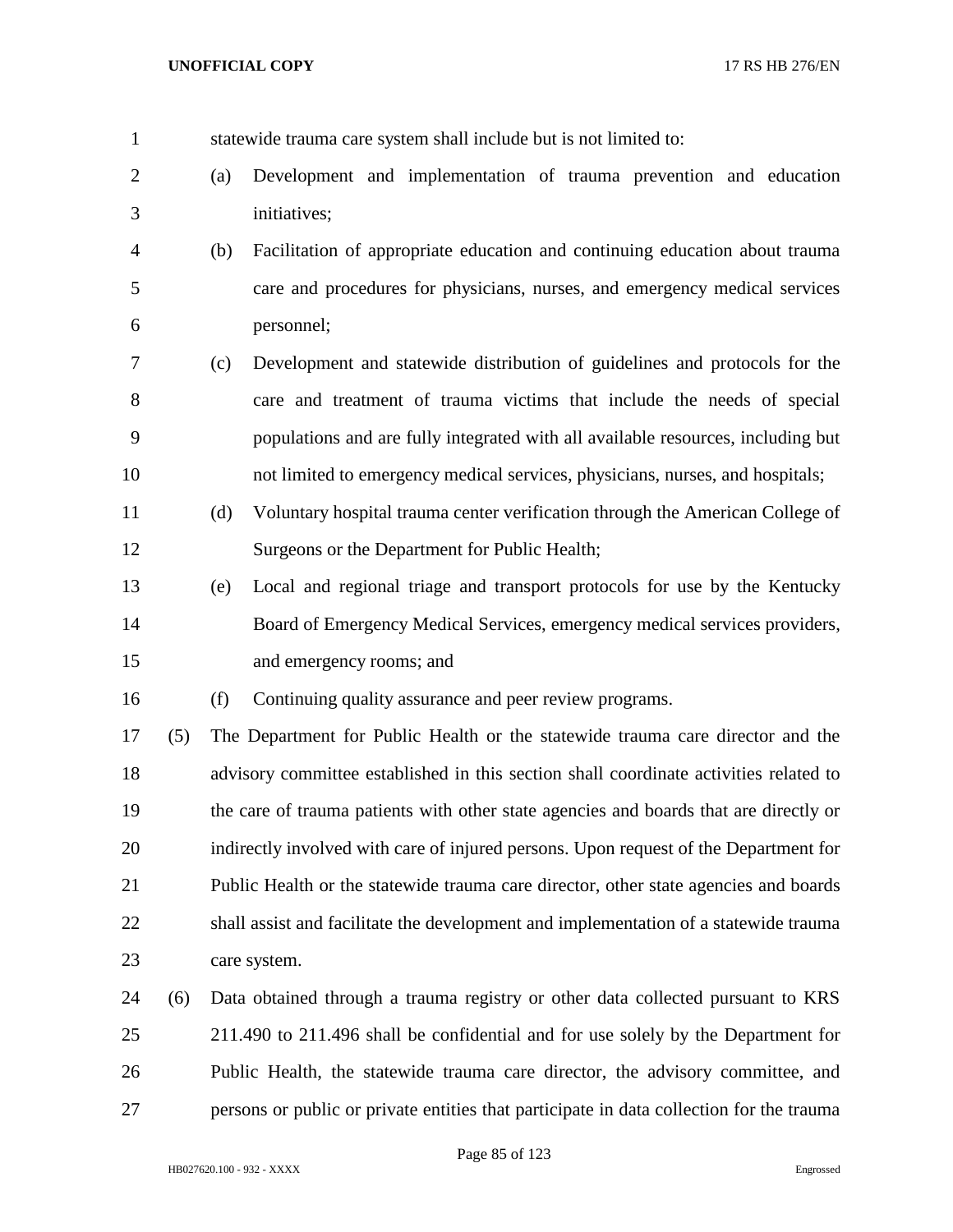- registry. Personal identifying information that is collected for use in the trauma registry shall not be subject to discovery or introduction into evidence in any civil action. (7) The statewide trauma care director shall report *information*[by December 1 of each year to the Interim Joint Committee on Health and Welfare] on the status of the development and implementation of the statewide trauma system *upon request*. (8) The Department for Public Health may promulgate administrative regulations in accordance with KRS Chapter 13A to implement this section. 9 Section 41. KRS 211.502 is amended to read as follows: The Kentucky Spinal Cord and Head Injury Research Board shall: (1) Formulate policies and procedures necessary to carry out the provisions of KRS 211.500 to 211.504; (2) Promulgate administrative regulations necessary to carry out the provisions of KRS 211.500 to 211.504 and to ensure proper expenditure of state funds appropriated for the purposes of KRS 211.500 to 211.504; (3) Review and authorize spinal cord and head injury research projects and programs to 17 be undertaken and financed under the provisions of KRS 211.500 to 211.504; (4) Review and approve all progress and final research reports on projects authorized 19 under the provisions of KRS 211.500 to 211.504; (5) Ensure that state funds, appropriated for spinal cord and head injury research by KRS 211.504 or any other act, are not diverted to any other use; and 22 (6) Provide <del>[the Governor, the General Assembly, and the Legislative Research</del> 23 Commission an annual report by January 30 of each year showing lthe status of funds appropriated under the provisions of KRS 211.504 for spinal cord and head injury research and the progress of the board in terms of the results of its spinal cord and head injury research efforts *upon request*.
- 27 Section 42. KRS 211.590 is amended to read as follows:

Page 86 of 123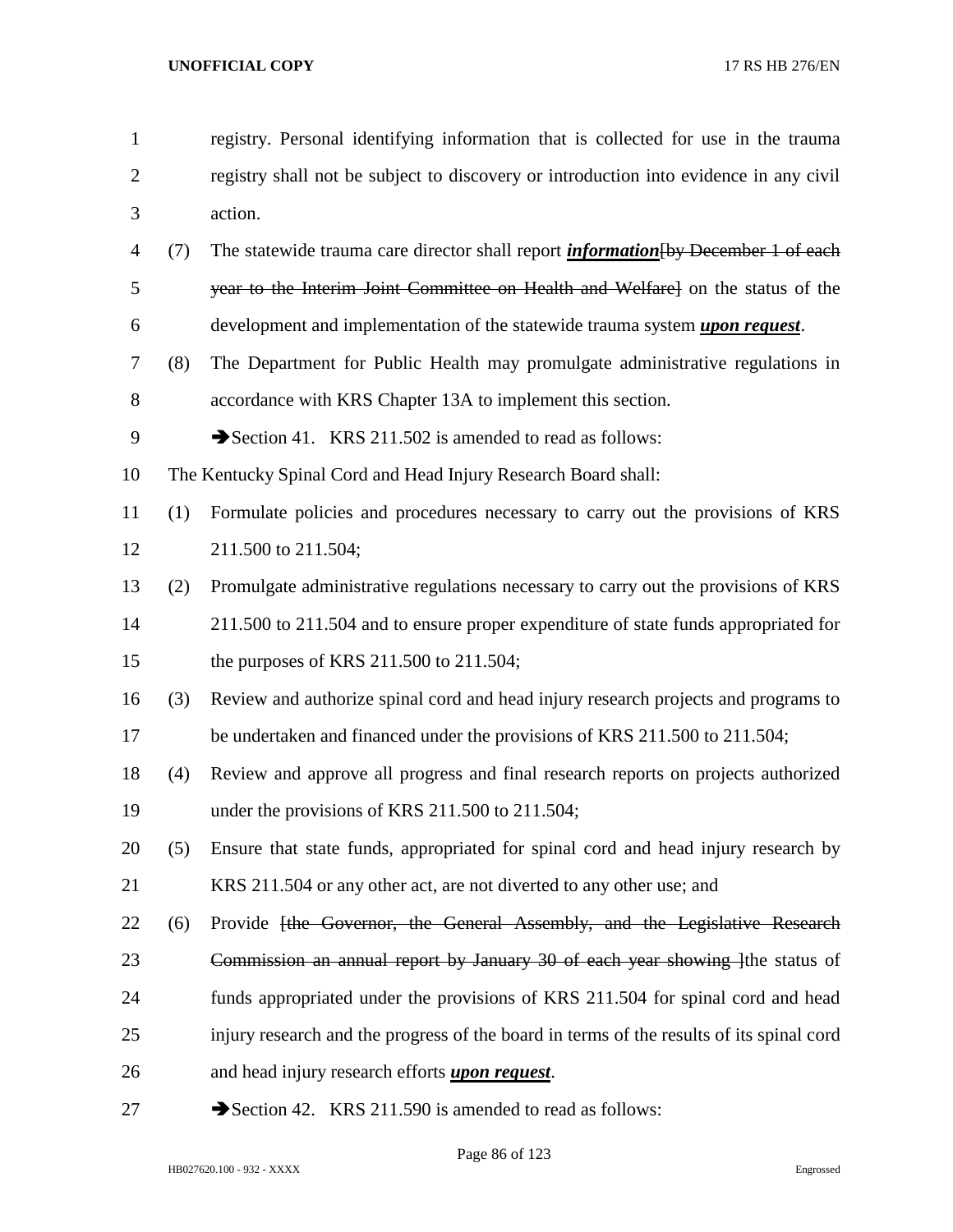- The Breast Cancer Research and Education Trust Fund Board created by KRS 211.585 shall:
- (1) Develop a written plan for the expenditure of trust funds made available under KRS 211.580. The initial plan shall be completed on or before October 1, 2005, and shall be updated on an annual basis on or before October 1 of each year thereafter. The plan shall, at a minimum, include the following:
- (a) A *program* summary[ of existing breast cancer education, awareness, treatment, and screening programs provided to residents of Kentucky by type of program and by geographic area;
- (b) A needs assessment for the Commonwealth of Kentucky that identifies additional programs that are needed by program type and geographic area, with support for why the identified programs are needed]; and
- 13 *(b)* $(\epsilon)$  A prioritized list of programs and research projects that the board will address with funding available through the competitive grant program established under subsection (2) of this section;
- (2) Promulgate administrative regulations to establish a competitive grant program to provide funding to not-for-profit entities, educational institutions, and government agencies in Kentucky offering programs or services in the areas of breast cancer research, education, awareness, treatment, and screening.
- (a) The grant program shall give preference to programs proposing to serve the medically underserved population.
- (b) The grant program shall provide funding to projects and programs in accordance with the priorities established in the plan developed under subsection (1) of this section.
- (c) The administrative regulations shall, at a minimum:
- 26 1. Establish an application process and requirements;
- 2. Set forth program and outcome measurement requirements;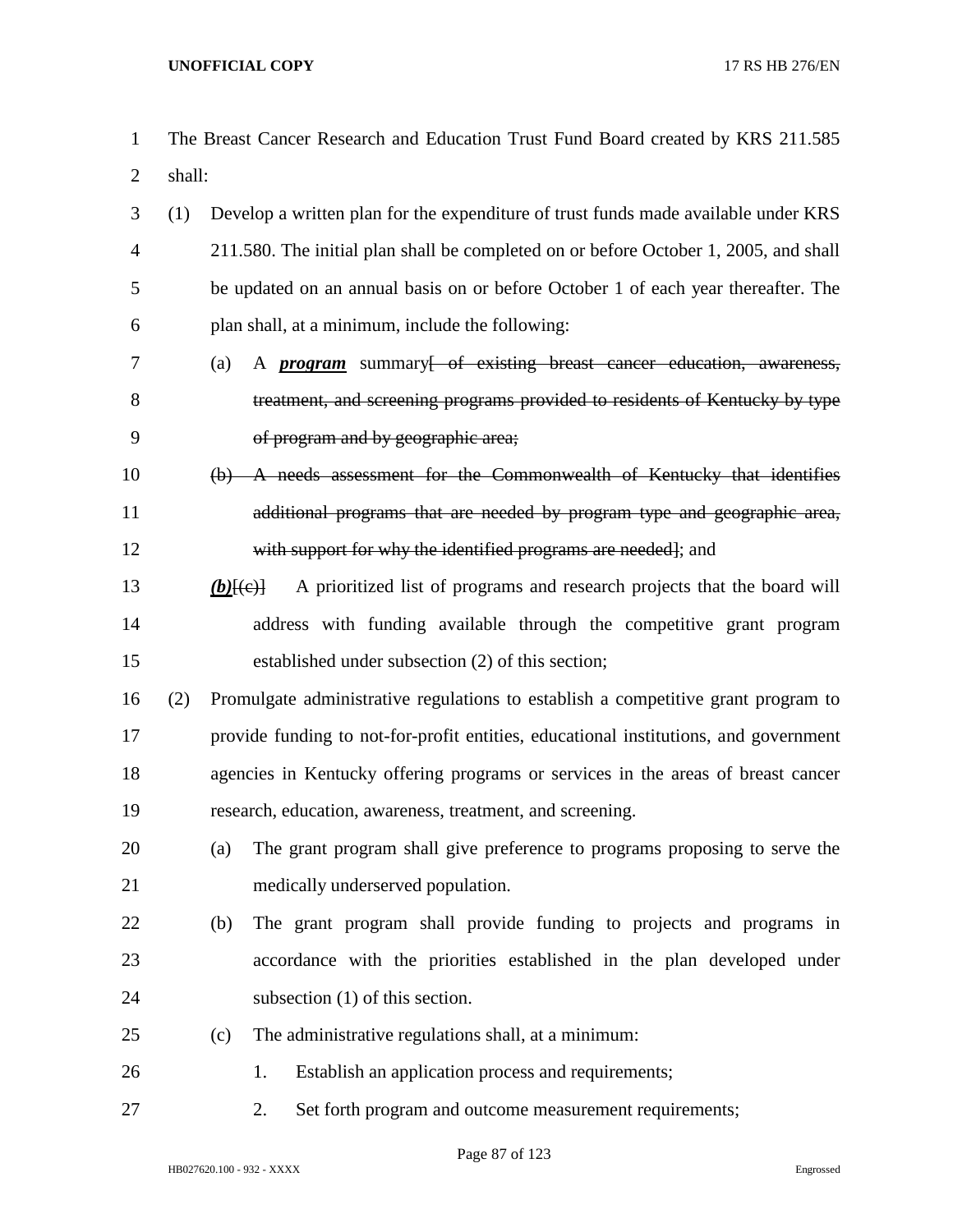| $\mathbf{1}$   |     | Establish an application review and award process; and<br>3.                            |
|----------------|-----|-----------------------------------------------------------------------------------------|
| $\overline{2}$ |     | Provide monitoring, oversight, and reporting requirements for funded<br>4.              |
| 3              |     | programs;                                                                               |
| 4              | (3) | Promulgate administrative regulations necessary to carry out the provisions of KRS      |
| 5              |     | 211.580 to 211.590; and                                                                 |
| 6              | (4) | Provide <i>information upon request that shall</i> [to the Governor and the Legislative |
| 7              |     | Research Commission an annual report by October 1 of each year. The report shall        |
| 8              |     | include but not be limited to:                                                          |
| 9              |     | The plan developed under subsection (1) of this section for the expenditure of<br>(a)   |
| 10             |     | funds for the current and next fiscal year;                                             |
| 11             |     | A summary of the use and impact of prior year funds;<br>(b)                             |
| 12             |     | A summary of the activities of the board during the prior fiscal year; and<br>(c)       |
| 13             |     | Any recommendations for future initiatives or action regarding breast cancer<br>(d)     |
| 14             |     | research, education, awareness, treatment, and screening.                               |
| 15             |     | Section 43. KRS 211.902 is amended to read as follows:                                  |
| 16             | (1) | Every physician, nurse, hospital administrator, director of a clinical laboratory, or   |
| 17             |     | public health officer who receives information of the existence of any person found     |
| 18             |     | or suspected to have a two and three-tenths (2.3) micrograms per deciliter of whole     |
| 19             |     | blood level of lead in his or her blood shall report the information to the cabinet     |
| 20             |     | within seven (7) days and to the local or district health officer in approved           |
| 21             |     | electronic format as prescribed by administrative regulations promulgated by the        |
| 22             |     | cabinet in accordance with KRS Chapter 13A. The contents of the report shall            |
| 23             |     | include but not be limited to the following information:                                |
| 24             |     | The full name and address of the person tested;<br>(a)                                  |
| 25             |     | The date of birth of such person;<br>(b)                                                |
| 26             |     | The type of specimen and the results of the appropriate laboratory tests made<br>(c)    |
| 27             |     | on such person; and                                                                     |

Page 88 of 123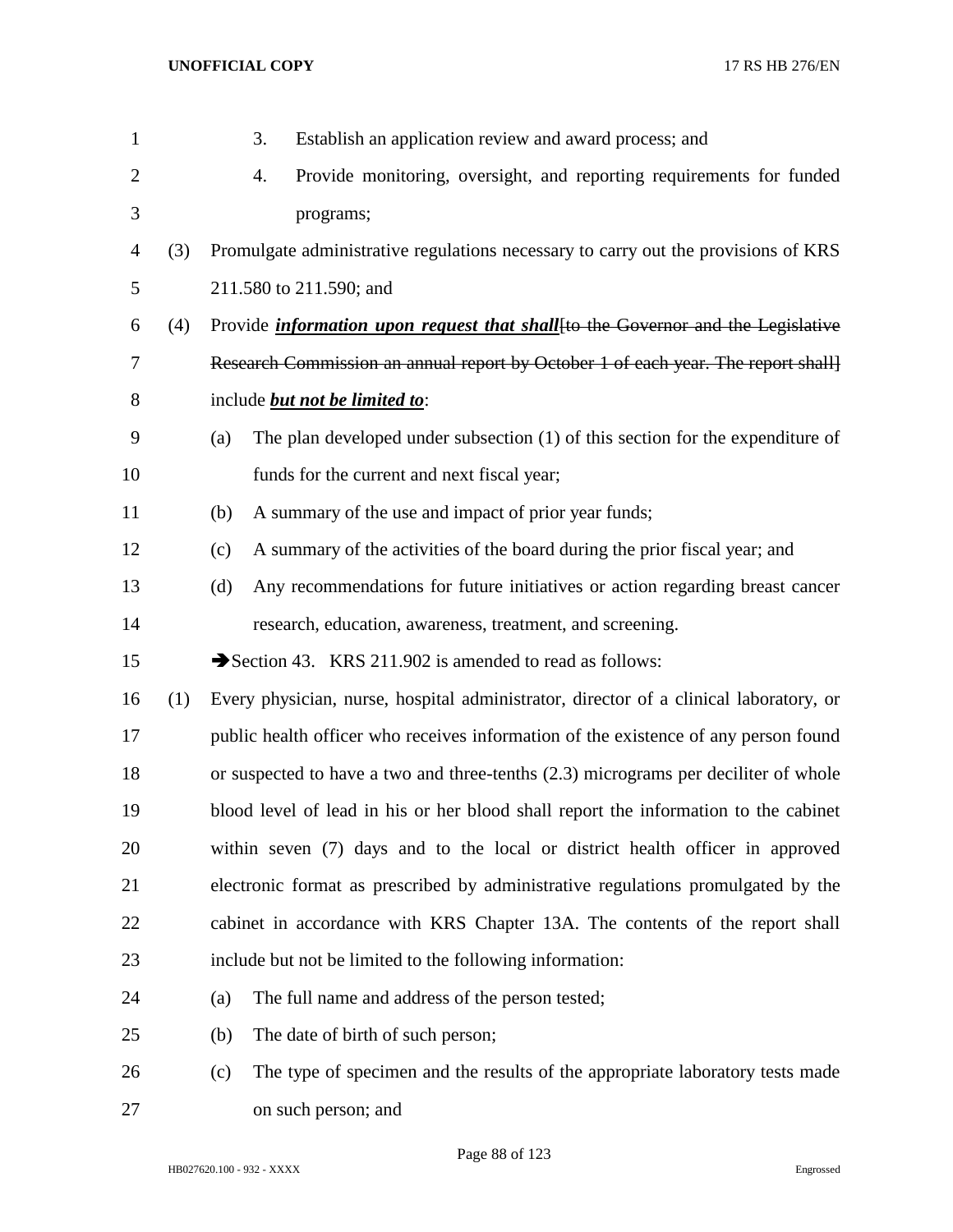- 
- (d) Any other information about such person deemed necessary by the cabinet to carry out the provisions of this section.

 Any physician, nurse, hospital administrator, director of clinical laboratory, public health officer, or allied health professional making such a report in good faith shall be immune from any civil or criminal liability that otherwise might be incurred from the making of such report.

 (2) Notwithstanding the requirements of subsection (1) of this section, a clinical or research laboratory shall not be fined or otherwise disciplined for failure to report required information to the cabinet if the information was not provided by the medical professional obtaining the blood sample.

 (3) The secretary shall maintain comprehensive records of all reports submitted pursuant to KRS 211.900 to 211.905 and 211.994. Records shall be analyzed and geographically indexed by county annually in order to determine the location of areas with a high incidence of elevated blood lead levels reported. The records and analysis shall be public record and provided *upon request*[annually by October 1 to the Governor, the General Assembly, the Legislative Research Commission, and the Lead Poisoning Prevention Advisory Committee]; provided, however, that the name of any individual shall not be made public unless the secretary determines that such inclusion is necessary to protect the health and well-being of the affected individual. (4) When an elevated blood lead level is reported to the cabinet, it shall inform such local boards of health, local health departments, and other persons and health organizations as deemed necessary.

23 Section 44. KRS 214.187 is amended to read as follows:

 (1) The Department for Public Health shall develop a statewide education, awareness, and information program on hepatitis C. The hepatitis C education, awareness, and information program may be incorporated into other existing health education programs. The Department for Public Health may make available on its Internet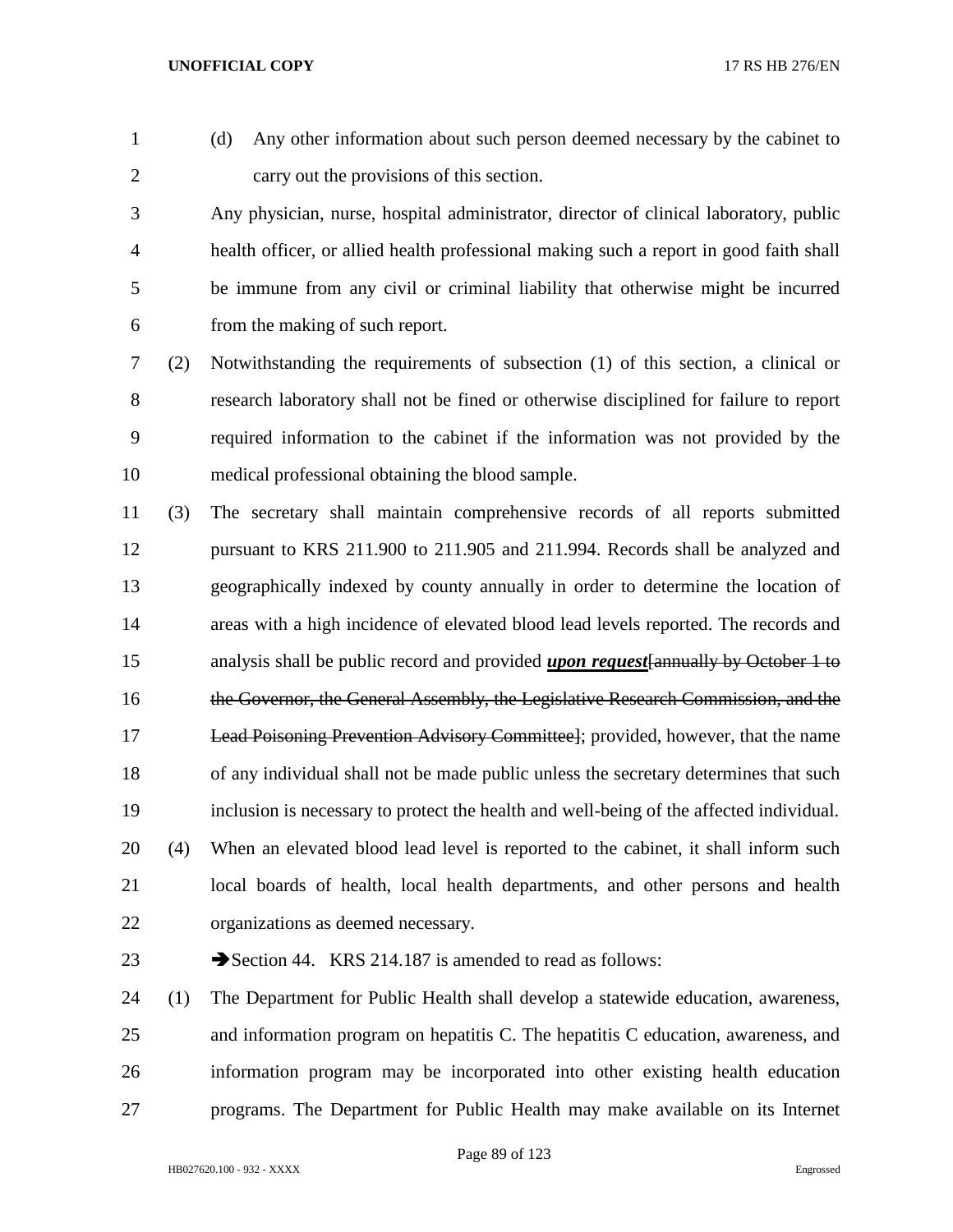Web site protocols, guidelines, and materials for hepatitis C education, awareness, and information programs that increase the understanding of the disease among general and high-risk populations.

 (2) The hepatitis C education, awareness, and information program may include material to specifically address individuals who may be at high risk of infection, including but not limited to law enforcement officials, corrections personnel, prisoners, veterans, individuals who received blood transfusions prior to 1992, hemophiliacs, students, and minority communities. The program may utilize education materials developed by health-related companies and community-based or national advocacy organizations. The program may include but not be limited to counseling, patient support groups, and existing hotlines for consumers.

 (3) In developing the hepatitis C education, awareness, and information program, the department shall consult the University of Kentucky College of Medicine, the University of Louisville School of Medicine, the Pikeville College School of Osteopathic Medicine, the American Liver Foundation, the Centers for Disease Control and Prevention, and any other scientific, medical, or advocacy organizations to develop the protocols and guidelines for the hepatitis C education, awareness, and information program. The protocols and guidelines may include but are not limited to the following:

(a) The risk factors associated with hepatitis C acquisition and transmission;

- (b) The most recent scientific and medical information on hepatitis C prevention, detection, diagnosis, treatment, and therapeutic decision making;
- (c) Tracking and reporting of acute cases of hepatitis C by public health officials;
- (d) Protocols for public safety and health care workers who come in contact with hepatitis C patients; and
- (e) Surveillance programs to determine the prevalence of hepatitis C in ethnic and other high-risk populations.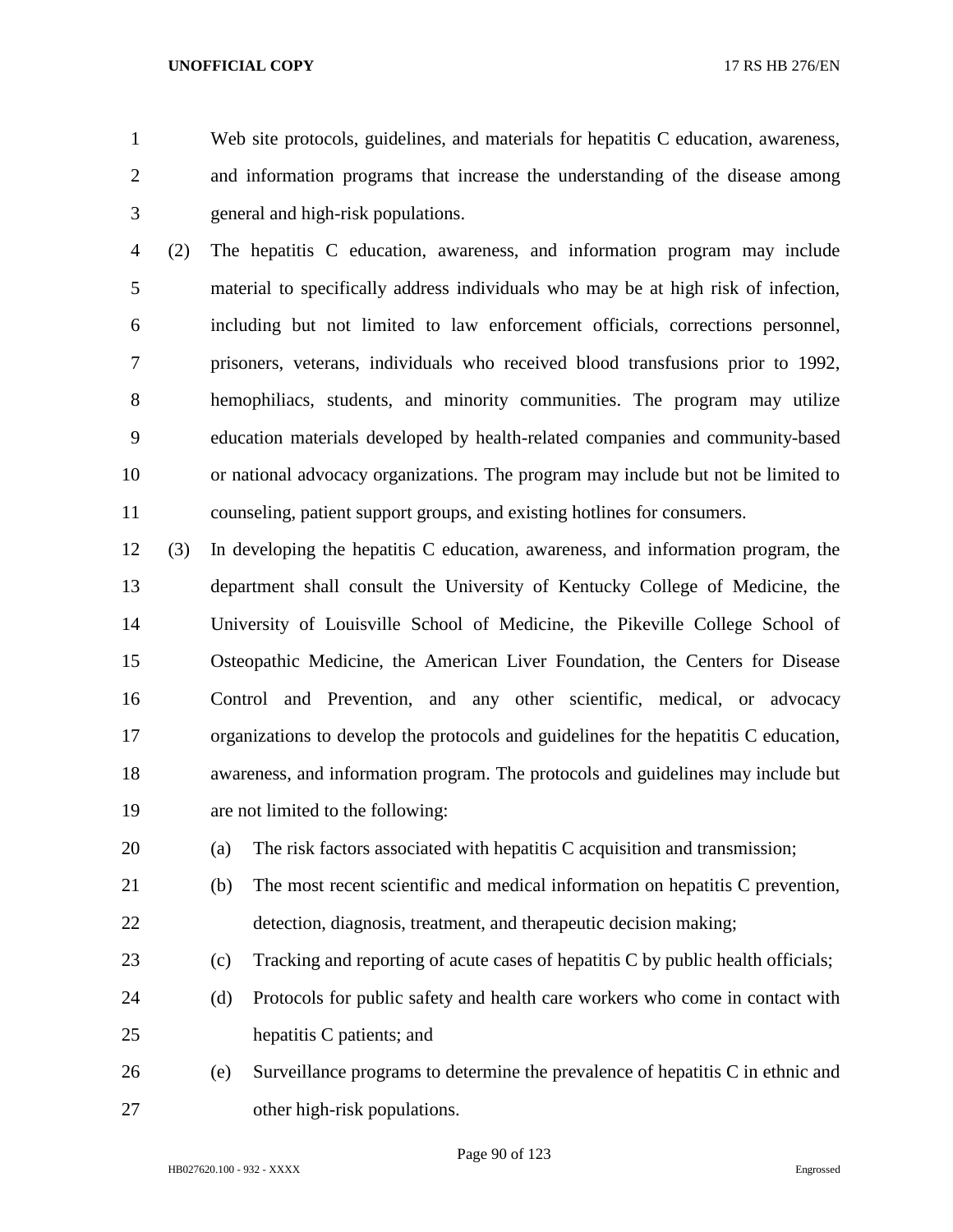| 1              | (4) | The Department for Public Health may coordinate with the Department of Veterans'        |
|----------------|-----|-----------------------------------------------------------------------------------------|
| 2              |     | Affairs and the Department of Corrections to establish specific recommendations         |
| 3              |     | for the hepatitis C education, awareness, and information program. The protocols        |
| $\overline{4}$ |     | and guidelines established by the Department for Public Health, the Department of       |
| 5              |     | Corrections, and the Department of Veterans' Affairs may include topics specified       |
| 6              |     | in subsection (3) of this section and may include but are not limited to protocols      |
| 7              |     | within state agencies to enable departments to provide appropriate treatment for        |
| 8              |     | individuals with hepatitis C, protocols for the education of state agency officials and |
| 9              |     | other employees who work with individuals with hepatitis C, and protocols within        |
| 10             |     | the Department of Corrections to provide written hepatitis C information to             |
| 11             |     | prisoners on the date of their probation, parole, or release.                           |
|                |     |                                                                                         |

 (5) The Department for Public Health shall *make information*[report] on the hepatitis C education, awareness, and information program *available upon request*[to the 14 Interim Joint Committee on Health and Welfare by December 1, 2006, and every six (6) months thereafter, or upon request of the committee].

16 Section 45. KRS 214.452 is amended to read as follows:

The following policies shall apply to blood establishments and to donors of blood:

 (1) All blood establishments within the Commonwealth shall be licensed by the United States Food and Drug Administration and remain in compliance with all applicable federal regulations. The Cabinet for Health and Family Services shall, under administrative regulations promulgated pursuant to KRS Chapter 13A, establish fees necessary to cover the cost of and adhere to a schedule for regular inspection, by the Office of the Inspector General of the Cabinet for Health and Family Services, of all blood establishments within the Commonwealth to ascertain whether each blood establishment is licensed and in compliance with KRS 214.450 to 214.464 and KRS 214.468. The Office of the Inspector General shall commence its inspection program of blood establishments no later than September 1, 1994.[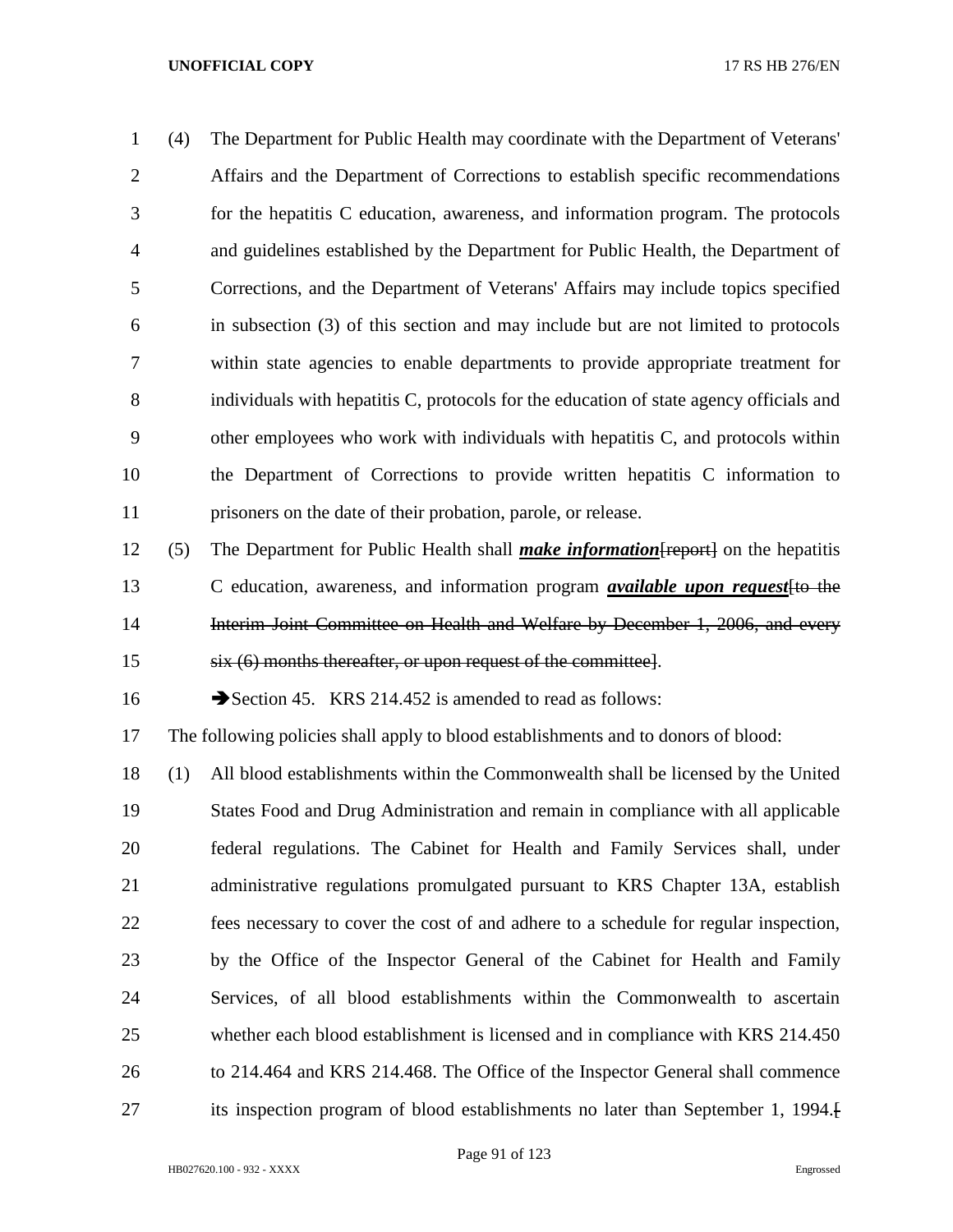- The Office of the Inspector General of the Cabinet for Health and Family Services shall annually, by no later than September 1, submit a written report to the Interim Joint Committee on Health and Welfare on the compliance of blood establishments with KRS 214.450 to 214.464 and KRS 214.468.]
- (2) All blood establishments shall test blood for the human immunodeficiency virus and for any known causative agent for any blood-borne communicable disease, using tests approved and required, for purposes of blood donation, by the United States Food and Drug Administration.
- (3) It shall be the duty of the administrator of any blood establishment which collects blood for the purpose of distributing to another health service, health facility, or health-care provider the blood for transfusion to:
- (a) Secure donor consent and a signed written risk factor history and donor consent form for each potential paid or volunteer donor for the purpose of determining if the potential donor is at high risk for infection with the human immunodeficiency virus, or has tested confirmatory positive for infection with the human immunodeficiency virus; or has acquired immune deficiency syndrome; or has tested confirmatory positive for infection with any causative agent for acquired immune deficiency syndrome recognized by the United States Centers for Disease Control; or has a blood-borne communicable disease;
- (b) Provide a means for a potential donor to self-elect not to donate blood;
- (c) Refuse donation or sale of blood by persons at high risk for infection with the human immunodeficiency virus, or who have been medically diagnosed as having acquired immune deficiency syndrome, or who have tested confirmatory positive for infection with the human immunodeficiency virus, or who have a blood-borne communicable disease;
- 

(d) Post a sign in the blood establishment which is visible to all potential donors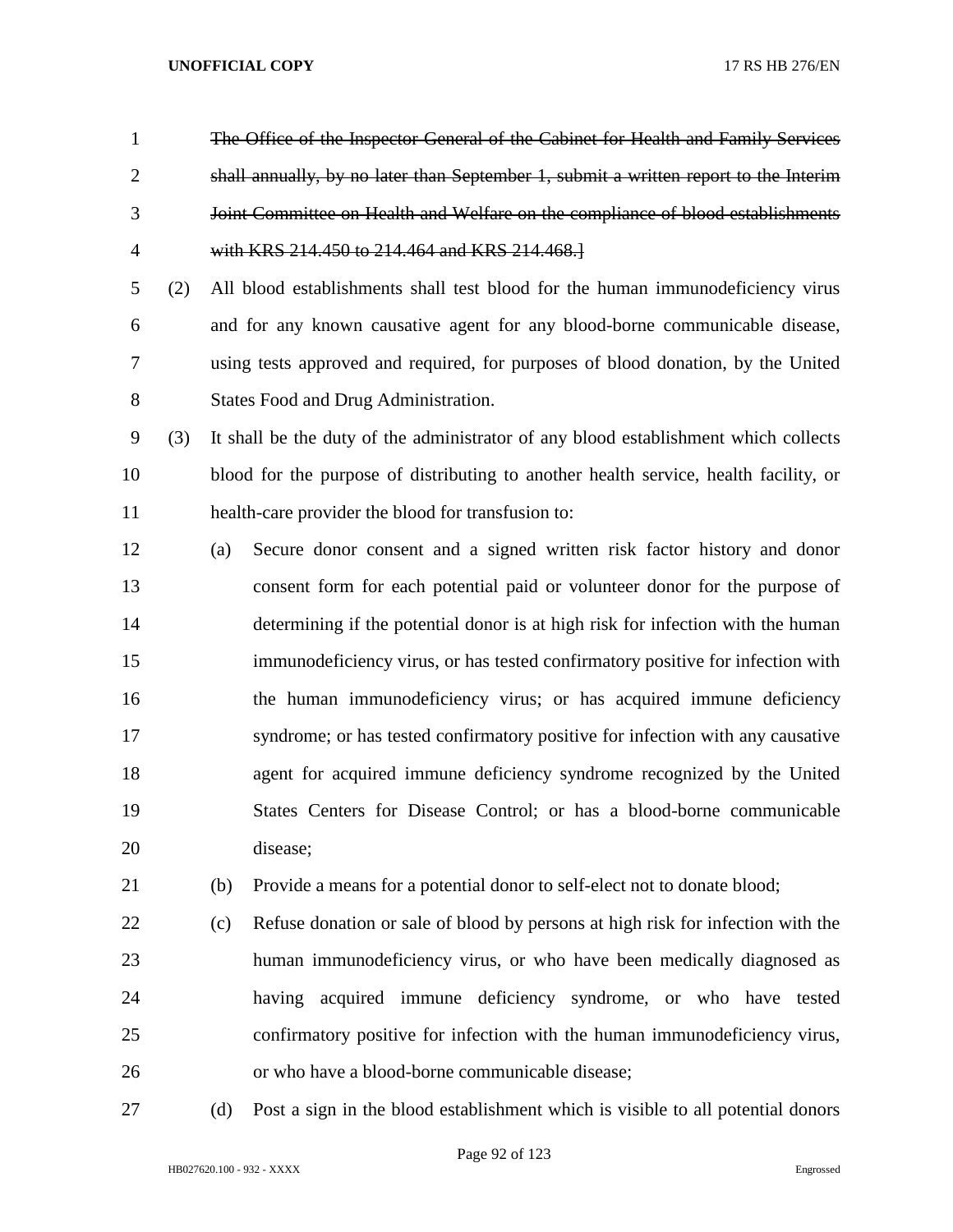| $\mathbf{1}$   |     | and which states: "Persons with acquired immune deficiency syndrome                   |
|----------------|-----|---------------------------------------------------------------------------------------|
| $\overline{2}$ |     | (AIDS), or who have tested confirmatory positive for infection with the               |
| 3              |     | human immunodeficiency virus (HIV), or who have a blood-borne                         |
| 4              |     | communicable disease or who have one (1) or more risk factors for the human           |
| 5              |     | immunodeficiency virus as determined by the United States Centers for                 |
| 6              |     | Disease Control, are prohibited by law from donating or selling blood.                |
| 7              |     | Persons violating the law are guilty of a Class D felony. ASK STAFF OF                |
| 8              |     | THIS BLOOD ESTABLISHMENT."                                                            |
| 9              | (4) | The provisions of this section shall not be construed to impose requirements which    |
| 10             |     | are in conflict with donor eligibility requirements set out in United States Food and |
| 11             |     | Drug Administration or American Association of Blood Banks standards.                 |
| 12             |     | Section 46. KRS 214.554 is amended to read as follows:                                |
| 13             | (1) | There is established within the department a Breast Cancer Screening Program for      |
| 14             |     | the purposes of:                                                                      |
| 15             |     | Reducing morbidity and mortality from breast cancer in women through early<br>(a)     |
| 16             |     | detection and treatment; and                                                          |
| 17             |     | Making breast cancer screening services of high quality and reasonable cost<br>(b)    |
| 18             |     | available to women of all income levels throughout the Commonwealth and to            |
| 19             |     | women whose economic circumstances or geographic location limits access to            |
| 20             |     | breast cancer screening facilities.                                                   |
| 21             | (2) | Services provided under the Breast Cancer Screening Program may be undertaken         |
| 22             |     | by private contract for services or operated by the department and may include the    |
| 23             |     | purchase, maintenance, and staffing of a truck, a van, or any other vehicle suitably  |
| 24             |     | equipped to perform breast cancer screening. The program may also provide referral    |
| 25             |     | services for the benefit of women for whom further examination or treatment is        |
| 26             |     | indicated by the breast cancer screening.                                             |
|                |     |                                                                                       |

(3) The department may adopt a schedule of income-based fees to be charged for the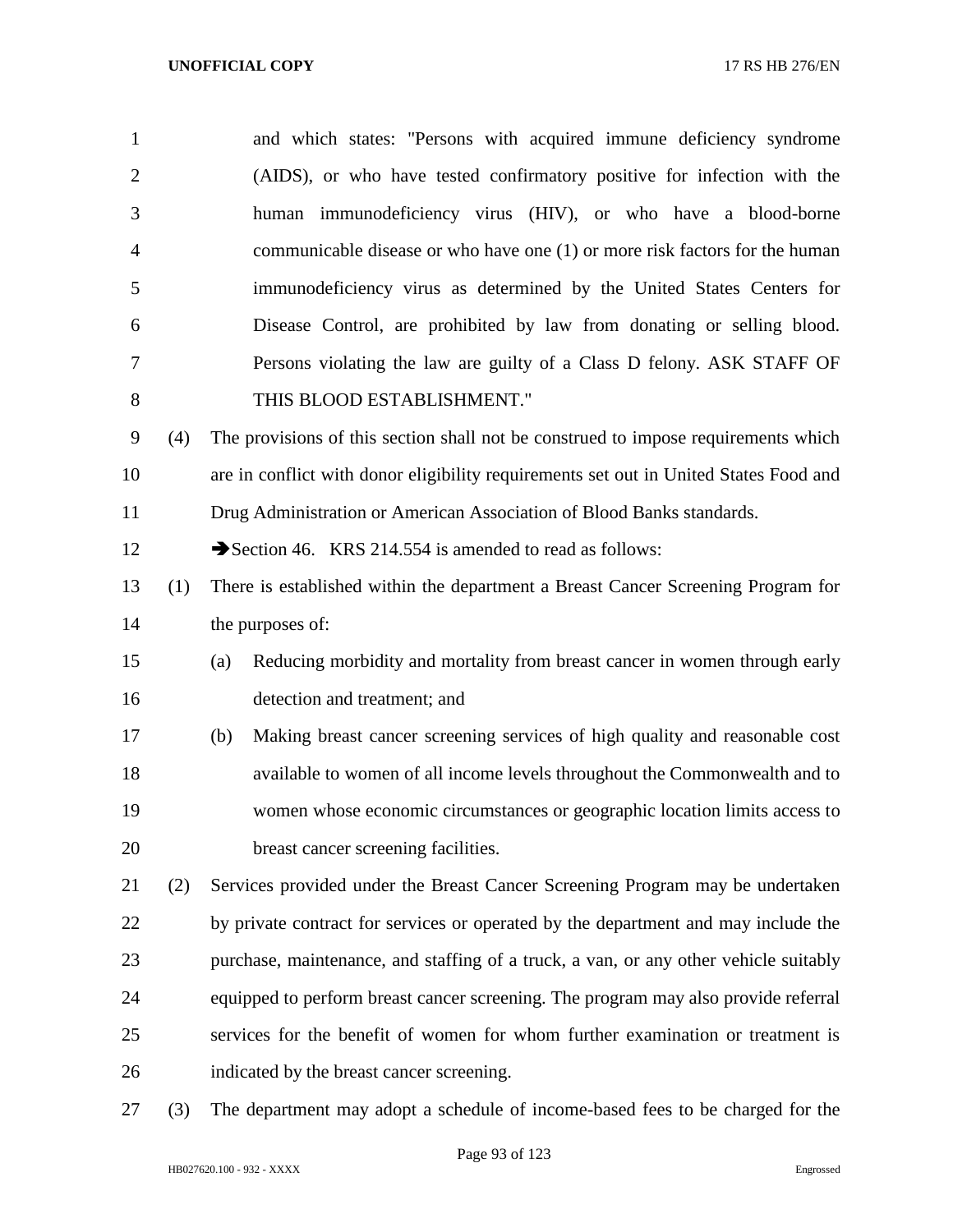breast cancer screening. The schedule shall be determined to make screening available to the largest possible number of women throughout the Commonwealth. The department shall, where practical, collect any available insurance proceeds or other reimbursement payable on behalf of any recipient of a breast cancer screening under KRS 214.552 to 214.556 and may adjust the schedule of fees to reflect insurance contributions. All fees collected shall be credited to the fund.

 (4) The department may accept any grant or award of funds from the federal government or private sources for carrying out the provisions of KRS 214.552 to 214.556.

 (5) For the purpose of developing and monitoring the implementation of guidelines for access to and the quality of the services of the Breast Cancer Screening Program, there is hereby created a Breast Cancer Advisory Committee to the commissioner of the Department for Public Health which shall include the directors of the James Graham Brown Cancer Center and the Lucille Parker Markey Cancer Center, the director of the Kentucky Cancer Registry, the director of the Division of Women's Health, one (1) radiologist with preference given to one who has been fellowship- trained in breast diagnostics and who shall be appointed by the Governor, one (1) representative of the Kentucky Office of Rural Health appointed by the Governor, one (1) representative of the Kentucky Commission on Women appointed by the Governor, and at least three (3) women who have had breast cancer and who shall be appointed by the Governor.

 (6) The commissioner of the Department for Public Health, in consultation with the Breast Cancer Advisory Committee, shall *provide data and analysis upon request*[annually, but no later than November 1 of each year, make a report to the Governor, the Legislative Research Commission, and the Interim Joint Committees on Appropriations and Revenue and on Health and Welfare] on the:

(a) Implementation and outcome from the Breast Cancer Screening Program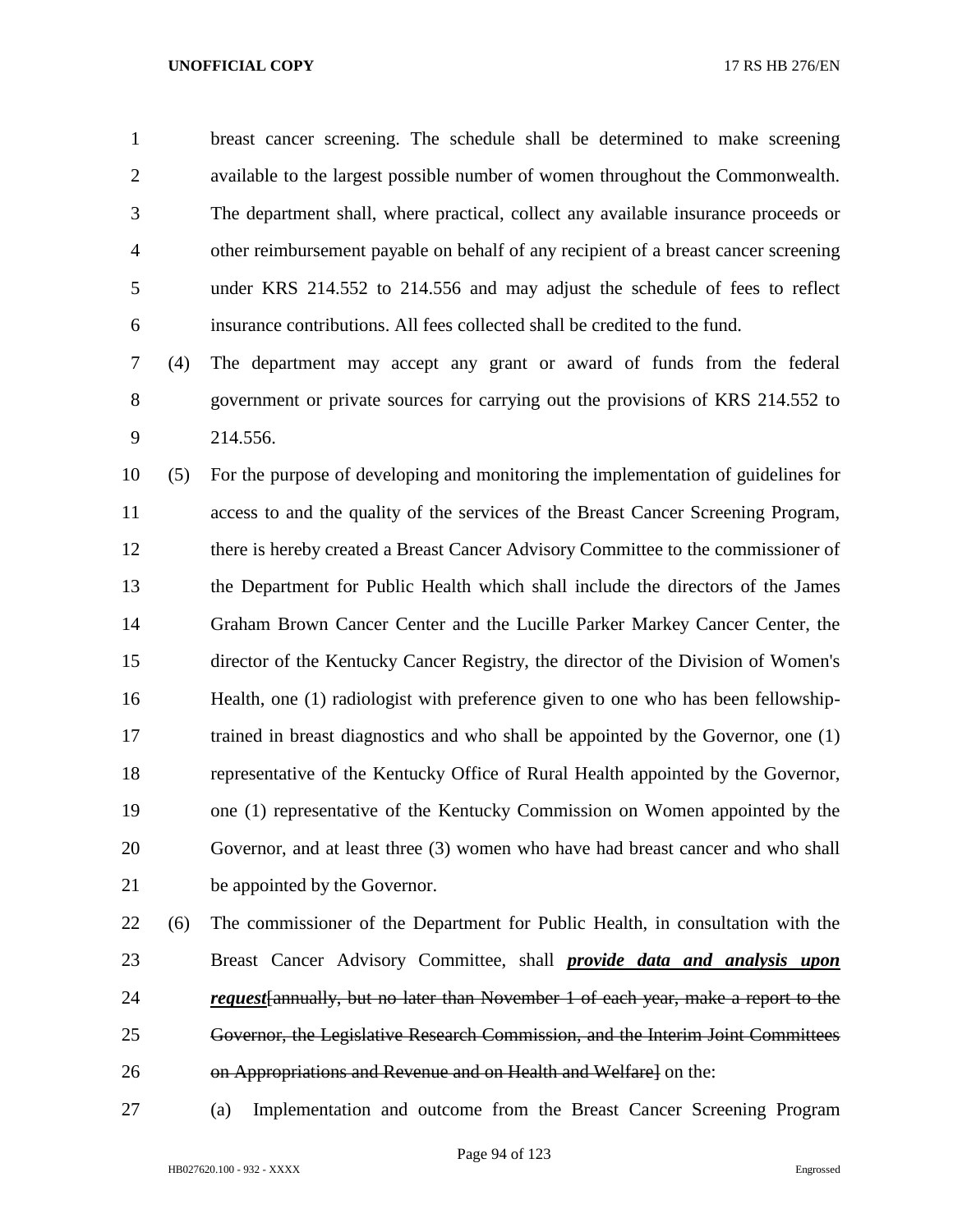| $\mathbf{1}$   |     |     | including, by geographic region, numbers of persons screened, numbers of         |
|----------------|-----|-----|----------------------------------------------------------------------------------|
| $\overline{2}$ |     |     | cancers detected, referrals for treatment, and reductions in breast cancer       |
| 3              |     |     | morbidity and mortality;                                                         |
| 4              |     | (b) | Development of quality assurance guidelines, including timetables, for breast    |
| 5              |     |     | cancer screening under this section, and monitoring of the manner and effect     |
| 6              |     |     | of implementation of those guidelines; and                                       |
| 7              |     | (c) | Funds appropriated, received, and spent for breast cancer control by fiscal      |
| 8              |     |     | year.                                                                            |
| 9              |     |     | Section 47. KRS 216.2923 is amended to read as follows:                          |
| 10             | (1) |     | For the purposes of carrying out the provisions of KRS 216.2920 to 216.2929, the |
| 11             |     |     | secretary may:                                                                   |
| 12             |     | (a) | Appoint temporary volunteer advisory committees, which may include               |
| 13             |     |     | individuals and representatives of interested public or private entities or      |
| 14             |     |     | organizations;                                                                   |
| 15             |     | (b) | Apply for and accept any funds, property, or services from any person or         |
| 16             |     |     | government agency;                                                               |
| 17             |     | (c) | Make agreements with a grantor of funds or services, including an agreement      |
| 18             |     |     | to make any study allowed or required under KRS 216.2920 to 216.2929; and        |
| 19             |     | (d) | Contract with a qualified, independent third party for any service necessary to  |
| 20             |     |     | carry out the provisions of KRS 216.2920 to 216.2929; however, unless            |
| 21             |     |     | permission is granted specifically by the secretary a third party hired by the   |
| 22             |     |     | secretary shall not release, publish, or otherwise use any information to which  |
| 23             |     |     | the third party has access under its contract.                                   |
| 24             | (2) |     | For the purposes of carrying out the provisions of KRS 216.2920 to 216.2929, the |
| 25             |     |     | secretary shall:                                                                 |
| 26             |     | (a) | [Publish and make available information that relates to the health-care          |

financing and delivery system, information on charges for health-care services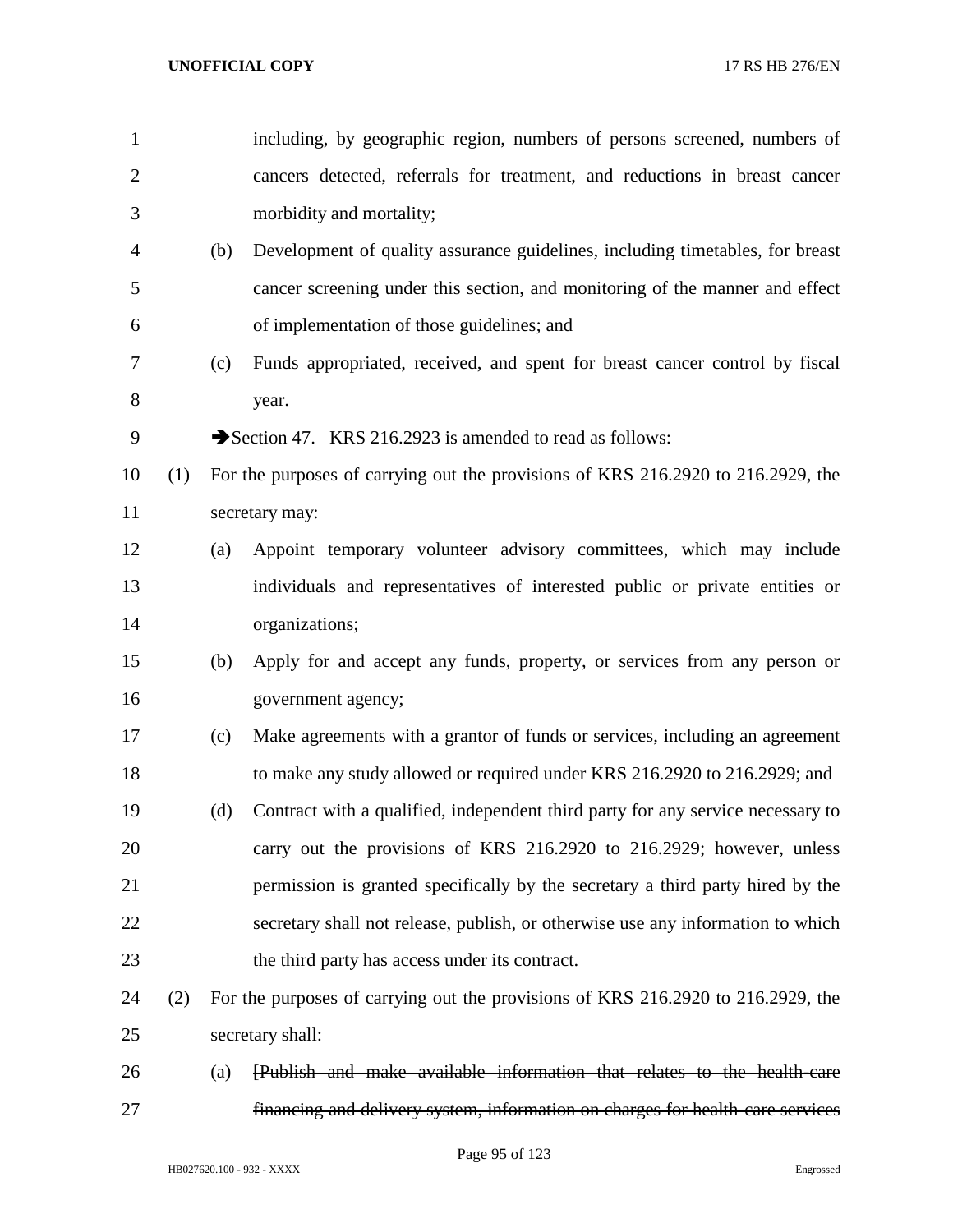| $\mathbf{1}$   | and the quality and outcomes of health care services, the cost of workers'                     |
|----------------|------------------------------------------------------------------------------------------------|
| $\overline{2}$ | compensation health benefits, motor vehicle health insurance benefits, and                     |
| 3              | health insurance premiums and benefits that is in the public interest;                         |
| 4              | $\overline{(b)}$ - Periodically participate in or conduct analyses and studies that relate to: |
| 5              | Health-care costs;<br>1.                                                                       |
| 6              | 2.<br>Health-care quality and outcomes;                                                        |
| 7              | 3.<br>Health-care providers and health services; and                                           |
| 8              | Health insurance costs;<br>4.                                                                  |
| 9              | Promulgate administrative regulations pursuant to KRS Chapter 13A<br>$(b)$ [(e)]               |
| 10             | that relate to its meetings, minutes, and transactions related to KRS 216.2920                 |
| 11             | to 216.2929; and                                                                               |
| 12             | Prepare annually a budget proposal that includes the estimated income<br>$(c)$ $(d)$           |
| 13             | and proposed expenditures for the administration and operation of KRS                          |
| 14             | 216.2920 to 216.2929 <del>[; and</del>                                                         |
| 15             | (e) No later than thirty $(30)$ days after July 15, 2005, appoint and convene a                |
| 16             | permanent cabinet advisory committee. The committee shall advise the                           |
| 17             | secretary on the collection, analysis, and distribution of consumer-oriented                   |
| 18             | information related to the health-care system, the cost of treatment and                       |
| 19             | procedures, outcomes and quality indicators, and policies and regulations to                   |
| 20             | implement the electronic collection and transmission of patient information                    |
| 21             | (e-health) and other cost-saving patient record systems. At a minimum, the                     |
| 22             | committee shall be composed of the following:                                                  |
| 23             | Commissioner of the Department for Public Health;                                              |
| 24             | Commissioner of the Department for Behavioral Health, Developmental<br>2.                      |
| 25             | and Intellectual Disabilities;                                                                 |
| 26             | <b>Commissioner of the Department for Medicaid Services;</b><br>3.                             |
| 27             | Commissioner of the Department of Insurance;<br>4.                                             |

Page 96 of 123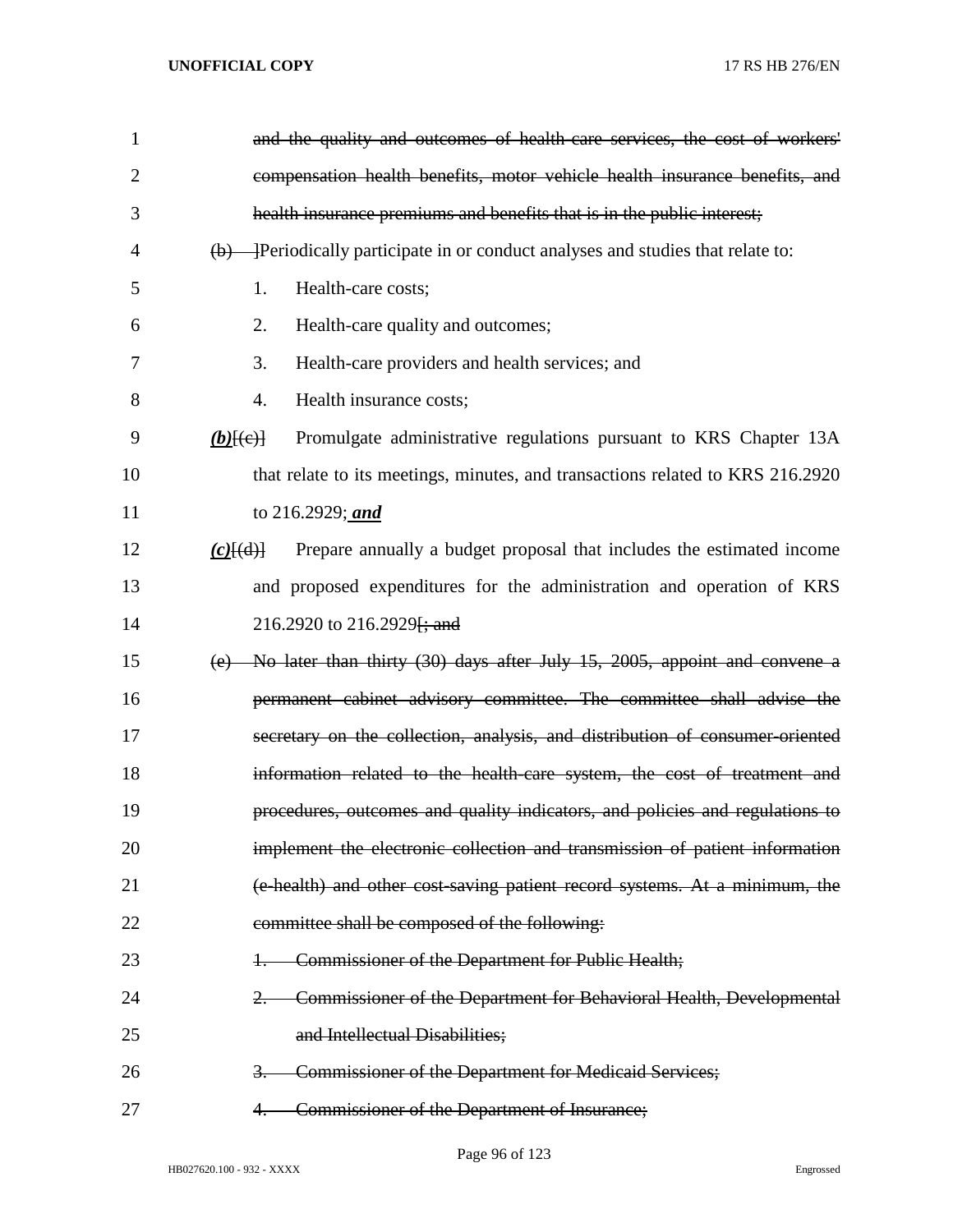| $\mathbf{1}$   |     | 5. Physician representatives;                                                         |
|----------------|-----|---------------------------------------------------------------------------------------|
| $\overline{2}$ |     | Hospital representatives;<br>6.                                                       |
| 3              |     | Health insurer representatives;<br>$7 -$                                              |
| 4              |     | $8-$<br>Consumers; and                                                                |
| 5              |     | Nonphysician health care providers.<br>$9-$                                           |
| 6              |     | (f) The cabinet advisory committee shall utilize the Health Services Data             |
| 7              |     | Advisory Committee as a subcommittee, which shall include a member of the             |
| 8              |     | Division of Women's Physical and Mental Health, to define quality outcome             |
| 9              |     | measurements and to advise the cabinet on technical matters, including a              |
| 10             |     | review of administrative regulations promulgated pursuant to KRS Chapter              |
| 11             |     | 13A, proper interpretation of the data, and the most cost efficient manner in         |
| 12             |     | which it should be published and disseminated to the public, state and local          |
| 13             |     | leaders in health policy, health facilities, and health care providers. The           |
| 14             |     | Health Services Data Advisory Committee shall review and make                         |
| 15             |     | recommendations to the cabinet advisory committee regarding exploration of            |
| 16             |     | technical matters related to data from other health-care providers and shall          |
| 17             |     | make recommendations on methods for risk-adjusting any data prepared and              |
| 18             |     | published by the cabinet.                                                             |
| 19             | (3) | The cabinet may promulgate administrative regulations pursuant to KRS Chapter         |
| 20             |     | 13A that impose civil fines not to exceed five hundred dollars (\$500) for each       |
| 21             |     | violation for knowingly failing to file a report as required under KRS 216.2920 to    |
| 22             |     | 216.2929. The amount of any fine imposed shall not be included in the allowed         |
| 23             |     | costs of a facility for Medicare or Medicaid reimbursement.                           |
| 24             |     | Section 48. KRS 216.2927 is amended to read as follows:                               |
| 25             | (1) | The following types of data shall be deemed as relating to personal privacy and,      |
| 26             |     | except by court order, shall not be published or otherwise released by the cabinet or |
| 27             |     | its staff and shall not be subject to inspection under KRS 61.870 to 61.884:          |

Page 97 of 123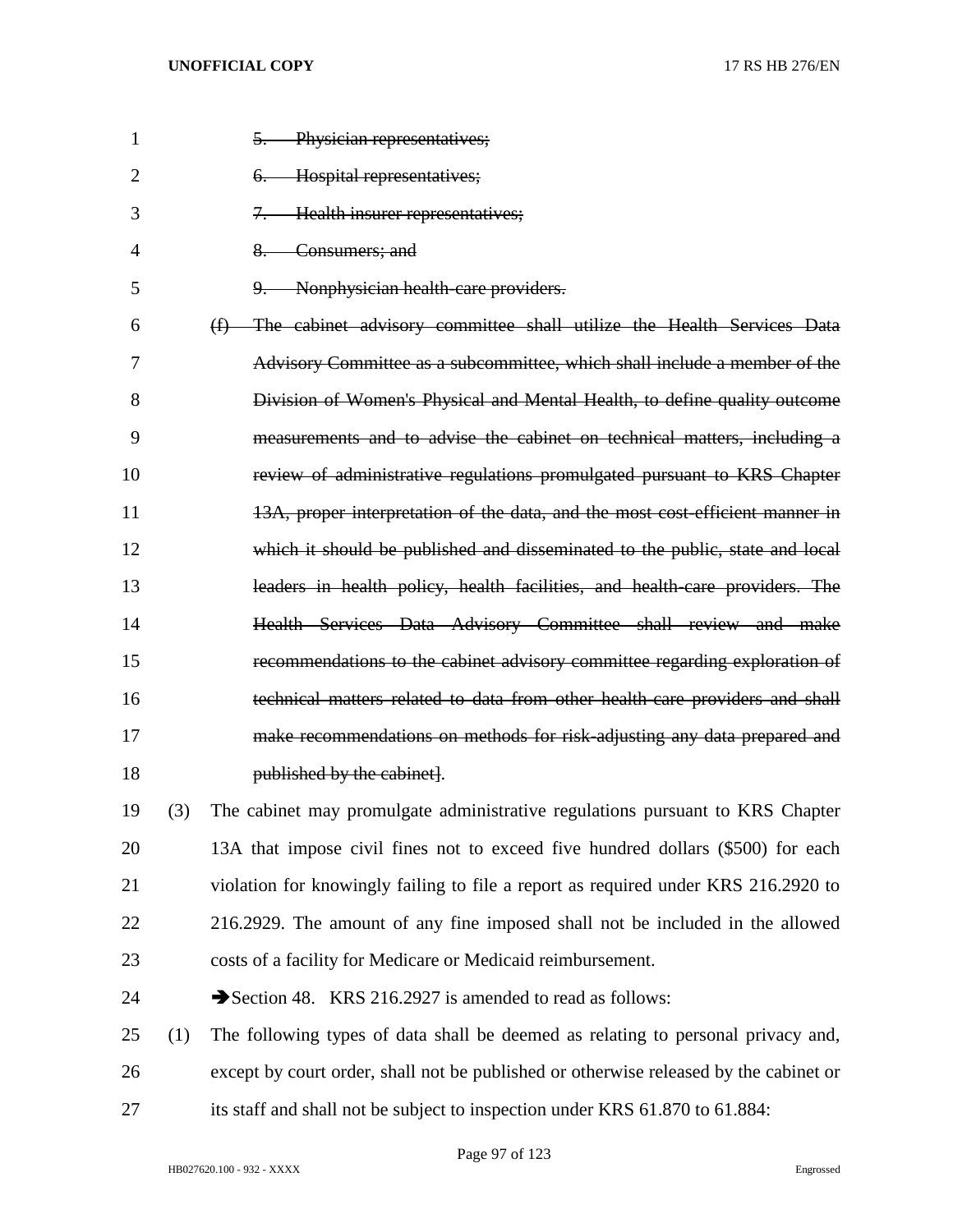- (a) Any data, summary of data, correspondence, or notes that identify or could be used to identify any individual patient or member of the general public, unless the identified individual gives written permission to release the data or correspondence;
- (b) Any correspondence or related notes from or to any employee or employees of a provider if the correspondence or notes identify or could be used to identify any individual employee of a provider, unless the corresponding persons grant permission to release the correspondence; and
- (c) Data considered by the cabinet to be incomplete, preliminary, substantially in error, or not representative, the release of which could produce misleading 11 information.
- (2) Health-care providers submitting required data to the cabinet shall not be required to obtain individual permission to release the data, except as specified in subsection (1) of this section, and, if submission of the data to the cabinet complies with pertinent administrative regulations promulgated pursuant to KRS Chapter 13A, shall not be deemed as having violated any statute or administrative regulation protecting individual privacy.
- (3) (a) No less than sixty (60) days after the annual report or reports are published and except as otherwise provided, the cabinet shall make all aggregate data which does not allow disclosure of the identity of any individual patient, and which was obtained for the annual period covered by the reports, available to 22 the public.
- (b) Persons or organizations requesting use of the data shall agree to abide by a public-use data agreement and by HIPPA privacy rules referenced in 45 C.F.R. Part 164. The public-use data agreement shall include, at a minimum, a prohibition against the sale or further release of data, and guidelines for the use and analysis of the data released to the public related to provider quality,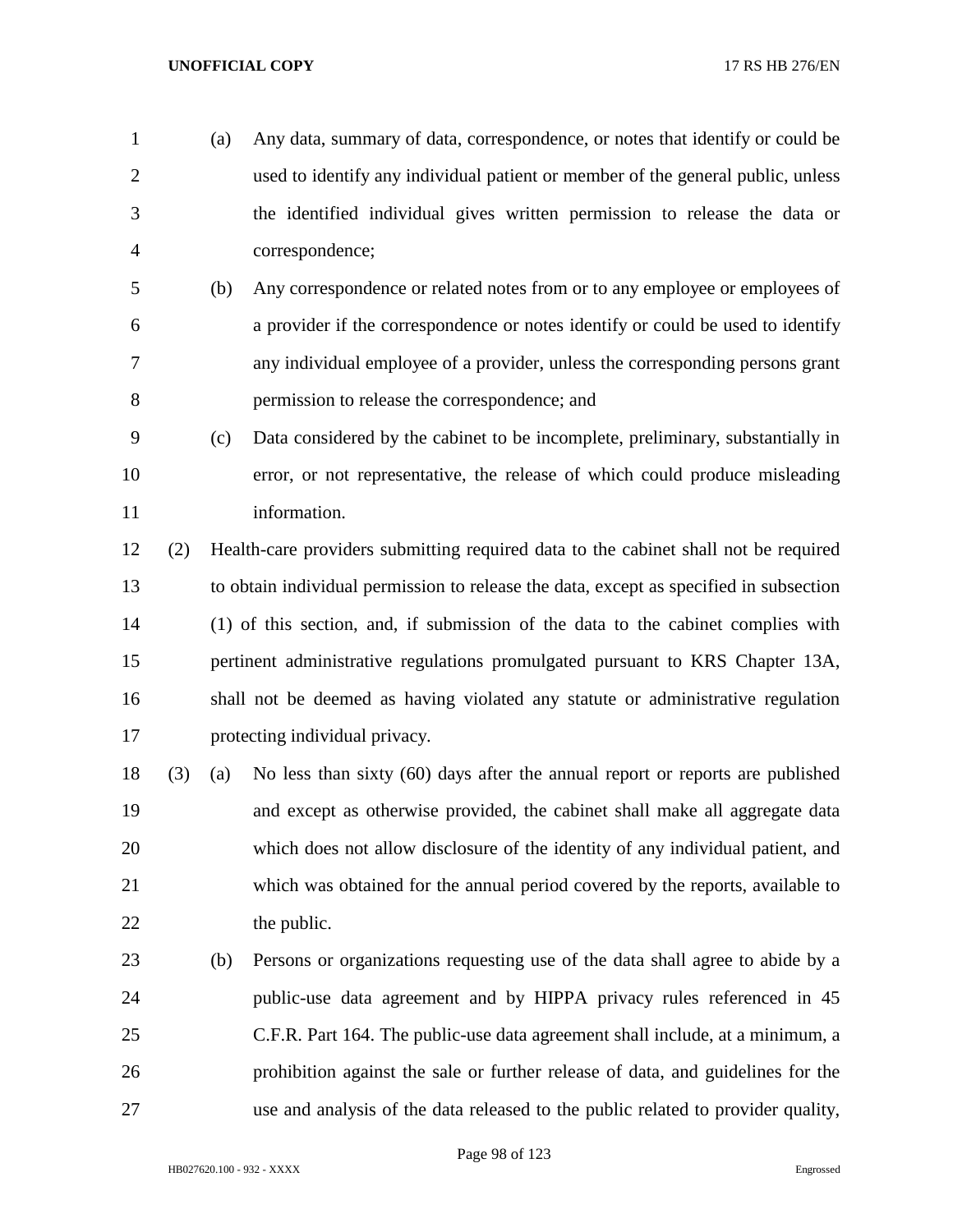| outcomes, or charges. |
|-----------------------|
|                       |

 (c) Single copies of the printed data shall be made available to individuals at no cost. The cabinet may impose a fee for providing electronic or multiple printed copies of the data. At least one (1) printed and one (1) electronic copy of the aggregate data shall be provided without charge to the Legislative Research Commission.

 [(d) The Health Services Data Advisory Committee shall review at least annually current protocols related to the release of data under this subsection and shall make recommendations to the cabinet advisory committee established under **KRS** 216.2923.

 (4) Collection of data about individual patients shall be in a nonidentifying numeric form and shall not include a patient's name or Social Security number. Any person who receives information identifying a patient through error or any other means shall return all copies of the information immediately.

 (5) All data and information collected shall be kept in a secure location and under lock and key when specifically responsible personnel are absent.

 (6) Only designated cabinet staff shall have access to raw data and information. The designated staff shall be made aware of their responsibilities to maintain confidentiality. Staff with access to raw data and information shall sign a statement indicating that the staff person accepts responsibility to hold that data or identifying information in confidence and is aware of penalties under state or federal law for breach of confidentiality. Data which, because of small sample size, breaches the confidence of individual patients, shall not be released.

 (7) Any employee of the cabinet who violates any provision of this section shall be fined not more than five hundred dollars (\$500) for each violation or be confined in 26 the county jail for not more than six (6) months, or both, and shall be removed and disqualified from office or employment.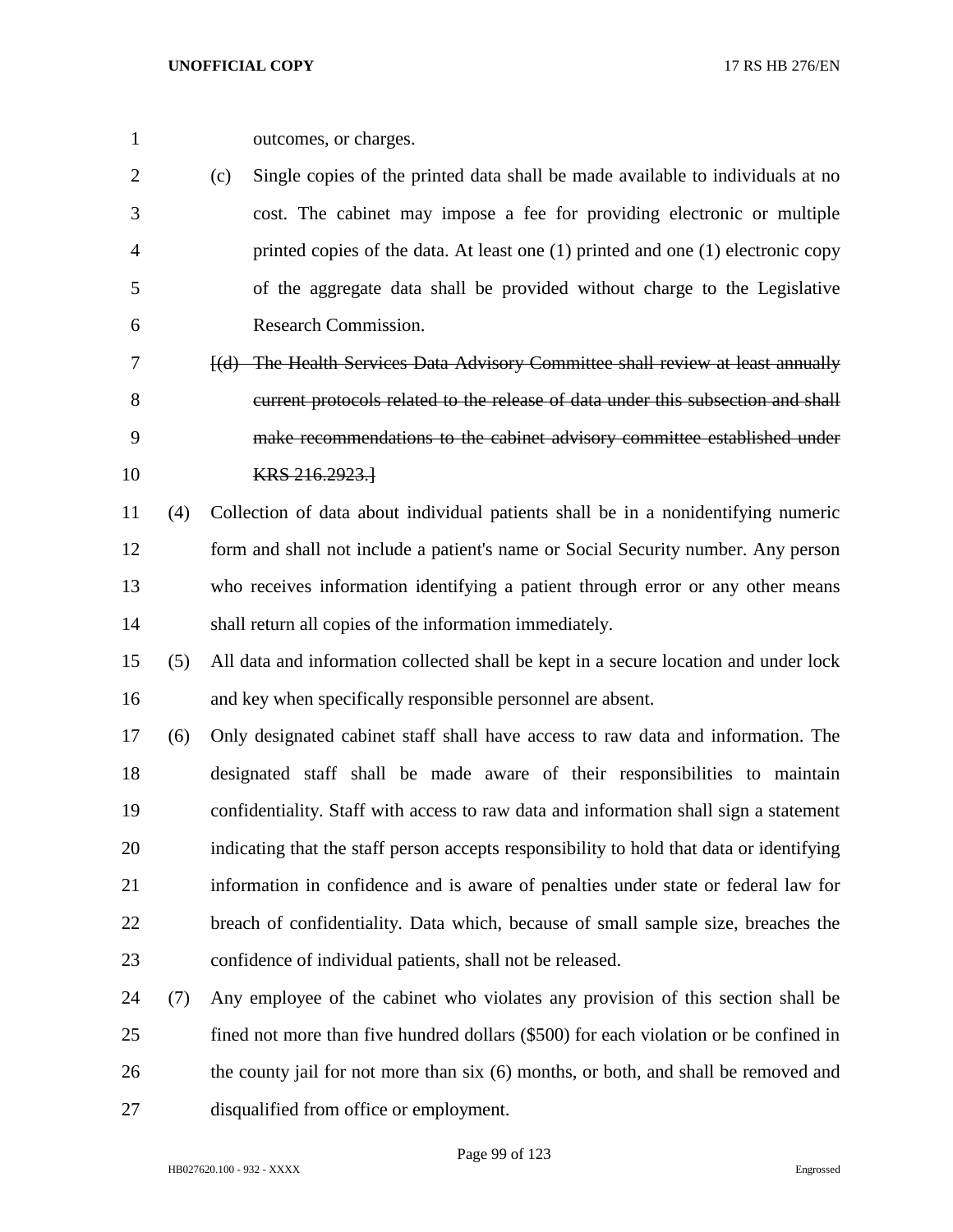1 Section 49. KRS 216.2929 is amended to read as follows:

 (1) (a) The Cabinet for Health and Family Services shall make available on its Web site information on charges for health-care services at least annually in understandable language with sufficient explanation to allow consumers to draw meaningful comparisons between every hospital and ambulatory facility, differentiated by payor if relevant, and for other provider groups as relevant data becomes available.

 (b) Any charge information compiled and reported by the cabinet shall include the median charge and other percentiles to describe the typical charges for all of the patients treated by a provider and the total number of patients represented 11 by all charges, and shall be risk-adjusted<del>[ according to recommendations of</del> 12 the Health Services Data Advisory Committee].

 (c) The report shall clearly identify the sources of data used in the report and explain limitations of the data and why differences between provider charges may be misleading. Every provider that is specifically identified in any report shall be given thirty (30) days to verify the accuracy of its data prior to public release and shall be afforded the opportunity to submit comments on its data that shall be included on the Web site and as part of any printed report of the data.

 (d) The cabinet shall only provide linkages to organizations that publicly report comparative-charge data for Kentucky providers using data for all patients treated regardless of payor source, which may be adjusted for outliers, is risk-adjusted, and meets the requirements of paragraph (c) of this subsection.

 (2) (a) The cabinet shall make information available on its Web site at least annually describing quality and outcome measures in understandable language with sufficient explanations to allow consumers to draw meaningful comparisons between every hospital and ambulatory facility in the Commonwealth and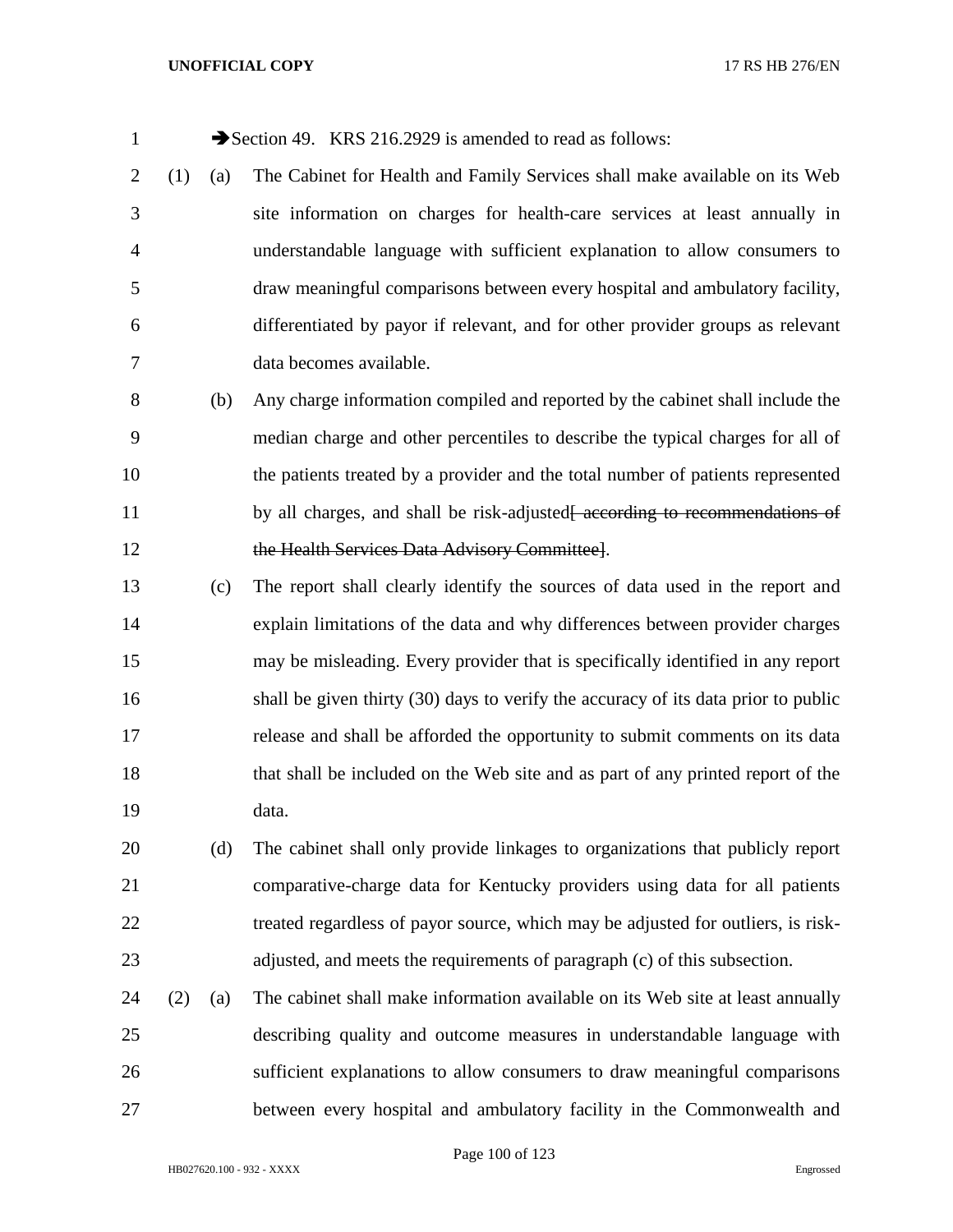| 1              |     |     | other provider groups as relevant data becomes available.                            |
|----------------|-----|-----|--------------------------------------------------------------------------------------|
| $\overline{2}$ |     | (b) | The cabinet shall utilize only national quality indicators that have been<br>1.      |
| 3              |     |     | endorsed and adopted by the Agency for Healthcare Research and                       |
| 4              |     |     | Quality, the National Quality Forum, or the Centers for Medicare and                 |
| 5              |     |     | Medicaid Services; or                                                                |
| 6              |     |     | 2.<br>The cabinet shall provide linkages only to the following organizations         |
| 7              |     |     | that publicly report quality and outcome measures on Kentucky                        |
| 8              |     |     | providers:                                                                           |
| 9              |     |     | The Centers for Medicare and Medicaid Services;<br>a.                                |
| 10             |     |     | The Agency for Healthcare Research and Quality;<br>b.                                |
| 11             |     |     | The Joint Commission; and<br>$C_{\bullet}$                                           |
| 12             |     |     | d.<br>Other organizations that publicly report relevant outcome data for             |
| 13             |     |     | Kentucky providers as determined by the Health Services Data                         |
| 14             |     |     | Advisory Committee].                                                                 |
| 15             |     | (c) | The cabinet shall utilize or refer the general public to only those nationally       |
| 16             |     |     | endorsed quality indicators that are based upon current scientific evidence or       |
| 17             |     |     | relevant national professional consensus and have definitions and calculation        |
| 18             |     |     | methods openly available to the general public at no charge.                         |
| 19             | (3) |     | Any report the cabinet disseminates or refers the public to shall:                   |
| 20             |     | (a) | Not include data for a provider whose caseload of patients is insufficient to        |
| 21             |     |     | make the data a reliable indicator of the provider's performance;                    |
| 22             |     | (b) | Meet the requirements of subsection $(1)(c)$ of this section;                        |
| 23             |     | (c) | Clearly identify the sources of data used in the report and explain the              |
| 24             |     |     | analytical methods used in preparing the data included in the report; and            |
| 25             |     | (d) | Explain any limitations of the data and how the data should be used by               |
| 26             |     |     | consumers.                                                                           |
| 27             | (4) |     | [The cabinet shall at least annually, on or before October 1, submit a report on the |

Page 101 of 123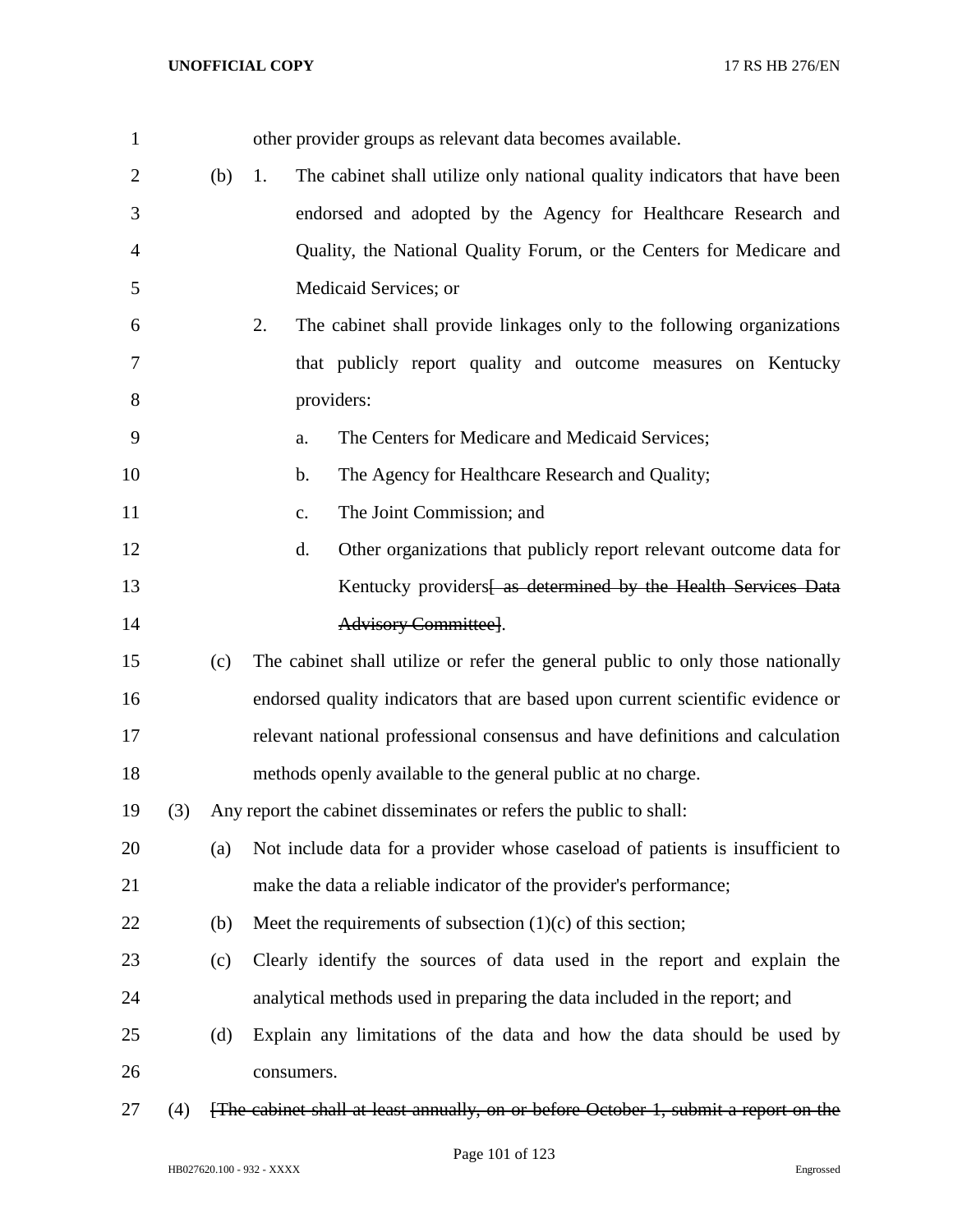| 1              |                    | operations and activities of the cabinet under KRS 216.2920 to 216.2929 during the           |
|----------------|--------------------|----------------------------------------------------------------------------------------------|
| $\overline{2}$ |                    | preceding fiscal year, including a copy of each study or report required or                  |
| 3              |                    | authorized under KRS 216.2920 to 216.2929 and any recommendations relating                   |
| 4              |                    | thereto.                                                                                     |
| 5              | $\left( 5 \right)$ | The cabinet shall report at least biennially, no later than October 1 of each odd-           |
| 6              |                    | numbered year, on matters pertaining to comparative health care charges, quality,            |
| 7              |                    | and outcomes, the effectiveness of its activities relating to educating consumers and        |
| 8              |                    | containing health care costs, and any recommendations regarding its data collection          |
| 9              |                    | and dissemination activities.                                                                |
| 10             |                    | (6) The cabinet shall report at least biennially, no later than October 1 of each odd-       |
| 11             |                    | numbered year, on the special health needs of the minority population in the                 |
| 12             |                    | Commonwealth as compared to the population in the Commonwealth as compared                   |
| 13             |                    | to the population at large. The report shall contain an overview of the health status        |
| 14             |                    | of minority Kentuckians, shall identify the diseases and conditions experienced at           |
| 15             |                    | disproportionate mortality and morbidity rates within the minority population, and           |
| 16             |                    | shall make recommendations to meet the identified health needs of the minority               |
| 17             |                    | population.                                                                                  |
| 18             | $(5)$ $(7)$        | The report required under subsection (4) reports required under subsections                  |
| 19             |                    | $(4)$ , $(5)$ , and $(6)$ of this section shall be submitted to the Interim Joint Committees |
| 20             |                    | on Appropriations and Revenue and Health and Welfare and to the Governor.                    |
| 21             |                    | Section 50. KRS 216.941 is amended to read as follows:                                       |
| 22             | (1)                | Notwithstanding any provision of law to the contrary, no additional license or               |
| 23             |                    | certificate otherwise required under the provisions of KRS Chapters 211, 216, 311,           |
| 24             |                    | 312, or 314 shall be necessary for the voluntary provision of health care services by        |
| 25             |                    | any person who:                                                                              |
| 26             |                    | Is a charitable health care provider as defined in KRS 216.940; or<br>(a)                    |
| 27             |                    | Does not regularly practice in the Commonwealth.<br>(b)                                      |

Page 102 of 123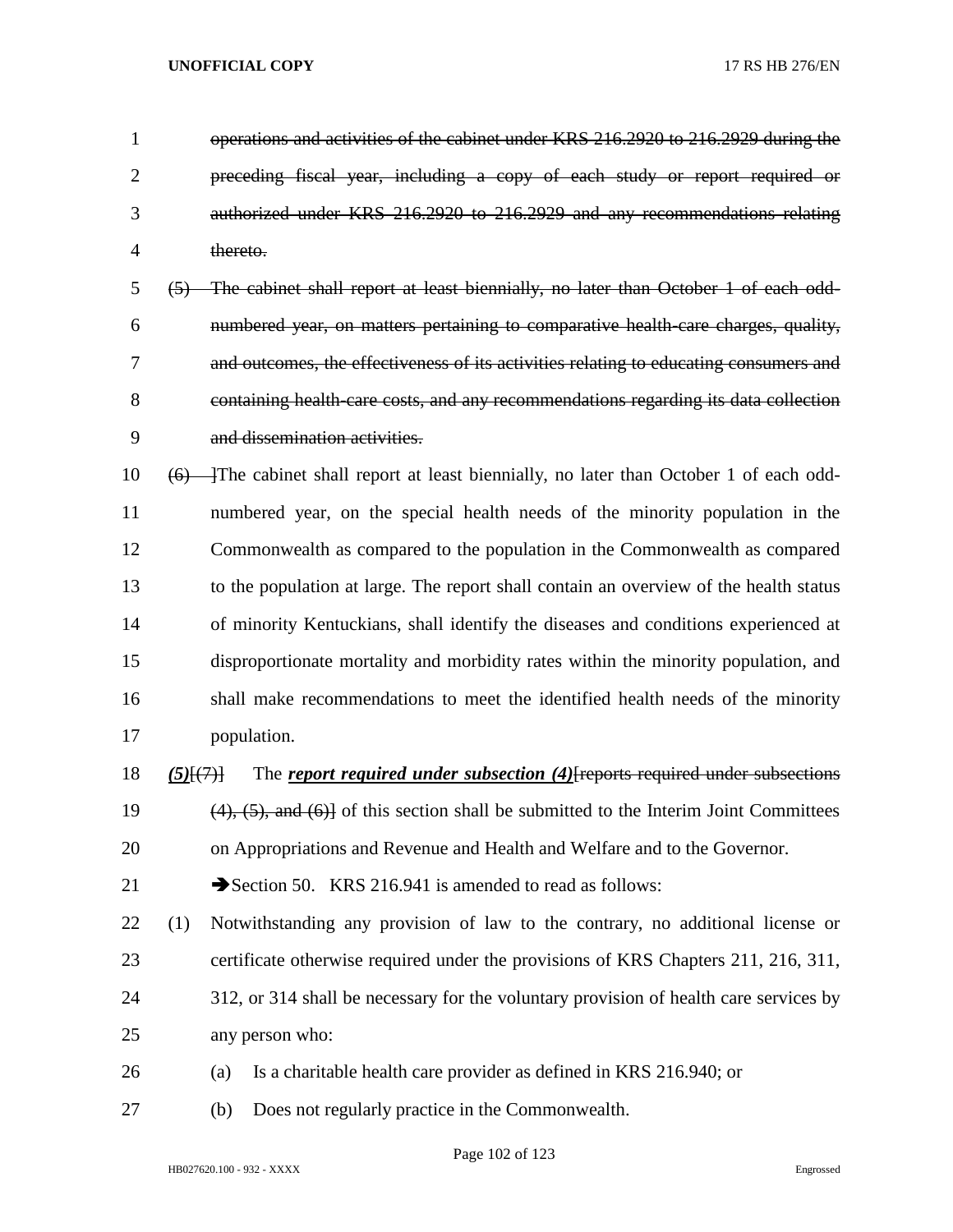| $\mathbf{1}$   | (2) | No person whose license or certificate is suspended or revoked under disciplinary        |  |  |
|----------------|-----|------------------------------------------------------------------------------------------|--|--|
| $\overline{2}$ |     | proceedings in any jurisdiction, nor any person who renders services outside of the      |  |  |
| 3              |     | scope of practice authorized by his or her licensure or certification or exception to    |  |  |
| $\overline{4}$ |     | license or certification shall be allowed to participate with any sponsoring             |  |  |
| 5              |     | organization as a charitable health care provider.                                       |  |  |
| 6              | (3) | Before providing charitable health care services in this state, a charitable health care |  |  |
| 7              |     | provider or sponsoring organization shall register with the Cabinet for Health and       |  |  |
| 8              |     | Family Services by filing a registration form that shall contain the following           |  |  |
| 9              |     | information:                                                                             |  |  |
| 10             |     | The name, address, and phone number of the charitable health care provider;<br>(a)       |  |  |
| 11             |     | Written and verifiable documentation of a current Kentucky license including,<br>(b)     |  |  |
| 12             |     | if applicable, a license granted to an individual under a reciprocal agreement           |  |  |
| 13             |     | with another state or country;                                                           |  |  |
| 14             |     | The name, principal office address, phone number, and principal officer of any<br>(c)    |  |  |
| 15             |     | sponsoring organization;                                                                 |  |  |
| 16             |     | The dates, locations, types of services, and intended recipients of any<br>(d)           |  |  |
| 17             |     | charitable health care services to be performed in the state;                            |  |  |
| 18             |     | Information as to any medical malpractice insurance procured under KRS<br>(e)            |  |  |
| 19             |     | 304.40-075 or otherwise; and                                                             |  |  |
| 20             |     | (f)<br>Other information as the cabinet may require by administrative regulation.        |  |  |
| 21             | (4) | The cabinet shall provide, upon request of the charitable health care provider or        |  |  |
| 22             |     | sponsoring organization, any information available as to declared emergencies,           |  |  |
| 23             |     | underserved populations, and lack of access to health care in the state that will assist |  |  |
| 24             |     | the charitable health care provider or sponsoring organization in the provision of       |  |  |
| 25             |     | these services.                                                                          |  |  |
| 26             | (5) | Boards of health created under KRS Chapter 212 may submit requests for charitable        |  |  |
| 27             |     | health care providers in their jurisdictions to be listed in any information provided.   |  |  |

Page 103 of 123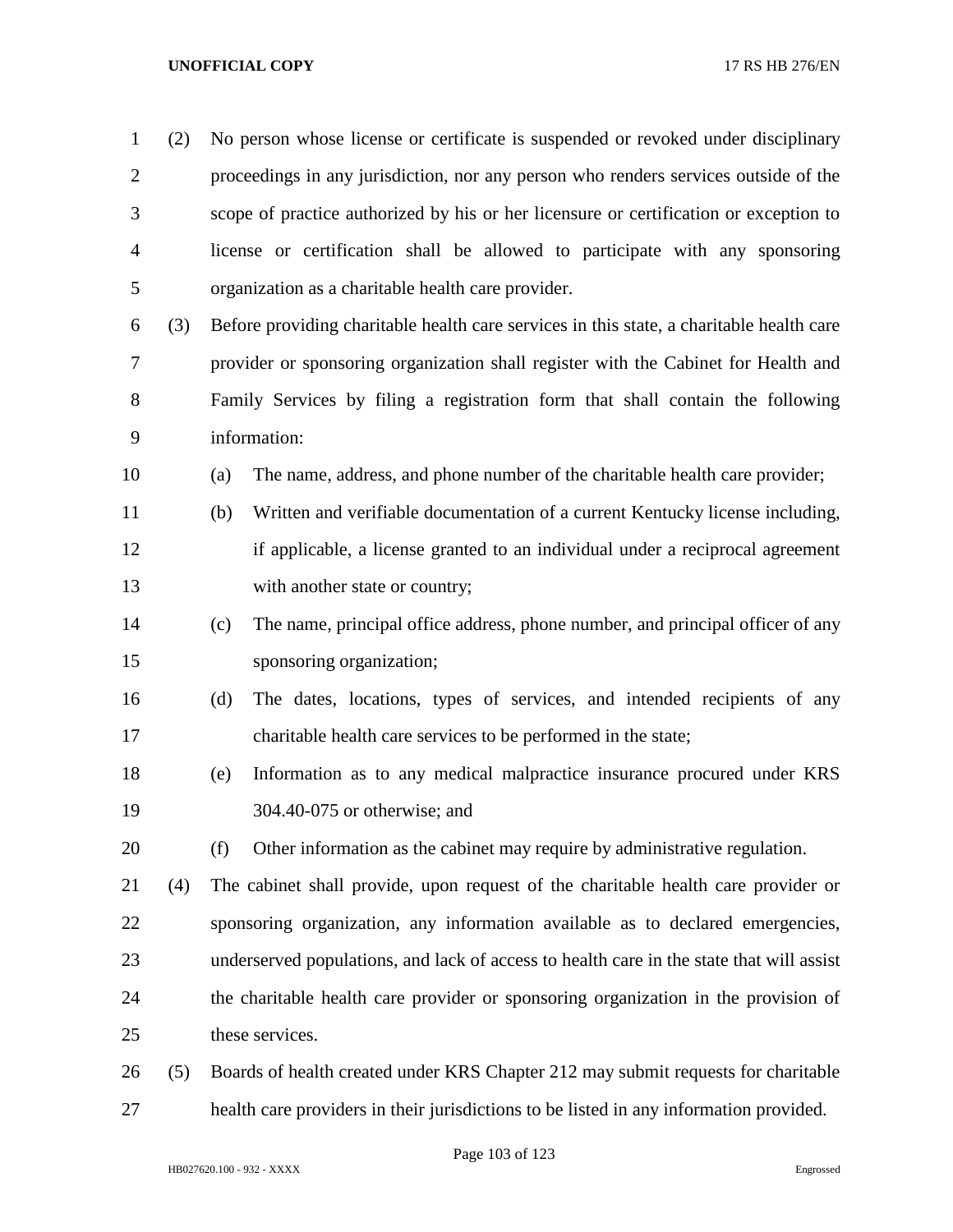(6) Each sponsoring organization shall maintain a list of health care providers associated with its provision of charitable health care services. For each health care provider, the sponsoring organization shall maintain a copy of a current license, certificate, or statement of exemption from licensure or certification and shall require each health care provider to attest in writing that his or her license or certificate is not suspended or revoked under disciplinary proceedings in any jurisdiction. The sponsoring organization shall maintain its records of charitable health care providers for at least five (5) years after the provision of charitable health care services, including actual dates, types of services, and recipients of charitable health care services, and shall furnish these records upon the request of the Cabinet for Health and Family Services. Compliance with this section shall be prima facie evidence that the sponsoring organization has exercised due care in selecting charitable health care providers.

 (7) The cabinet may revoke the registration of any charitable health care provider or sponsoring organization for failure to comply with the provisions of KRS 216.940 to 216.945, in accordance with the provisions of KRS Chapter 13B.

17 (8) The cabinet shall report <del>[to the General Assembly ]</del>the name and location of individuals registered with the cabinet as charitable health care providers *upon request*[, by October 1 of each year].

20 Section 51. KRS 403.705 is amended to read as follows:

 (1) One (1) or more local domestic violence coordinating councils may be established 22 in any jurisdiction or group of counties.

 (2) Membership on local domestic violence coordinating councils may include, but not be limited to, judges, Commonwealth's and county attorneys, law enforcement officers, probation or parole officers, spouse abuse center staff, other victim advocates defined under KRS 421.570, family service workers employed by the Cabinet for Health and Family Services, mental health professionals, health care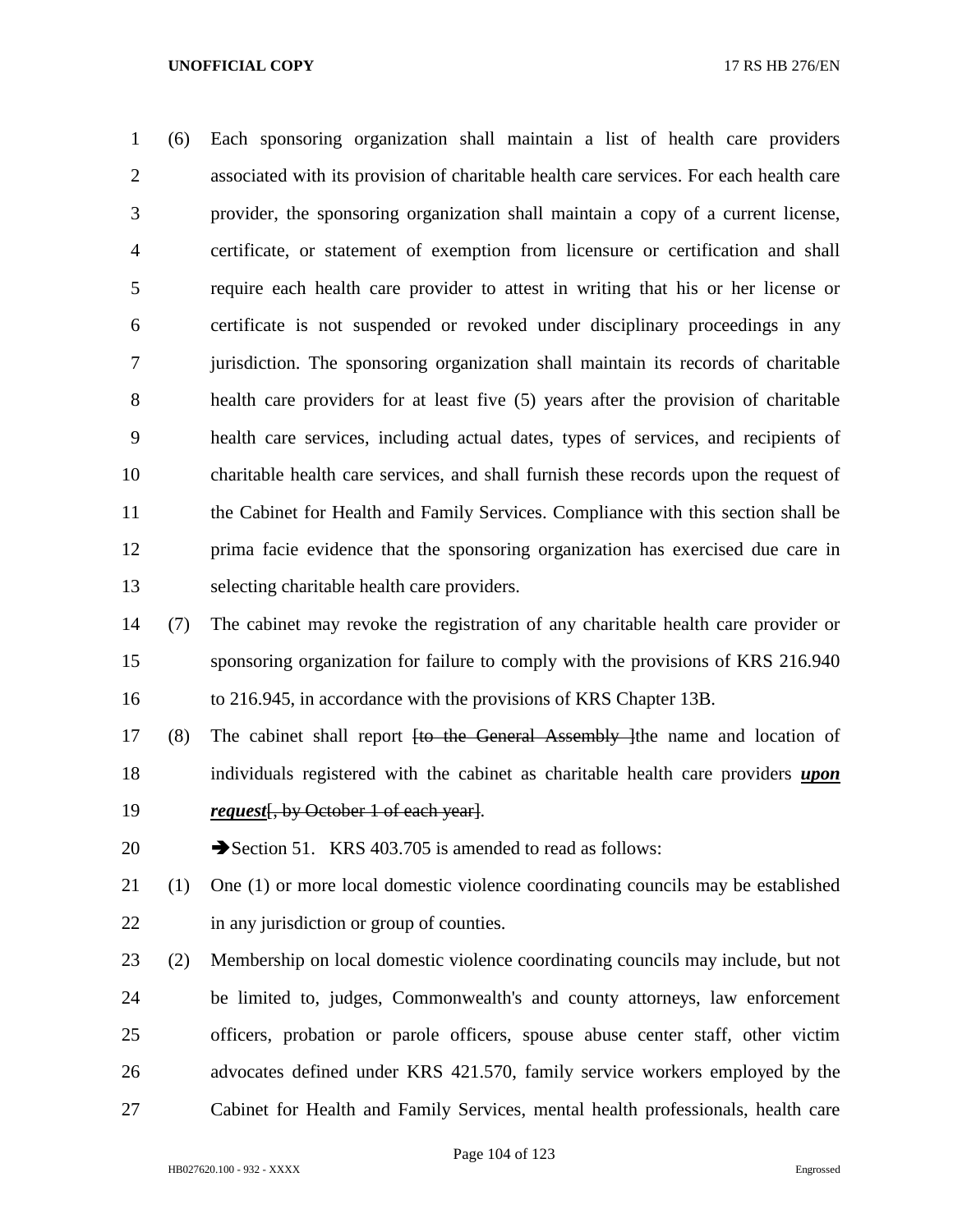professionals, educators, public advocates, and other persons as deemed appropriate.

 (3) The purpose of local domestic violence coordinating councils shall include, but not be limited to, the promotion of public awareness about domestic violence, the facilitation of interagency coordination, and the assessment of service delivery related to domestic violence.

- (4) Local domestic violence coordinating councils shall develop a local protocol consistent with *nationally recognized practice*[the model protocol issued by the Governor's Council on Domestic Violence and Sexual Assault].
- (5) Local domestic violence coordinating councils may, if authorized by the local coroner or a medical examiner, create a domestic violence fatality review team, the purpose of which shall be to prevent future deaths and injuries related to domestic violence.
- (6) Domestic violence fatality review teams of local domestic violence coordinating councils may:
- (a) Analyze information regarding local domestic violence fatalities to identify 17 trends, patterns, and risk factors;
- (b) Evaluate the effectiveness of local prevention and intervention strategies; and
- (c) Recommend, to the *appropriate state or local governmental agency*[Governor's Council on Domestic Violence and Sexual Assault], changes in the Kentucky Revised Statutes, administrative regulations, policies, budgets, and treatment and service standards that may facilitate the prevention of domestic violence fatalities. The fatality review team may establish a protocol for the investigation of domestic violence fatalities and may establish operating rules and procedures as it deems necessary to carry out the purposes of this section.
- (7) The review of a case by a domestic violence fatality review team may include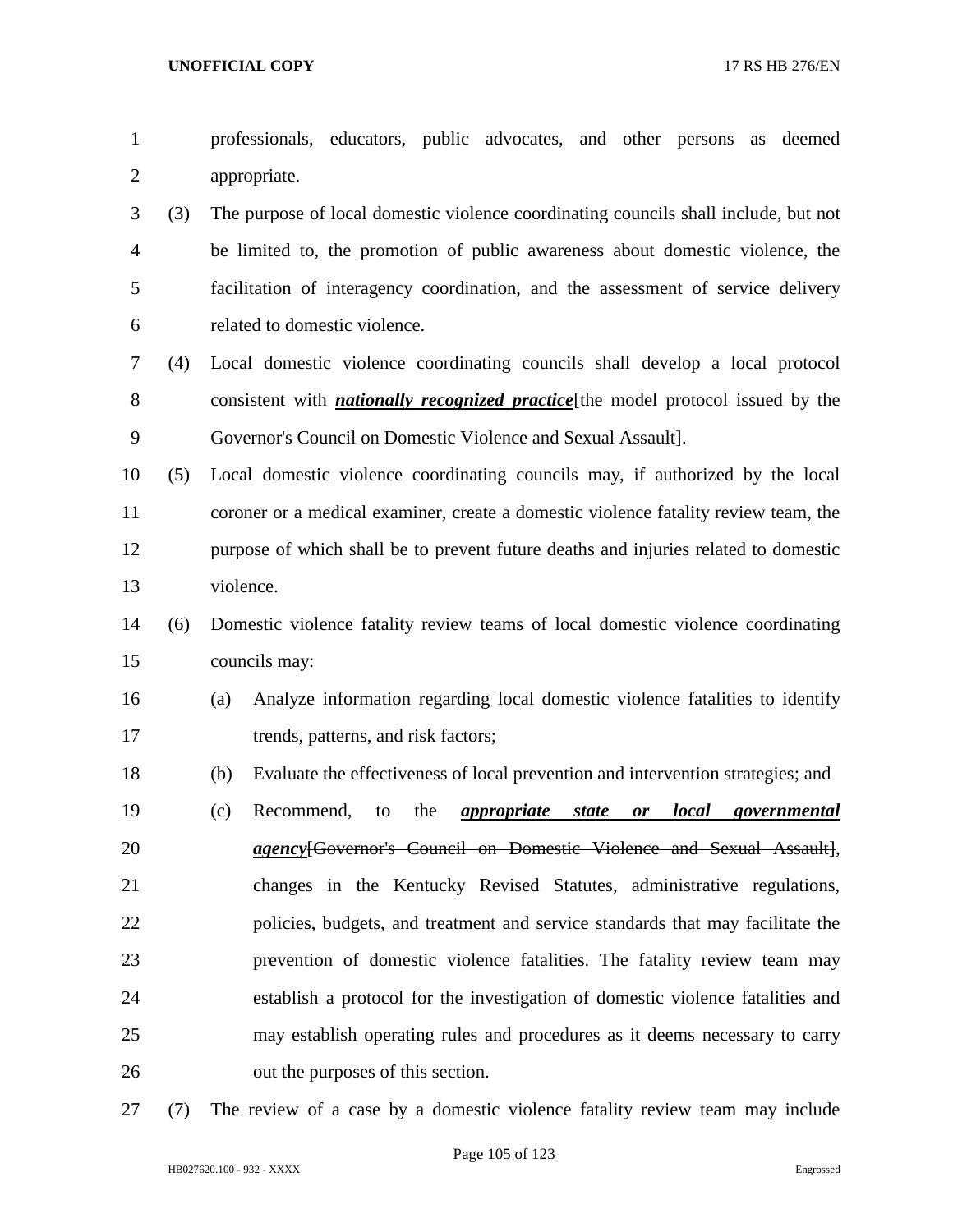| $\mathbf{1}$   |     |                                                                                   | information from reports generated or received by agencies, organizations, or            |  |
|----------------|-----|-----------------------------------------------------------------------------------|------------------------------------------------------------------------------------------|--|
| $\overline{c}$ |     | individuals responsible for investigation, prosecution, or treatment in the case. |                                                                                          |  |
| 3              | (8) |                                                                                   | The proceedings, records, opinions, and deliberations of the domestic violence           |  |
| 4              |     |                                                                                   | fatality review team shall be privileged and shall not be subject to discovery,          |  |
| 5              |     |                                                                                   | subpoena, or introduction into evidence in any civil action in any manner that would     |  |
| 6              |     |                                                                                   | directly or indirectly identify specific persons or cases reviewed by the local team.    |  |
| 7              |     |                                                                                   | Nothing in this subsection shall be construed to restrict or limit the right to discover |  |
| 8              |     |                                                                                   | or use in any civil action any evidence that is discoverable independent of the          |  |
| 9              |     | proceedings of the domestic violence fatality review team.                        |                                                                                          |  |
| 10             |     | Section 52. KRS 403.707 is amended to read as follows:                            |                                                                                          |  |
| 11             | (1) |                                                                                   | The [Council on Domestic Violence and Sexual Assault shall create a] Sexual              |  |
| 12             |     | Assault Response Team Advisory Committee is established.                          |                                                                                          |  |
| 13             | (2) |                                                                                   | The Sexual Assault Response Team Advisory Committee shall be co-chaired by the           |  |
| 14             |     | executive director of the Kentucky Association of Sexual Assault Programs and the |                                                                                          |  |
| 15             |     | commissioner of the Department of Kentucky State Police or the commissioner's     |                                                                                          |  |
| 16             |     | designee.                                                                         |                                                                                          |  |
| 17             | (3) |                                                                                   | The membership of the Sexual Assault Response Team Advisory Committee shall              |  |
| 18             |     | consist of the following:                                                         |                                                                                          |  |
| 19             |     | (a)                                                                               | The executive director of the Kentucky Board of Nursing or the executive                 |  |
| 20             |     | director's designee;                                                              |                                                                                          |  |
| 21             |     | (b)                                                                               | The executive director of the Kentucky Nurses Association or the executive               |  |
| 22             |     | director's designee;                                                              |                                                                                          |  |
| 23             |     | (c)                                                                               | The executive director of the Kentucky Hospital Association or the executive             |  |
| 24             |     | director's designee;                                                              |                                                                                          |  |
| 25             |     | (d)                                                                               | The executive director of the Kentucky Association of Children's Advocacy                |  |
| 26             |     | Centers;                                                                          |                                                                                          |  |
| 27             |     | (e)                                                                               | The director of the Department of Kentucky State Police Crime Lab;                       |  |

Page 106 of 123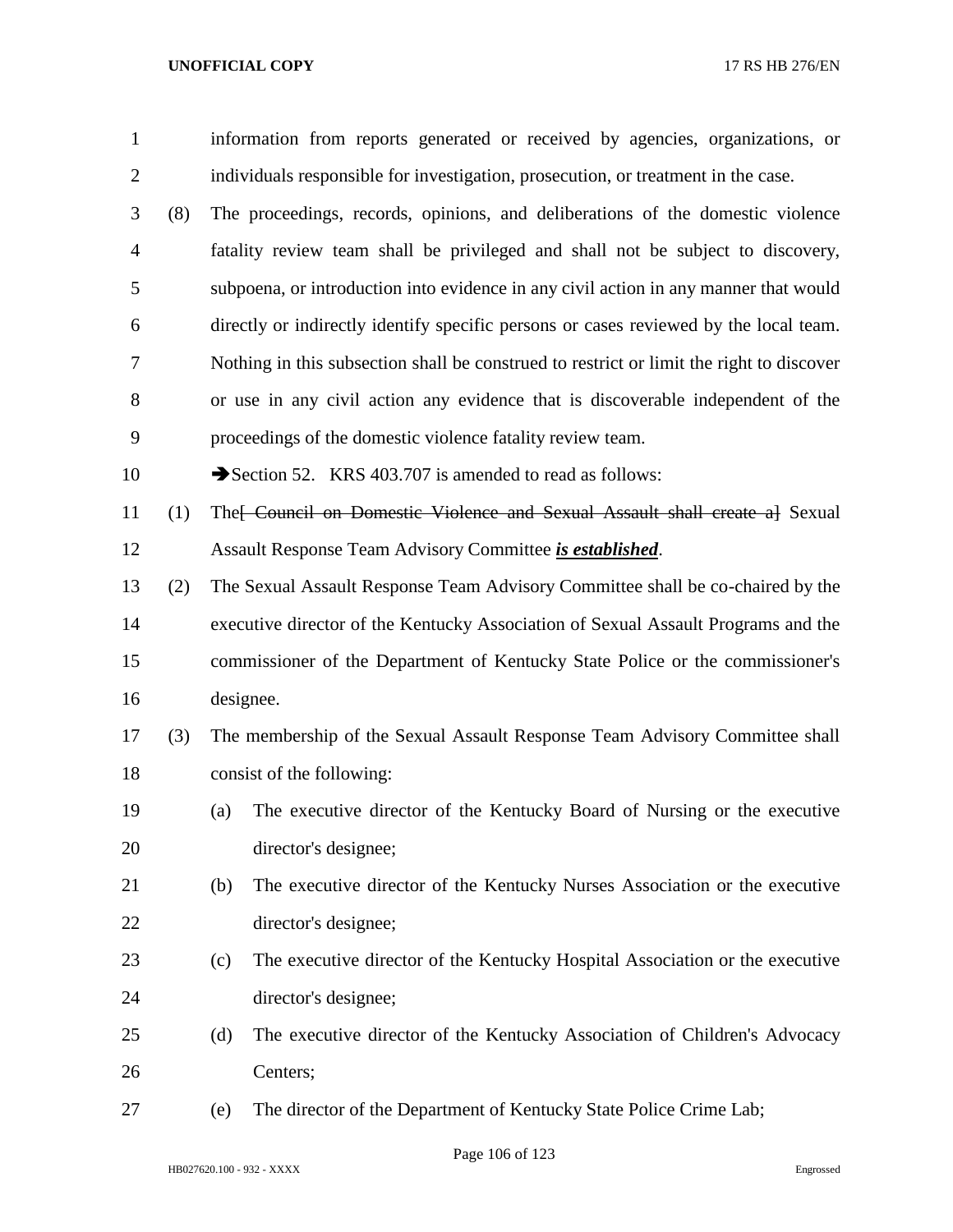| 1              |     | [The chief medical examiner or the chief medical examiner's designee;<br>(f)                            |
|----------------|-----|---------------------------------------------------------------------------------------------------------|
| $\overline{2}$ |     | The commissioner of the Department for Community Based Services or the<br>$\left( \n\mathbf{r} \right)$ |
| 3              |     | commissioner's designee;                                                                                |
| 4              |     | The director of the Victims' Advocacy Division of the Office of the<br>$(g)$ $\{(\text{h})\}$           |
| 5              |     | Attorney General or the director's designee;                                                            |
| 6              |     | A sexual assault nurse examiner <i>appointed by the secretary of the</i><br>$(h)$ $(i)$                 |
| 7              |     | <b>Cabinet for Health and Family Services</b> [serving on the Governor's Council                        |
| 8              |     | on Domestic Violence and Sexual Assault];                                                               |
| 9              |     | A representative from a sexual assault response team <i>appointed by the</i><br>$(i)$ $(i)$ $(i)$ $(i)$ |
| 10             |     | executive director of the Kentucky Association of Sexual Assault                                        |
| 11             |     | Programs [serving on the Council on Domestic Violence and Sexual Assault];                              |
| 12             |     | A physician appointed by the secretary of the Cabinet for Health and<br>$(j)$ $(k)$ }                   |
| 13             |     | <i>Family Services</i> [co-chairs of the Council on Domestic Violence and Sexual                        |
| 14             |     | Assault]; and                                                                                           |
| 15             |     | A Commonwealth's attorney or an assistant Commonwealth's attorney<br>$(k)$ $\{(\cdot)\}$                |
| 16             |     | appointed by the <b>Attorney General</b> [co-chairs of the Council on Domestic                          |
| 17             |     | Violence and Sexual Assault].                                                                           |
| 18             | (4) | Members appointed under subsection (3)(h) to (k)[(i) to (l)] of this section shall                      |
| 19             |     | serve at the pleasure of the appointing authority and shall not serve longer than four                  |
| 20             |     | (4) years without reappointment.                                                                        |
| 21             | (5) | The Sexual Assault Response Team Advisory Committee shall:                                              |
| 22             |     | Serve in an advisory capacity to the Kentucky Board of Nursing in<br>(a)                                |
| 23             |     | accomplishing the duties set forth under KRS 314.142;                                                   |
| 24             |     | Serve in an advisory capacity to the Justice and Public Safety Cabinet in the<br>(b)                    |
| 25             |     | development of the statewide sexual assault protocol required under KRS                                 |
| 26             |     | 216B.400(4);                                                                                            |
| 27             |     | Develop a model protocol for the operation of sexual assault response teams<br>(c)                      |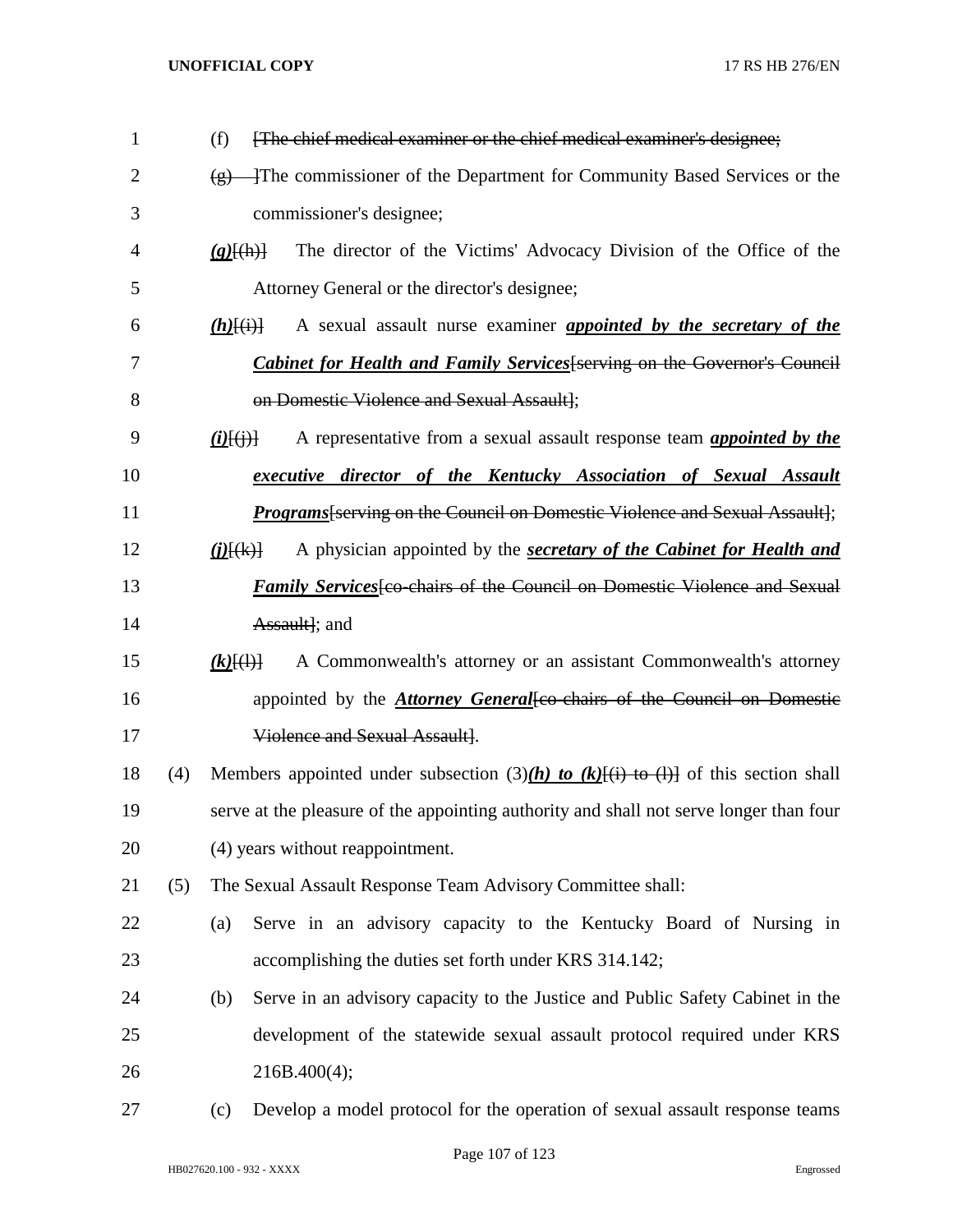| $\mathbf{1}$   |     | which shall include the roles of sexual assault nurse examiners, physicians,     |
|----------------|-----|----------------------------------------------------------------------------------|
| $\overline{2}$ |     | law enforcement, prosecutors, and victim advocates;                              |
| 3              | (d) | Provide assistance to each regional rape crisis center, as designated by the     |
| $\overline{4}$ |     | Cabinet for Health and Family Services, in establishing a regional sexual        |
| 5              |     | assault response team;                                                           |
| 6              | (e) | Develop model policies for law enforcement agencies related to handling          |
| 7              |     | sexual assault examination kits and investigating sexual assaults with a         |
| 8              |     | victim-centered, evidence-based approach;                                        |
| 9              | (f) | By January 1, 2018, report to the General Assembly on the results of the         |
| 10             |     | analysis of previously untested sexual assault examination kits submitted to     |
| 11             |     | the Department of Kentucky State Police forensic laboratory pursuant to 2016     |
| 12             |     | Ky. Acts ch. 58, sec. 1, including whether analysis of those kits led to the     |
| 13             |     | identification and prosecution of suspects and the cost to society of the        |
| 14             |     | offenses committed by the suspects identified;                                   |
| 15             | (g) | By July 1, 2018, and by each July 1 thereafter, report to the General Assembly   |
| 16             |     | and to the secretary of the Justice and Public Safety Cabinet on the number of   |
| 17             |     | sexual assaults reported, the number of sexual assault examination kits          |
| 18             |     | submitted to the Department of Kentucky State Police forensic laboratory, the    |
| 19             |     | number of kits tested, and the number of charges filed and convictions           |
| 20             |     | obtained in sexual assault cases in the previous calendar year;                  |
| 21             | (h) | Provide information and recommendations concerning the activities of the         |
| 22             |     | agency or organization represented by each individual committee member as        |
| 23             |     | related to sexual assault issues and programs within the purview of the agency   |
| 24             |     | or organization; and                                                             |
| 25             | (i) | Recommend to the <i>appropriate state agency</i> [Council on Domestic Violence   |
| 26             |     | and Sexual Assault] any changes in statute, administrative regulation, training, |
| 27             |     | policy, and budget to promote a multidisciplinary response to sexual assault.    |

Page 108 of 123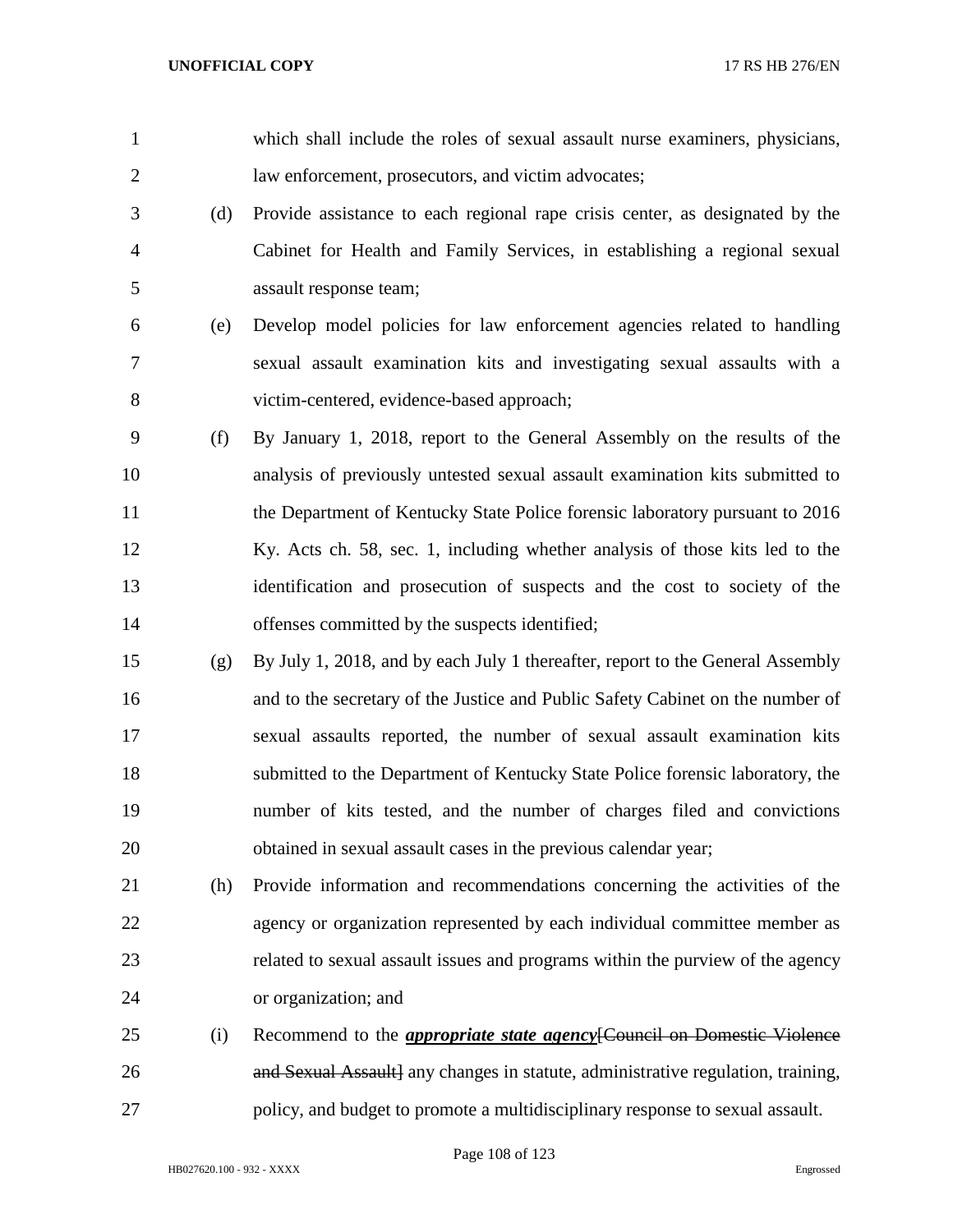| $\mathbf{1}$   |     |     | Section 53. KRS 403.7505 is amended to read as follows:                           |
|----------------|-----|-----|-----------------------------------------------------------------------------------|
| $\overline{2}$ | (1) |     | The Cabinet for Health and Family Services shall, by administrative regulations   |
| 3              |     |     | promulgated pursuant to KRS Chapter 13A, establish certification standards for    |
| $\overline{4}$ |     |     | mental health professionals providing court-mandated treatment services for       |
| 5              |     |     | domestic violence offenders.                                                      |
| 6              | (2) |     | The standards created by the cabinet shall be based on the following principles:  |
| 7              |     | (a) | Domestic violence is a pattern of coercive control which includes physical,       |
| $8\,$          |     |     | sexual, psychological, and environmental abuse, and is considered to be           |
| 9              |     |     | criminal conduct;                                                                 |
| 10             |     | (b) | The primary goal of treatment programs for domestic violence offenders shall      |
| 11             |     |     | be the cessation of violence which will provide for the safety of victims and     |
| 12             |     |     | their children; and                                                               |
| 13             |     | (c) | Domestic violence offenders are responsible and shall be held accountable for     |
| 14             |     |     | the violence which they choose to perpetrate.                                     |
| 15             | (3) |     | The standards created by the cabinet shall address the following:                 |
| 16             |     | (a) | Qualifications of providers of court-mandated domestic violence offender          |
| 17             |     |     | treatment services which shall include appropriate requirements for degree,       |
| 18             |     |     | experience, training, and continuing education;                                   |
| 19             |     | (b) | Procedures for application by providers to receive certification which shall      |
| 20             |     |     | include methods of appeal if certification is denied, and sanctions for           |
| 21             |     |     | noncompliance with the standards which may include revocation of                  |
| 22             |     |     | certification;                                                                    |
| 23             |     | (c) | Admittance and discharge criteria for domestic violence offenders to enter        |
| 24             |     |     | court-mandated treatment services provided pursuant to this section;              |
| 25             |     | (d) | Written protocols for referral by a court to certified providers and for progress |
| 26             |     |     | reports to be made to the court by providers;                                     |
| 27             |     | (e) | Contracts for domestic violence offenders to sign prior to entering court-        |

Page 109 of 123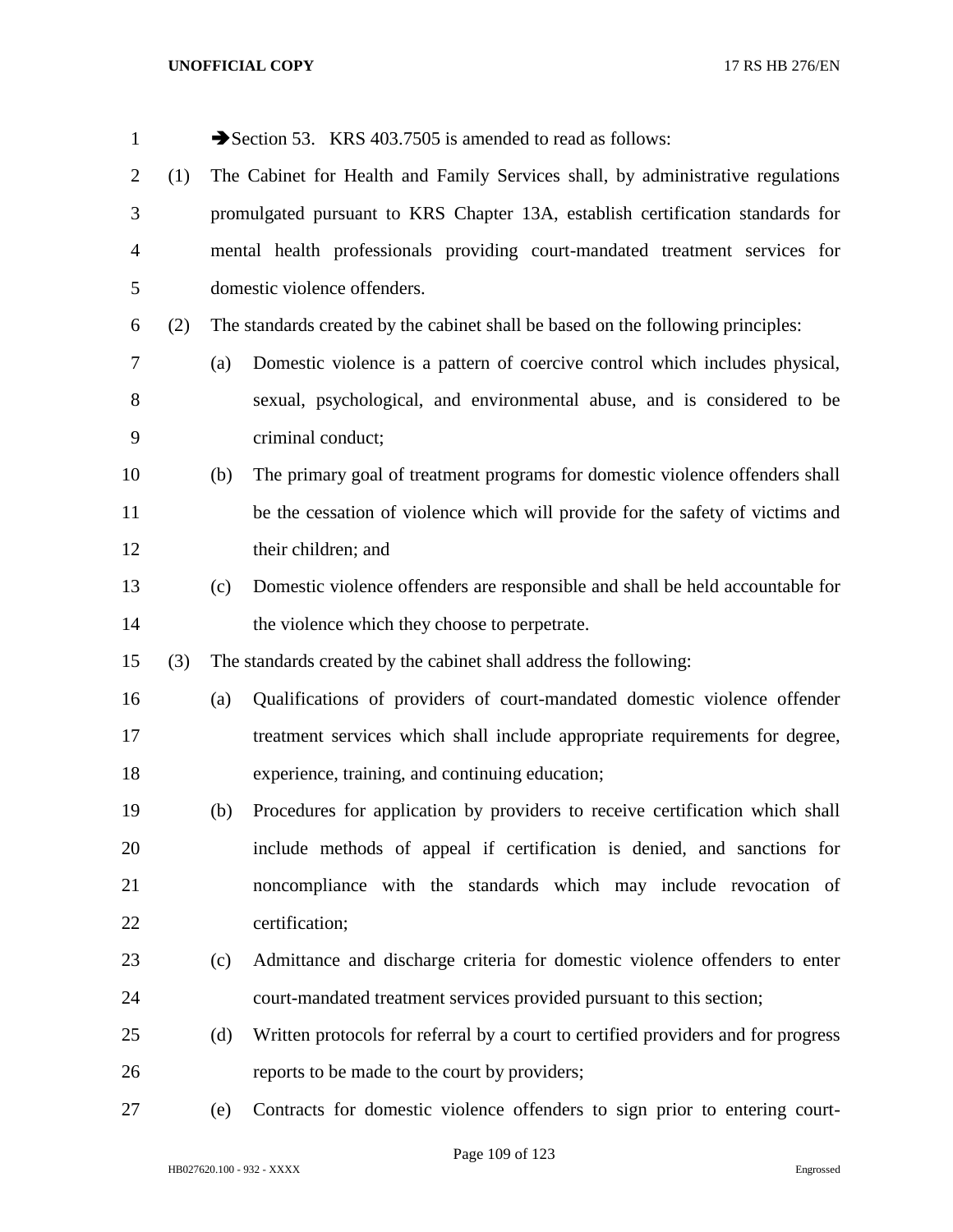| $\mathbf{1}$   |     |     | ordered treatment services provided pursuant to this section. The contract              |
|----------------|-----|-----|-----------------------------------------------------------------------------------------|
| $\overline{2}$ |     |     | shall specify that certified providers may contact the victims of the offender if       |
| 3              |     |     | the victim chooses to be contacted. The contract shall authorize the provider           |
| 4              |     |     | to release information regarding the offender's progress in treatment to the            |
| 5              |     |     | court, victims, probation and parole officers, and other individuals authorized         |
| 6              |     |     | by the court to receive the information;                                                |
| 7              |     | (f) | Written procedures in compliance with KRS 202A.400, 209.030, and                        |
| 8              |     |     | 620.030;                                                                                |
| 9              |     | (g) | Payment protocols which require the offender to pay the actual cost for any             |
| 10             |     |     | court-mandated evaluation or treatment pursuant to this section, subject to the         |
| 11             |     |     | offender's ability to pay; and                                                          |
| 12             |     | (h) | Other provisions which shall further the availability and quality of court-             |
| 13             |     |     | mandated domestic violence offender services.                                           |
| 14             | (4) |     | The cabinet shall:                                                                      |
| 15             |     | (a) | Maintain a list of providers certified pursuant to this section and regularly           |
| 16             |     |     | submit the list to the Administrative Office of the Courts; and                         |
| 17             |     | (b) | Collect data from certified providers, which shall include demographic                  |
| 18             |     |     | information and clinical characteristics on offenders served, number of                 |
| 19             |     |     | offenders admitted into treatment and discharge conditions, total clinical              |
| 20             |     |     | services provided to offenders, and other information necessary to monitor the          |
| 21             |     |     | safety and effectiveness of services provided, to be <b>provided upon</b>               |
| 22             |     |     | <i>request</i> from priced annually and submitted to the Governor, the Chief Justice of |
| 23             |     |     | the Kentucky Supreme Court, and the Legislative Research Commission.                    |
| 24             | (5) |     | No person, association, or organization shall conduct, operate, maintain, advise, or    |
| 25             |     |     | advertise any program that provides court-ordered treatment services for domestic       |

this chapter. If the cabinet has cause to believe that court-ordered treatment services

violence offenders without first obtaining or maintaining valid certification under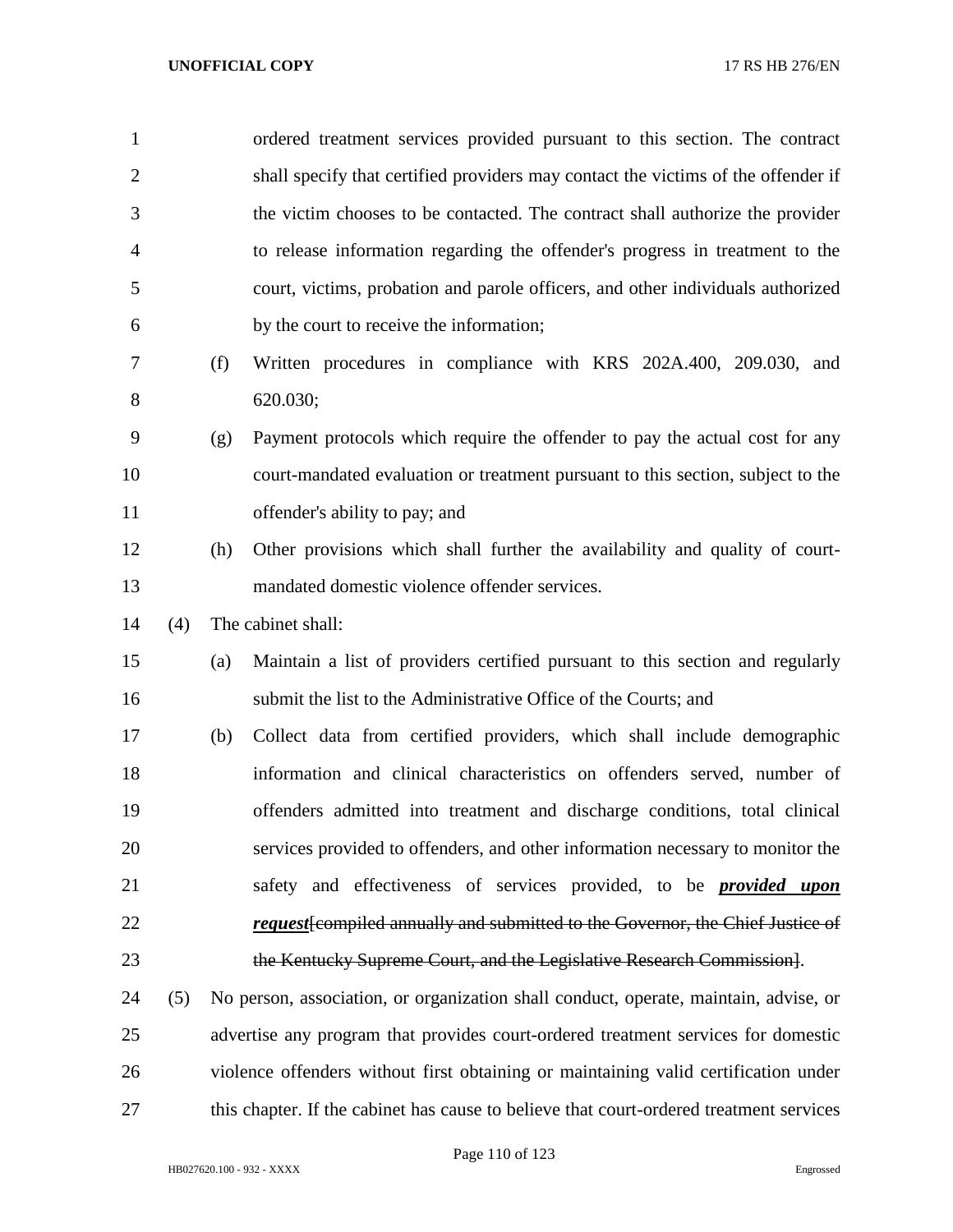| $\mathbf{1}$   |     | for domestic violence offenders are being provided by a person or entity that does                |
|----------------|-----|---------------------------------------------------------------------------------------------------|
| $\overline{2}$ |     | not possess valid certification under this chapter, the cabinet may institute                     |
| 3              |     | proceedings, in the Circuit Court of the county in which the person or entity is                  |
| $\overline{4}$ |     | located or in Franklin Circuit Court, for injunctive relief to terminate the provision            |
| 5              |     | of those services.                                                                                |
| 6              | (6) | Any person certified under this section shall submit quarterly to the cabinet:                    |
| 7              |     | Demographic information and clinical characteristics on offenders served;<br>(a)                  |
| 8              |     | Number of offenders admitted into treatment and discharge conditions;<br>(b)                      |
| 9              |     | Total clinical services provided to offenders; and<br>(c)                                         |
| 10             |     | Other information as required by administrative regulation.<br>(d)                                |
| 11             |     | Section 54. KRS 199.8996 is amended to read as follows:                                           |
| 12             | (1) | The Cabinet for Health and Family Services shall prepare the following reports $H\leftrightarrow$ |
| 13             |     | the General Assembly Jon child-care programs, and shall make them available upon                  |
| 14             |     | <i>request</i> [to the public]:                                                                   |
| 15             |     | State and federally mandated reports on the child-care funds administered<br>(a)                  |
| 16             |     | by the Department for Community Based Services; and                                               |
| 17             |     | <b>Reports on the child-care subsidy programs, training, resource and referral,</b><br>(b)        |
| 18             |     | and similar activities upon request by the public, the Early Childhood                            |
| 19             |     | Advisory Council, or the Child Care Advisory Council, to the extent                               |
| 20             |     | resources are available within the cabinet and as permitted under the                             |
| 21             |     | <u>Kentucky Open Records Act, KRS 61.870 to 61.884, and state and federal</u>                     |
| 22             |     | <u>laws governing the protection of human research subjects</u> [A quarterly report               |
| 23             |     | detailing the number of children and amounts of child-care subsidies provided                     |
| 24             |     | in each area development district;                                                                |
| 25             |     | A quarterly report on administrative expenses incurred in the operation of<br>(b)                 |
| 26             |     | child-care subsidy programs;                                                                      |
| 27             |     | A quarterly report on disbursements of federal child-care block grant funds for<br>(e)            |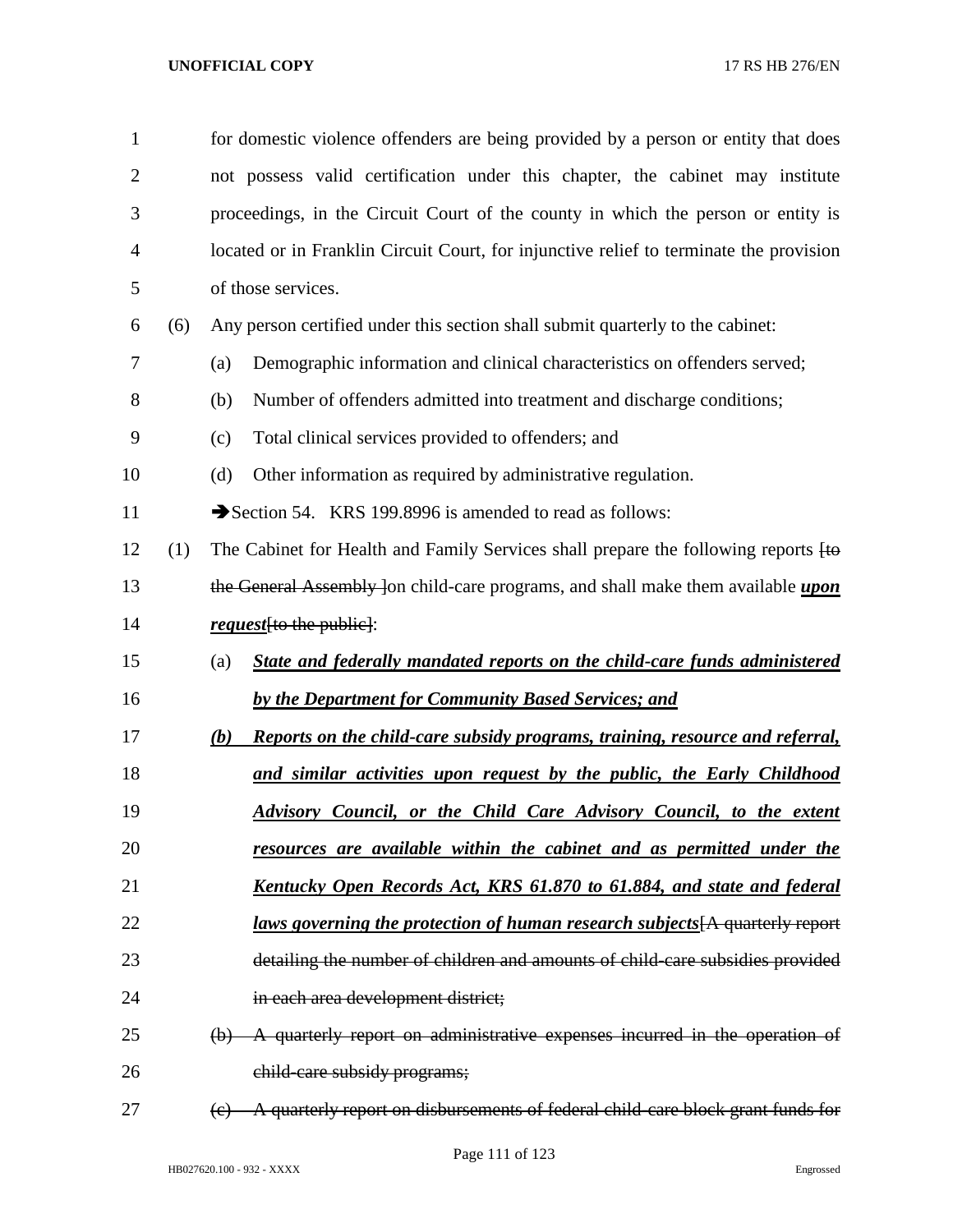| $\mathbf{1}$   |               | training, resource and referral, and similar activities; and                                              |
|----------------|---------------|-----------------------------------------------------------------------------------------------------------|
| $\overline{2}$ |               | (d) Beginning July 15, 1993, an annual report summarizing the average child care                          |
| 3              |               | subsidy activities per month in all Kentucky counties].                                                   |
| 4              | (2)           | [The cabinet shall file an annual report on its evaluation of the adequacy of the                         |
| 5              |               | child care subsidy to enable low income families in need of child care services to                        |
| 6              |               | obtain child care with the Early Childhood Advisory Council and the Legislative                           |
| 7              |               | <b>Research Commission.</b>                                                                               |
| 8              |               | $\left(3\right)$ The cabinet shall <i>include</i> file an annual report on the number of dedicated child- |
| 9              |               | care licensing surveyor positions and the ratio of surveyors to child-care facilities                     |
| 10             |               | within its half-year block grant status reports [with the Early Childhood Advisory                        |
| 11             |               | Council and the Legislative Research Commission.                                                          |
| 12             | $(3)$ $\{4\}$ | By November 1, 2017, the Cabinet for Health and Family Services and the                                   |
| 13             |               | Early Childhood Advisory Council shall report to the Interim Joint Committee on                           |
| 14             |               | Education and the Interim Joint Committee on Health and Welfare on                                        |
| 15             |               | recommendations and plans for sustaining the quality-based graduated early care                           |
| 16             |               | and education program after the depletion of federal Race to the Top-Early Learning                       |
| 17             |               | Challenge grant funds.                                                                                    |
| 18             |               | Section 55. KRS 211.596 is amended to read as follows:                                                    |
| 19             | (1)           | The Pediatric Cancer Research Trust Fund Board is hereby created for the purpose                          |
| 20             |               | of administering and distributing funds from the trust created under KRS 211.595.                         |
| 21             |               | The board shall be composed of nine (9) members to be appointed as follows:                               |
| 22             | (a)           | A specialist in pediatric oncology nominated by <b>Norton</b> [the Kosair] Children's                     |
| 23             |               | Hospital to be appointed by the Governor;                                                                 |
| 24             | (b)           | A specialist in pediatric oncology nominated by the University of Kentucky                                |
| 25             |               | Children's Hospital to be appointed by the Governor;                                                      |
| 26             | (c)           | A representative nominated by Kentucky Chapters of the Leukemia and                                       |
| 27             |               | Lymphoma Society to be appointed by the Governor;                                                         |

Page 112 of 123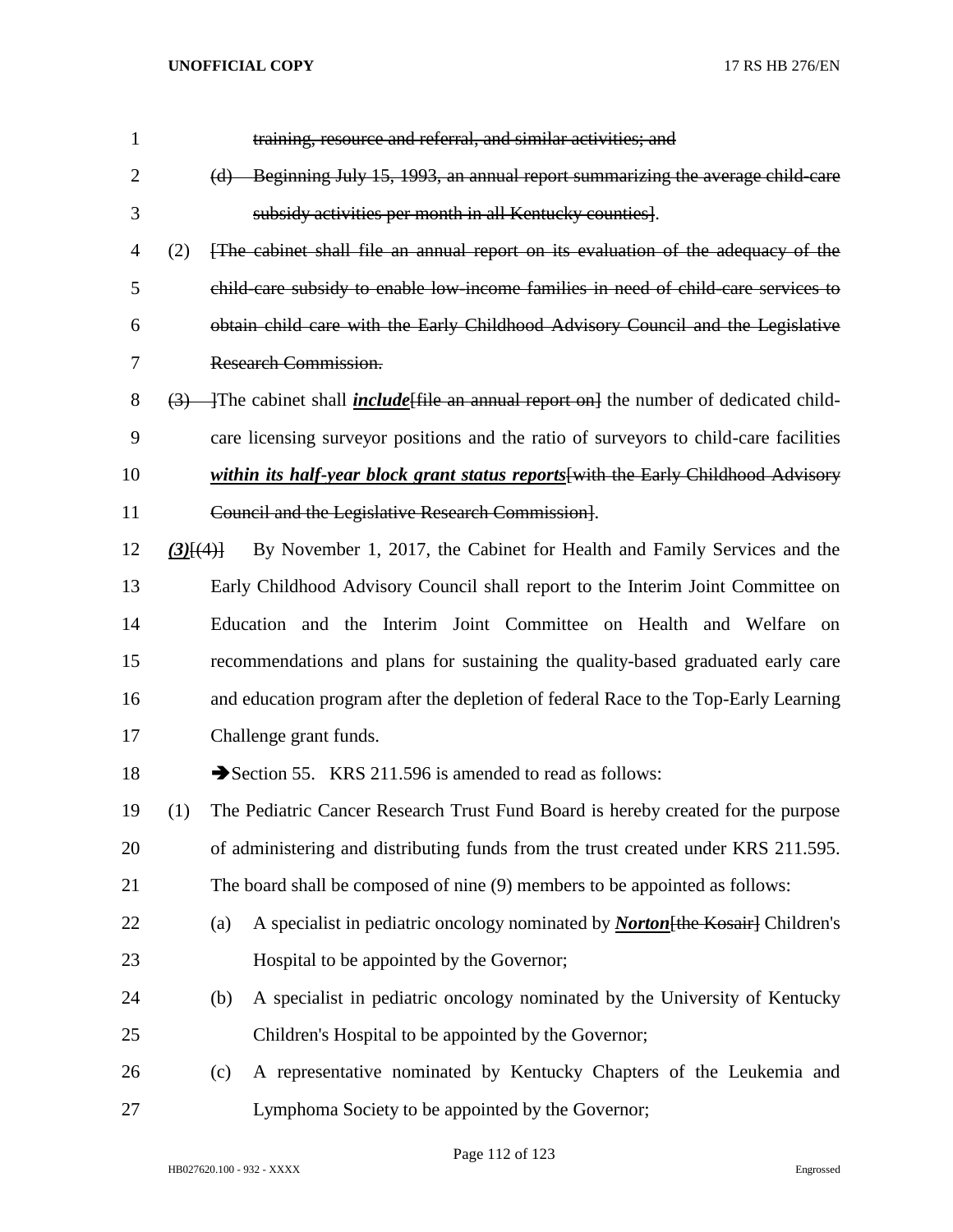| $\mathbf{1}$   |     | A representative nominated by Kentucky offices of the American Cancer<br>(d)            |
|----------------|-----|-----------------------------------------------------------------------------------------|
| $\overline{2}$ |     | Society to be appointed by the Governor;                                                |
| 3              |     | Three $(3)$ citizens, one $(1)$ of whom shall be a pediatric cancer survivor, or<br>(e) |
| 4              |     | parent thereof, to be appointed by the Governor from a list of six (6) citizens         |
| 5              |     | nominated by Kentucky offices of the American Cancer Society;                           |
| 6              |     | The secretary of the Cabinet for Health and Family Services, or the secretary's<br>(f)  |
| 7              |     | designee; and                                                                           |
| 8              |     | The commissioner of the Department for Public Health, or the commissioner's<br>(g)      |
| 9              |     | designee.                                                                               |
| 10             | (2) | The board shall be attached to the Cabinet for Health and Family Services for           |
| 11             |     | administrative purposes.                                                                |
| 12             | (3) | The secretary of the Cabinet for Health and Family Services shall convene the first     |
| 13             |     | meeting of the board within sixty (60) days of June 24, 2015.                           |
| 14             | (4) | Board members shall serve without compensation, but may receive reimbursement           |
| 15             |     | for their actual and necessary expenses incurred in the performance of their duties.    |
| 16             | (5) | The term of each appointed member shall be four (4) years.                              |
| 17             | (6) | A member whose term has expired may continue to serve until a successor is              |
| 18             |     | appointed and qualifies. A member who is appointed to an unexpired term shall           |
| 19             |     | serve the rest of the term and until a successor is appointed and qualifies. A member   |
| 20             |     | may serve two (2) consecutive four (4) year terms and shall not be reappointed for      |
| 21             |     | four (4) years after the completion of those terms.                                     |
| 22             | (7) | A majority of the full membership of the board shall constitute a quorum.               |
| 23             | (8) | At the first meeting, the board shall elect, by majority vote, a president who shall    |
| 24             |     | preside at all meetings and coordinate the functions and activities of the board. The   |
| 25             |     | president shall be elected or reelected each calendar year thereafter.                  |
| 26             | (9) | The board shall meet at least two (2) times annually, but may meet more frequently,     |
| 27             |     | as deemed necessary, subject to call by the president or by request of a majority of    |

Page 113 of 123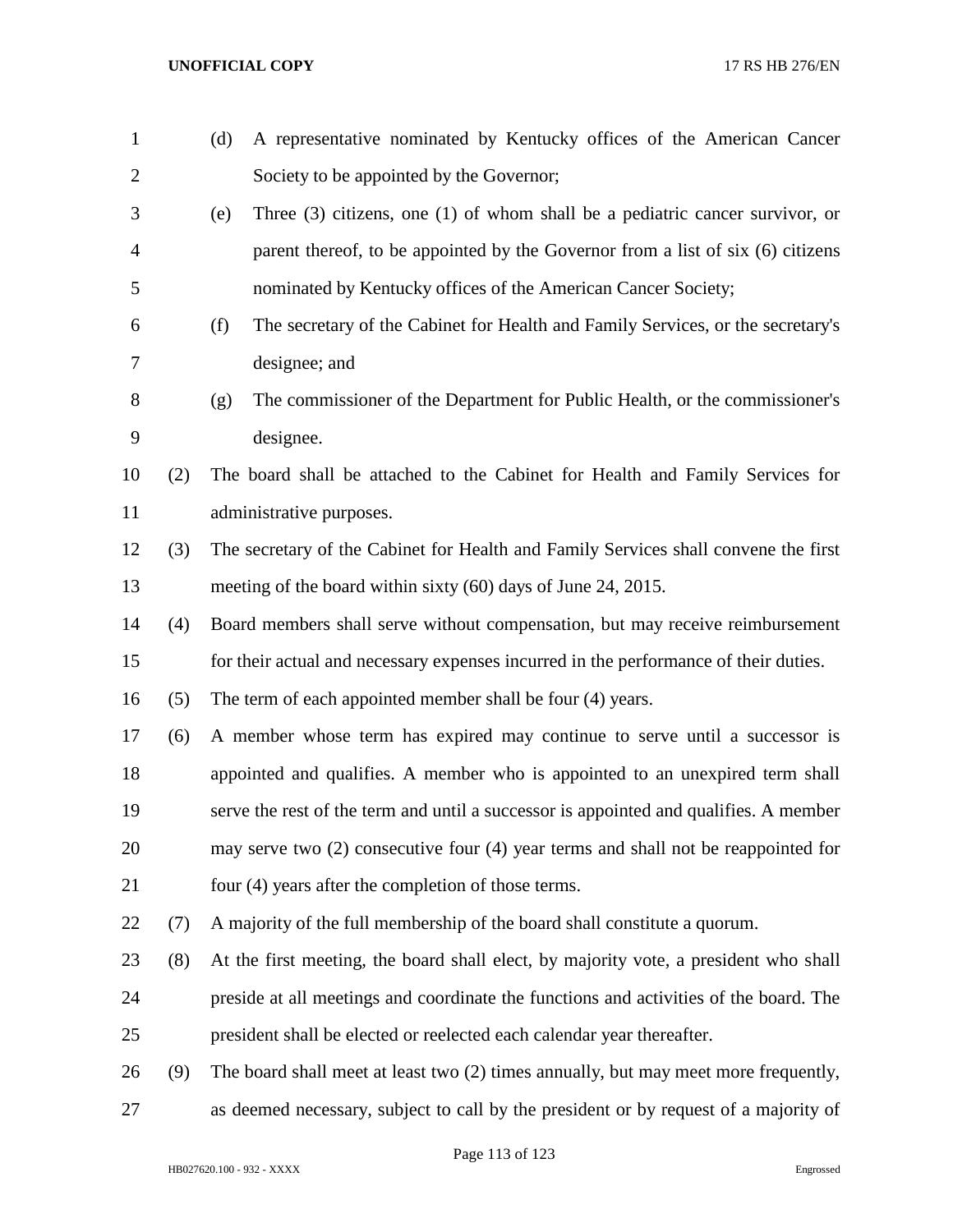| $\mathbf{1}$   |     |     | the board members.                                                                         |
|----------------|-----|-----|--------------------------------------------------------------------------------------------|
| $\overline{2}$ |     |     | Section 56. KRS 304.17A-600 is amended to read as follows:                                 |
| 3              |     |     | As used in KRS 304.17A-600 to 304.17A-633:                                                 |
| $\overline{4}$ | (1) | (a) | "Adverse determination" means a determination by an insurer or its designee                |
| 5              |     |     | that the health care services furnished or proposed to be furnished to a covered           |
| 6              |     |     | person are:                                                                                |
| 7              |     |     | Not medically necessary, as determined by the insurer, or its designee or<br>1.            |
| $8\,$          |     |     | experimental or investigational, as determined by the insurer, or its                      |
| 9              |     |     | designee; and                                                                              |
| 10             |     |     | Benefit coverage is therefore denied, reduced, or terminated.<br>2.                        |
| 11             |     | (b) | "Adverse determination" does not mean a determination by an insurer or its                 |
| 12             |     |     | designee that the health care services furnished or proposed to be furnished to            |
| 13             |     |     | a covered person are specifically limited or excluded in the covered person's              |
| 14             |     |     | health benefit plan;                                                                       |
| 15             | (2) |     | "Authorized person" means a parent, guardian, or other person authorized to act on         |
| 16             |     |     | behalf of a covered person with respect to health care decisions;                          |
| 17             | (3) |     | "Concurrent review" means utilization review conducted during a covered person's           |
| 18             |     |     | course of treatment or hospital stay;                                                      |
| 19             | (4) |     | "Covered person" means a person covered under a health benefit plan;                       |
| 20             | (5) |     | "External review" means a review that is conducted by an independent review entity         |
| 21             |     |     | which meets specified criteria as established in KRS 304.17A-623, 304.17A-625,             |
| 22             |     |     | and 304.17A-627;                                                                           |
| 23             | (6) |     | "Health benefit plan" means the document evidencing and setting forth the terms            |
| 24             |     |     | and conditions of coverage of any hospital or medical expense policy or certificate;       |
| 25             |     |     | nonprofit hospital, medical-surgical, and health service corporation contract or           |
| 26             |     |     | certificate; provider sponsored integrated health delivery network policy or               |
| 27             |     |     | certificate; a self-insured policy or certificate or a policy or certificate provided by a |

Page 114 of 123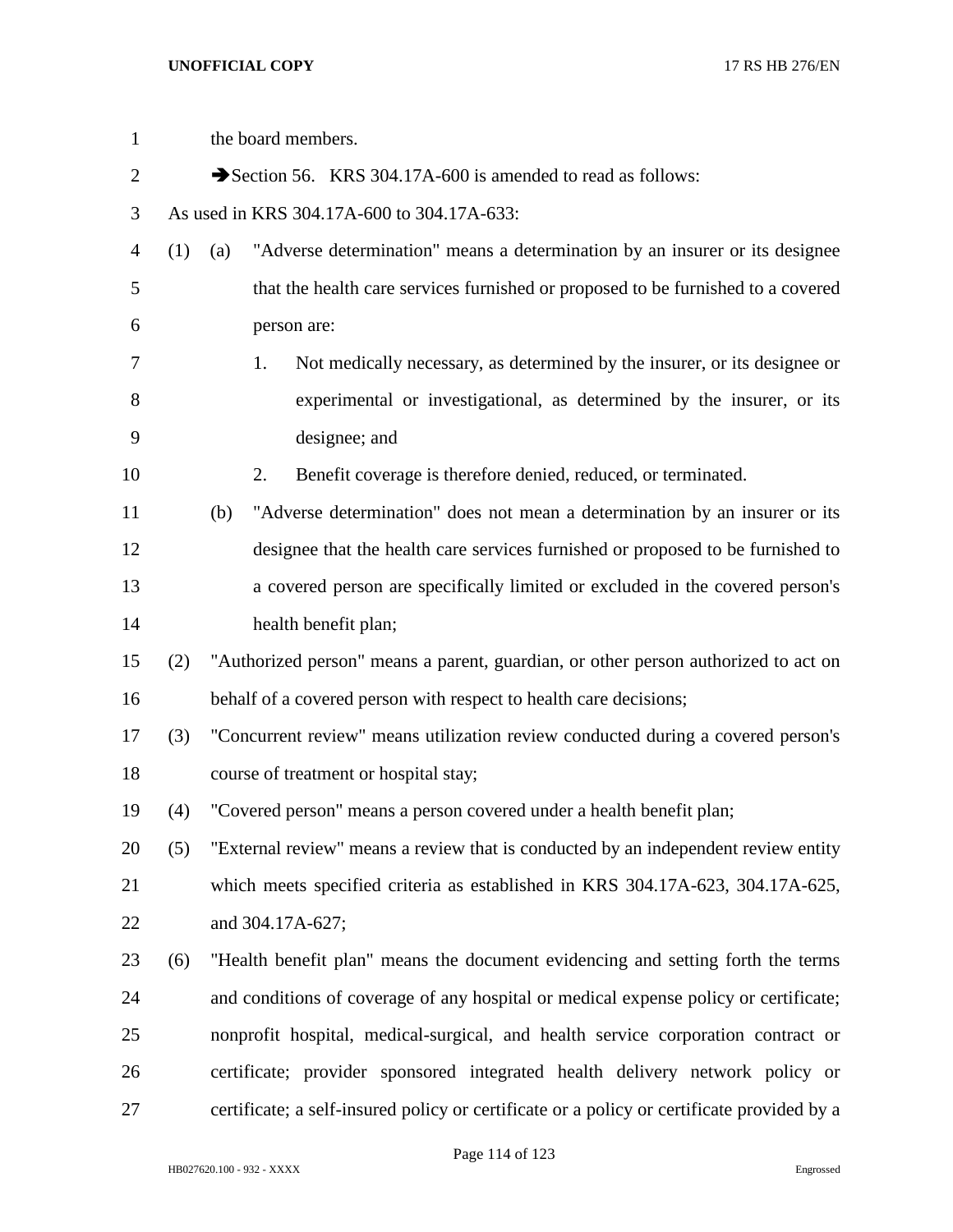multiple employer welfare arrangement, to the extent permitted by ERISA; health 2 maintenance organization contract; or any health benefit plan that affects the rights of a Kentucky insured and bears a reasonable relation to Kentucky, whether delivered or issued for delivery in Kentucky, and does not include policies covering only accident, credit, dental, disability income, fixed indemnity medical expense reimbursement policy, long-term care, Medicare supplement, specified disease, vision care, coverage issued as a supplement to liability insurance, insurance arising out of a workers' compensation or similar law, automobile medical-payment insurance, insurance under which benefits are payable with or without regard to fault and that is statutorily required to be contained in any liability insurance policy or equivalent self-insurance, student health insurance offered by a Kentucky- licensed insurer under written contract with a university or college whose students it proposes to insure, medical expense reimbursement policies specifically designed to fill gaps in primary coverage, coinsurance, or deductibles and provided under a separate policy, certificate, or contract, or coverage supplemental to the coverage provided under Chapter 55 of Title 10, United States Code; or limited health service benefit plans; and for purposes of KRS 304.17A-600 to 304.17A-633 includes short-term coverage policies;

 (7) "Independent review entity" means an individual or organization certified by the department to perform external reviews under KRS 304.17A-623, 304.17A-625, and 304.17A-627;

 (8) "Insurer" means any of the following entities authorized to issue health benefit plans as defined in subsection (6) of this section: an insurance company, health maintenance organization; self-insurer or multiple employer welfare arrangement not exempt from state regulation by ERISA; provider-sponsored integrated health delivery network; self-insured employer-organized association; nonprofit hospital, medical-surgical, or health service corporation; or any other entity authorized to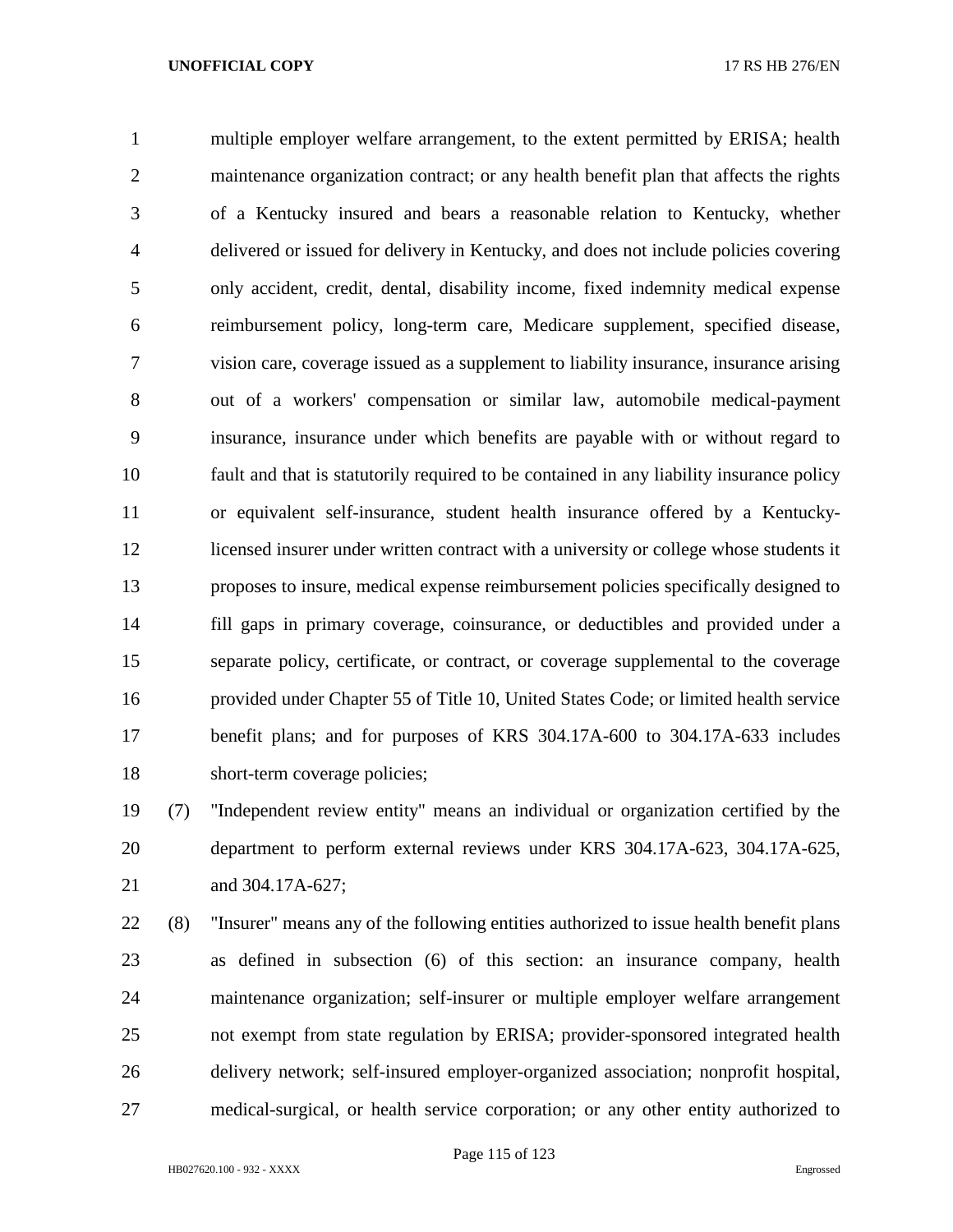- transact health insurance business in Kentucky;
- (9) "Internal appeals process" means a formal process, as set forth in KRS 304.17A- 617, established and maintained by the insurer, its designee, or agent whereby the covered person, an authorized person, or a provider may contest an adverse determination rendered by the insurer, its designee, or private review agent;
- (10) "Nationally recognized accreditation organization" means a private nonprofit entity that sets national utilization review and internal appeal standards and conducts review of insurers, agents, or independent review entities for the purpose of accreditation or certification. Nationally recognized accreditation organizations shall include the *Accreditation Association for Ambulatory Health Care (AAAHC), the* National Committee for Quality Assurance (NCQA), the American Accreditation Health Care Commission (URAC), the Joint Commission, or any other organization identified by the department;
- (11) "Private review agent" or "agent" means a person or entity performing utilization review that is either affiliated with, under contract with, or acting on behalf of any insurer or other person providing or administering health benefits to citizens of this Commonwealth. "Private review agent" or "agent" does not include an independent review entity which performs external review of adverse determinations;
- (12) "Prospective review" means utilization review that is conducted prior to a hospital admission or a course of treatment;
- (13) "Provider" shall have the same meaning as set forth in KRS 304.17A-005;
- (14) "Qualified personnel" means licensed physician, registered nurse, licensed practical nurse, medical records technician, or other licensed medical personnel who through training and experience shall render consistent decisions based on the review criteria;
- (15) "Registration" means an authorization issued by the department to an insurer or a private review agent to conduct utilization review;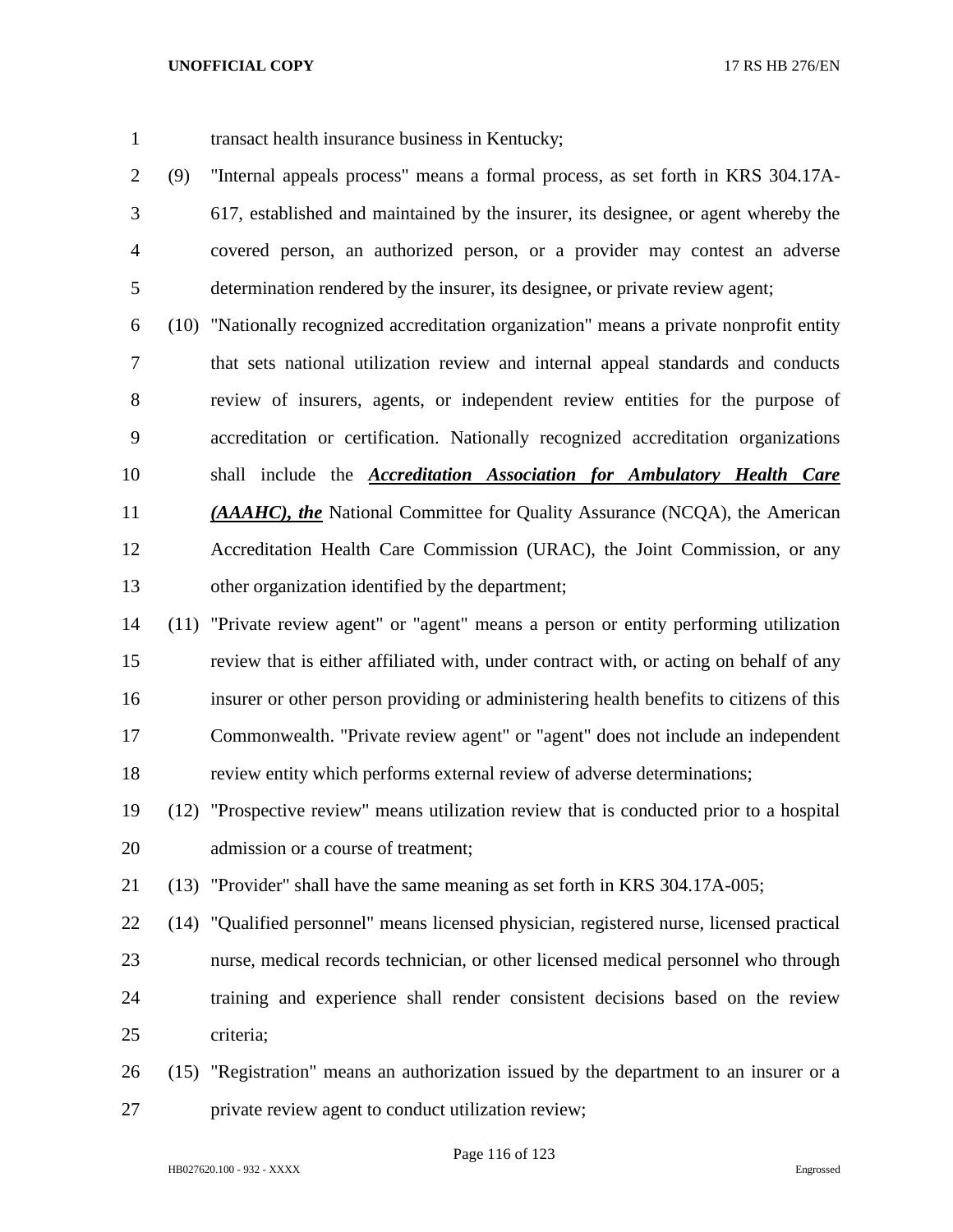| $\mathbf{1}$   |            | (16) "Retrospective review" means utilization review that is conducted after health care |
|----------------|------------|------------------------------------------------------------------------------------------|
| $\overline{2}$ |            | services have been provided to a covered person. "Retrospective review" does not         |
| 3              |            | include the review of a claim that is limited to an evaluation of reimbursement          |
| $\overline{4}$ |            | levels, or adjudication of payment;                                                      |
| 5              | $(17)$ (a) | "Urgent care" means health care or treatment with respect to which the                   |
| 6              |            | application of the time periods for making nonurgent determination:                      |
| $\tau$         |            | 1.<br>Could seriously jeopardize the life or health of the covered person or the         |
| 8              |            | ability of the covered person to regain maximum function; or                             |
| 9              |            | 2.<br>In the opinion of a physician with knowledge of the covered person's               |
| 10             |            | medical condition, would subject the covered person to severe pain that                  |
| 11             |            | cannot be adequately managed without the care or treatment that is the                   |
| 12             |            | subject of the utilization review; and                                                   |
| 13             |            | "Urgent care" shall include all requests for hospitalization and outpatient<br>(b)       |
| 14             |            | surgery;                                                                                 |
| 15             |            | (18) "Utilization review" means a review of the medical necessity and appropriateness of |
| 16             |            | hospital resources and medical services given or proposed to be given to a covered       |
| 17             |            | person for purposes of determining the availability of payment. Areas of review          |
| 18             |            | include concurrent, prospective, and retrospective review; and                           |
| 19             |            | (19) "Utilization review plan" means a description of the procedures governing           |
| 20             |            | utilization review activities performed by an insurer or a private review agent.         |
| 21             |            | Section 57.<br>2008 Regular Session House Joint Resolution 17, Section 6, is             |
| 22             |            | hereby repealed.                                                                         |
| 23             |            | Section 58. The following KRS sections are repealed:                                     |
| 24             |            | 11.170 Kentucky Agriculture Resources Development Authority.                             |
| 25             |            | 15.290 Establishment of Child Support Enforcement Commission.                            |
| 26             |            | 18A.400 Purpose of KRS 18A.400 to 18A.450.                                               |
| 27             |            | 18A.405 Personnel Steering Committee.                                                    |
|                |            |                                                                                          |

Page 117 of 123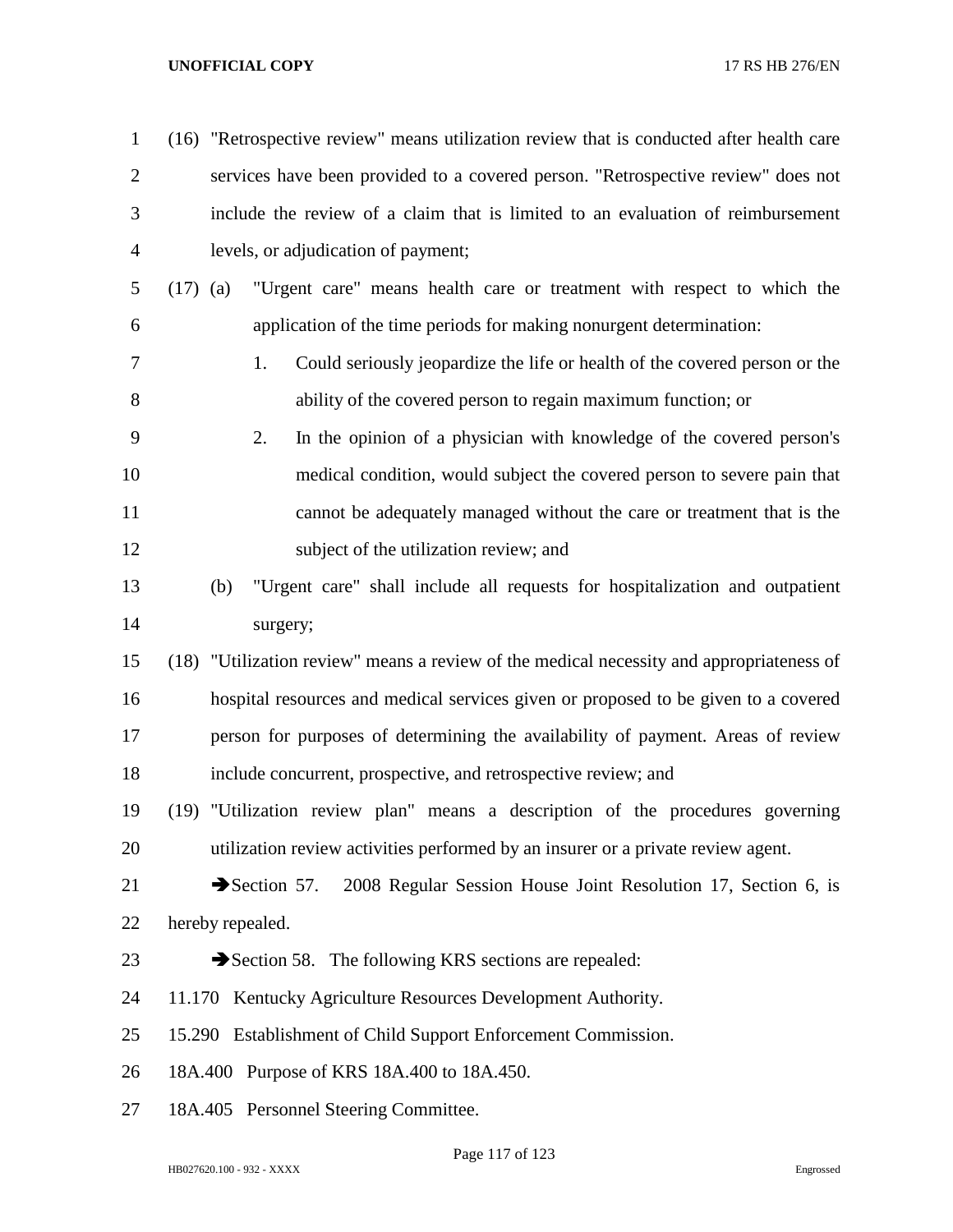- 18A.410 Duties of Personnel Steering Committee. 18A.415 Discontinuance of pilot personnel program. 18A.420 Approval of pilot personnel programs. 18A.425 Reports from pilot agencies and the committee. 18A.430 Employment manual -- Administrative regulations -- Expiration of pilot program. 18A.435 Employee request for transfer. 18A.440 Bases for organizational units for pilot programs. 18A.445 Use of savings attributed to agency's pilot personnel program -- Authority for administrative regulations. 18A.450 Development of pilot programs by Department of Workforce Investment or Department of Kentucky State Police. 36.145 Kentucky National Guard and Reserve Employers' Council -- Membership -- Meetings. 36.146 Mission of Kentucky National Guard and Reserve Employers' Council. 64.741 Definitions for KRS 64.742 to 64.745. 64.742 Public Officials Compensation Commission. 64.743 Organization -- Compensation -- Staff. 64.744 Studies -- Recommendations. 64.745 Reports. 146.650 Legislative findings regarding state's natural history -- Purposes of KRS 146.650 to 146.666. 146.652 Kentucky Natural History Museum -- Board of directors -- Appointments, terms, and meetings. 146.654 Powers and duties of board.
- 146.656 Director to administer museum -- Qualifications
- 146.658 Duties of director.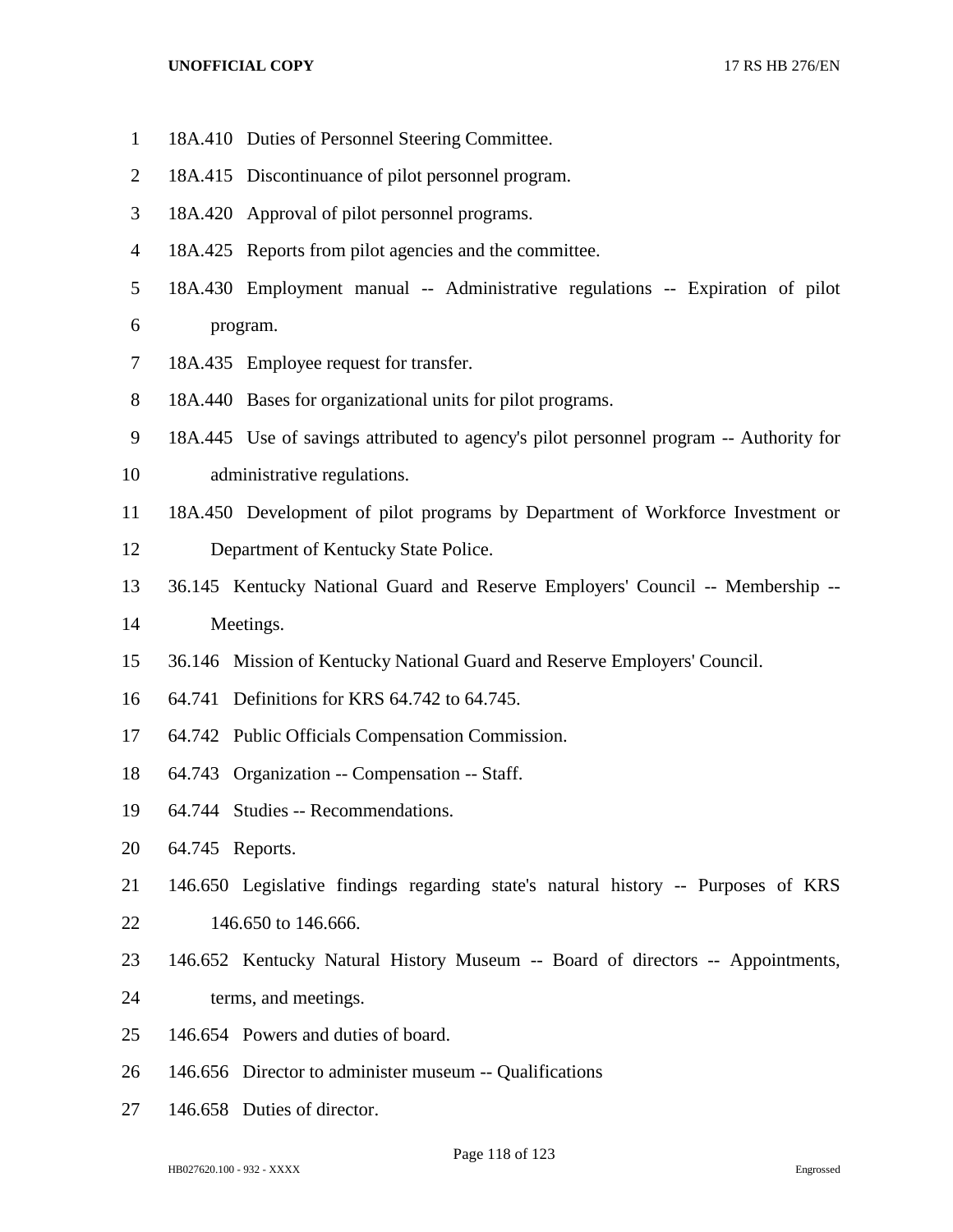- 146.660 Administrative mission units of museum -- Associate directors.
- 146.662 Curation and science unit -- Functions -- Qualifications of associate director.
- 146.664 Education and events unit -- Functions -- Qualifications of associate director.
- 146.666 Exhibits and maintenance unit -- Functions -- Qualifications of associate director.
- 147.580 Southern Growth Policies Agreement.
- 147.585 Lieutenant Governor to be member of board.
- 153.310 Definition for KRS 153.320 to 153.370.
- 153.320 Kentucky Historical Events Celebration Commission -- Members -- Expiration
- of commission.
- 153.330 Commission to establish executive committee -- Meetings.
- 153.340 Commission's purpose -- Reports -- Duties.
- 153.350 Powers of commission.
- 153.360 Commission members' expenses -- Compensation -- Disbursement of funds.
- 153.370 Commission membership not to be incompatible with state office.
- 153.386 Definition.
- 153.388 Kentucky Bicentennial Commission created -- Appointment of members --

Terms.

- 153.390 Duties of the commission.
- 153.392 Powers of commission.
- 153.394 Executive committee -- Meetings.
- 153.396 Reimbursement for expenses.
- 153.398 Kentucky bicentennial celebration trust fund.
- 158.650 Definitions for KRS 158.680 to 158.710. (Expired)
- 158.680 State Advisory Committee for Educational Improvement. (Expired)
- 158.685 Standards of student, program, service, and operational performance to be
- established -- Educationally deficient school district -- Action to eliminate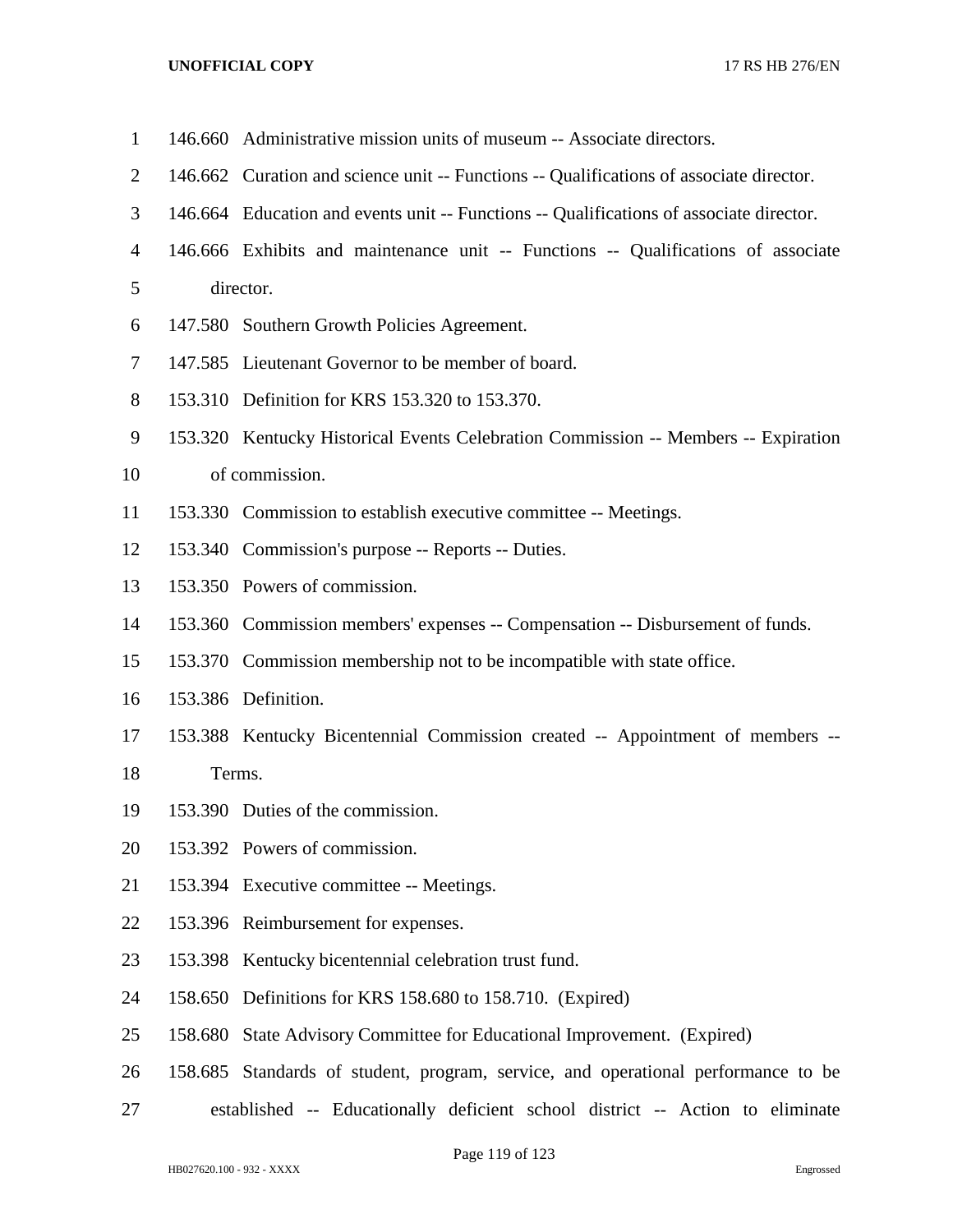| $\mathbf{1}$   | deficiency -- Education development district. (Expired)                                   |
|----------------|-------------------------------------------------------------------------------------------|
| $\overline{2}$ | 158.710 Responsibilities and functions of educationally deficient districts and education |
| 3              | development districts -- Plans required -- Reports required. (Expired)                    |
| $\overline{4}$ | 164.385 Continuing education program for midlevel health care practitioners.              |
| 5              | 164.6015 Kentucky Innovation Commission -- Members -- Duties -- Support staff.            |
| 6              | 171.750 Kentucky Capitol Centennial Commission.                                           |
| 7              | 171.751 Duties of Kentucky Capitol Centennial Commission.                                 |
| $8\,$          | 171.752 Expiration of Kentucky Capitol Centennial Commission.                             |
| 9              | 171.755 Kentucky War of 1812 Bicentennial Commission.                                     |
| 10             | 171.757 Commission's powers.                                                              |
| 11             | 171.814 Underground Railroad Advisory Council -- Members -- Duties -- Meetings.           |
| 12             | 177.951 Kentucky Auto and Truck Recyclers Licensing Advisory Board -- Members --          |
| 13             | Meetings -- Functions.                                                                    |
| 14             | 198B.250 Architectural Barriers Advisory Committee.                                       |
| 15             | 200.100 Cabinet to investigate status of children -- Report to Governor.                  |
| 16             | 205.465 Report by cabinet.                                                                |
| 17             | 205.6336 Certification to Interim Joint Committee on Appropriations and Revenue of        |
| 18             | general fund savings realized from procedures adopted to control health-care costs -      |
| 19             | - Transfer of savings to trust fund.                                                      |
| 20             | 205.6491 Advisory council.                                                                |
| 21             | 211.480 Legislative findings.                                                             |
| 22             | 211.481 Kentucky Cardiovascular Disease Initiative -- Goals -- KCDI board.                |
| 23             | 211.482 Business plans and benchmark measures -- Presentation of plans to Interim         |
| 24             | Joint Committees -- Updates to be provided -- Public-private collaboration.               |
| 25             | 211.483 KCDI fund.                                                                        |
| 26             | 211.735 Definitions for KRS 211.735 to 211.739.                                           |
| 27             | 211.736 Creation of Kentucky Diabetes Research Board.                                     |
|                |                                                                                           |

Page 120 of 123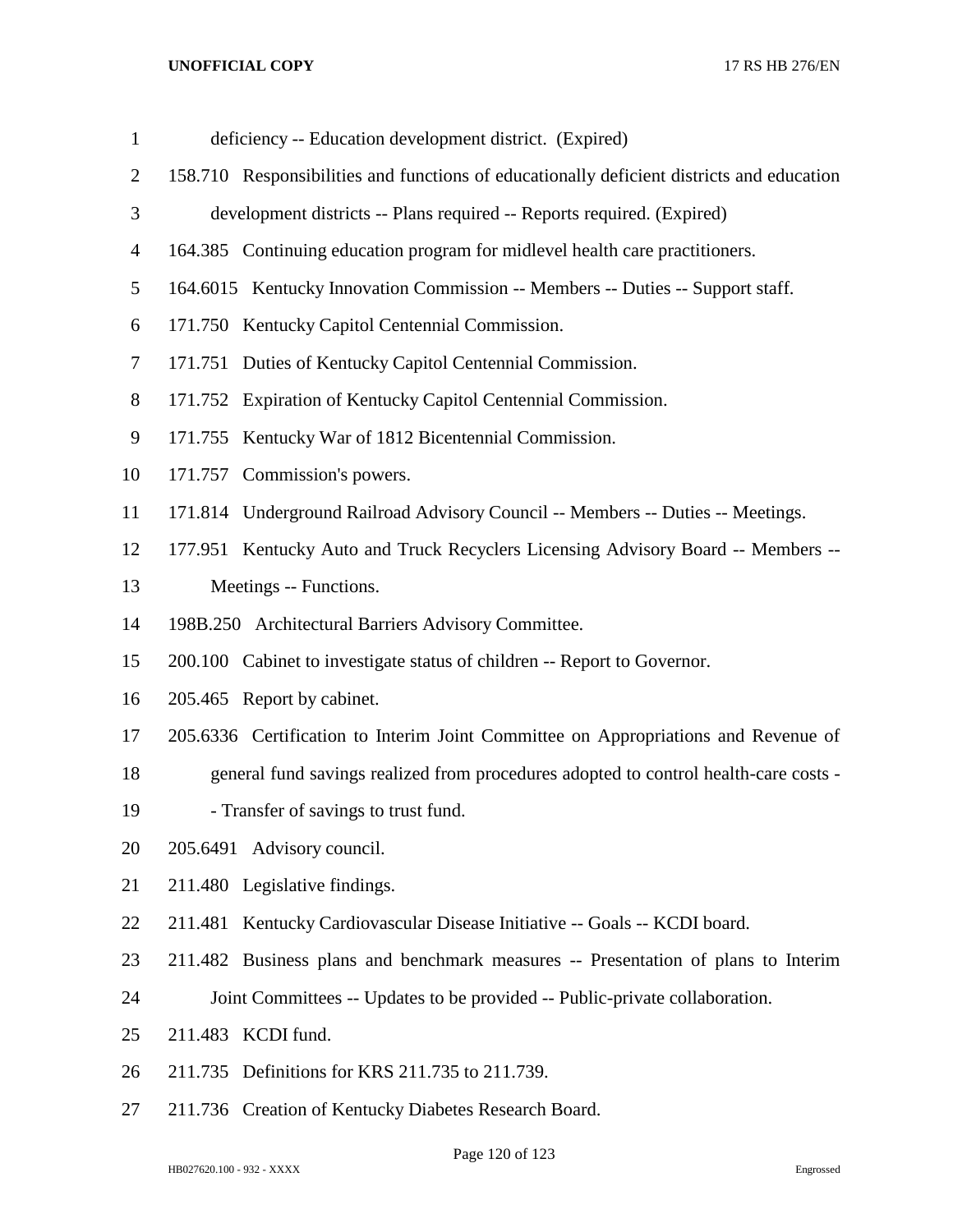| $\mathbf{1}$   | 211.737 Creation of Kentucky diabetes research trust fund.                                  |
|----------------|---------------------------------------------------------------------------------------------|
| 2              | 211.738 Application and review of proposed research projects.                               |
| 3              | 211.739 Granting of research contracts -- Reports -- Published research documents --        |
| $\overline{4}$ | Acknowledgment of funding source.                                                           |
| 5              | 216.261 Kentucky Health Care Infrastructure Authority -- Responsibilities -- Funding --     |
| 6              | Annual report.                                                                              |
| 7              | 216.263 Definitions.                                                                        |
| $8\,$          | 216.265 Kentucky e-Health Network Board -- Membership -- Terms -- Employees --              |
| 9              | Immunity from liability -- Reimbursement of expenses -- Meetings -- Committees              |
| 10             | or subcommittees -- Reorganization.                                                         |
| 11             | 216.267 Duties and responsibilities of Kentucky e-Health Network Board -- Permitted         |
| 12             | functions of the board -- Elements of fully implemented Kentucky e-Health                   |
| 13             | Network.                                                                                    |
| 14             | 216.269 Ke-HN fund.                                                                         |
| 15             | 216.580 Long-Term Care Coordinating Council established.                                    |
| 16             | 216.583 Long-Term Care Coordinating Council -- Membership of council.                       |
| 17             | 216.585 Officer and meetings of council.                                                    |
| 18             | 216.587 Duties of council.                                                                  |
| 19             | 216.920 Kentucky Board of Family Health Care Providers.                                     |
| 20             | 216.925 Midlevel health care practitioner.                                                  |
| 21             | 216B.025 Commission of Health Economics Control in Kentucky.                                |
| 22             | 216B.030 Principal office of commission.                                                    |
| 23             | 216B.135 Creation of Task Force on Health Care Cost and Quality.                            |
| 24             | 216B.339 Monitoring of establishment of nursing home beds -- Collection of data --          |
| 25             | Secretary's report to General Assembly.                                                     |
| 26             | 217.950 License for manufacture of laetrile -- Regulations -- Use in health care facilities |
| 27             | licensed by cabinet.                                                                        |

Page 121 of 123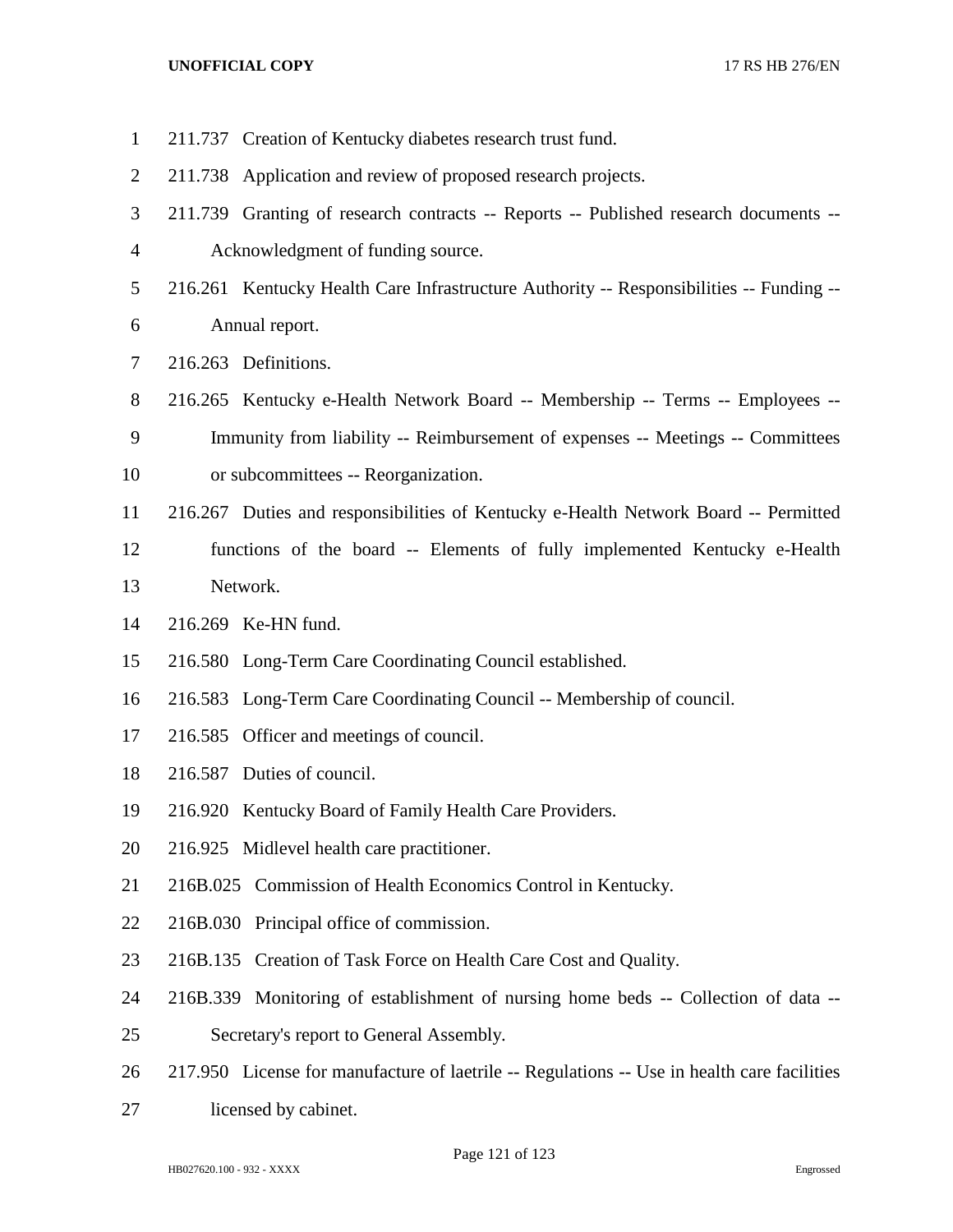- 217.952 Laetrile not to be sold in interstate commerce, penalty.
- 311.950 Status of laetrile -- May be prescribed, when.
- 311.952 Availability of laetrile to patient.
- 311.954 Manufacture, sale, or distribution permissive.
- 311.956 Prescription and administration by physician.
- 311.958 Written informed request.
- 311.960 Written informed request to be filed with state board.
- 311.962 Physician's liability limited.
- 311.964 Health care facility not to restrict use of laetrile -- Exception.
- 311.966 Laetrile not endorsed as treatment.
- 311.991 Penalty.
- 315.192 Board of Pharmacy not to prohibit sale and dispensing of laetrile.
- 336.162 Kentucky Labor-Management Advisory Council.
- 336.164 Duties of council -- Staff support.
- 342.0012 Workers' Compensation Advisory Council.
- 403.700 Council on Domestic Violence and Sexual Assault -- Membership -- Executive committee -- Duties and responsibilities of council -- Administrative and staff assistance.
- 19 Section 59. All records, documents, funds, assets, and outstanding liabilities of the Kentucky Cardiovascular Disease Initiative Board, Child Support Enforcement Commission, Diabetes Research Board, Council on Domestic Violence and Sexual Assault, and e-Health Network Board are hereby transferred to the Cabinet for Health and Family Services.
- 24 Section 60. All records, documents, funds, assets, and outstanding liabilities of the Kentucky Capitol Centennial Commission, Historical Events Celebration Commission, War of 1812 Bicentennial Commission, and the Kentucky Bicentennial Commission are hereby transferred to the Kentucky Heritage Council.